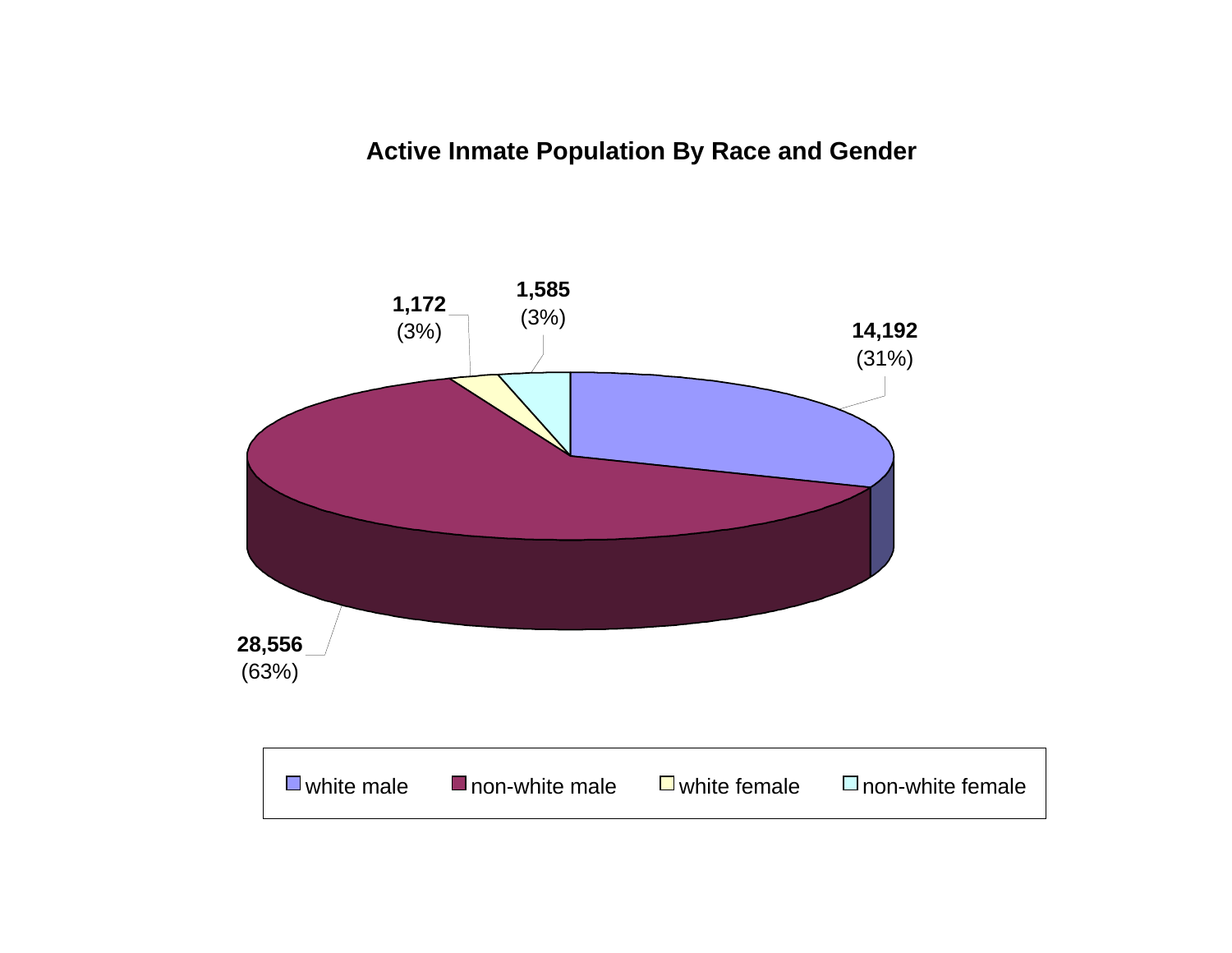# **Active Inmates By Security Status**

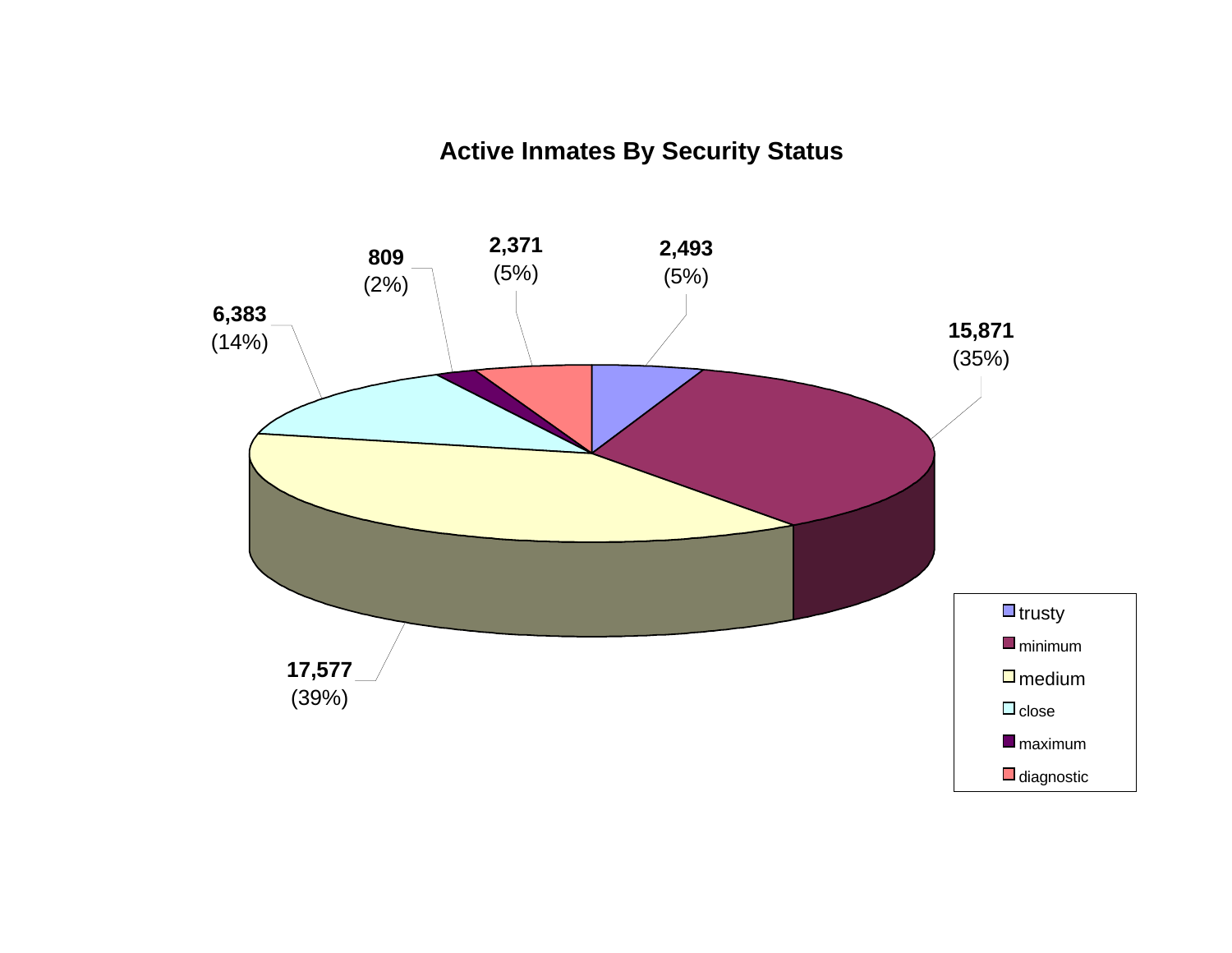

# **Active Inmates Prison Sentence In Years**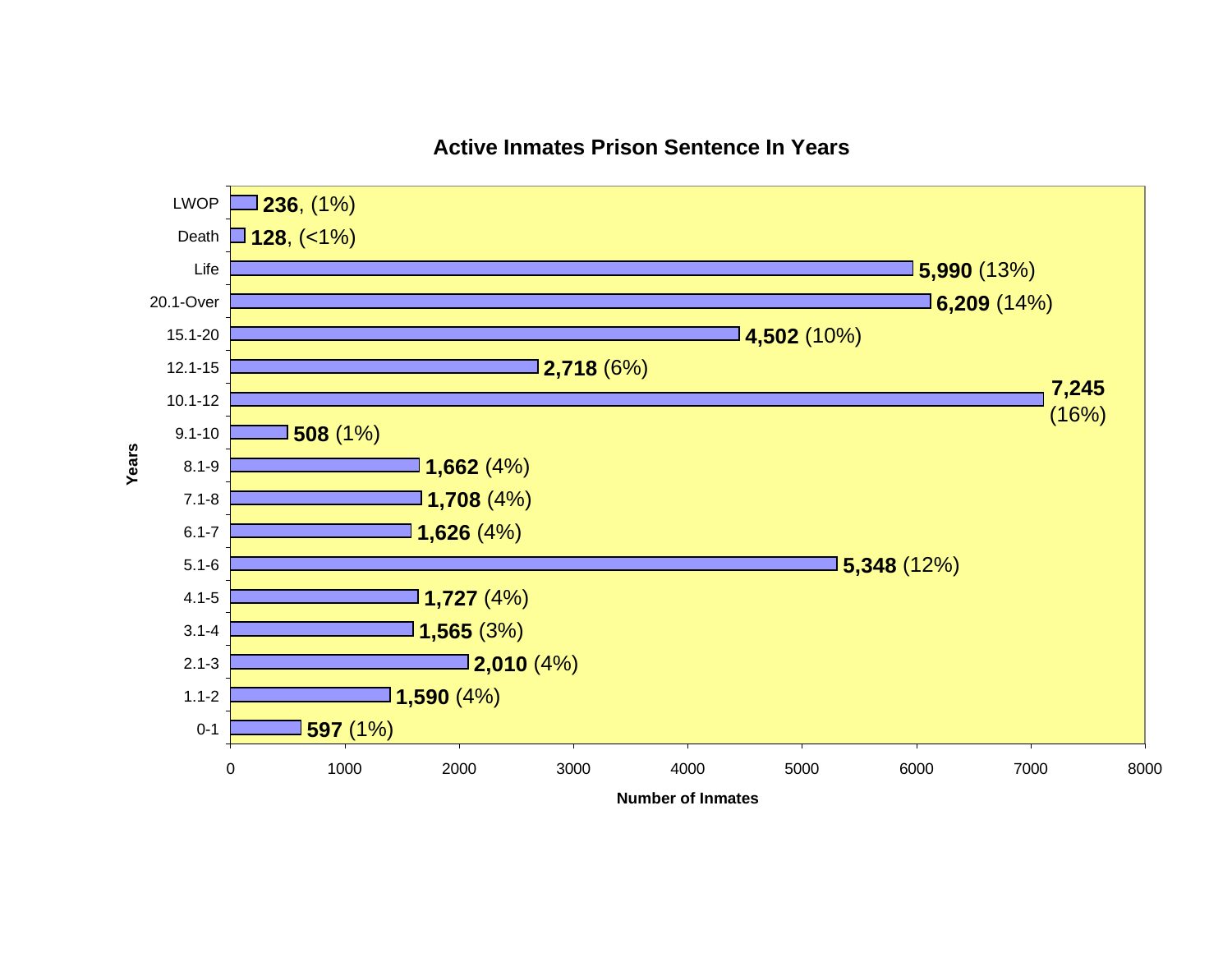**Active Inmates Who Have Probation To Follow Prison**

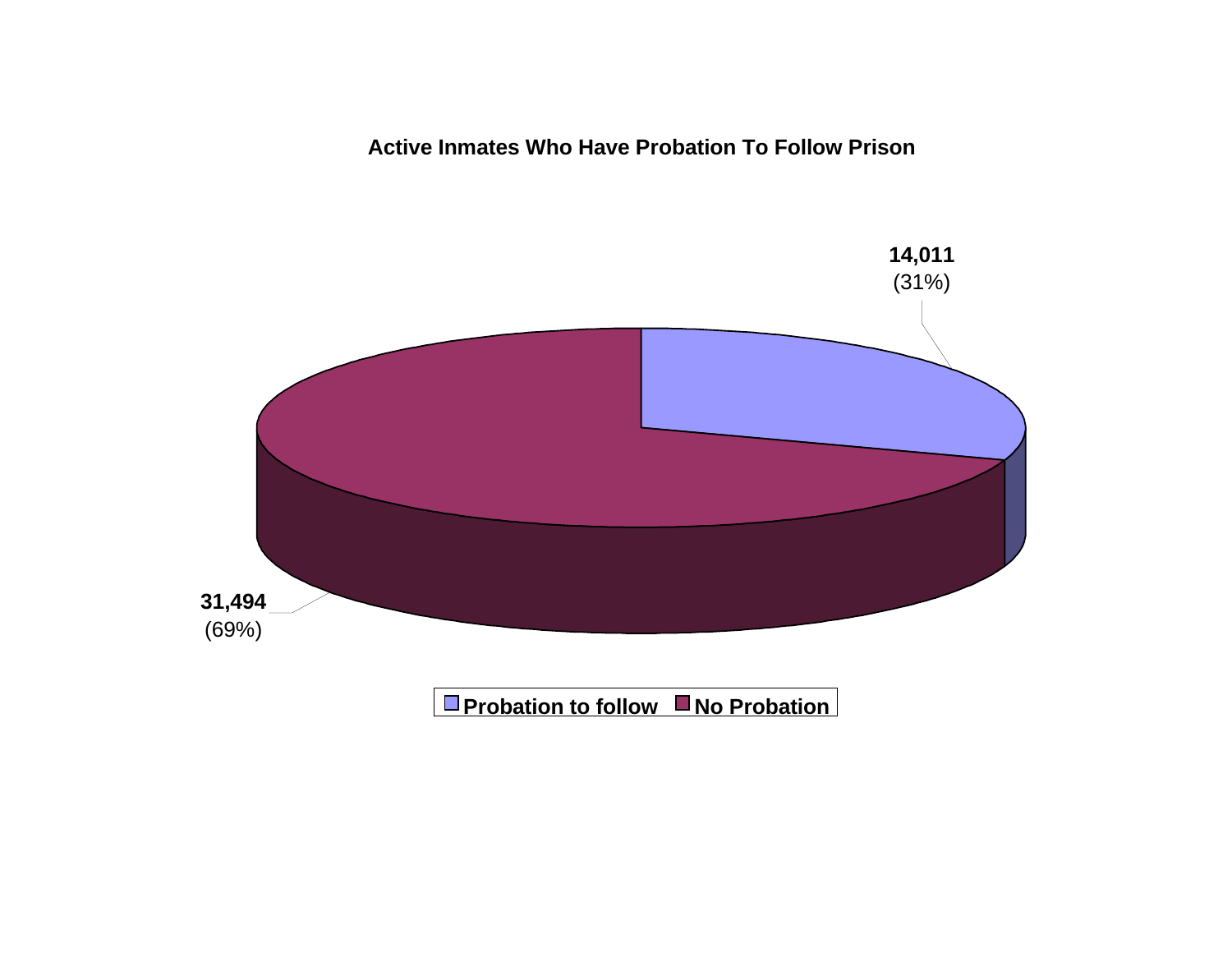**Active Inmates Grouped By Institution**

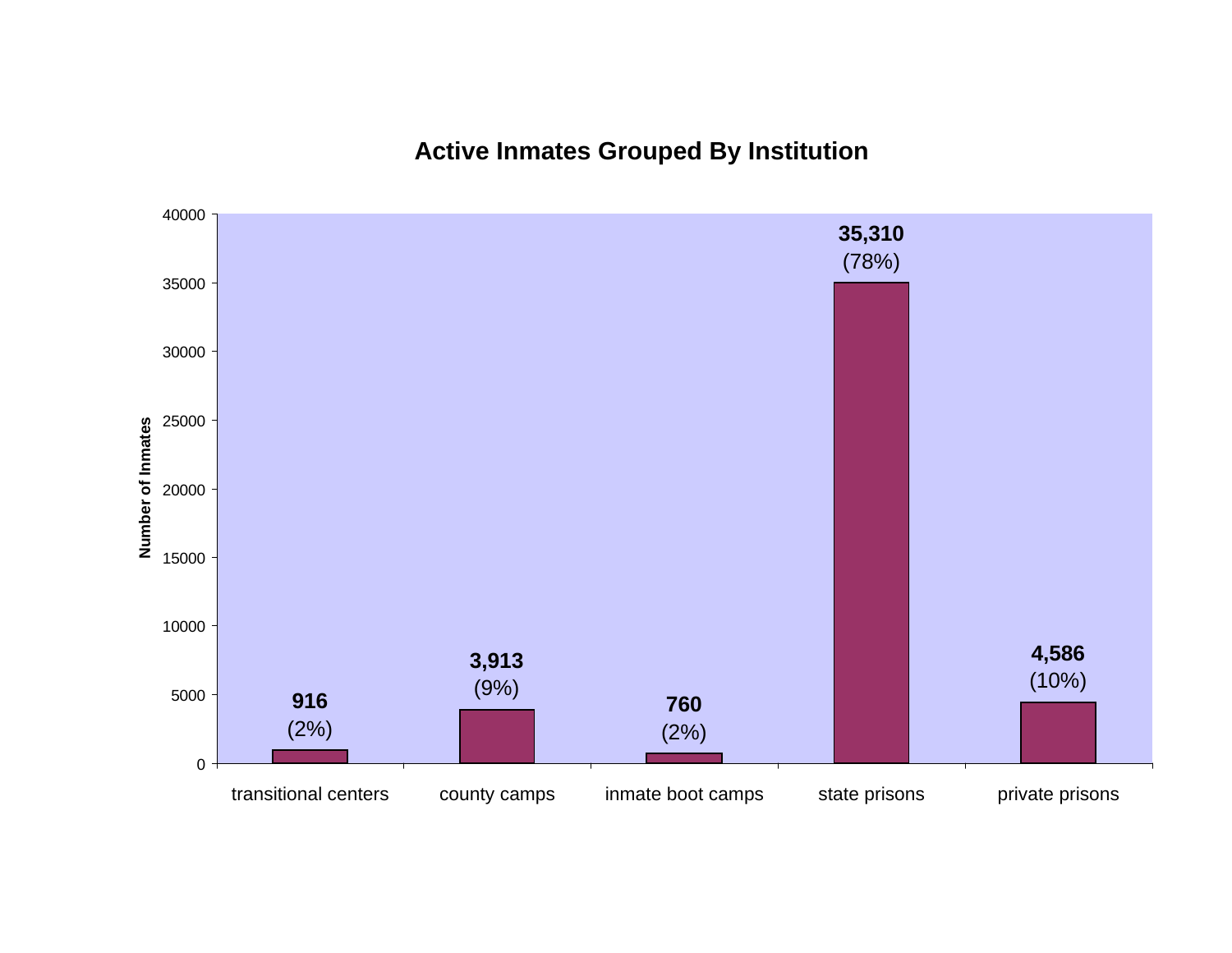# **Active Inmates By Most Serious Crime Type**

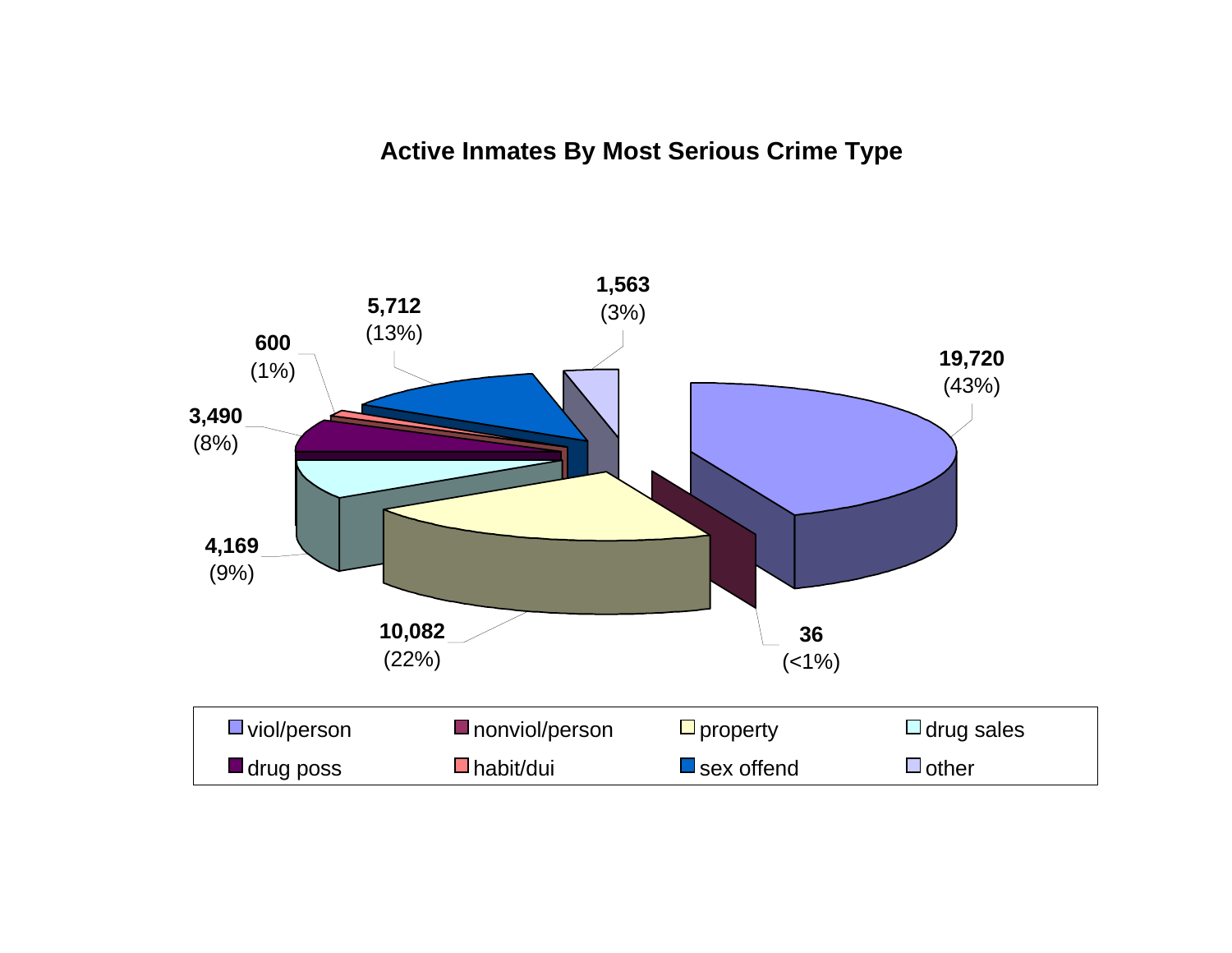Georgia Department of Corrections Page 1 Run 05/22/01 Office of Planning and Analysis

#### Inmate statistical profile

TABLE OF CONTENTS FOR ACTIVE PRISONERS EXCLUDING JAIL

 TITLE PAGE ----- ---- RACE AND SEX............................ 2 Culture Fair IQ Scores.................. 3 Self-Rpt Socioeconomic Class............ 4 Self-Rpt Environment To Age 16.......... 5 Self-Rpt Education Level................ 6 Functional Reading Level (WRAT Scores).. 7 Functional Math Level (WRAT Scores)..... 8 Functional Spelling Level (WRAT Scores). 9 Self-Rpt Guardian Status To Age 16......10 Self-Rpt Employment Status Before Prison11 Self-Rpt Marital Status At Admission....12 Self-Rpt Number Of Children At Admission13 Self-Rpt Religious Affiliation..........14 Self-Rpt Family Behavior Patterns \*.....15 Inmate Diagnostic Behavior Problem \*....16 Physical Profile (General Condition)....17 Security Status...........................18 Number Of Sentences.....................19 Number Of Disciplinaries................20 Number Of Escapes........................21 Number Of Prior Georgia Incarcerations \*22 Number Of Transfers.....................23 County Of Conviction....................24 Circuit Of Conviction...................29 Home County.............................31 Prison Sentence In Years................36 Probation To Follow Prison..............37Admission Type.............................38 Release Type...............................39 Inst By Group.............................40 Institution.............................41 Misdemeanors And Felonies...............44 Crimes By Group.........................45 Most Serious Offense....................46 Most Serious Crime Type.................53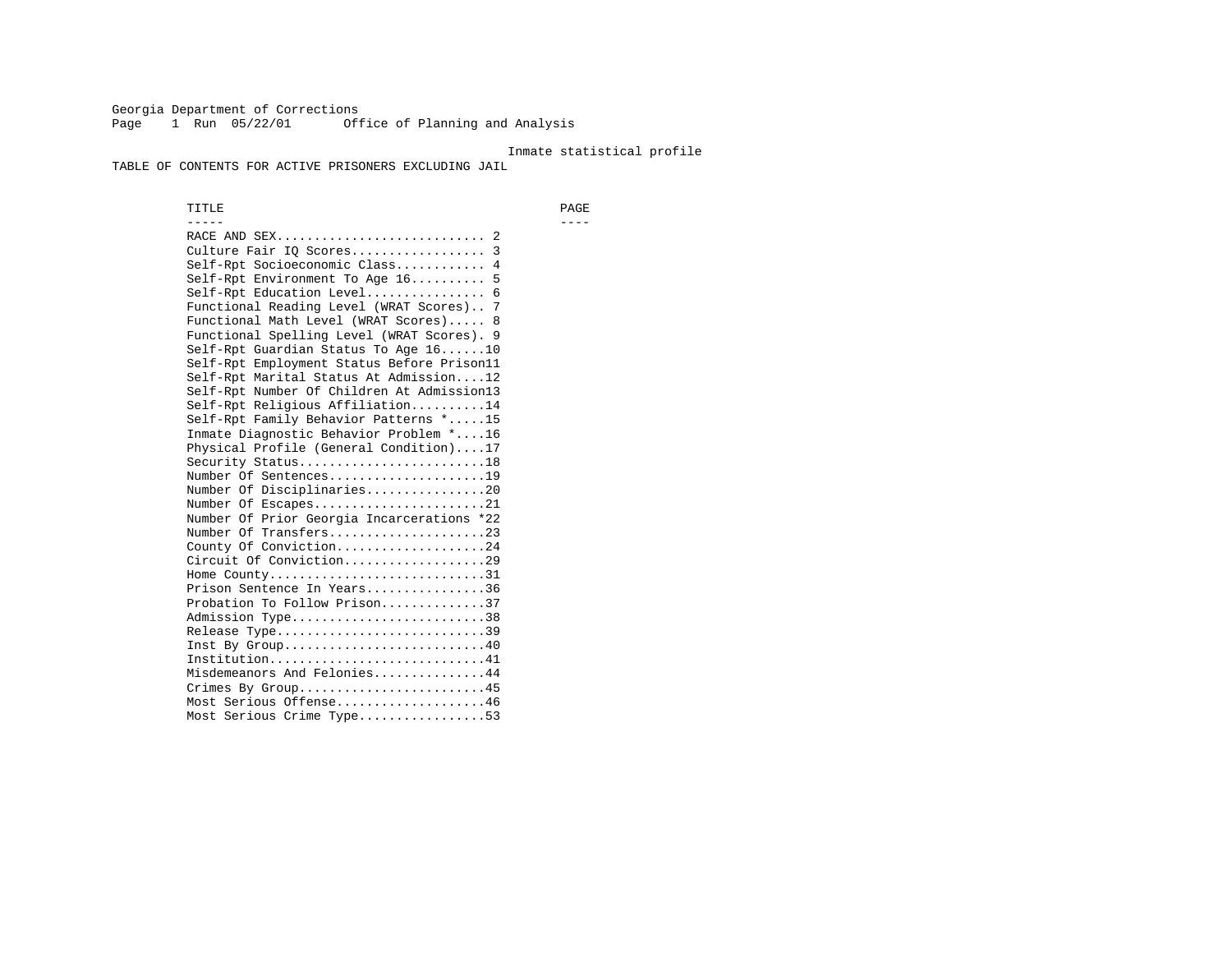Georgia Department of Corrections Page 2 Run 05/22/01 Office of Planning and Analysis

#### Inmate statistical profile

Sample: ACTIVE PRISONERS EXCLUDING JAIL **Requestor:** Statistics Active inmates 05/22/2001

RACE AND SEX by current age & sex

|                                                                  |                              |                                                                                   | M E N                                                        |                                                                              |                                                                                     |                                                          |                                                         | W O M E N                                                        |                                                 |                                                        |                                                    |
|------------------------------------------------------------------|------------------------------|-----------------------------------------------------------------------------------|--------------------------------------------------------------|------------------------------------------------------------------------------|-------------------------------------------------------------------------------------|----------------------------------------------------------|---------------------------------------------------------|------------------------------------------------------------------|-------------------------------------------------|--------------------------------------------------------|----------------------------------------------------|
| RACE AND SEX                                                     | Age<br>$00 - 21$             | Age<br>$ 22-39 $                                                                  | Age<br>$ 40-54 $                                             | Age<br>$8 55-99$                                                             | Men<br>% Total                                                                      | Age<br>$8   00 - 21$                                     | Age<br>$ 22-39 $                                        | Age<br>$ 40-54 $                                                 | Age<br>$8155 - 99$                              | Women<br>% Total                                       | Grand<br>%   Total %                               |
| WHITE MALE<br>NON WHITE MALE<br>WHITE FEMALE<br>NON WHITE FEMALE | 1007<br>27<br>2735<br>0<br>0 | 7960<br>30<br>70 <sub>l</sub><br>73 18277<br>0 <sup>1</sup><br>0<br>0<br> 0 <br>0 | 4310<br>39<br>6843<br>61<br>$\mathbf 0$<br>0<br>0<br>$\circ$ | 915<br>701<br>$\mathbf{0}$<br>$\mathbf{0}$<br>$\mathbf{0}$<br>0 <sup>1</sup> | 57 14192<br>33<br>43 28556<br>67<br>$\mathbf{0}$<br>$\Omega$<br>$\overline{0}$<br>0 | 0<br>$\mathbf{0}$<br>$\mathbf 0$<br>75<br>44<br>56<br>95 | 0<br>$\mathbf 0$<br>$\Omega$<br>757<br>42<br>1028<br>58 | $\Omega$<br>$\mathbf 0$<br>$\mathbf 0$<br>303<br>41<br>434<br>59 | $\Omega$<br>$\mathbf 0$<br>37<br>57<br>43<br>28 | O.<br>$\Omega$<br>$\Omega$<br>1172<br>43<br>1585<br>57 | 14192 31<br>28556<br>63<br>1172<br>3<br>1585<br>-3 |
| Total reported                                                   |                              | 3742 100 26237 100 11153 100                                                      |                                                              |                                                                              | 1616 100 42748 100                                                                  | 170 100                                                  | 1785 100                                                | 737 100                                                          | 65 100                                          | 2757 100                                               | 45505 100                                          |
| Percent reported                                                 | 100.0                        | 100.0                                                                             | 100.0                                                        | 100.0                                                                        | 100.0                                                                               | 100.0                                                    | 100.0                                                   | 100.0                                                            | 100.0                                           | 100.0                                                  | 100.0                                              |
| NOT REPORTED                                                     | $\Omega$                     | $\Omega$                                                                          | $\mathbf 0$                                                  | $\mathbf 0$                                                                  | $\Omega$                                                                            | $\mathbf{0}$                                             | $\Omega$                                                | $\Omega$                                                         | $\Omega$                                        | $\Omega$                                               | 0                                                  |
| Total                                                            | 3742                         | 26237                                                                             | 11153                                                        | 1616                                                                         | 42748                                                                               | 170                                                      | 1785                                                    | 737                                                              | 65                                              | 2757                                                   | 45505                                              |
| AVERAGE AGE                                                      | 19.95                        | 30.23                                                                             | 45.07                                                        | 60.64                                                                        | 34.35                                                                               | 19.98                                                    | 31.42                                                   | 44.73                                                            | 59.86                                           | 34.94                                                  | 34.38                                              |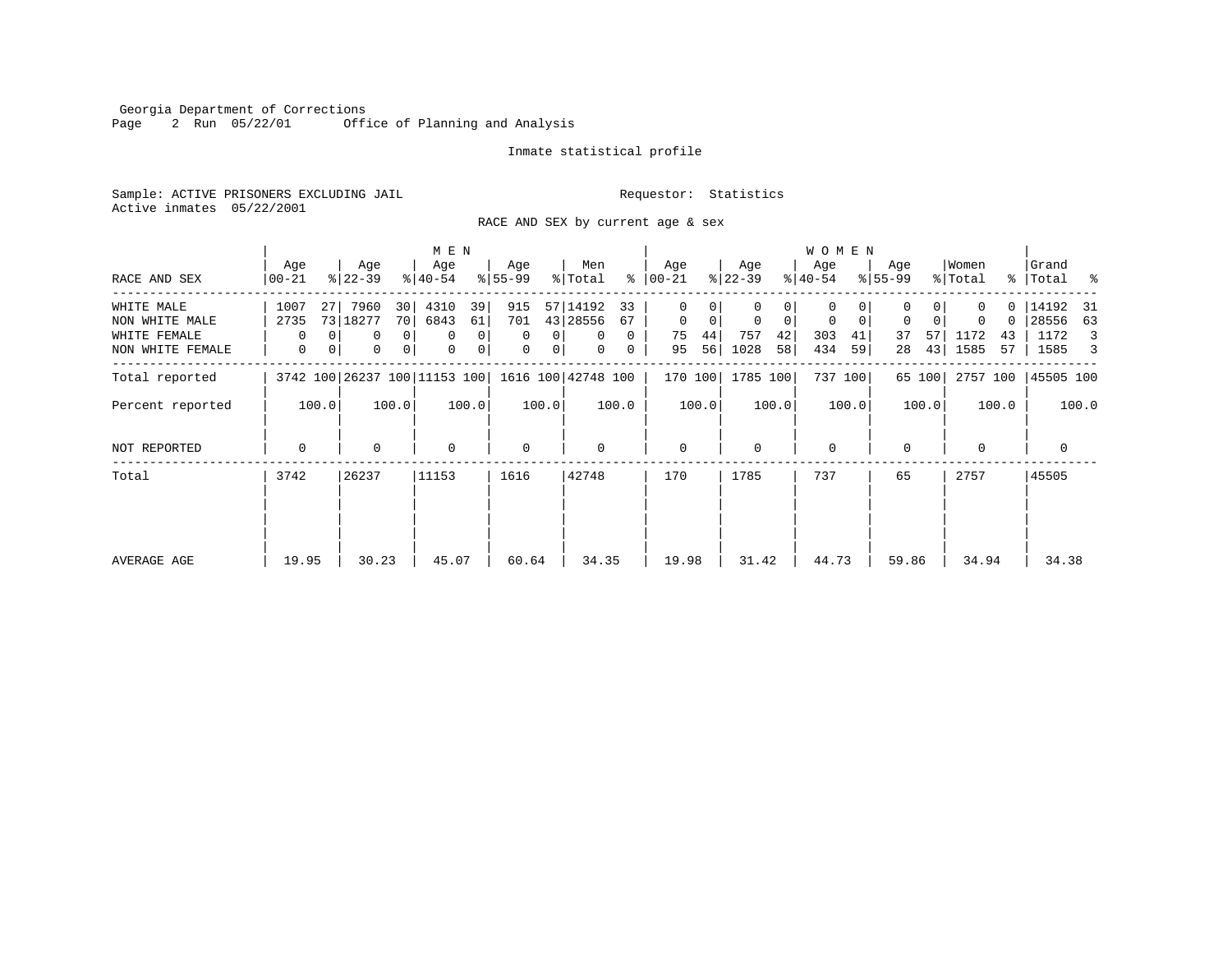#### Georgia Department of Corrections Page 3 Run 05/22/01 Office of Planning and Analysis

# Inmate statistical profile

|  | Sample: ACTIVE PRISONERS EXCLUDING JAIL |  |                                             |  |  | Requestor: Statistics |  |  |
|--|-----------------------------------------|--|---------------------------------------------|--|--|-----------------------|--|--|
|  | Active inmates 05/22/2001               |  |                                             |  |  |                       |  |  |
|  |                                         |  | Culture Fair IO Scores by current age & sex |  |  |                       |  |  |

| IQ Score                  | Age<br>00-21 |      | Age<br>$ 22 - 39 $                              |         | M E N<br>Age<br>$8140 - 54$ |                      | Age<br>$8155 - 99$ |      | Men<br>% Total   | ွေ      | Age<br>$ 00 - 21 $ |         | Age<br>$ 22-39 $ |          | <b>WOMEN</b><br>Age<br>$ 40-54 $ |          | Age<br>$8155 - 99$ |          | Women<br>% Total |          | Grand<br>%   Total % |      |
|---------------------------|--------------|------|-------------------------------------------------|---------|-----------------------------|----------------------|--------------------|------|------------------|---------|--------------------|---------|------------------|----------|----------------------------------|----------|--------------------|----------|------------------|----------|----------------------|------|
| LESS THAN 70<br>70 AND UP | 91<br>3471   |      | 981<br>97 24086                                 | 4<br>96 | 826<br>9653                 | 8 <sup>1</sup><br>92 | 107<br>1367        |      | 2005<br>93 38577 | 5<br>95 | 4<br>153           | 3<br>97 | 192<br>1506      | 11<br>89 | 177<br>530                       | 25<br>75 | 21<br>40           | 34<br>66 | 394<br>2229      | 15<br>85 | 2399<br> 40806 94    | 6    |
| Total reported            |              |      | 3562 100 25067 100 10479 100 1474 100 40582 100 |         |                             |                      |                    |      |                  |         | 157 100            |         | 1698 100         |          |                                  | 707 100  |                    | 61 100   |                  |          | 2623 100 43205 100   |      |
| Percent reported          |              | 95.2 |                                                 | 95.5    |                             | 94.0                 |                    | 91.2 |                  | 94.9    |                    | 92.4    |                  | 95.1     |                                  | 95.9     |                    | 93.8     |                  | 95.1     |                      | 94.9 |
| NOT REPORTED              | 180          |      | 1170                                            |         | 674                         |                      | 142                |      | 2166             |         | 13                 |         | 87               |          | 30                               |          | 4                  |          | 134              |          | 2300                 |      |
| Total                     | 3742         |      | 26237                                           |         | 11153                       |                      | 1616               |      | 42748            |         | 170                |         | 1785             |          | 737                              |          | 65                 |          | 2757             |          | 45505                |      |
| AVERAGE IQ                | 100.64       |      | 100.05                                          |         | 96.19                       |                      | 93.76              |      | 98.88            |         | 98.65              |         | 93.45            |          | 84.64                            |          | 79.11              |          | 91.05            |          | 98.40                |      |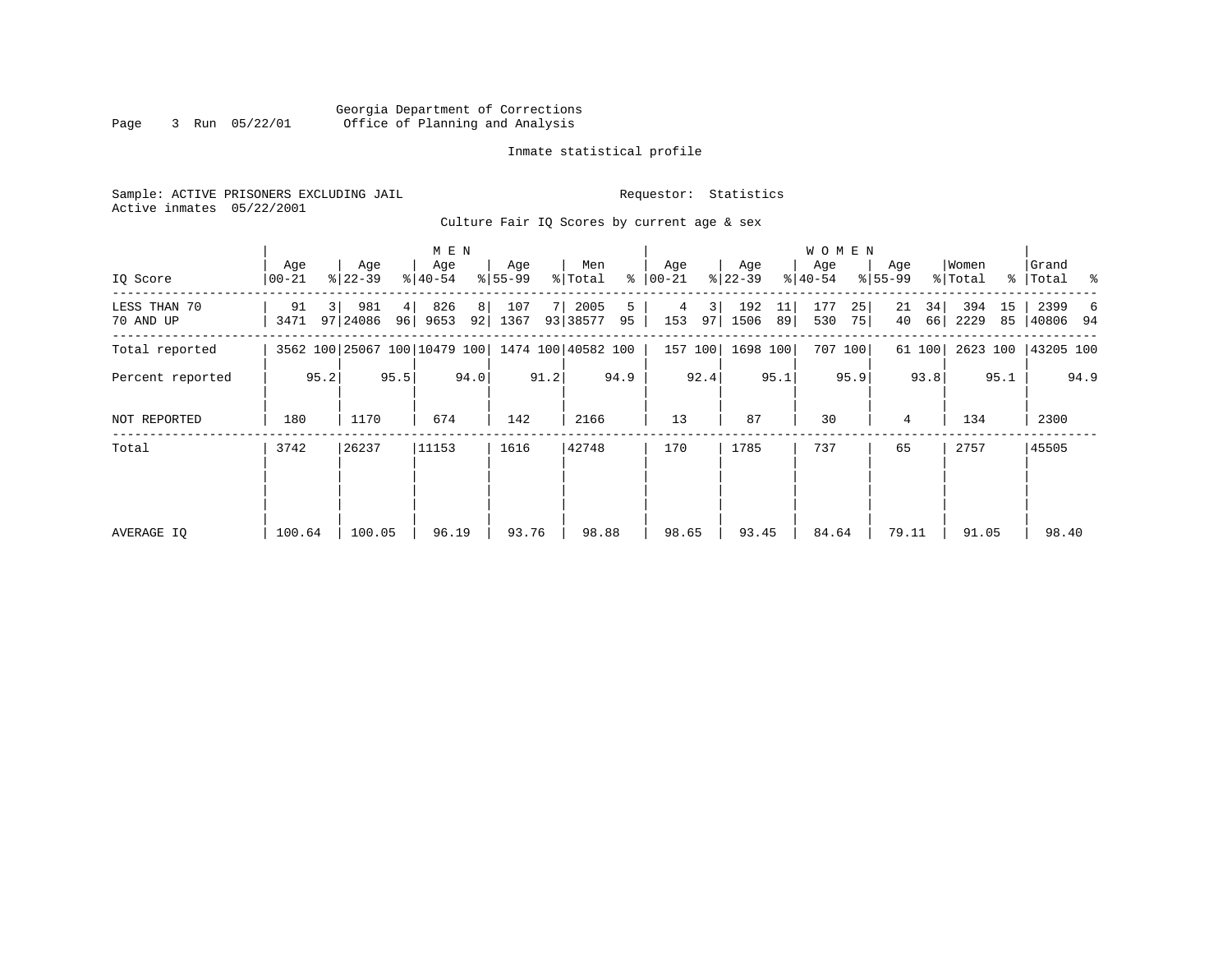# Georgia Department of Corrections<br>4 Run 05/22/01 Office of Planning and Analysis Page 4 Run 05/22/01 Office of Planning and Analysis

#### Inmate statistical profile

Sample: ACTIVE PRISONERS EXCLUDING JAIL **Requestor:** Statistics Active inmates 05/22/2001

Self-Rpt Socioeconomic Class by current age & sex

|                     |            |      |                              |      | M E N     |      |             |      |                    |      |            |      |           |                | <b>WOMEN</b> |         |                |        |          |                |           |      |
|---------------------|------------|------|------------------------------|------|-----------|------|-------------|------|--------------------|------|------------|------|-----------|----------------|--------------|---------|----------------|--------|----------|----------------|-----------|------|
|                     | Age        |      | Age                          |      | Age       |      | Age         |      | Men                |      | Age        |      | Age       |                | Age          |         | Age            |        | Women    |                | Grand     |      |
| Socioeconomic Class | $ 00 - 21$ |      | $8 22-39$                    |      | $8 40-54$ |      | $8155 - 99$ |      | % Total            | ៖    | $ 00 - 21$ |      | $8 22-39$ |                | $8 40-54$    |         | $ 55-99$       |        | % Total  |                | %   Total | း    |
| WELFARE             | 286        | 8    | 1966                         | 8    | 701       |      | 80          | 5    | 3033               |      | 30         | 18   | 288       | 17             | 76           | 10      |                | 2      | 395      | 15             | 3428      | 8    |
| OCC EMPLOY          | 322        | 9    | 2151                         | 9    | 530       |      | 44          | 3    | 3047               |      |            |      | 11        |                | 4            |         | $\mathfrak{D}$ |        | 18       |                | 3065      |      |
| MINIMUM STD         | 1552       | 45   | 10155                        | 40   | 4539      | 43   | 732         | 48   | 16978              | 42   | 48         | 29   | 575       | 33             | 298          | 41      | 32             | 52     | 953      | 35             | 17931     | 41   |
| MIDDLE              | 1255       |      | 37 10713                     | 43   | 4803      | 45   | 651         | 43   | 17422              | 43   | 81         | 49   | 826       | 47             | 331          | 46      | 25             | 40     | 1263     | 47             | 18685     | 43   |
| OTHER               | 19         |      | 190                          |      | 79        |      | 18          |      | 306                |      | 4          | 2    | 41        | $\overline{a}$ | 15           | 2       | 2              | 3      | 62       | $\overline{2}$ | 368       | -1   |
| Total reported      |            |      | 3434 100 25175 100 10652 100 |      |           |      |             |      | 1525 100 40786 100 |      | 164 100    |      | 1741 100  |                |              | 724 100 |                | 62 100 | 2691 100 |                | 43477 100 |      |
| Percent reported    |            | 91.8 |                              | 96.0 |           | 95.5 |             | 94.4 |                    | 95.4 |            | 96.5 |           | 97.5           |              | 98.2    |                | 95.4   |          | 97.6           |           | 95.5 |
| NOT RPTD            | 308        |      | 1062                         |      | 501       |      | 91          |      | 1962               |      | 6          |      | 44        |                | 13           |         | 3              |        | 66       |                | 2028      |      |
| Total               | 3742       |      | 26237                        |      | 11153     |      | 1616        |      | 42748              |      | 170        |      | 1785      |                | 737          |         | 65             |        | 2757     |                | 45505     |      |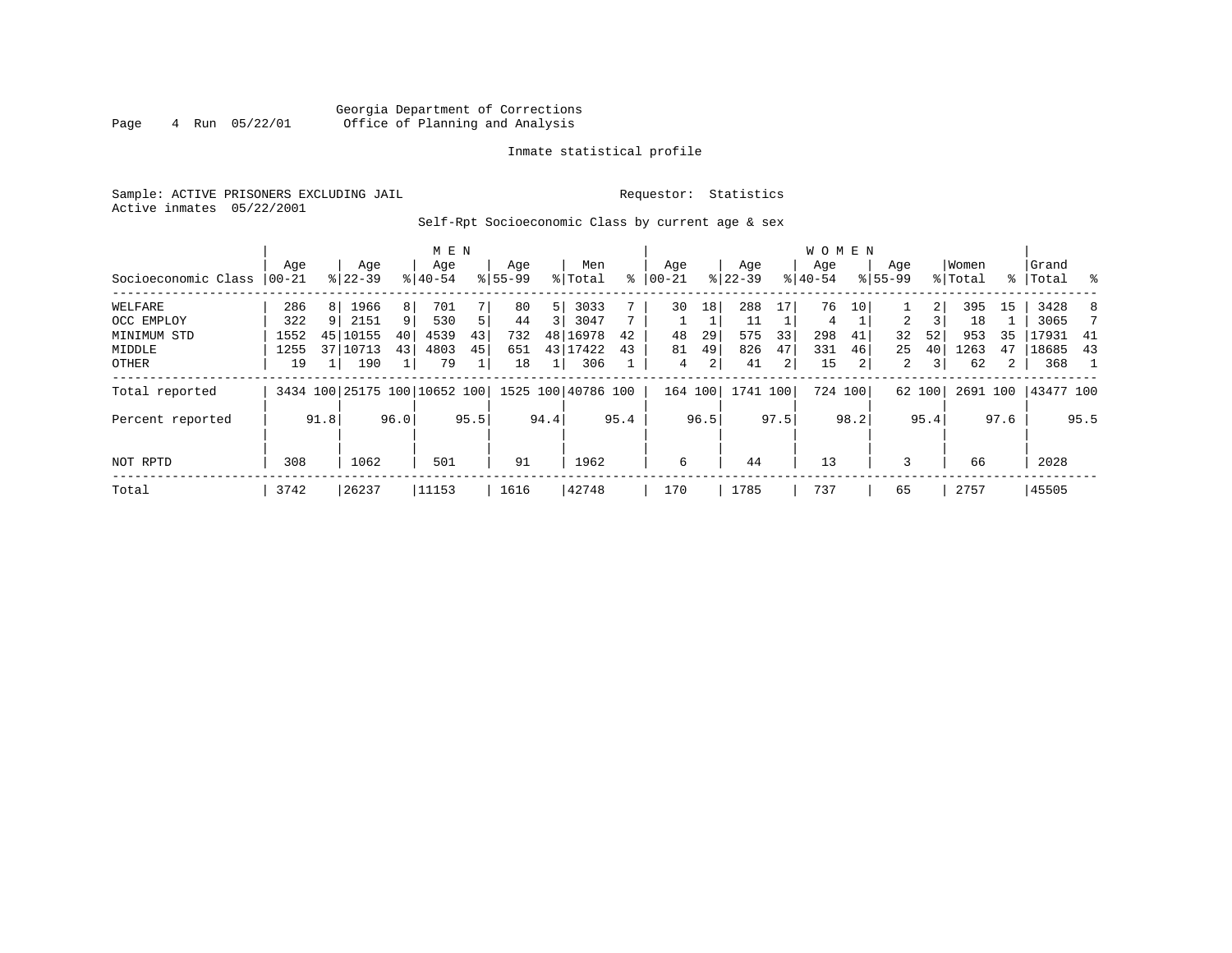# Georgia Department of Corrections<br>5 Run 05/22/01 Office of Planning and Analysis Page 5 Run 05/22/01 Office of Planning and Analysis

#### Inmate statistical profile

Sample: ACTIVE PRISONERS EXCLUDING JAIL **Requestor:** Statistics Active inmates 05/22/2001

Self-Rpt Environment To Age 16 by current age & sex

|                  |                   |      |                    |      | M E N                        |      |                    |      |                    |      |                 |      |                  |      | <b>WOMEN</b>     |      |                    |                 |                  |      |                 |      |
|------------------|-------------------|------|--------------------|------|------------------------------|------|--------------------|------|--------------------|------|-----------------|------|------------------|------|------------------|------|--------------------|-----------------|------------------|------|-----------------|------|
| Environment      | Age<br>$ 00 - 21$ |      | Age<br>$8122 - 39$ |      | Age<br>$8140 - 54$           |      | Age<br>$8155 - 99$ |      | Men<br>% Total     | ៖    | Age<br>$ 00-21$ |      | Age<br>$ 22-39 $ |      | Aqe<br>$ 40-54 $ |      | Age<br>$8155 - 99$ |                 | Women<br>% Total | ႜၟ   | Grand<br> Total | ွေ   |
| RURAL/FARM       | 30                |      | 594                | 2    | 707                          |      | 285                | 18   | 1616               | 4    |                 |      | 66               | 4    | 51               |      | 9                  | 15 <sub>1</sub> | 127              | 5    | 1743            |      |
| RURAL/NFARM      | 95                |      | 1513               | 6    | 725                          |      | 123                | 8    | 2456               | 6    | 25              | 15   | 204              | 12   | 59               | 8    |                    | 8               | 293              |      | 2749            | 6    |
| S.M.S.A          | 1323              | 37   | 9232               | 36   | 3747                         | 35   | 424                | 27   | 14726              | 35   | 28              | 17   | 287              | 16   | 130              | 18   | 13                 | 22              | 458              |      | 15184           | - 34 |
| URBAN            | 798               | 22   | 4639               | 18   | 1794                         | 17   | 180                | 12   | 7411               | 18   | 58              | 36   | 544              | 31   | 250              | 35   | 15                 | 25              | 867              | 32   | 8278            | 19   |
| SMALL TOWN       | 1329              | 37   | 9438               | 37   | 3777                         | 35   | 533                |      | 34 15077           | 36   | 49              | 30   | 634              | 36   | 229              | 32   | 16                 | 27              | 928              | 34   | 16005           | 36   |
| OTHER            | 17                | 0    | 142                |      | 60                           |      | 6                  | 0    | 225                |      | 2               |      | 11               |      | 5                |      | 2                  | 3 <sup>1</sup>  | 20               |      | 245             |      |
| Total reported   |                   |      |                    |      | 3592 100 25558 100 10810 100 |      |                    |      | 1551 100 41511 100 |      | 163             | 100  | 1746 100         |      | 724 100          |      |                    | 60 100          | 2693 100         |      | 44204 100       |      |
| Percent reported |                   | 96.0 |                    | 97.4 |                              | 96.9 |                    | 96.0 |                    | 97.1 |                 | 95.9 |                  | 97.8 |                  | 98.2 |                    | 92.3            |                  | 97.7 |                 | 97.1 |
| NOT RPTD         | 150               |      | 679                |      | 343                          |      | 65                 |      | 1237               |      | 7               |      | 39               |      | 13               |      | 5                  |                 | 64               |      | 1301            |      |
| Total            | 3742              |      | 26237              |      | 11153                        |      | 1616               |      | 42748              |      | 170             |      | 1785             |      | 737              |      | 65                 |                 | 2757             |      | 45505           |      |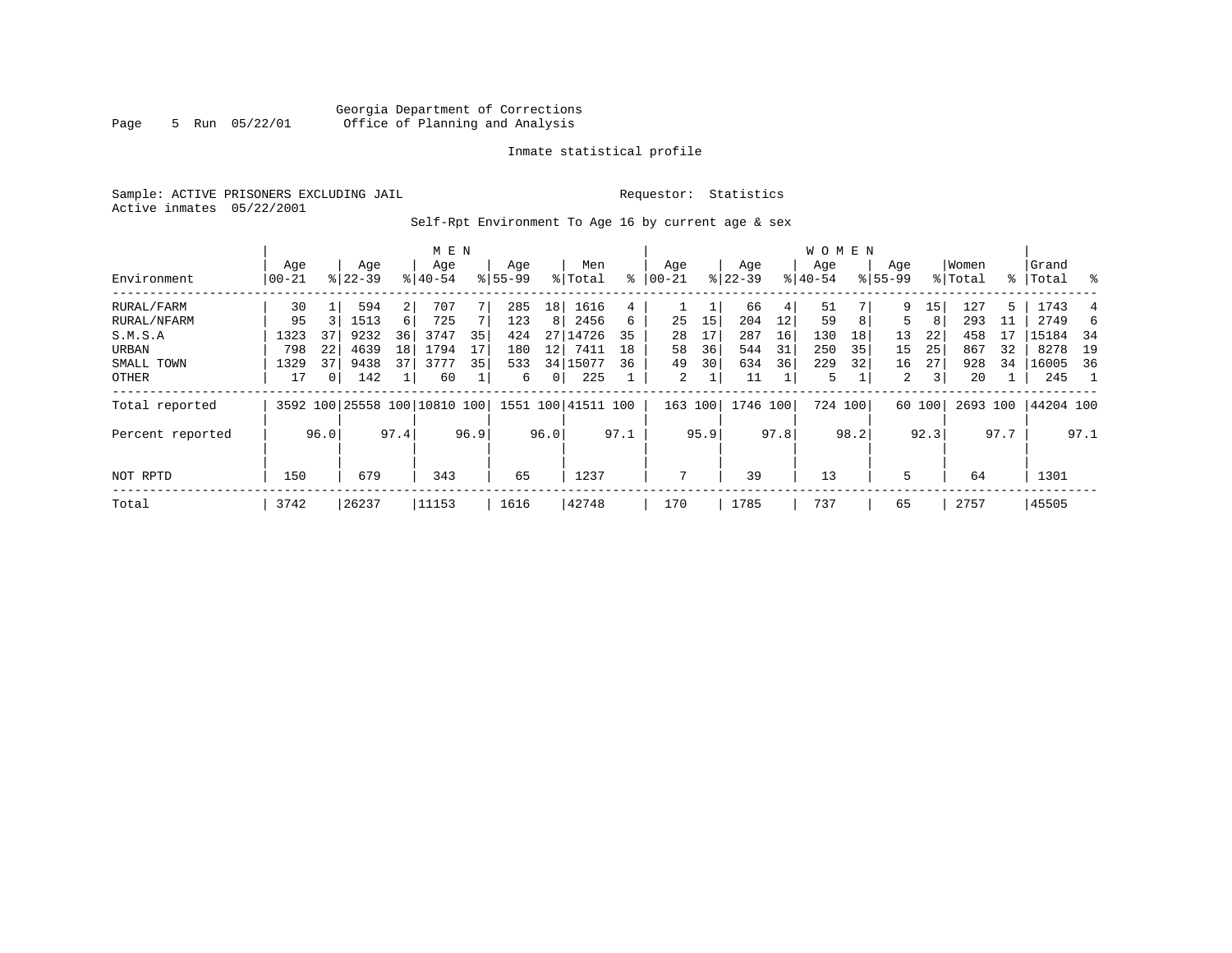### Georgia Department of Corrections Page 6 Run 05/22/01 Office of Planning and Analysis

#### Inmate statistical profile

|  | Sample: ACTIVE PRISONERS EXCLUDING JAI |  |
|--|----------------------------------------|--|
|  | Active inmates 05/22/2001              |  |

IL Requestor: Statistics

Self-Rpt Education Level by current age & sex

|                     |                  |      |                              |      | M E N            |      |                 |                 |                    |           |                  |      |                  |      | WOMEN            |      |                    |        |                  |      |                    |      |
|---------------------|------------------|------|------------------------------|------|------------------|------|-----------------|-----------------|--------------------|-----------|------------------|------|------------------|------|------------------|------|--------------------|--------|------------------|------|--------------------|------|
| Education Level     | Age<br>$ 00-21 $ |      | Age<br>$ 22-39 $             |      | Age<br>$8 40-54$ |      | Aqe<br>$ 55-99$ |                 | Men<br>% Total     | $\approx$ | Aqe<br>$ 00-21 $ |      | Aqe<br>$ 22-39 $ |      | Age<br>$ 40-54 $ |      | Aqe<br>$8155 - 99$ |        | Women<br>% Total |      | Grand<br>%   Total | ႜ    |
| LESS THAN GRADE 7   | 48               |      | 449                          | 2    | 472              |      | 305             | 20 <sub>1</sub> | 1274               | 3         |                  |      | 21               |      | 20               | 3    | 9                  | 14     | 50               |      | 1324               | 3    |
| GRADE 7             | 99               | 3    | 591                          | 2    | 365              |      | 126             | 8               | 1181               | 3         | 5                | 3    | 48               | 3    | 14               | 2    | 2                  | 3      | 69               | 3    | 1250               | 3    |
| GRADE 8             | 489              | 14   | 2094                         |      | 951              |      | 167             | 11              | 3701               |           | 23               | 14   | 142              |      | 54               |      | 6                  | 10     | 225              |      | 3926               | 9    |
| GRADE 9             | 912              | 25   | 3985                         | 16   | 1310             | 12   | 153             | 10              | 6360               | 15        | 33               | 20   | 242              | 14   | 64               |      | 5                  | 8      | 344              | 13   | 6704               | 15   |
| GRADE 10            | 1041             | 29   | 5590                         | 22   | 1739             | 16   | 165             | 11              | 8535               | 21        | 38               | 23   | 309              | 18   | 89               | 13   | 10                 | 16     | 446              | 17   | 8981               | 20   |
| GRADE 11            | 750              | 21   | 5186                         | 20   | 1453             | 13   | 125             | 8               | 7514               | 18        | 38               | 23   | 285              | 17   | 100              | 14   | 6                  | 10     | 429              | 16   | 7943               | 18   |
| GRADE 12            | 222              | 6    | 5262                         | 21   | 2664             | 25   | 299             | 19              | 8447               | 20        | 18               | 11   | 276              | 16   | 159              | 22   | 11                 | 17     | 464              | 17   | 8911               | -20  |
| MORE THAN GRADE 12  | 38               | 1    | 2459                         | 10   | 1876             | 17   | 224             | 14              | 4597               | 11        | 8                | 5    | 400              | 23   | 207              | 29   | 14                 | 22     | 629              | 24   | 5226 12            |      |
| Total reported      |                  |      | 3599 100 25616 100 10830 100 |      |                  |      |                 |                 | 1564 100 41609 100 |           | 163 100          |      | 1723 100         |      | 707 100          |      |                    | 63 100 | 2656 100         |      | 44265 100          |      |
| Percent reported    |                  | 96.2 |                              | 97.6 |                  | 97.1 |                 | 96.8            |                    | 97.3      |                  | 95.9 |                  | 96.5 |                  | 95.9 |                    | 96.9   |                  | 96.3 |                    | 97.3 |
| <b>NOT REPORTED</b> | 143              |      | 621                          |      | 323              |      | 52              |                 | 1139               |           | 7                |      | 62               |      | 30               |      | 2                  |        | 101              |      | 1240               |      |
| Total               | 3742             |      | 26237                        |      | 11153            |      | 1616            |                 | 42748              |           | 170              |      | 1785             |      | 737              |      | 65                 |        | 2757             |      | 45505              |      |
|                     |                  |      |                              |      |                  |      |                 |                 |                    |           |                  |      |                  |      |                  |      |                    |        |                  |      |                    |      |
|                     |                  |      |                              |      |                  |      |                 |                 |                    |           |                  |      |                  |      |                  |      |                    |        |                  |      |                    |      |
| AVG EDUCATION LEVEL | 9.77             |      | 11.02                        |      | 11.56            |      | 9.93            |                 | 11.01              |           | 10.37            |      | 12.86            |      | 13.42            |      | 11.38              |        | 12.82            |      | 11.12              |      |

\* NOTE: THE FIELD LABLED "LESS THAN GRADE 7" WAS CORRECTED IN MARCH 1989: MISSING DATA FOR INMATES STILL IN DIAGNOSTICS NOW HAS BEEN REMOVED FROM THIS FIELD AND IDENTIFIED AS "NOT REPORTED" INFORMATION.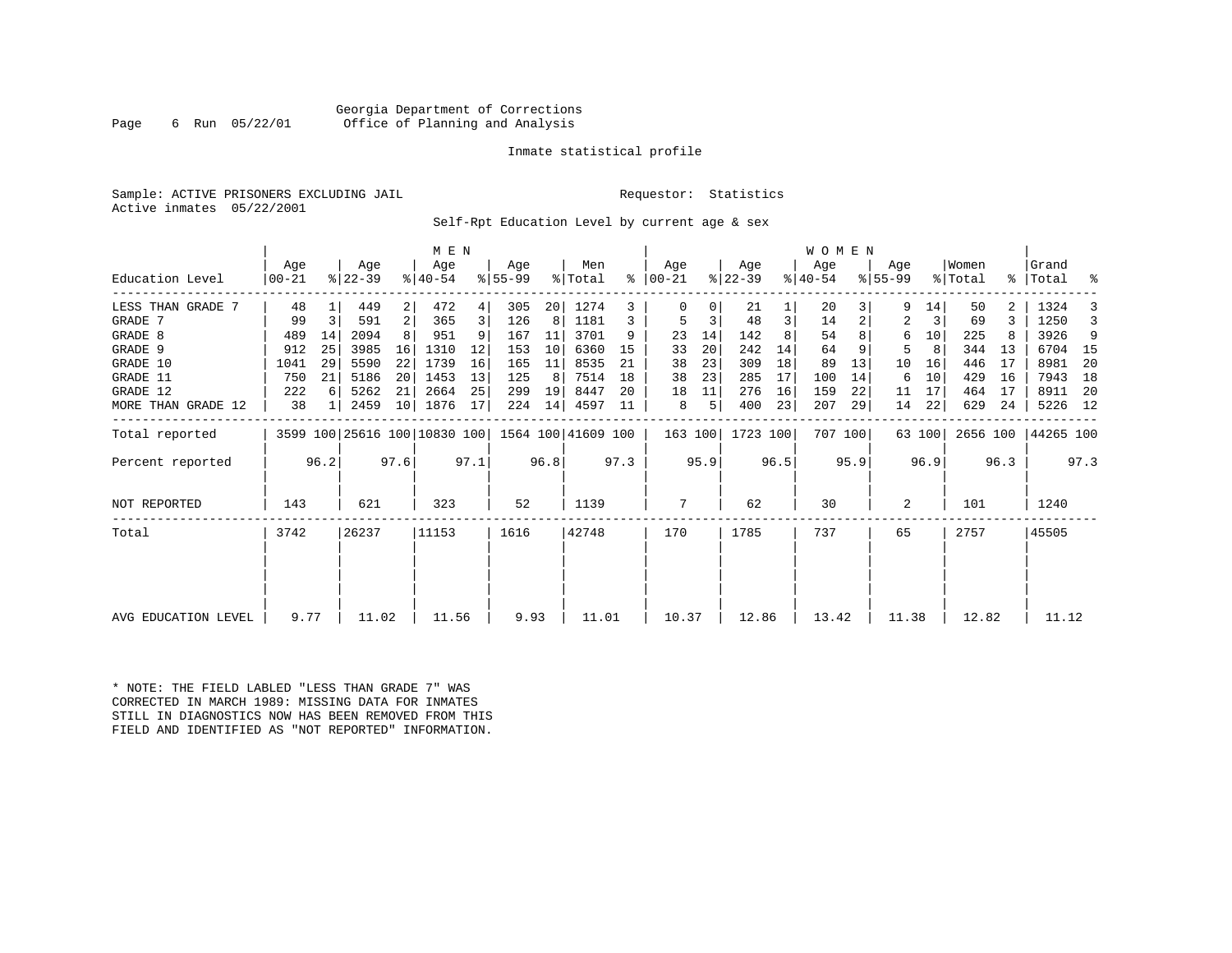Sample: ACTIVE PRISONERS EXCLUDING JAIL **Requestor:** Statistics Active inmates 05/22/2001

Functional Reading Level (WRAT Scores) by current age & sex

|                    |                |                 | M E N            |      |                                                 |      |                  |      |                |      |                    |      |                  |      | WOMEN            |         |                    |        |                  |      |                    |                |
|--------------------|----------------|-----------------|------------------|------|-------------------------------------------------|------|------------------|------|----------------|------|--------------------|------|------------------|------|------------------|---------|--------------------|--------|------------------|------|--------------------|----------------|
| WRAT Reading Score | Age<br>  00-21 |                 | Age<br>$ 22-39 $ |      | Age<br>$8140 - 54$                              |      | Age<br>$8 55-99$ |      | Men<br>% Total | ⊱    | Age<br>$ 00 - 21 $ |      | Age<br>$ 22-39 $ |      | Age<br>$ 40-54 $ |         | Age<br>$8155 - 99$ |        | Women<br>% Total |      | Grand<br>%   Total | ႜ              |
| LESS THAN GRADE 6  | 1402           | 39              | 9711             | 39   | 4703                                            | 45   | 708              |      | 48 16524       | 41   | 34                 | 22   | 468              | 28   | 214              | 30      | 22                 | 35     | 738              | 28   | 17262              | 40             |
| 6TH THRU 8TH GRADE | 779            | 22              | 5584             | 22   | 2243                                            | 21   | 254              | 17   | 8860           | 22   | 31                 | 20   | 308              | 18   | 132              | 19      | 13                 | 21     | 484              | 18   | 9344               | 22             |
| GRADE 9            | 314            | 9               | 2135             | 8    | 703                                             |      | 103              |      | 3255           | 8    | 21                 | 13   | 131              | 8    | 43               |         | 6                  | 10     | 201              |      | 3456               | 8              |
| GRADE 10           | 165            |                 | 1030             |      | 372                                             |      | 44               | 3    | 1611           | 4    | 11                 |      | 60               | 4    | 27               |         | 3                  |        | 101              |      | 1712               | $\overline{4}$ |
| GRADE 11           | 158            |                 | 994              |      | 362                                             |      | 48               | 3    | 1562           | 4    | 6                  | 4    | 63               |      | 36               |         | 2                  |        | 107              |      | 1669               | 4              |
| GRADE 12           | 475            | 13 <sup>1</sup> | 3680             | 15   | 1579                                            | 15   | 250              | 17   | 5984           | 15   | 17                 |      | 143              |      | 43               |         | 5                  |        | 208              |      | 6192 14            |                |
| MORE THAN GRADE 12 | 274            | 8 I             | 1996             | 8    | 479                                             | 5.   | 60               | 4    | 2809           |      | 37                 | 24   | 525              | 31   | 212              | 30      | 11                 | 18     | 785              | 30   | 3594               | 8              |
| Total reported     |                |                 |                  |      | 3567 100 25130 100 10441 100 1467 100 40605 100 |      |                  |      |                |      | 157 100            |      | 1698 100         |      |                  | 707 100 |                    | 62 100 | 2624 100         |      | 43229 100          |                |
| Percent reported   |                | 95.3            |                  | 95.8 |                                                 | 93.6 |                  | 90.8 |                | 95.0 |                    | 92.4 |                  | 95.1 |                  | 95.9    |                    | 95.4   |                  | 95.2 |                    | 95.0           |
| NOT REPORTED       | 175            |                 | 1107             |      | 712                                             |      | 149              |      | 2143           |      | 13                 |      | 87               |      | 30               |         | 3                  |        | 133              |      | 2276               |                |
| Total              | 3742           |                 | 26237            |      | 11153                                           |      | 1616             |      | 42748          |      | 170                |      | 1785             |      | 737              |         | 65                 |        | 2757             |      | 45505              |                |
|                    |                |                 |                  |      |                                                 |      |                  |      |                |      |                    |      |                  |      |                  |         |                    |        |                  |      |                    |                |
| AVG READING SCORE  | 7.66           |                 | 7.69             |      | 7.06                                            |      | 6.83             |      | 7.50           |      | 9.23               |      | 9.04             |      | 8.73             |         | 7.95               |        | 8.94             |      | 7.59               |                |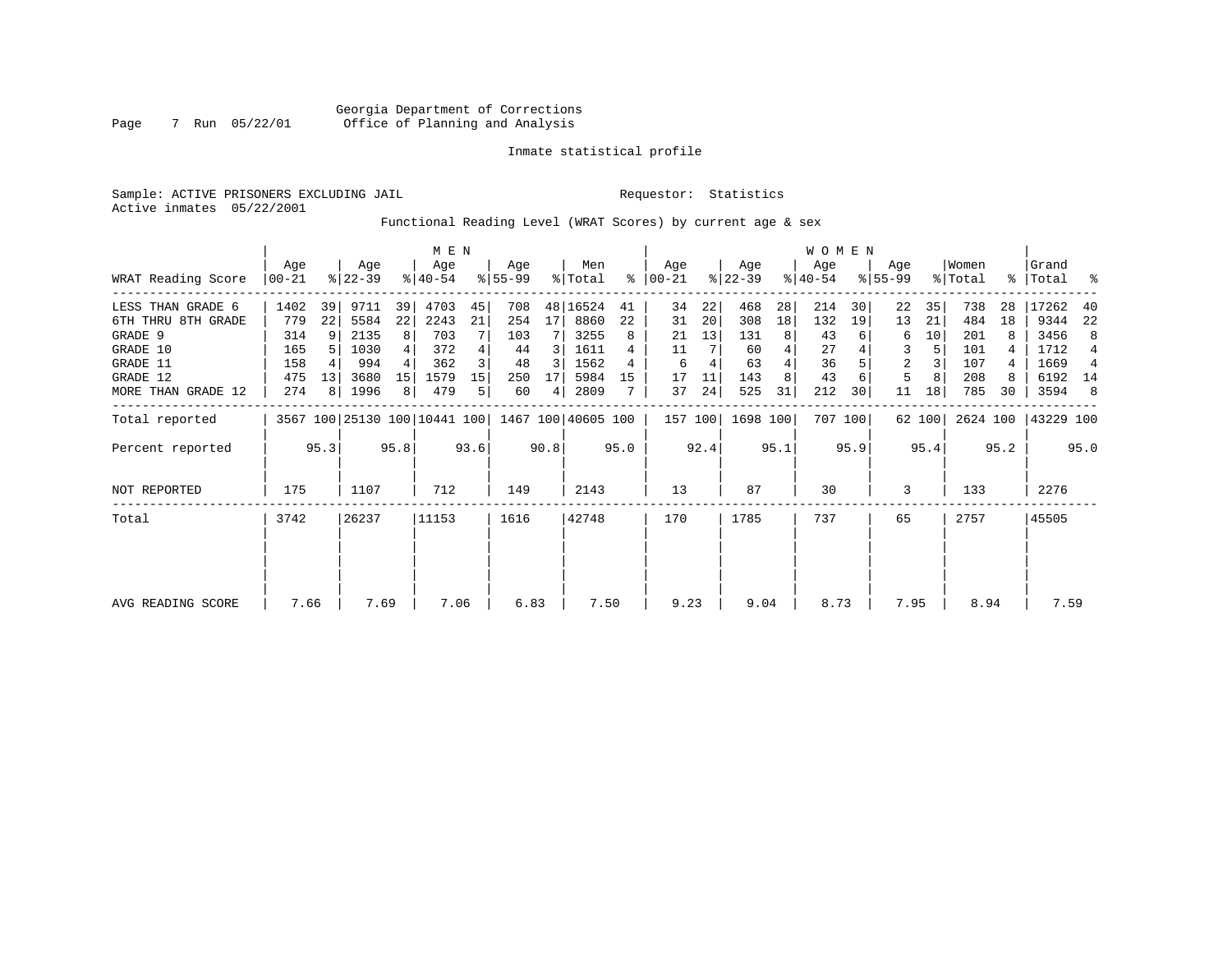Sample: ACTIVE PRISONERS EXCLUDING JAIL **Requestor:** Statistics Active inmates 05/22/2001

Functional Math Level (WRAT Scores) by current age & sex

|                                |                  |      |                    |                | M E N                        |      |                 |      |                    |         |                      |          |                  |          | <b>WOMEN</b>     |         |                    |        |                  |          |                    |         |
|--------------------------------|------------------|------|--------------------|----------------|------------------------------|------|-----------------|------|--------------------|---------|----------------------|----------|------------------|----------|------------------|---------|--------------------|--------|------------------|----------|--------------------|---------|
| WRAT Math Score                | Age<br>$00 - 21$ |      | Age<br>$ 22-39 $   |                | Age<br>$ 40-54 $             |      | Aqe<br>$ 55-99$ |      | Men<br>% Total     |         | Aqe<br>$8   00 - 21$ |          | Aqe<br>$ 22-39 $ |          | Age<br>$ 40-54 $ |         | Aqe<br>$8155 - 99$ |        | Women<br>% Total |          | Grand<br>% Total % |         |
| LESS THAN GRADE 6              | 1170             | 33   | 7750               | 31             | 4330                         | 41   | 748             |      | 51 13998           | 34      | 34                   | 22       | 430              | 25       | 266              | 38      | 31                 | 50     | 761              | 29       | 14759              | 34      |
| 6TH THRU 8TH GRADE<br>GRADE 9  | 1791<br>297      |      | 50   12347<br>2238 | 49<br>9        | 4085<br>744                  | 39   | 400<br>102      |      | 27   18623<br>3381 | 46<br>8 | 82<br>19             | 52<br>12 | 846<br>178       | 50<br>10 | 276<br>53        | 39      | 18<br>5            | 29     | 1222<br>255      | 47<br>10 | 19845<br>3636      | 46<br>8 |
| GRADE 10                       | 163              |      | 1341               | 5 <sup>1</sup> | 558                          | 5    | 76              | 5    | 2138               |         | 12                   | 8        | 105              | 6        | 46               |         | 5                  |        | 168              | 6        | 2306               | 5       |
| GRADE 11                       | 75               |      | 836                |                | 361                          | 3    | 61              | 4    | 1333               |         | 8                    |          | 73               |          | 25               |         |                    |        | 109              | 4        | 1442               | 3       |
| GRADE 12<br>MORE THAN GRADE 12 | 44<br>27         |      | 438<br>186         | 2              | 305<br>67                    | 3    | 62<br>18        | 4    | 849<br>298         |         | 0<br>2               |          | 26<br>40         | 2        | 16<br>26         |         | 0<br>0             |        | 42<br>68         | 2<br>3   | 891<br>366         | 2<br>1  |
| Total reported                 |                  |      |                    |                | 3567 100 25136 100 10450 100 |      |                 |      | 1467 100 40620 100 |         | 157 100              |          | 1698 100         |          |                  | 708 100 |                    | 62 100 | 2625 100         |          | 43245 100          |         |
| Percent reported               |                  | 95.3 |                    | 95.8           |                              | 93.7 |                 | 90.8 |                    | 95.0    |                      | 92.4     |                  | 95.1     |                  | 96.1    |                    | 95.4   |                  | 95.2     |                    | 95.0    |
| NOT REPORTED                   | 175              |      | 1101               |                | 703                          |      | 149             |      | 2128               |         | 13                   |          | 87               |          | 29               |         | 3                  |        | 132              |          | 2260               |         |
| Total                          | 3742             |      | 26237              |                | 11153                        |      | 1616            |      | 42748              |         | 170                  |          | 1785             |          | 737              |         | 65                 |        | 2757             |          | 45505              |         |
|                                |                  |      |                    |                |                              |      |                 |      |                    |         |                      |          |                  |          |                  |         |                    |        |                  |          |                    |         |
|                                |                  |      |                    |                |                              |      |                 |      |                    |         |                      |          |                  |          |                  |         |                    |        |                  |          |                    |         |
| AVG MATH SCORE                 | 6.85             |      | 7.05               |                | 6.66                         |      | 6.23            |      | 6.90               |         | 7.46                 |          | 7.40             |          | 7.01             |         | 6.04               |        | 7.27             |          | 6.92               |         |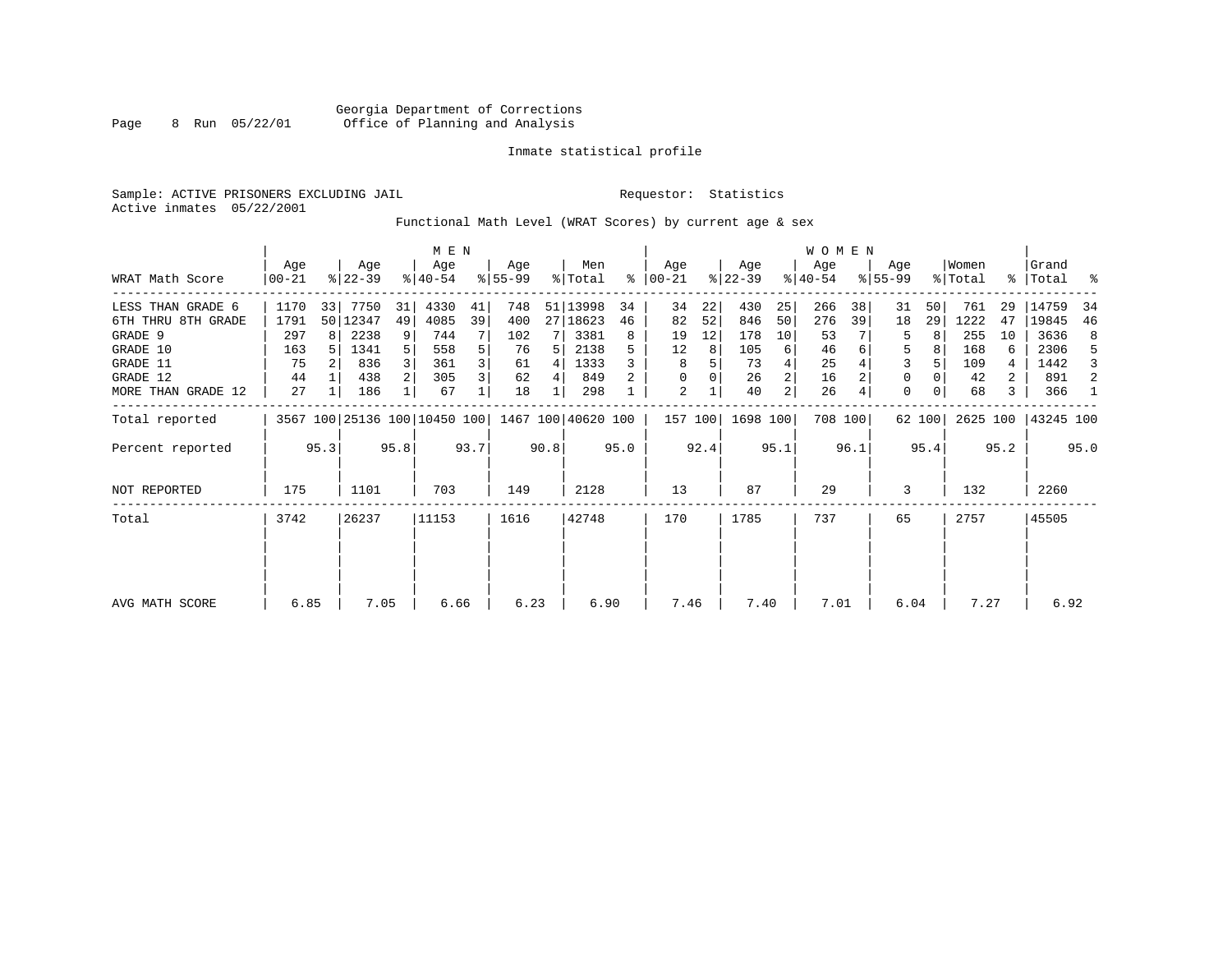Sample: ACTIVE PRISONERS EXCLUDING JAIL **Requestor:** Statistics Active inmates 05/22/2001

Functional Spelling Level (WRAT Scores) by current age & sex

| Aqe<br>WRAT Spelling Score<br>$ 00-21 $ | Age          |                                    | Age                           |                   | Age                   |          |              | ႜ  | Aqe<br>$ 00 - 21 $                                                                                                                                                |    | Age                     |           | Age          |                              | Age                     |                    |                |                          | Grand                    | ႜ         |
|-----------------------------------------|--------------|------------------------------------|-------------------------------|-------------------|-----------------------|----------|--------------|----|-------------------------------------------------------------------------------------------------------------------------------------------------------------------|----|-------------------------|-----------|--------------|------------------------------|-------------------------|--------------------|----------------|--------------------------|--------------------------|-----------|
|                                         |              | 44                                 | 5795                          | 55                | 890                   |          |              | 47 | 35                                                                                                                                                                | 22 | 422                     | 25        |              | 32                           | 23                      | 37                 | 710            | 27                       | 19840                    | 46        |
| 1144                                    | 7310         | 29                                 | 2452                          | 23                | 291                   |          |              | 28 | 60                                                                                                                                                                | 38 | 535                     | 32        | 215          | 30                           | 23                      | 37                 | 833            | 32                       | 12030                    | 28        |
| 293                                     | 1834         |                                    | 519                           | 5                 | 63                    | 4        |              |    | 19                                                                                                                                                                | 12 | 165                     | 10        | 48           |                              | 3                       |                    | 235            |                          | 2944                     |           |
| 284                                     | 1737         |                                    | 481                           |                   | 59                    | 4        |              | 6  | 22                                                                                                                                                                | 14 | 177                     | 10        | 51           |                              | 0                       |                    | 250            | 10                       | 2811                     |           |
| 130                                     | 886          |                                    | 264                           |                   | 34                    |          |              |    | 5                                                                                                                                                                 | 3  | 99                      | 6         | 27           |                              | 3                       |                    | 134            | 5.                       | 1448                     | 3         |
| 159                                     | 1709         |                                    | 727                           |                   | 108                   |          |              |    |                                                                                                                                                                   |    | 80                      |           | 26           |                              |                         |                    | 110            |                          | 2813                     | 7         |
| 83                                      | 683          | 3                                  | 205                           | $\overline{2}$    | 21                    |          |              | 2  | 13                                                                                                                                                                | 8  | 220                     | 13        | 111          | 16                           | 9                       | 15                 | 353            | 13                       | 1345                     | 3         |
|                                         |              |                                    |                               |                   |                       |          |              |    |                                                                                                                                                                   |    |                         |           |              |                              |                         |                    |                |                          | 43231 100                |           |
|                                         |              |                                    |                               |                   |                       |          |              |    |                                                                                                                                                                   |    |                         |           |              |                              |                         |                    |                |                          |                          | 95.0      |
| 175                                     | 1107         |                                    | 710                           |                   | 150                   |          |              |    | 13                                                                                                                                                                |    | 87                      |           | 29           |                              | 3                       |                    | 132            |                          | 2274                     |           |
| 3742                                    | 26237        |                                    | 11153                         |                   | 1616                  |          |              |    | 170                                                                                                                                                               |    | 1785                    |           | 737          |                              | 65                      |                    | 2757           |                          | 45505                    |           |
|                                         |              |                                    |                               |                   |                       |          |              |    |                                                                                                                                                                   |    |                         |           |              |                              |                         |                    |                |                          |                          |           |
|                                         |              |                                    |                               |                   |                       |          |              |    |                                                                                                                                                                   |    |                         |           |              |                              |                         |                    |                |                          | 6.67                     |           |
|                                         | 1474<br>6.89 | 32 <br>8<br>2 <sub>1</sub><br>95.3 | $ 22-39 $<br>41 10971<br>6.83 | $ 40-54 $<br>95.8 | M E N<br>93.6<br>6.00 | $ 55-99$ | 90.7<br>5.55 |    | Men<br>% Total<br>61 19130<br>20 11197<br>2709<br>2561<br>1314<br>2703<br>992<br>3567 100 25130 100 10443 100 1466 100 40606 100<br>95.0<br>2142<br>42748<br>6.58 |    | 157 100<br>92.4<br>8.21 | $ 22-39 $ | 95.1<br>8.30 | $ 40-54 $<br>230<br>1698 100 | 708 100<br>96.1<br>7.93 | WOMEN<br>$8 55-99$ | 62 100<br>6.85 | Women<br>% Total<br>95.4 | 2625 100<br>95.2<br>8.16 | %   Total |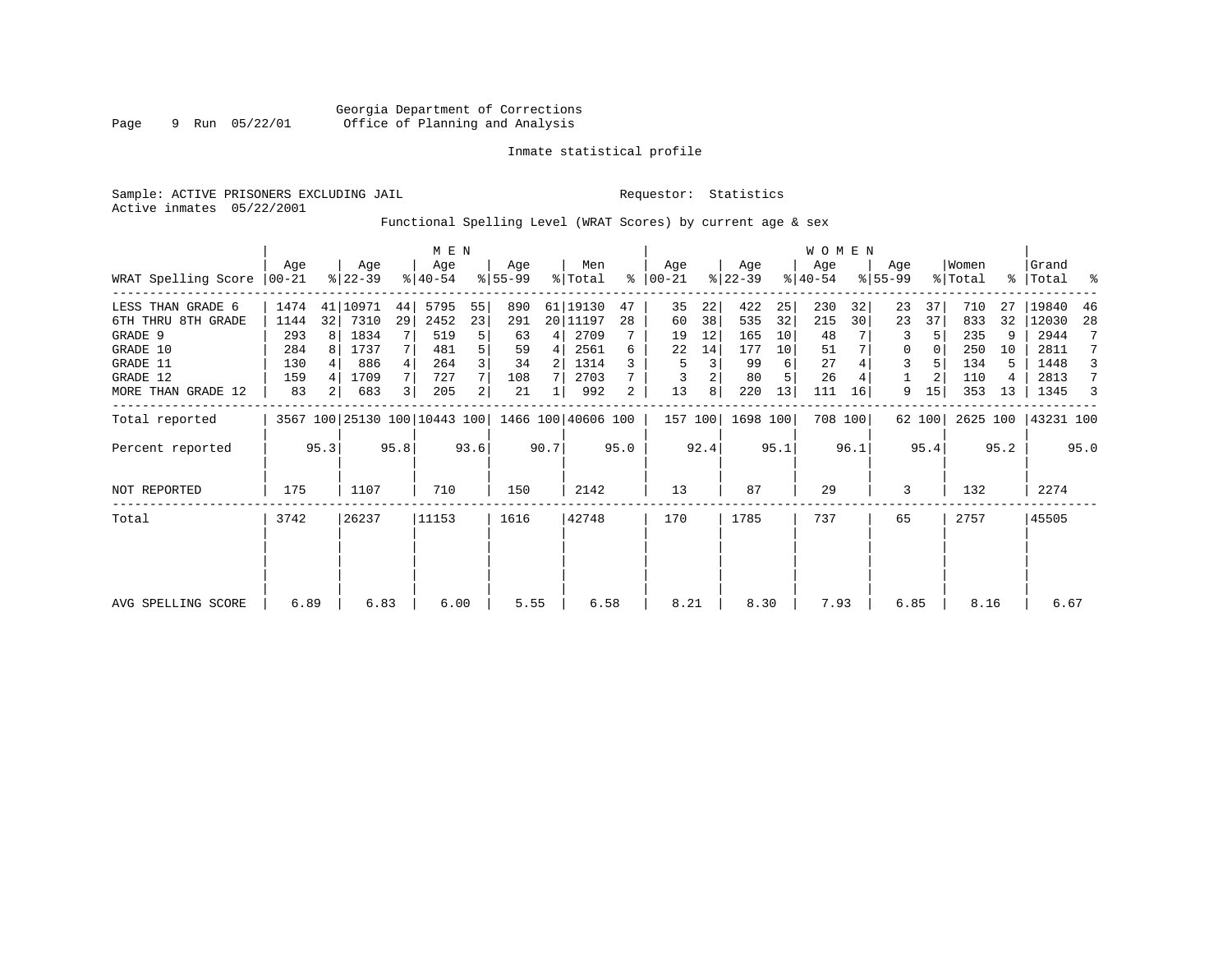### Georgia Department of Corrections Page 10 Run 05/22/01 Office of Planning and Analysis

#### Inmate statistical profile

Sample: ACTIVE PRISONERS EXCLUDING JAIL **Requestor:** Statistics Active inmates 05/22/2001

Self-Rpt Guardian Status To Age 16 by current age & sex

|                  |            |      |          |      | M E N                        |      |          |      |                    |              |           |      |           |                | W O M E N |      |              |        |          |                |           |      |
|------------------|------------|------|----------|------|------------------------------|------|----------|------|--------------------|--------------|-----------|------|-----------|----------------|-----------|------|--------------|--------|----------|----------------|-----------|------|
|                  | Age        |      | Age      |      | Age                          |      | Age      |      | Men                |              | Age       |      | Age       |                | Age       |      | Age          |        | Women    |                | Grand     |      |
| Guardian Status  | $ 00 - 21$ |      | $ 22-39$ |      | $8 40-54$                    |      | $ 55-99$ |      | % Total            | ⊱            | $00 - 21$ |      | $ 22-39 $ |                | $ 40-54 $ |      | $ 55-99$     |        | % Total  |                | %   Total | ႜ    |
| ORPHANAGE        | 3          | 0    | 35       | 0    | 21                           | 0    | 10       |      | 69                 | <sup>0</sup> | 0         |      | 2         | 0              | 2         |      | <sup>0</sup> |        |          |                | 73        |      |
| FATHER ONLY      | 133        |      | 671      |      | 261                          | 2    | 28       | 2    | 1093               |              | 6         | 4    | 42        | $\overline{2}$ | 19        |      | 4            | 6      | 71       |                | 1164      |      |
| FTR MTR HD       | 239        |      | 1494     | 6    | 641                          | 6    | 75       | 5    | 2449               | б            | 6         | 4    | 85        | 5              | 36        |      | $\Omega$     |        | 127      | 5              | 2576      | 6    |
| MOTHER ONLY      | 1871       | 52   | 11242    | 44   | 3516                         | 32   | 346      | 22   | 16975              | 41           | 71        | 43   | 702       | 40             | 213       | 29   | 18           | 29     | 1004     | 37             | 17979     | -41  |
| MTR FTR HD       | 774        | 21   | 8170     | 32   | 4846                         | 45   | 882      |      | 56 14672           | 35           | 49        | 30   | 625       | 36             | 360       | 50   | 33           | 52     | 1067     | 39             | 15739     | 35   |
| OTH FEMALE       | 73         |      | 601      |      | 285                          | 3    | 43       | 3    | 1002               |              |           |      | 50        | 3              | 18        |      | 3            |        | 78       | 3              | 1080      | 2    |
| OTH MALE         | 26         |      | 88       |      | 47                           |      | 6        | 0    | 167                | U            | $\Omega$  |      |           |                | 3         |      | $\Omega$     |        | 6        | 0              | 173       | O    |
| STEP-PARNTS      | 39         |      | 456      |      | 150                          |      | 23       |      | 668                |              | $\Omega$  |      |           |                |           |      | $\Omega$     |        | 8        | 0              | 676       |      |
| FOSTER HOME      | 40         |      | 245      | 1    | 122                          |      | 19       |      | 426                |              |           |      | 40        | $\overline{c}$ | 9         |      |              |        | 55       | $\overline{2}$ | 481       |      |
| GRAND PRNTS      | 337        |      | 2133     | 8    | 711                          |      | 105      |      | 3286               | 8            | 17        | 10   | 182       | 10             | 53        |      | 4            | 6      | 256      | 9              | 3542      | 8    |
| OTHER            | 78         |      | 520      | 2    | 242                          | 2    | 25       | 2    | 865                | 2            | 3         | 2    | 18        |                | 8         |      | 0            |        | 29       |                | 894       |      |
| Total reported   |            |      |          |      | 3613 100 25655 100 10842 100 |      |          |      | 1562 100 41672 100 |              | 164 100   |      | 1754 100  |                | 724 100   |      |              | 63 100 | 2705 100 |                | 44377 100 |      |
| Percent reported |            | 96.6 |          | 97.8 |                              | 97.2 |          | 96.7 |                    | 97.5         |           | 96.5 |           | 98.3           |           | 98.2 |              | 96.9   |          | 98.1           |           | 97.5 |
| NOT RPTD         | 129        | 582  |          |      | 311                          |      | 54       |      | 1076               |              | 6         |      | 31        |                | 13        |      | 2            |        | 52       |                | 1128      |      |
| Total            | 3742       |      | 26237    |      | 11153                        |      | 1616     |      | 42748              |              | 170       |      | 1785      |                | 737       |      | 65           |        | 2757     |                | 45505     |      |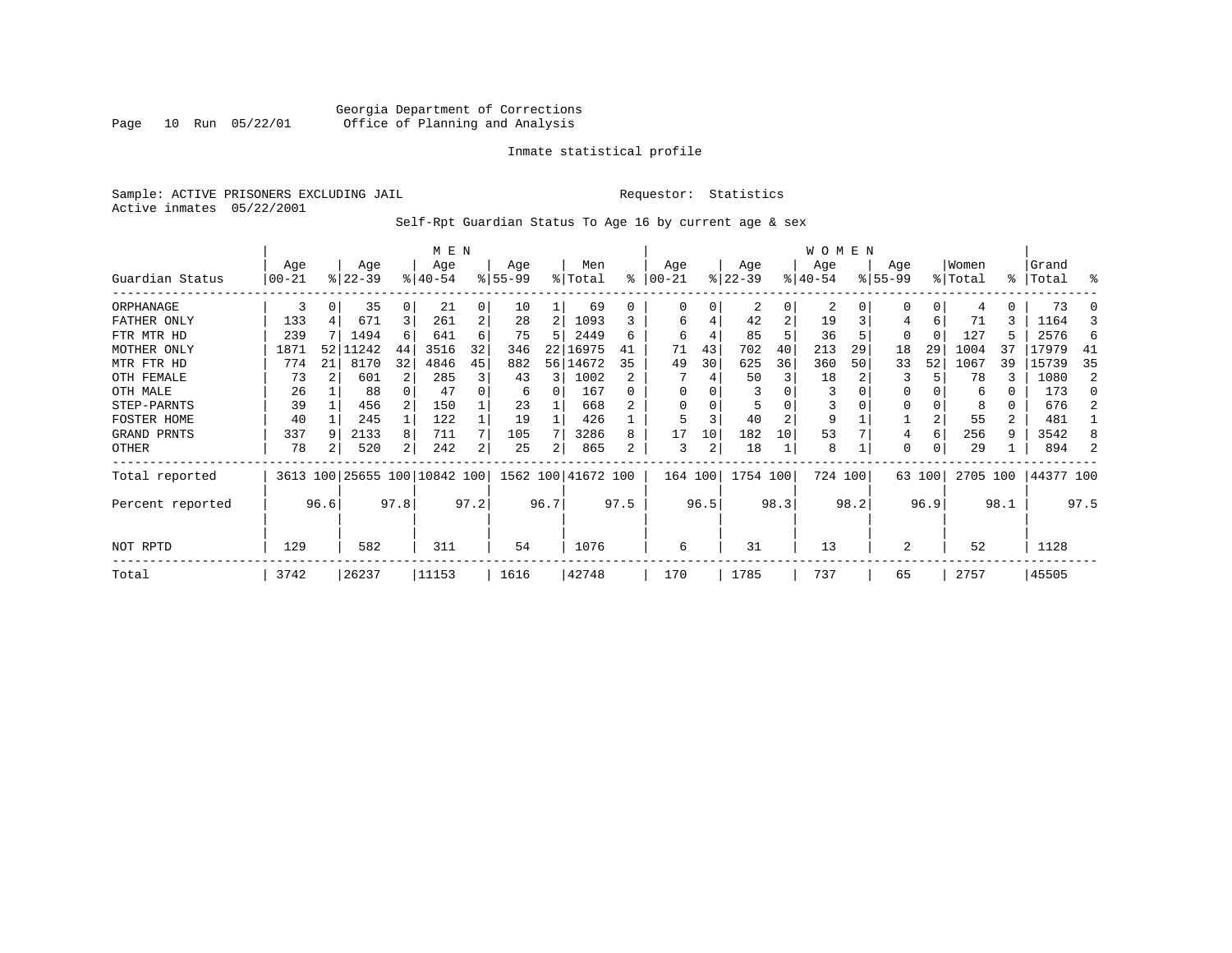#### Georgia Department of Corrections<br>Page 11 Run 05/22/01 office of Planning and Analysis Office of Planning and Analysis

#### Inmate statistical profile

Sample: ACTIVE PRISONERS EXCLUDING JAIL **Requestor:** Statistics Active inmates 05/22/2001

#### Self-Rpt Employment Status Before Prison by current age & sex

|                  |           | M E N |           |      |                          |      |           |          |                    |           |            |      |             |      | W O M E N   |      |           |        |          |      |           |      |
|------------------|-----------|-------|-----------|------|--------------------------|------|-----------|----------|--------------------|-----------|------------|------|-------------|------|-------------|------|-----------|--------|----------|------|-----------|------|
|                  | Age       |       | Age       |      | Age                      |      | Age       |          | Men                |           | Age        |      | Age         |      | Age         |      | Age       |        | Women    |      | Grand     |      |
| Employment       | $00 - 21$ |       | $ 22-39 $ |      | $8 40-54$                |      | $8 55-99$ |          | % Total            | $\approx$ | $ 00 - 21$ |      | $ 22-39 $   |      | $ 40-54 $   |      | $8 55-99$ |        | % Total  |      | %   Total | ႜ    |
| FULL TIME        | 1047      | 31    | 13125     | 54   | 5710                     | 55   | 620       | 43       | 20502              | 52        | 52         | 33   | 651         | 42   | 236         | 36   | 17        | 30     | 956      | 39   | 21458     | -51  |
| PART TIME        | 401       | 12    | 2256      | 9    | 674                      |      | 88        | 6        | 3419               | 9         | 16         | 10   | 99          | 6    | 40          | 6    |           | 2      | 156      | 6    | 3575      | 9    |
| UNEMPL < 6M      | 390       | 12    | 3104      | 13   | 1152                     | 11   | 147       | 10       | 4793               | 12        | 19         | 12   | 255         | 16   | 111         | 17   | 9         | 16     | 394      | 16   | 5187      | 12   |
| UNEMPL > 6M      | 384       | 11    | 3776      | 15   | 1911                     | 19   | 308       | 22       | 6379               | 16        | 20         | 13   | 275         | 18   | 147         | 23   | 16        | 29     | 458      | 19   | 6837      | 16   |
| NEVER WORKD      | 942       | 28    | 1452      | 6    | 105                      |      | 6         | $\Omega$ | 2505               | 6         | 36         | 23   | 178         | 11   | 27          |      | 4         |        | 245      | 10   | 2750      |      |
| <b>STUDENT</b>   | 178       | 5     | 141       |      | 15                       |      | 2         | 0        | 336                |           | 11         |      | 10          |      | 4           |      | 0         | 0      | 25       |      | 361       |      |
| INCAPABLE        | 23        |       | 511       | 2    | 723                      |      | 257       | 18       | 1514               |           | 2          |      | 91          | 6    | 87          | 13   | 9         | 16     | 189      | 8    | 1703      | 4    |
| OTHER            | 0         | 0     | 0         | 0    | 0                        |      | 0         | 0        | 0                  |           | 0          | 0    | $\mathbf 0$ | 0    | $\mathbf 0$ | 0    | 0         | 0      | 0        |      | $\circ$   |      |
| Total reported   |           |       |           |      | 3365 100 24365 100 10290 | 100  |           |          | 1428 100 39448 100 |           | 156        | 100  | 1559        | 100  | 652 100     |      |           | 56 100 | 2423 100 |      | 41871 100 |      |
| Percent reported |           | 89.9  |           | 92.9 |                          | 92.3 |           | 88.4     |                    | 92.3      |            | 91.8 |             | 87.3 |             | 88.5 |           | 86.2   |          | 87.9 |           | 92.0 |
| NOT RPTD         | 377       |       | 1872      |      | 863                      |      | 188       |          | 3300               |           | 14         |      | 226         |      | 85          |      | 9         |        | 334      |      | 3634      |      |
| Total            | 3742      |       | 26237     |      | 11153                    |      | 1616      |          | 42748              |           | 170        |      | 1785        |      | 737         |      | 65        |        | 2757     |      | 45505     |      |

\* NOTE: THE FIELD LABELD "OTHER" WAS CORRECTED IN APRIL 1989; INMATES CODED "PRE-OTIS NOT REPORTED" NOW HAVE BEEN REMOVED FROM THIS FIELD AND IDENTIFIED AS "NOT REPORTED".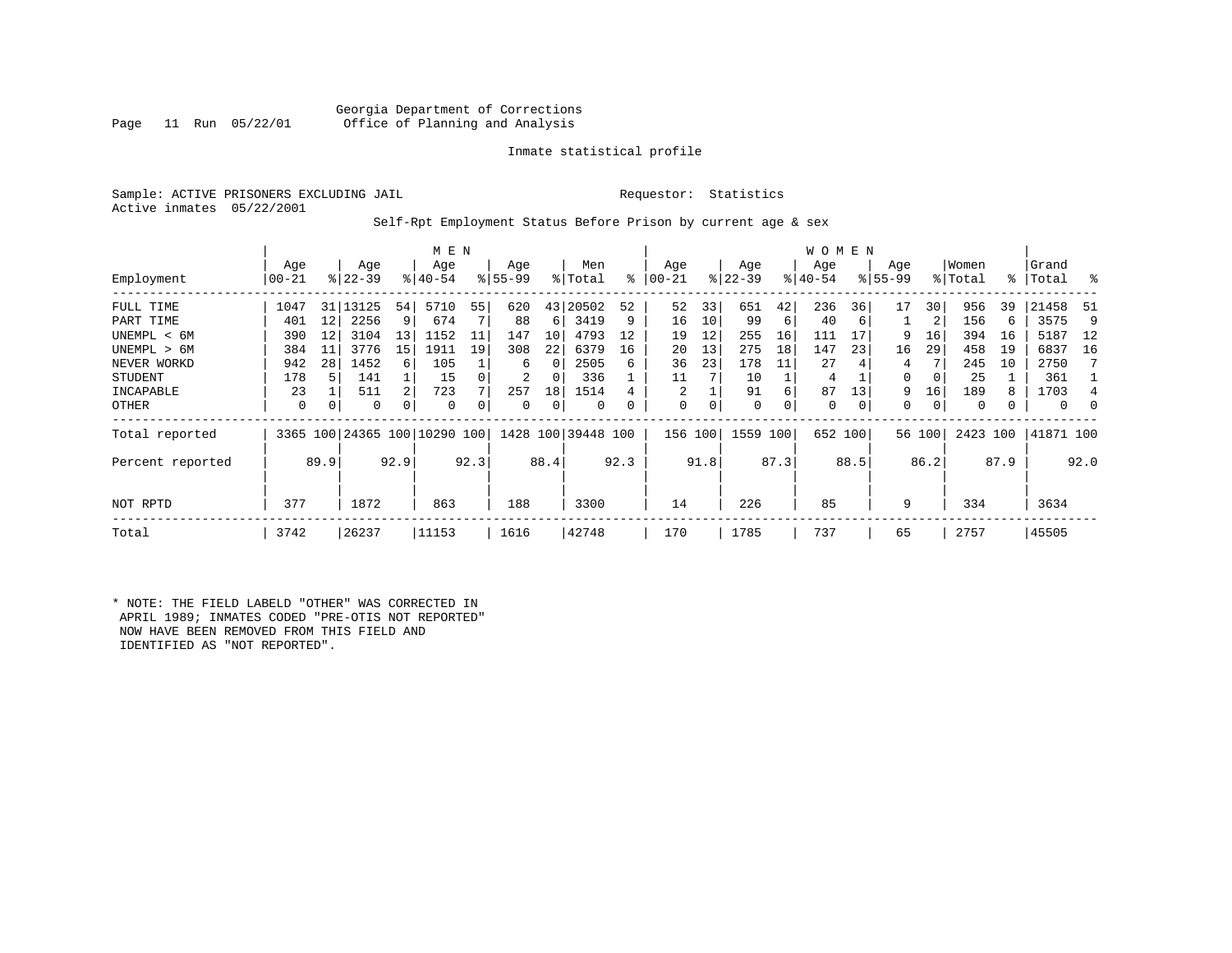Sample: ACTIVE PRISONERS EXCLUDING JAIL **Requestor:** Statistics Active inmates 05/22/2001

# Self-Rpt Marital Status At Admission by current age & sex

|                  |           |      |                              |             | M E N     |                 |           |      |                    |      |         |      |           |      | W O M E N |      |                |        |          |      |           |                |
|------------------|-----------|------|------------------------------|-------------|-----------|-----------------|-----------|------|--------------------|------|---------|------|-----------|------|-----------|------|----------------|--------|----------|------|-----------|----------------|
|                  | Age       |      | Age                          |             | Age       |                 | Age       |      | Men                |      | Age     |      | Age       |      | Age       |      | Age            |        | Women    |      | Grand     |                |
| Marital Status   | $00 - 21$ |      | $ 22-39 $                    |             | $8 40-54$ |                 | $8 55-99$ |      | % Total            | ፟ዼ   | 00-21   |      | $ 22-39 $ |      | $ 40-54 $ |      | $8155 - 99$    |        | % Total  |      | %   Total | း              |
| SINGLE           | 3408      |      | 94   16951                   | 66          | 3965      | 36              | 249       | 16   | 24573              | 59   | 156     | 95   | 980       | 56   | 225       | 31   | 10             | 16     | 1371     | 51   | 25944     | 58             |
| MARRIED          | 57        |      | 2897                         | 11          | 2009      | 18 <sup>1</sup> | 459       | 29   | 5422               | 13   | 2       |      | 238       | 14   | 117       | 16   |                | 11     | 364      | 13   | 5786      | 13             |
| SEPARATED        | 10        |      | 1043                         | 4           | 1017      | 9               | 165       | 10   | 2235               |      | 3       | 2    | 198       | 11   | 102       | 14   |                | 11     | 310      | 11   | 2545      | -6             |
| DIVORCED         | 8         |      | 1762                         |             | 2340      | 22              | 438       | 28   | 4548               |      |         |      | 211       | 12   | 157       | 22   | 15             | 24     | 384      | 14   | 4932      | - 11           |
| WIDOWED          | 4         |      | 102                          | 0           | 240       |                 | 127       | 8    | 473                |      |         |      | 33        | 2    | 66        | 9    | 21             | 33     | 120      | 4    | 593       |                |
| COMMON LAW       | 130       |      | 2938                         |             | 1290      | 12              | 131       | 8    | 4489               |      | 2       |      | 96        | 5    | 55        | 8    | 3              | 5.     | 156      | 6    | 4645      | 10             |
| OTHER            |           | 0    | 8                            | $\mathbf 0$ | 3         |                 | 3         | 0    | 15                 | 0    | 0       | 0    |           | 0    | 2         | 0    | 0              | 0      | 3        |      | 18        | $\overline{0}$ |
| Total reported   |           |      | 3618 100 25701 100 10864 100 |             |           |                 |           |      | 1572 100 41755 100 |      | 164 100 |      | 1757 100  |      | 724 100   |      |                | 63 100 | 2708 100 |      | 44463 100 |                |
| Percent reported |           | 96.7 |                              | 98.0        |           | 97.4            |           | 97.3 |                    | 97.7 |         | 96.5 |           | 98.4 |           | 98.2 |                | 96.9   |          | 98.2 |           | 97.7           |
|                  |           |      |                              |             |           |                 |           |      |                    |      |         |      |           |      |           |      |                |        |          |      |           |                |
| NOT RPTD         | 124       |      | 536                          |             | 289       |                 | 44        |      | 993                |      | 6       |      | 28        |      | 13        |      | $\mathfrak{D}$ |        | 49       |      | 1042      |                |
| Total            | 3742      |      | 26237                        |             | 11153     |                 | 1616      |      | 42748              |      | 170     |      | 1785      |      | 737       |      | 65             |        | 2757     |      | 45505     |                |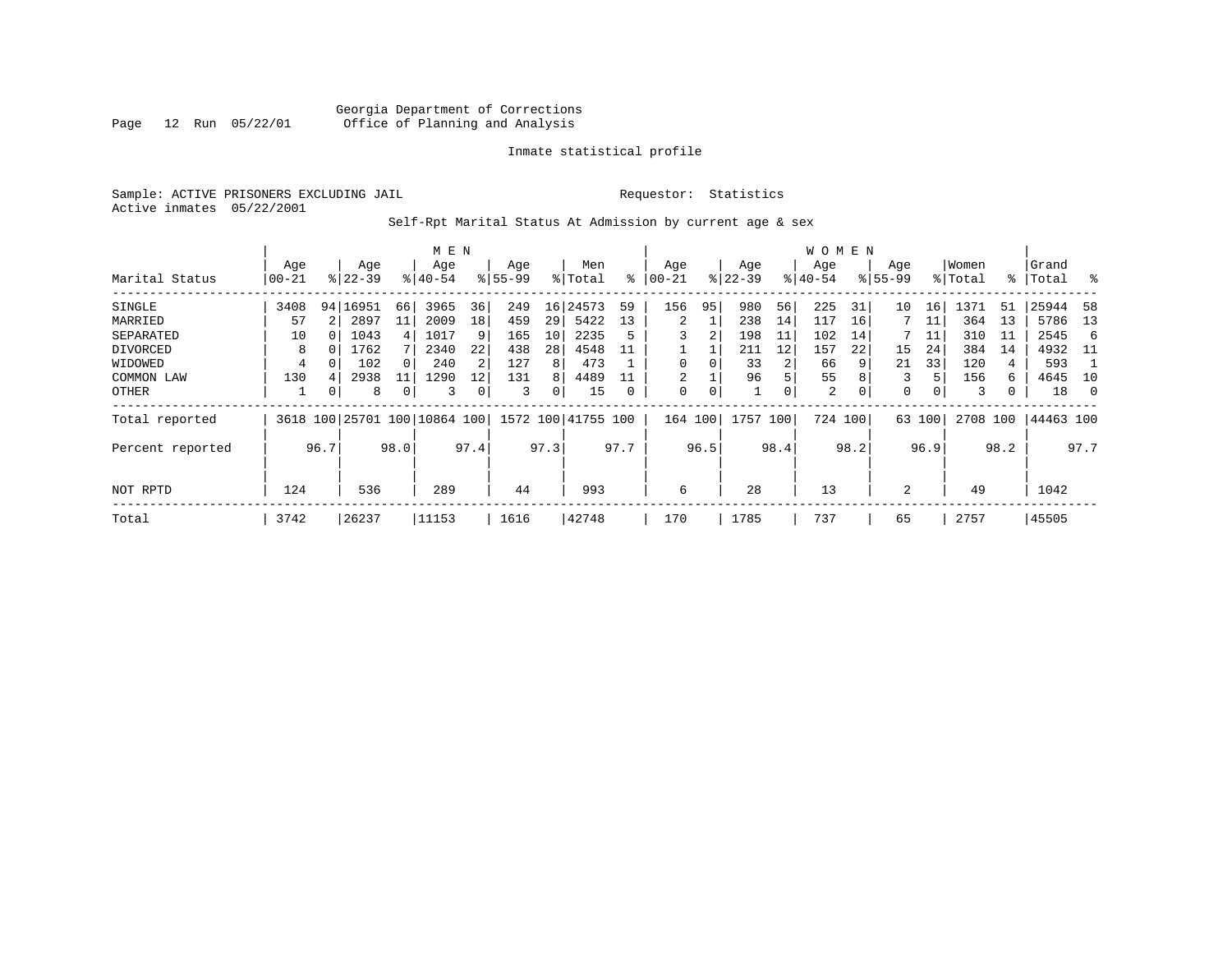Georgia Department of Corrections Office of Planning and Analysis

#### Inmate statistical profile

Sample: ACTIVE PRISONERS EXCLUDING JAIL **Requestor:** Statistics Active inmates 05/22/2001

Self-Rpt Number Of Children At Admission by current age & sex

|                      |                |          |                   |                | M E N            |          |                  |      |                    |           |                  |        |                  |      | <b>WOMEN</b>    |         |                  |        |                  |           |                |      |
|----------------------|----------------|----------|-------------------|----------------|------------------|----------|------------------|------|--------------------|-----------|------------------|--------|------------------|------|-----------------|---------|------------------|--------|------------------|-----------|----------------|------|
| Number Of Children   | Aqe<br>  00-21 |          | Age<br>$ 22-39 $  |                | Age<br>$ 40-54 $ |          | Age<br>$ 55-99 $ |      | Men<br>% Total     | $\approx$ | Aqe<br>$ 00-21 $ |        | Age<br>$ 22-39 $ |      | Age<br>$ 40-54$ |         | Aqe<br>$8 55-99$ |        | Women<br>% Total | $\approx$ | Grand<br>Total | ႜ    |
|                      |                |          |                   |                |                  |          |                  |      |                    |           |                  |        |                  |      |                 |         |                  |        |                  |           |                |      |
| NO CHILDREN          | 0              | $\Omega$ | 789               | 5              | 450              | $6 \mid$ | 64               | 5    | 1303               | 5         | $\Omega$         | 0      |                  | 0    | 7               |         | 2                | 3      | 16               |           | 1319           |      |
| ONE CHILD            | 622            | 74       | 6436              | 41             | 2370             | 29       | 246              | 19   | 9674               | 37        | 46               | 66     | 334              | 23   | 128             | 20      | 6                | 10     | 514              | 23        | 10188          | 36   |
| TWO CHILDREN         | 158            | 19       | 4234              | 27             | 2233             | 28       | 313              | 24   | 6938               | 27        | 18               | 26     | 417              | 29   | 185             | 29      | 16               | 27     | 636              | 29        | 7574           | 27   |
| THREE CHILDREN       | 44             |          | 2314              | 15             | 1466             | 18       | 271              | 20   | 4095               | 16        | 4                | 6      | 365              | 25   | 158             | 25      | 15               | 25     | 542              | 25        | 4637           | 17   |
| <b>FOUR CHILDREN</b> |                |          | 1063              | 7              | 768              | 10       | 155              | 12   | 1993               | 8         | 2                | 3      | 170              | 12   | 86              | 14      | 9                | 15     | 267              | 12        | 2260           | 8    |
| FIVE CHILDREN        | 3              | $\Omega$ | 435               | $\overline{3}$ | 405              | 5        | 103              | 8    | 946                |           | 0                | 0      | 88               | 6    | 35              |         | 2                | 3      | 125              | 6         | 1071           | 4    |
| MORE THAN 5 CHILDREN |                | 0        | 350               | 2              | 375              | 5        | 174              | 13   | 900                | 3         | 0                | 0      | 51               | 4    | 30              |         | 9                | 15     | 90               | 4         | 990            | 4    |
| Total reported       |                |          | 835 100 15621 100 |                | 8067 100         |          |                  |      | 1326 100 25849 100 |           |                  | 70 100 | 1432 100         |      |                 | 629 100 |                  | 59 100 | 2190 100         |           | 28039 100      |      |
| Percent reported     |                | 22.3     |                   | 59.5           |                  | 72.3     |                  | 82.1 |                    | 60.5      |                  | 41.2   |                  | 80.2 |                 | 85.3    |                  | 90.8   |                  | 79.4      |                | 61.6 |
| <b>NOT REPORTED</b>  | 2907           |          | 10616             |                | 3086             |          | 290              |      | 16899              |           | 100              |        | 353              |      | 108             |         | 6                |        | 567              |           | 17466          |      |
| Total                | 3742           |          | 26237             |                | 11153            |          | 1616             |      | 42748              |           | 170              |        | 1785             |      | 737             |         | 65               |        | 2757             |           | 45505          |      |
|                      |                |          |                   |                |                  |          |                  |      |                    |           |                  |        |                  |      |                 |         |                  |        |                  |           |                |      |
|                      |                |          |                   |                |                  |          |                  |      |                    |           |                  |        |                  |      |                 |         |                  |        |                  |           |                |      |
| AVG NUM CHILDREN     | 1.34           |          | 1.98              |                | 2.38             |          | 3.12             |      | 2.14               |           | 1.46             |        | 2.60             |      | 2.69            |         | 3.37             |        | 2.61             |           | 2.18           |      |

\* NOTE: THE FIELD LABLED "NO CHILDREN" WAS CORRECTED IN MARCH 1989: MISSING DATA FOR INMATES STILL IN DIAGNOSTICS NOW HAS BEEN REMOVED FROM THIS FIELD AND IDENTIFIED AS "NOT REPORTED" INFORMATION.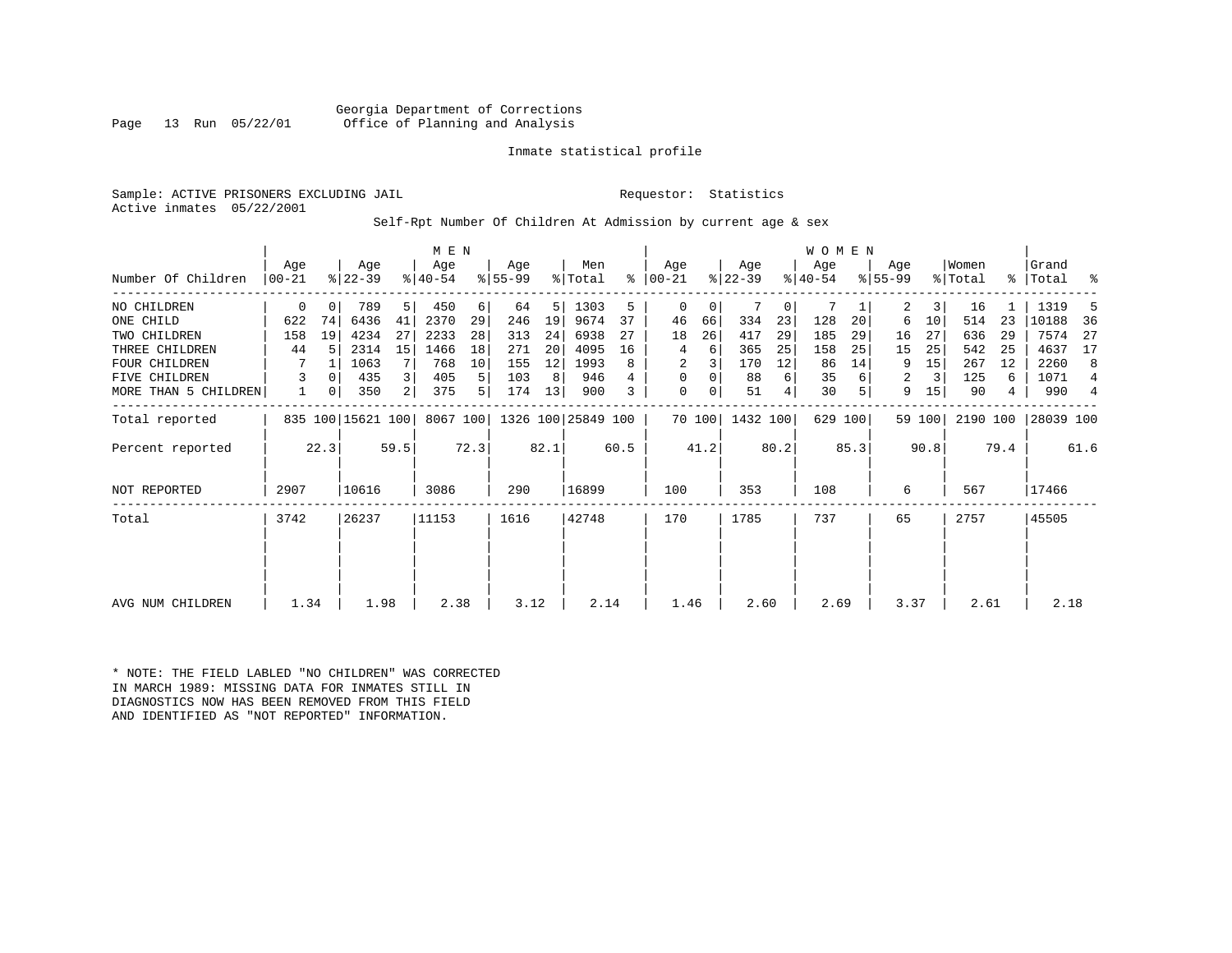# Georgia Department of Corrections<br>Page 14 Run 05/22/01 Office of Planning and Analysis Page 14 Run 05/22/01 Office of Planning and Analysis

#### Inmate statistical profile

Sample: ACTIVE PRISONERS EXCLUDING JAIL **Requestor:** Statistics Active inmates 05/22/2001

# Self-Rpt Religious Affiliation by current age & sex

|                  |                |                |                |          | M E N                        |          |           |          |               |              |          |        |             |      | <b>WOMEN</b> |          |           |             |          |          |           |                |
|------------------|----------------|----------------|----------------|----------|------------------------------|----------|-----------|----------|---------------|--------------|----------|--------|-------------|------|--------------|----------|-----------|-------------|----------|----------|-----------|----------------|
|                  | Age            |                | Age            |          | Age                          |          | Age       |          | Men           |              | Age      |        | Age         |      | Aqe          |          | Age       |             | Women    |          | Grand     |                |
| Religion         | $00 - 21$      |                | $ 22-39 $      |          | $ 40-54$                     |          | $8 55-99$ |          | % Total       | %            | $ 00-21$ |        | $ 22-39$    |      | $ 40-54$     |          | $8 55-99$ |             | % Total  | ፠        | Total     | ዱ              |
| ISLAM            | 70             | 2              | 924            | 4        | 350                          | 3        | 28        |          | 2 1372        | 3            | 3        | 2      | 16          |      | 2            | 0        | 0         | 0           | 21       |          | 1393      | 3              |
| CATHOLIC         | 120            | 3              | 932            | 4        | 358                          | 3        | 61        | 4        | 1471          | 4            | 5        | 3      | 76          | 4    | 33           | 5        | 2         | 3           | 116      | 4        | 1587      | $\overline{4}$ |
| <b>BAPTIST</b>   | 1519           | 43             | 12716          | 50       | 6247                         | 59       | 889       | 58       | 21371         | 52           | 95       | 58     | 1093        | 63   | 462          | 64       | 41        | 67          | 1691     | 63       | 23062     | 53             |
| METHODIST        | 48             | 1              | 508            | 2        | 400                          | 4        | 95        | 6        | 1051          | 3            |          | 4      | 65          | 4    | 46           | 6        | 5         | 8           | 123      | 5        | 1174      | 3              |
| EPISCOPLN        | 6              | 0              | 36             | 0        | 20                           | 0        | 5         | 0        | 67            | $\Omega$     | U        | O      | 5           | O    | 3            | $\Omega$ | 0         | $\Omega$    | 8        | $\Omega$ | 75        | 0              |
| PRESBYTRN        | 3              | $\Omega$       | 47             | $\Omega$ | 32                           | $\Omega$ | 15        |          | 97            | O            | 0        | U      | 0           | 0    | 3            | 0        | 2         | 3           | 5        | $\Omega$ | 102       | $\Omega$       |
| CHC OF GOD       | 36             | 1              | 310            | 1        | 148                          |          | 25        | 2        | 519           |              | 1        |        | 18          | 1    | 14           | 2        | 2         | 3           | 35       |          | 554       | 1              |
| HOLINESS         | 71             | $\overline{2}$ | 964            | 4        | 521                          | 5        | 83        | 5        | 1639          | 4            | 10       | 6      | 186         | 11   | 78           | 11       | 3         | 5           | 277      | 10       | 1916      | 4              |
| <b>JEWISH</b>    | O              | $\Omega$       | 21             | $\Omega$ | 11                           | $\Omega$ |           | U        | 35            | O            |          |        |             | 0    | $\Omega$     | $\Omega$ | 0         | 0           | 2        | $\Omega$ | 37        | 0              |
| ANGLICAN         |                | $\Omega$       | 4              | $\Omega$ | 4                            |          |           | 0        | 8             |              | $\Omega$ | U      |             | 0    | 0            | $\Omega$ | 0         | $\Omega$    |          | $\Omega$ | 9         | $\Omega$       |
| GRK ORTHDX       |                | $\Omega$       | 0              | $\Omega$ |                              | O        |           | 0        |               | U            | U        | U      | $\Omega$    | 0    | $\Omega$     | 0        | 0         | $\Omega$    | $\Omega$ | $\Omega$ |           | $\Omega$       |
| HINDU            |                | $\Omega$       | $\overline{2}$ | $\Omega$ | $\Omega$                     | $\Omega$ |           | 0        | 2             | <sup>0</sup> | U        |        | 0           | U    | $\Omega$     | $\Omega$ | 0         | $\Omega$    | O        | $\Omega$ | 2         | $\Omega$       |
| <b>BUDDHIST</b>  | 6              | $\Omega$       | 25             | $\Omega$ | 4                            | $\Omega$ |           | $\Omega$ | 35            | U            | $\Omega$ |        | $\Omega$    | O    | $\Omega$     | $\Omega$ | Ω         | $\Omega$    | $\Omega$ | $\Omega$ | 35        | $\Omega$       |
| TAOIST           |                | $\Omega$       | $\overline{a}$ | $\Omega$ | $\overline{2}$               |          |           | $\Omega$ | 4             | U            | U        | O      | $\Omega$    | 0    | $\Omega$     | $\Omega$ | 0         | $\Omega$    | $\Omega$ | $\Omega$ | 4         | $\Omega$       |
| SHINTOIST        | $\overline{2}$ | $\Omega$       | 14             | $\Omega$ |                              |          |           | $\Omega$ | 17            | O            | U        | $\cap$ | $\mathbf 0$ | O    | O            | $\Omega$ | 0         | $\Omega$    | $\Omega$ | $\Omega$ | 17        | $\Omega$       |
| SEVEN D AD       | 14             | $\Omega$       | 54             | $\Omega$ | 35                           | $\Omega$ | 9         | 1        | 112           | U            | U        | $\cap$ | 6           | U    | 3            | $\Omega$ | 0         | $\Omega$    | 9        | $\Omega$ | 121       | O              |
| JEHOVAH WT       | 29             | 1              | 214            | 1        | 75                           |          | 6         | 0        | 324           |              | $\Omega$ | O      | 17          |      | 4            |          |           | 2           | 22       |          | 346       | 1              |
| LATR DAY S       |                | $\Omega$       | 21             | $\Omega$ | 13                           |          |           | 0        | 43            | n            | 0        |        | 2           | 0    | 2            | $\Omega$ | 0         | 0           | 4        | $\Omega$ | 47        | $\Omega$       |
| <b>OUAKER</b>    |                | 0              | O              | 0        | $\Omega$                     | $\Omega$ | O         | 0        | $\Omega$      |              | $\Omega$ | O      | 0           | 0    | $\Omega$     | 0        | 0         | $\mathbf 0$ | $\Omega$ | 0        | $\Omega$  | 0              |
| OTHER PROD       | 436            | 12             | 2138           | 8        | 579                          | 5        | 98        | 6        | 3251          | 8            | 26       | 16     | 136         | 8    | 39           | 5        | 3         | 5           | 204      | 8        | 3455      | 8              |
| <b>NONE</b>      | 875            | 25             | 4532           | 18       | 1200                         | 11       | 120       | 8        | 6727          | 16           | 6        | 4      | 48          | 3    | 5            | 1        | 0         | $\mathbf 0$ | 59       | 2        | 6786      | 16             |
| <b>OTHER</b>     | 330            | 9              | 1806           | 7        | 615                          | 6        | 94        | 6        | 2845          |              | 10       | 6      | 74          | 4    | 25           | 3        | 2         | 3           | 111      |          | 2956      | 7              |
| Total reported   |                |                |                |          | 3571 100 25270 100 10617 100 |          | 1536      |          | 100 40994 100 |              | 164 100  |        | 1744 100    |      | 719          | 100      |           | 61 100      | 2688 100 |          | 43682 100 |                |
| Percent reported |                | 95.4           |                | 96.3     |                              | 95.2     |           | 95.0     |               | 95.9         |          | 96.5   |             | 97.7 |              | 97.6     |           | 93.8        |          | 97.5     |           | 96.0           |
| NOT RPTD         | 171            |                | 967            |          | 536                          |          | 80        |          | 1754          |              | 6        |        | 41          |      | 18           |          | 4         |             | 69       |          | 1823      |                |
| Total            | 3742           |                | 26237          |          | 11153                        |          | 1616      |          | 42748         |              | 170      |        | 1785        |      | 737          |          | 65        |             | 2757     |          | 45505     |                |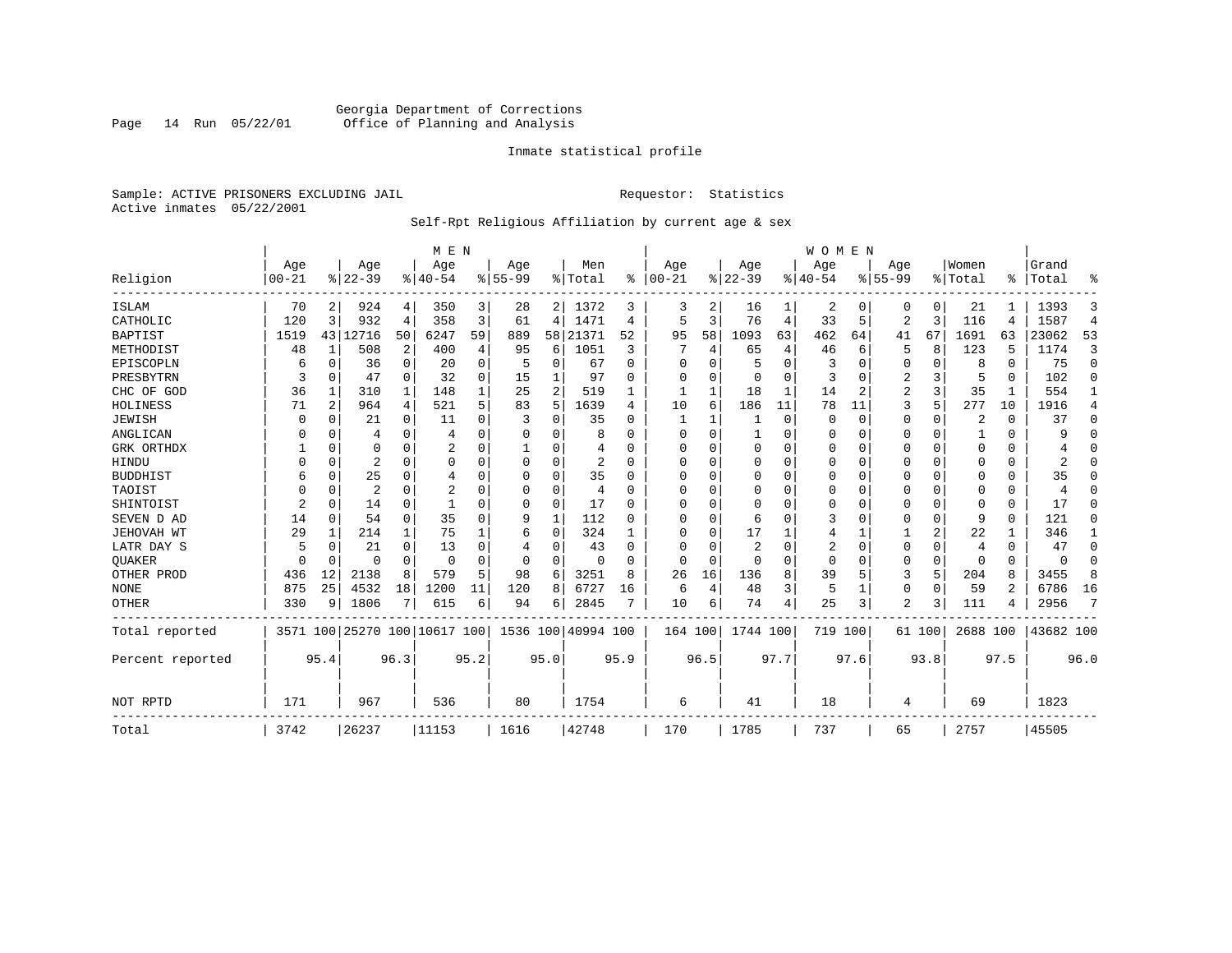#### Georgia Department of Corrections<br>Page 15 Run 05/22/01 Office of Planning and Analysis Office of Planning and Analysis

#### Inmate statistical profile

Sample: ACTIVE PRISONERS EXCLUDING JAIL **Requestor:** Statistics Active inmates 05/22/2001

Self-Rpt Family Behavior Patterns \* by current age & sex

|                  | M E N     |      |           |      |                              |      |          |      |                    |      |          |      |           |      | WOMEN     |      |          |        |          |      |           |      |
|------------------|-----------|------|-----------|------|------------------------------|------|----------|------|--------------------|------|----------|------|-----------|------|-----------|------|----------|--------|----------|------|-----------|------|
|                  | Age       |      | Age       |      | Age                          |      | Age      |      | Men                |      | Age      |      | Age       |      | Age       |      | Age      |        | Women    |      | Grand     |      |
| Family Behavior  | $00 - 21$ |      | $ 22-39 $ |      | $8 40-54$                    |      | $ 55-99$ |      | % Total            | ႜ    | $ 00-21$ |      | $ 22-39 $ |      | $ 40-54 $ |      | $ 55-99$ |        | % Total  | °≈   | Total     | ႜ    |
| CRIMINLTY        | 1146      | 23   | 7592      | 24   | 3155                         | 26   | 341      | 24   | 12234              | 24   | 62       | 17   | 659       | 17   | 272       | 20   | 11       | 13     | 1004     | 18   | 13238     | 24   |
| ALCOHOLISM       | 437       | 9    | 3708      | 12   | 2011                         | 16   | 237      | 17   | 6393               | 13   | 32       | 9    | 465       | 12   | 188       | 14   | 14       | 16     | 699      | 12   | 7092      | 13   |
| DRUG ABUSE       | 387       |      | 2223      |      | 788                          | 6    | 55       | 4    | 3453               |      | 34       | 10   | 351       | 9    | 120       |      | 0        | 0      | 505      | 9    | 3958      |      |
| DOMINERING       | 13        |      | 92        |      | 49                           |      | 4        | 0    | 158                |      | 32       | 9    | 462       | 12   | 197       | 15   | 14       | 16     | 705      | 13   | 863       |      |
| MIGRANT          | 31        |      | 248       |      | 132                          |      | 12       |      | 423                |      |          | 0    | 12        | 0    | 4         |      | 0        | 0      | 17       | 0    | 440       |      |
| INFL BTGS        | 71        |      | 900       |      | 488                          |      | 97       |      | 1556               |      | 17       | 5    | 273       |      | 108       |      | 9        | 11     | 407      |      | 1963      |      |
| PERMISSIVE       | 13        |      | 52        |      | 41                           |      |          |      | 113                |      | 30       | 8    | 229       | 6    | 62        |      | 2        | 2      | 323      | 6    | 436       |      |
| FATH ABSNT       | 2205      | 45   | 13202     | 42   | 4196                         | 34   | 451      | 32   | 20054              | 40   | 94       | 26   | 839       | 22   | 240       | 18   | 20       | 24     | 1193     |      | 21247     | 38   |
| MOTH ABSNT       | 571       | 12   | 3268      | 10   | 1182                         | 10   | 164      | 12   | 5185               | 10   | 32       | 9    | 220       | 6    | 75        | 6    | 10       | 12     | 337      | 6    | 5522      | 10   |
| NONE             | 49        |      | 426       |      | 210                          | 2    | 26       | 2    | 711                |      | 23       | 6    | 310       | 8    | 88        |      | 5        | 6      | 426      | 8    | 1137      |      |
| Total reported   |           |      |           |      | 4923 100 31711 100 12252 100 |      |          |      | 1394 100 50280 100 |      | 357 100  |      | 3820 100  |      | 1354 100  |      |          | 85 100 | 5616 100 |      | 55896 100 |      |
| Percent reported |           | 75.9 |           | 70.8 |                              | 64.9 |          | 54.3 |                    | 69.1 |          | 87.6 |           | 83.7 |           | 79.6 |          | 63.1   |          | 82.4 |           | 69.9 |
| OTHER            | 903       |      | 7656      |      | 3916                         |      | 739      |      | 13214              |      | 21       |      | 291       |      | 150       |      | 24       |        | 486      |      | 13700     |      |
| Total            | 3742      |      | 26237     |      | 11153                        |      | 1616     |      | 42748              |      | 170      |      | 1785      |      | 737       |      | 65       |        | 2757     |      | 45505     |      |

\* NOTE: SINCE THERE CAN BE UP TO FIVE BEHAVIOR CODES PER INMATE, THE NUMBER OF CASES REPORTED IN THE DETAIL LINES AND THE TOTAL REPORTED LINE MAY EXCEED THE TOTAL NUMBER OF CASES. IN SHORT, THIS TABLE COUNTS THE NUMBER OF BEHAVIOR PROBLEMS, NOT INMATES.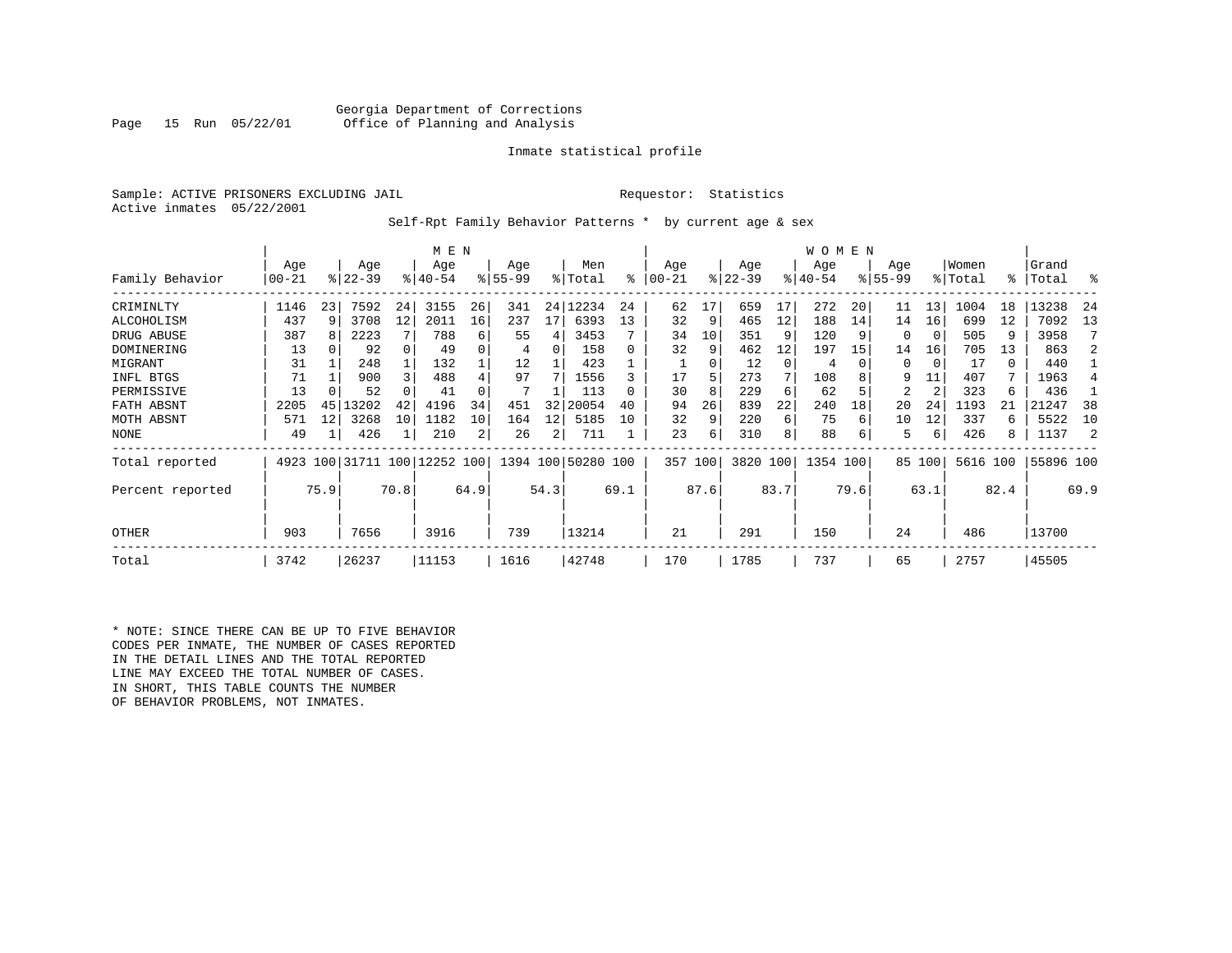#### Georgia Department of Corrections<br>Page 16 Run 05/22/01 Office of Planning and Analysis Office of Planning and Analysis

#### Inmate statistical profile

Sample: ACTIVE PRISONERS EXCLUDING JAIL **Requestor:** Statistics Active inmates 05/22/2001

# Inmate Diagnostic Behavior Problem \* by current age & sex

|                    |           |              |           |              | M E N                        |      |           |      |           |              |           |       |           |                | WOMEN    |                |                |                 |          |       |           |                |
|--------------------|-----------|--------------|-----------|--------------|------------------------------|------|-----------|------|-----------|--------------|-----------|-------|-----------|----------------|----------|----------------|----------------|-----------------|----------|-------|-----------|----------------|
|                    | Age       |              | Age       |              | Age                          |      | Age       |      | Men       |              | Age       |       | Age       |                | Age      |                | Age            |                 | Women    |       | Grand     |                |
| Diagnostic Problem | $00 - 21$ |              | $ 22-39 $ |              | $ 40-54$                     |      | $8 55-99$ |      | % Total   | ి            | $00 - 21$ |       | $8 22-39$ |                | $ 40-54$ |                | $8155 - 99$    |                 | % Total  | ⊱     | Total     | ႜ              |
| <b>ALCOHOLIC</b>   | 36        | 1            | 1037      | 2            | 947                          | 5    | 164       | 7    | 2184      | 3            | 3         | 1     | 175       | 6 I            | 95       | 7              | 9              | 9               | 282      | 6     | 2466      | 3              |
| ALCOH ABSE         | 657       | 10           | 6345      | 13           | 3141                         | 15   | 423       |      | 17 10566  | 14           | 16        | 6     | 280       | 9              | 126      | 10             | 13             | 13              | 435      | 9     | 11001     | 13             |
| DRUG EXP           | 1343      | 21           | 8855      | 19           | 3257                         | 16   | 226       |      | 9 13681   | 18           | 28        | 11    | 225       |                | 95       | 7              |                | 5               | 353      |       | 14034     | 17             |
| DRUG ABSE          | 1174      | 18           | 8931      | 19           | 3913                         | 19   | 194       |      | 8 14212   | 18           | 44        | 17    | 897       | 28             | 345      | 27             | 10             | 10 <sup>1</sup> | 1296     | 27    | 15508     | 19             |
| NARC ADDCT         | 34        | 1            | 606       |              | 425                          | 2    | 24        |      | 1089      |              |           | 0     | 55        | 2              | 39       | 3              |                |                 | 96       |       | 1185      |                |
| EPILEPTIC          | 30        | 0            | 259       | $\mathbf{1}$ | 206                          |      | 31        |      | 526       |              |           |       | 75        | $\overline{2}$ | 34       | 3              |                | 4               | 116      | 2     | 642       |                |
| MANIPULTVE         | 880       | 14           | 4769      | 10           | 1492                         |      | 163       |      | 7304      | 9            | 3         |       | 54        | $\overline{2}$ | 30       | 2              | $\overline{2}$ | 2               | 89       |       | 7393      | 9              |
| ASSAULTIVE         | 1453      | 22           | 10096     | 21           | 4114                         | 20   | 613       | 25   | 16276     | 21           | 67        | 26    | 562       | 18             | 214      | 17             | 14             | 14              | 857      | 18    | 17133     | 21             |
| ESCPE TEND         | 79        |              | 1082      | 2            | 706                          |      | 100       | 4    | 1967      | 3            | 3         |       | 88        | 3              | 33       | 3              |                | 0               | 124      | 3     | 2091      | 3              |
| SUICIDAL           | 134       |              | 1036      | 2            | 455                          |      | 56        | 2    | 1681      | 2            | 13        | 5.    | 167       |                | 57       |                |                | 5               | 242      | 5     | 1923      | $\overline{a}$ |
| WITHDRAWN          | 14        | <sup>0</sup> | 158       | $\Omega$     | 90                           |      | 17        |      | 279       | <sup>0</sup> | 13        |       | 78        |                | 23       |                | 2              | 2               | 116      | 2     | 395       | $\Omega$       |
| PR RLTY CT         | 34        |              | 377       | $\mathbf{1}$ | 241                          |      | 30        |      | 682       |              | 14        |       | 92        |                | 30       | 2              | б              | 6               | 142      |       | 824       |                |
| HOMOSEXUAL         | 15        | $\Omega$     | 146       | $\Omega$     | 72                           | 0    | 16        |      | 249       | $\Omega$     | 16        | б.    | 123       |                | 21       | $\overline{a}$ |                | $\Omega$        | 160      | ς     | 409       | $\Omega$       |
| <b>NONE</b>        | 57        |              | 1109      | 2            | 631                          |      | 174       | 7    | 1971      |              |           |       | 28        |                | 27       | $\overline{a}$ | 12             | 12              | 68       |       | 2039      | 2              |
| OTHER              | 52        |              | 484       | $\mathbf{1}$ | 329                          | 2    | 78        | 3    | 943       |              | 2         |       | 18        |                | 12       |                | 5              | 5               | 37       |       | 980       |                |
| NOT RPTD           | 422       |              | 2226      | 5            | 704                          | 3    | 182       | 7    | 3534      | 5            | 34        | 13    | 246       | 8              | 99       | 8              | 9              | 9               | 388      |       | 3922      | 5              |
| Total reported     |           |              |           |              | 6475 100 47762 100 20755 100 |      | 2500 100  |      | 77492 100 |              | 261 100   |       | 3163 100  |                | 1281 100 |                |                | 97 100          | 4802 100 |       | 82294 100 |                |
| Percent reported   |           | 98.4         |           | 99.1         |                              | 99.7 |           | 99.4 |           | 99.2         |           | 100.0 |           | 100.0          |          | 99.9           |                | 100.0           |          | 100.0 |           | 99.2           |
| UNKNOWN            | 61        |              | 246       |              | 32                           |      | 9         |      | 348       |              | 0         |       | $\Omega$  |                |          |                | $\Omega$       |                 |          |       | 349       |                |
| Total              | 3742      |              | 26237     |              | 11153                        |      | 1616      |      | 42748     |              | 170       |       | 1785      |                | 737      |                | 65             |                 | 2757     |       | 45505     |                |

\* NOTE: SINCE THERE CAN BE UP TO FIVE BEHAVIOR CODES PER INMATE, THE NUMBER OF CASES REPORTED IN THE DETAIL LINES AND THE TOTAL REPORTED LINE MAY EXCEED THE TOTAL NUMBER OF CASES.IN SHORT, THIS TABLE COUNTS THE NUMBER OF BEHAVIOR PROBLEMS, NOT INMATES.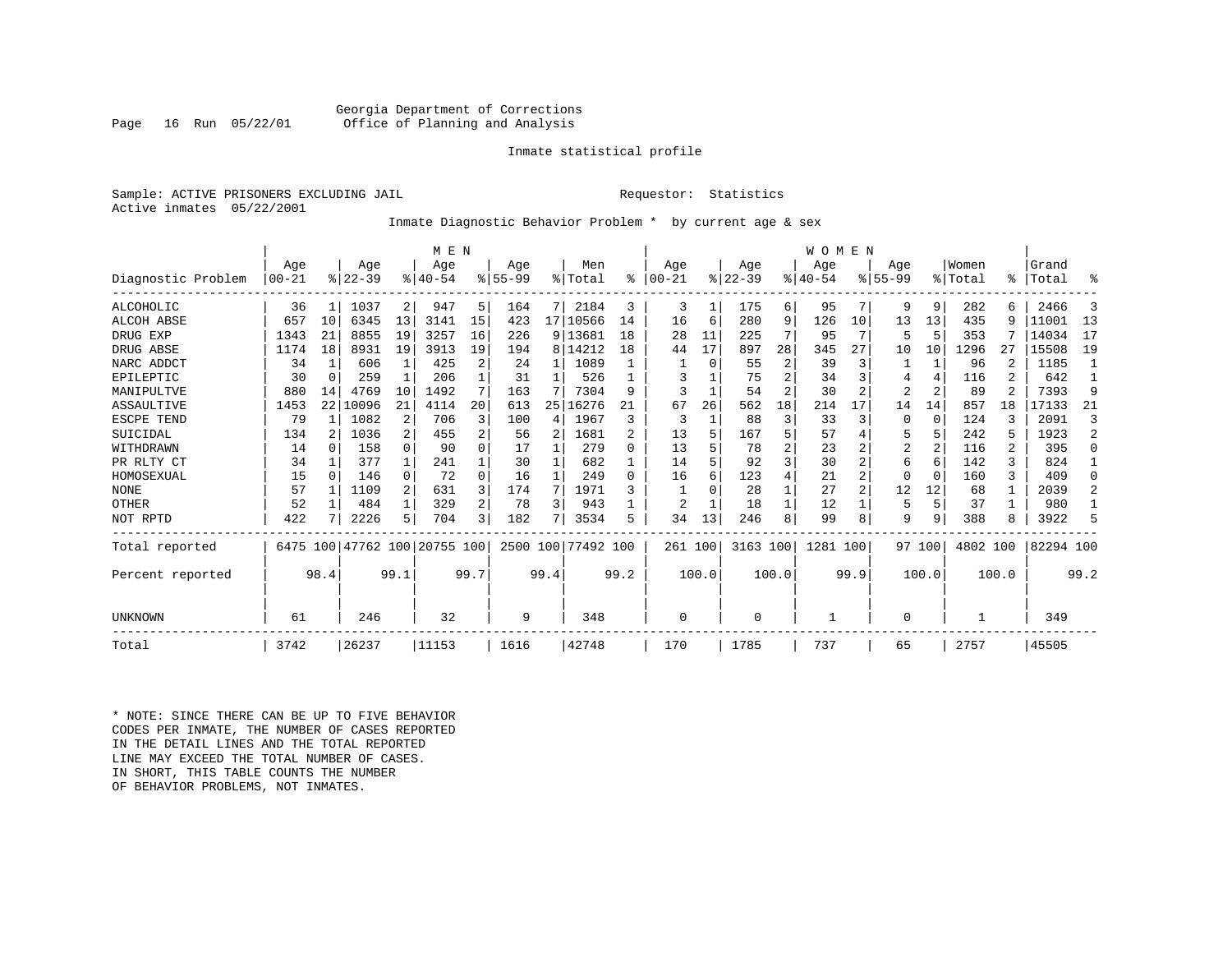Sample: ACTIVE PRISONERS EXCLUDING JAIL **Requestor:** Statistics Active inmates 05/22/2001

Physical Profile (General Condition) by current age & sex

|                      |       |          |           |                 | M E N                        |      |             |      |                    |      |                |      |           |      | <b>WOMEN</b> |         |                 |        |         |      |           |                |
|----------------------|-------|----------|-----------|-----------------|------------------------------|------|-------------|------|--------------------|------|----------------|------|-----------|------|--------------|---------|-----------------|--------|---------|------|-----------|----------------|
|                      | Age   |          | Age       |                 | Age                          |      | Age         |      | Men                |      | Age            |      | Age       |      | Aqe          |         | Age             |        | Women   |      | Grand     |                |
| Physical Profile     | 00-21 |          | $8 22-39$ |                 | $8 40-54$                    |      | $8155 - 99$ |      | % Total            | ႜ    | $ 00-21$       |      | $ 22-39 $ |      | $8 40-54$    |         | $8155 - 99$     |        | % Total |      | %   Total | - 왕            |
| NO LIMITATION        | 3357  |          | 91 19575  | 76              | 5430                         | 50   | 312         |      | 20 28674           | 68   | 143            | 89   | 1355      | 78   | 432          | 60      | 12 <sup>°</sup> | 19     | 1942    | 73   | 30616 69  |                |
| DEFECT NO MAJOR LIMT | 127   | 3        | 2675      | 10 <sup>1</sup> | 1984                         | 18   | 312         | 20   | 5098               | 12   | $\overline{2}$ |      | 62        | 4    | 59           | 8 I     | 11              | 18     | 134     | 5.   | 5232 12   |                |
| DEFECT MAJOR LIMIT   | 196   |          | 3520      | 14              | 3395                         | 31   | 867         | 55   | 7978               | 19   | 15             | 9    | 309       | 18   | 218          | 30      | 36              | 58     | 578     | 22   | 8556 19   |                |
| VERY MAJOR DEFECT    |       | $\Omega$ | 51        | 0 <sup>1</sup>  | 111                          |      | 89          | 6    | 252                |      | 0              | 0    | 3         | 0    | 7            |         | 3               | 5      | 13      | 0    | 265       | $\overline{1}$ |
| Total reported       |       |          |           |                 | 3681 100 25821 100 10920 100 |      |             |      | 1580 100 42002 100 |      | 160            | 100  | 1729 100  |      |              | 716 100 |                 | 62 100 | 2667    | 100  | 44669 100 |                |
| Percent reported     |       | 98.4     |           | 98.4            |                              | 97.9 |             | 97.8 |                    | 98.3 |                | 94.1 |           | 96.9 |              | 97.2    |                 | 95.4   |         | 96.7 |           | 98.2           |
| NOT REPORTED         | 61    |          | 416       |                 | 233                          |      | 36          |      | 746                |      | 10             |      | 56        |      | 21           |         | 3               |        | 90      |      | 836       |                |
| Total                | 3742  |          | 26237     |                 | 11153                        |      | 1616        |      | 42748              |      | 170            |      | 1785      |      | 737          |         | 65              |        | 2757    |      | 45505     |                |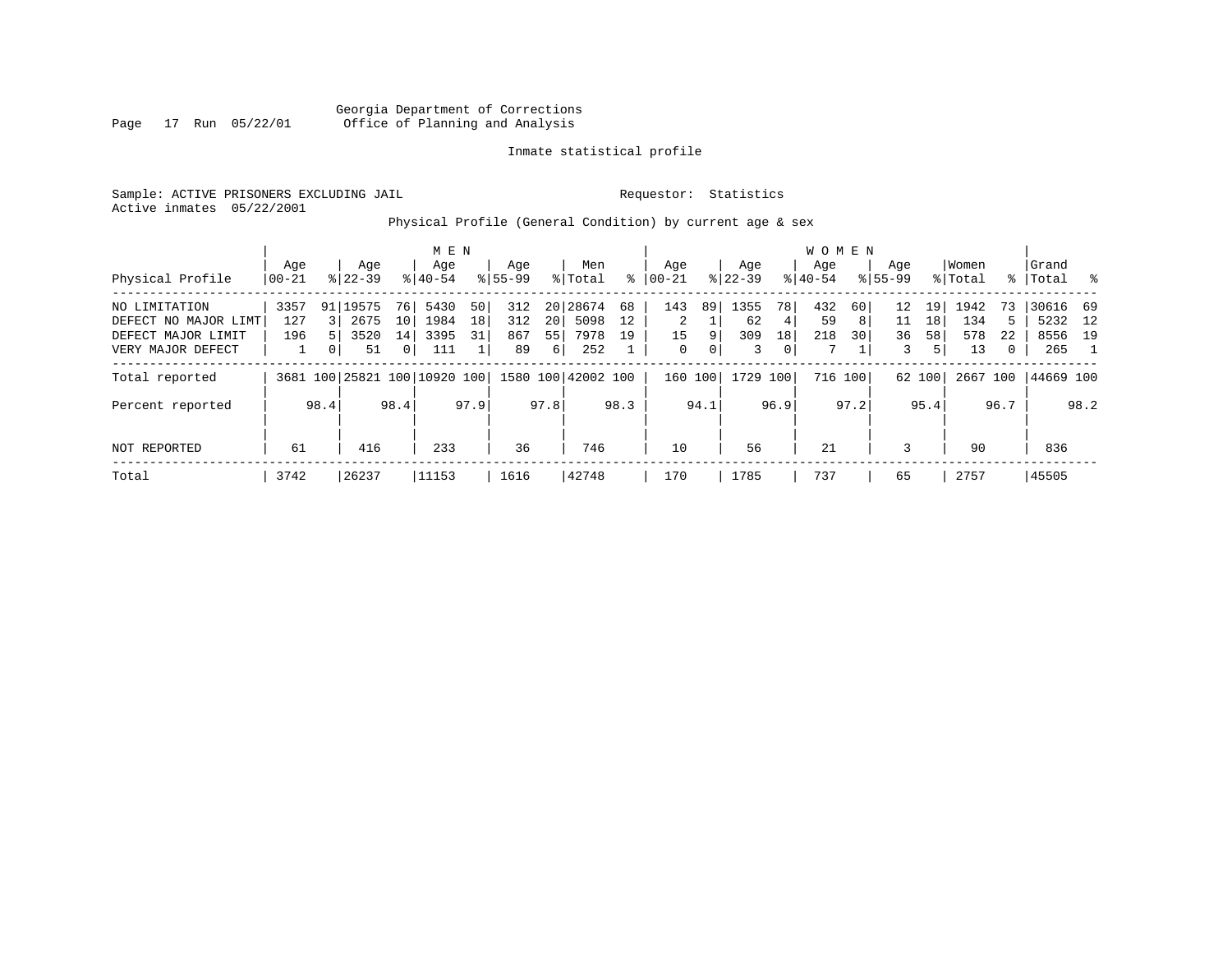### Georgia Department of Corrections Office of Planning and Analysis

#### Inmate statistical profile

Sample: ACTIVE PRISONERS EXCLUDING JAIL **Requestor:** Statistics Active inmates 05/22/2001

Security Status by current age & sex

|                  |          | M E N |           |          |           |       |          |       |                                                     |       |           |       |           |       | W O M E N   |       |             |        |             |       |           |       |
|------------------|----------|-------|-----------|----------|-----------|-------|----------|-------|-----------------------------------------------------|-------|-----------|-------|-----------|-------|-------------|-------|-------------|--------|-------------|-------|-----------|-------|
|                  | Age      |       | Age       |          | Age       |       | Age      |       | Men                                                 |       | Age       |       | Age       |       | Age         |       | Age         |        | Women       |       | Grand     |       |
| Security         | $ 00-21$ |       | $ 22-39 $ |          | $8 40-54$ |       | $ 55-99$ |       | % Total                                             | ి     | $00 - 21$ |       | $ 22-39 $ |       | $ 40-54$    |       | $8155 - 99$ |        | % Total     |       | %   Total | း     |
| DIAG INCOM       | 0        |       |           | 0        | 2         |       |          | 0     | 19                                                  |       | O         |       | 0         | 0     |             |       |             | 0      | $\Omega$    | 0     | 19        |       |
| WRK RELEAS       |          |       | 0         | $\Omega$ |           |       | 0        | 0     |                                                     |       | $\Omega$  |       | 0         | 0     |             |       | 0           |        |             | 0     |           |       |
| TRUSTY           | 48       |       | 1439      | 5        | 792       |       | 61       | 4     | 2340                                                |       | 6         |       | 92        | 5     | 50          |       | 4           | 6      | 152         | б.    | 2492      |       |
| MINIMUM          | 1049     | 28    | 8820      | 34       | 3937      | 35    | 535      | 33    | 14341                                               | 34    | 65        | 38    | 995       | 56    | 430         | 58    | 40          | 62     | 1530        | 55    | 15871     | 35    |
| MEDIUM           | 1558     | 42    | 10039     | 38       | 4404      | 39    | 807      |       | 50 16808                                            | 39    | 60        | 35    | 498       | 28    | 192         | 26    | 19          | 29     | 769         | 28    | 17577     | 39    |
| CLOSE            | 735      | 20    | 4070      | 16       | 1244      | 11    | 143      | 9     | 6192                                                | 14    | 26        | 15    | 127       |       | 36          |       | 2           |        | 191         |       | 6383      | 14    |
| MAXIMUM          | 18       |       | 556       | 2        | 208       | 2     | 21       |       | 803                                                 | 2     |           |       | 5         | 0     |             |       | 0           |        | 6           |       | 809       | 2     |
| DIAGNOSTIC       | 334      | 9     | 1295      | 5.       | 566       | 5 l   | 49       | 3     | 2244                                                | 5     | 13        |       | 68        | 4     | 27          | 4     | 0           |        | 108         | 4     | 2352      | 5     |
| Total reported   |          |       |           |          |           |       |          |       | 3742 100 26236 100 11153 100   1616 100   42747 100 |       | 170       | 100   | 1785 100  |       | 737 100     |       |             | 65 100 | 2757 100    |       | 45504 100 |       |
| Percent reported |          | 100.0 |           | 100.0    |           | 100.0 |          | 100.0 |                                                     | 100.0 |           | 100.0 |           | 100.0 |             | 100.0 |             | 100.0  |             | 100.0 |           | 100.0 |
| NOT RPTD         | 0        |       |           |          | $\Omega$  |       | 0        |       |                                                     |       | $\Omega$  |       | $\Omega$  |       | $\mathbf 0$ |       |             |        | $\mathbf 0$ |       |           |       |
| Total            | 3742     |       | 26237     |          | 11153     |       | 1616     |       | 42748                                               |       | 170       |       | 1785      |       | 737         |       | 65          |        | 2757        |       | 45505     |       |

\* NOTE: BEGINNING IN JULY 1987, THE FACILITIES DIVISION NO LONGER CODED INMATES AS BEING WORK RELEASE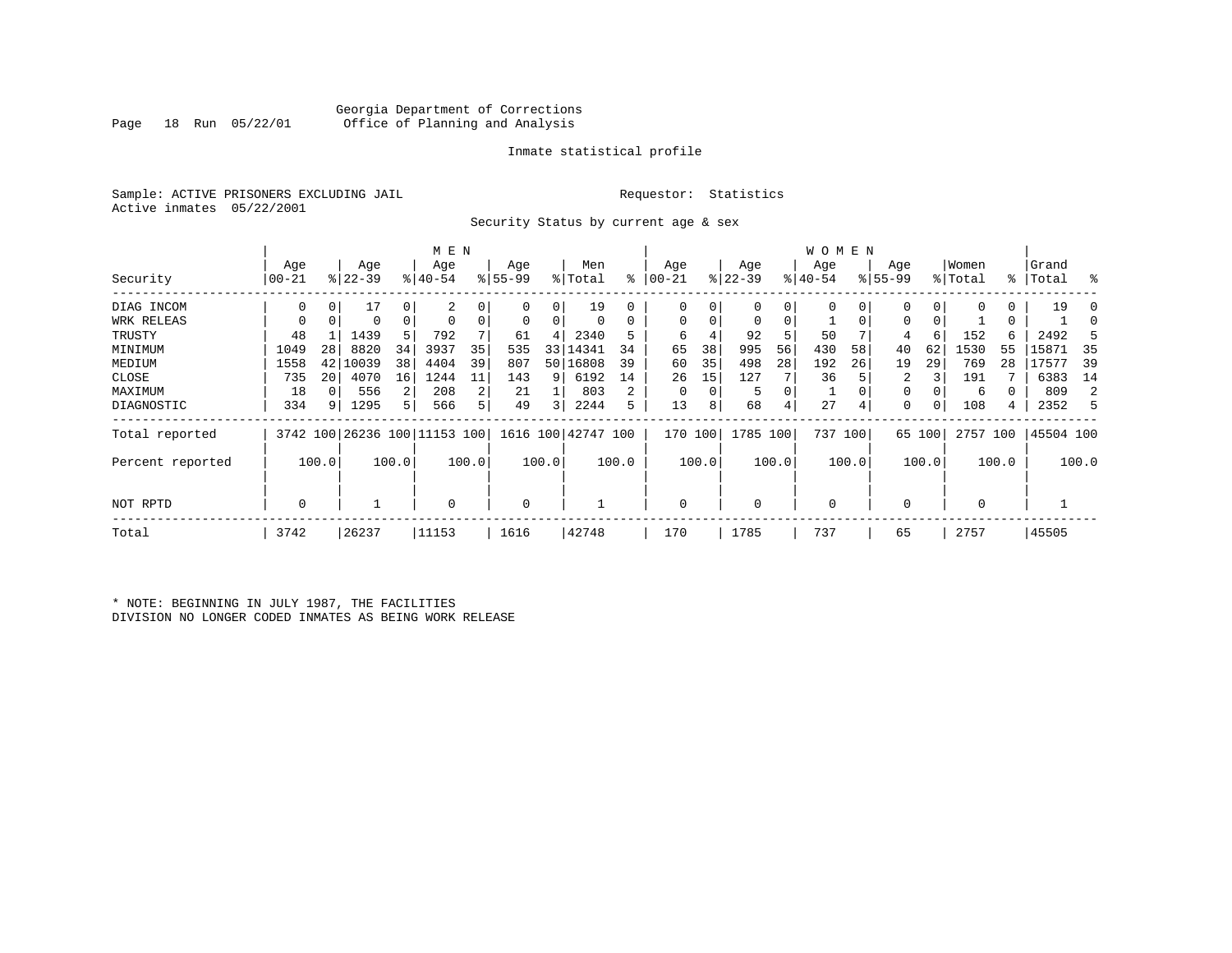### Georgia Department of Corrections Page 19 Run 05/22/01 Office of Planning and Analysis

#### Inmate statistical profile

Sample: ACTIVE PRISONERS EXCLUDING JAIL **Requestor:** Statistics Active inmates 05/22/2001

Number Of Sentences by current age & sex

|                     |                  |      |                  |      | M E N                        |      |                  |      |                    |      |                      |      |                  |      | <b>WOMEN</b>     |      |                    |        |                  |      |                    |      |
|---------------------|------------------|------|------------------|------|------------------------------|------|------------------|------|--------------------|------|----------------------|------|------------------|------|------------------|------|--------------------|--------|------------------|------|--------------------|------|
| Number Of Sentences | Age<br>$ 00-21 $ |      | Age<br>$ 22-39 $ |      | Age<br>$8 40-54$             |      | Age<br>$8 55-99$ |      | Men<br>% Total     |      | Age<br>$8   00 - 21$ |      | Age<br>$ 22-39 $ |      | Age<br>$ 40-54 $ |      | Age<br>$8155 - 99$ |        | Women<br>% Total |      | Grand<br>%   Total | ႜ    |
|                     |                  |      |                  |      |                              |      |                  |      |                    |      |                      |      |                  |      |                  |      |                    |        |                  |      |                    |      |
| ONE                 | 1525             | 41   | 7954             | 30   | 3603                         | 32   | 644              |      | 40 13726           | 32   | 89                   | 53   | 667              | 37   | 285              | 39   | 34                 | 52     | 1075             | 39   | 14801              | 33   |
| TWO                 | 988              | 27   | 6141             | 23   | 2618                         | 24   | 397              |      | 25 10144           | 24   | 41                   | 24   | 435              | 24   | 196              | 27   | 13                 | 20     | 685              | 25   | 10829              | 24   |
| THREE               | 543              | 15   | 4201             | 16   | 1730                         | 16   | 211              | 13   | 6685               | 16   | 15                   |      | 272              | 15   | 99               | 13   | 10                 | 15     | 396              | 14   | 7081               | 16   |
| <b>FOUR</b>         | 288              |      | 2708             | 10   | 1051                         | 9    | 129              | 8    | 4176               | 10   | 11                   |      | 170              | 10   | 49               |      | 4                  | 6      | 234              |      | 4410               | 10   |
| FIVE                | 175              |      | 1788             |      | 707                          |      | 75               | 5    | 2745               | 6    | 7                    | 4    | 100              | 6    | 28               |      |                    | 2      | 136              | 5.   | 2881               | -6   |
| MORE THAN FIVE      | 204              |      | 3382             | 13   | 1407                         | 13   | 156              | 10   | 5149               | 12   | 6                    | 4    | 135              | 8    | 77               | 10   | 3                  | 5      | 221              | 8    | 5370 12            |      |
| Total reported      |                  |      |                  |      | 3723 100 26174 100 11116 100 |      |                  |      | 1612 100 42625 100 |      | 169 100              |      | 1779 100         |      | 734 100          |      |                    | 65 100 | 2747 100         |      | 45372 100          |      |
| Percent reported    |                  | 99.5 |                  | 99.8 |                              | 99.7 |                  | 99.8 |                    | 99.7 |                      | 99.4 |                  | 99.7 |                  | 99.6 |                    | 100.0  |                  | 99.6 |                    | 99.7 |
| NOT REPORTED        | 19               |      | 63               |      | 37                           |      | 4                |      | 123                |      |                      |      | 6                |      | 3                |      | 0                  |        | 10               |      | 133                |      |
| Total               | 3742             |      | 26237            |      | 11153                        |      | 1616             |      | 42748              |      | 170                  |      | 1785             |      | 737              |      | 65                 |        | 2757             |      | 45505              |      |
|                     |                  |      |                  |      |                              |      |                  |      |                    |      |                      |      |                  |      |                  |      |                    |        |                  |      |                    |      |
|                     |                  |      |                  |      |                              |      |                  |      |                    |      |                      |      |                  |      |                  |      |                    |        |                  |      |                    |      |
|                     |                  |      |                  |      |                              |      |                  |      |                    |      |                      |      |                  |      |                  |      |                    |        |                  |      |                    |      |
| AVG NUM SENTENCES   | 2.34             |      | 3.06             |      | 3.01                         |      | 2.65             |      | 2.97               |      | 2.02                 |      | 2.59             |      | 2.67             |      | 2.20               |        | 2.57             |      | 2.95               |      |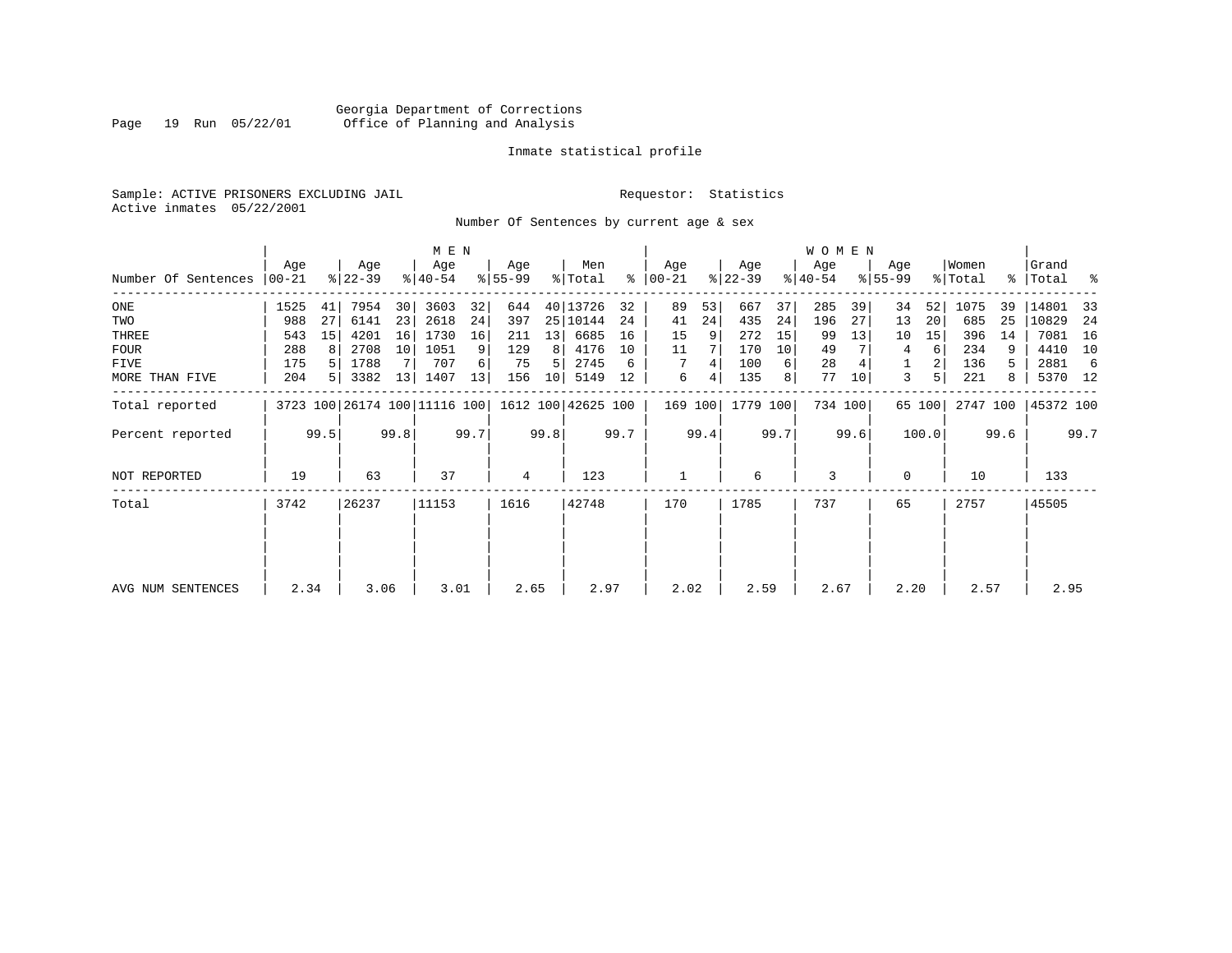# Georgia Department of Corrections Page 20 Run 05/22/01 Office of Planning and Analysis

#### Inmate statistical profile

Sample: ACTIVE PRISONERS EXCLUDING JAIL **Requestor:** Statistics Active inmates 05/22/2001

Number Of Disciplinaries by current age & sex

| Grand<br>%   Total % |
|----------------------|
| 16987<br>-37         |
| 6702<br>15           |
| 4037<br>9            |
| 2846<br>6            |
| 1987<br>4            |
| 1562<br>-3           |
| 11379 25             |
| 45500 100            |
| 100.0                |
| 5                    |
| 45505                |
|                      |
| 5.35                 |
|                      |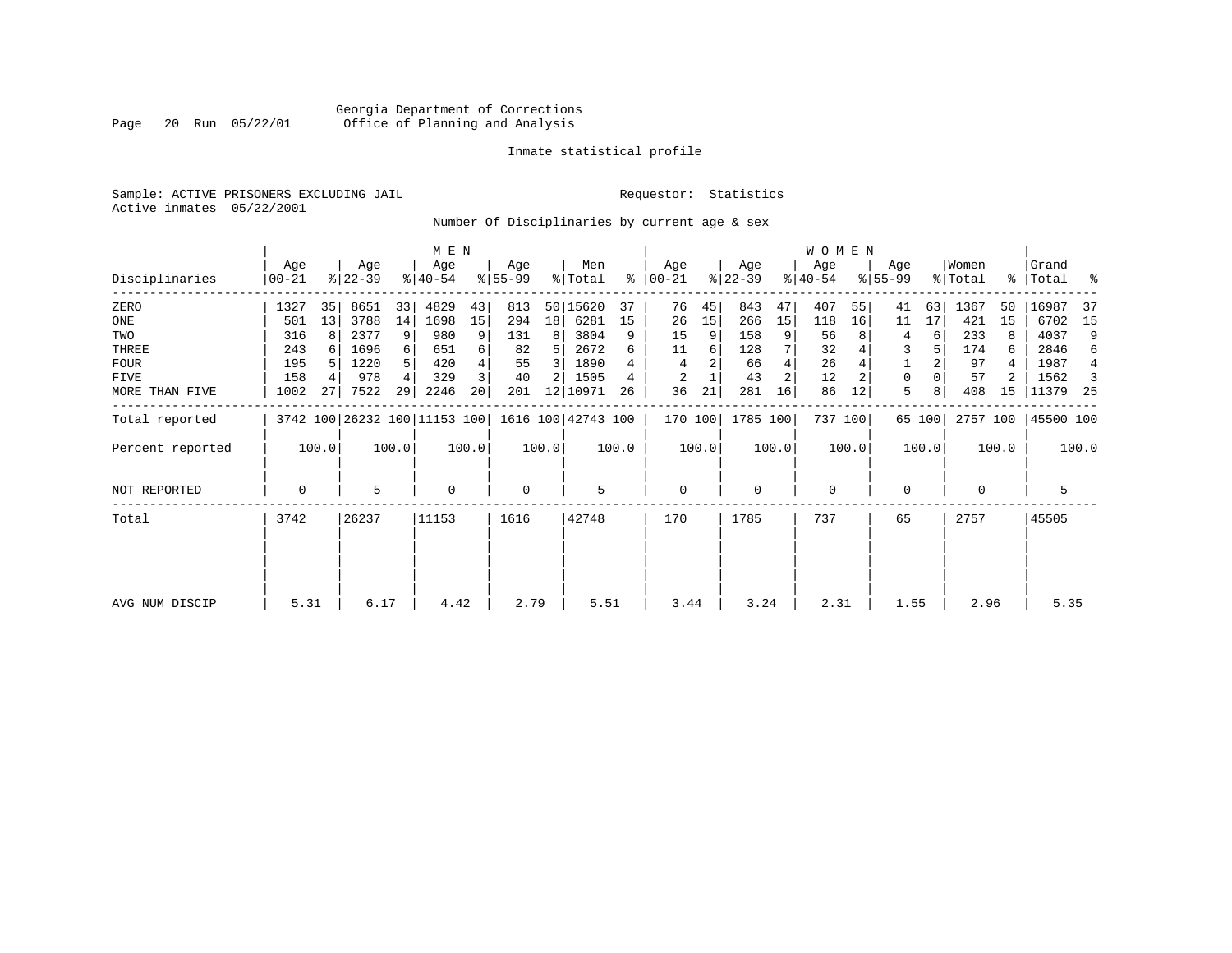# Georgia Department of Corrections<br>Page 21 Run 05/22/01 Office of Planning and Analysis Page 21 Run 05/22/01 Office of Planning and Analysis

#### Inmate statistical profile

Sample: ACTIVE PRISONERS EXCLUDING JAIL **Requestor:** Statistics Active inmates 05/22/2001

Number Of Escapes by current age & sex

|                  |              |                              |          | M E N            |       |                 |       |                            |          |                  |                |                  |       | W O M E N        |          |                  |             |                              |       |                      |          |
|------------------|--------------|------------------------------|----------|------------------|-------|-----------------|-------|----------------------------|----------|------------------|----------------|------------------|-------|------------------|----------|------------------|-------------|------------------------------|-------|----------------------|----------|
| Escapes          | Age<br>00-21 | Age<br>$ 22-39 $             |          | Age<br>$ 40-54 $ |       | Age<br>$ 55-99$ |       | Men<br>$\frac{1}{2}$ Total | ႜ        | Age<br>$ 00-21 $ |                | Age<br>$ 22-39 $ |       | Age<br>$ 40-54 $ |          | Age<br>$8 55-99$ |             | Women<br>$\frac{1}{2}$ Total |       | Grand<br>%   Total % |          |
| ZERO             |              | 3731 100 26047               |          | 99 11009         | 99    | 1592            |       | 99 42379                   | 99       |                  | 170 100        | 1774             | 99    |                  | 734 100  | 65               | 100         | 2743                         | 99    | 45122                | -99      |
| ONE              | 11           | 187<br>0                     | 1        | 123              |       | 18              |       | 339                        |          | $\Omega$         | 0              | 11               | 1     | 3                | 0        | 0                | 0           | 14                           | 1     | 353                  | 1        |
| TWO              | 0            |                              | 0        | 16               | 0     | 4               | 0     | 23                         | 0        |                  |                | 0                | 0     | 0                |          | $\Omega$         |             | 0                            | 0     | 23                   | $\Omega$ |
| THREE            | 0            |                              | 0        | 4                |       | 2               |       | 6                          | 0        | $\Omega$         |                | $\mathbf 0$      | 0     | 0                |          | 0                |             |                              | 0     |                      | 0        |
| FOUR             | 0            |                              | $\Omega$ |                  |       | $\Omega$        |       |                            |          |                  |                | $\Omega$         | 0     | $\Omega$         |          | $\Omega$         |             |                              | 0     |                      | ∩        |
| FIVE             | 0            | $\Omega$                     | $\Omega$ | $\Omega$         |       | $\Omega$        | 0     |                            | $\Omega$ | $\Omega$         |                | $\Omega$         | 0     | 0                | $\Omega$ | 0                |             |                              | 0     |                      | n        |
| MORE THAN FIVE   | 0            | 0<br>0                       | 0        | $\Omega$         |       | 0               | 0     |                            |          | $\mathbf 0$      | 0 <sup>1</sup> | $\Omega$         | 0     | 0                | 0        | $\mathbf 0$      | $\mathbf 0$ | $\Omega$                     | 0     | O                    |          |
| Total reported   |              | 3742 100 26237 100 11153 100 |          |                  |       |                 |       | 1616 100 42748 100         |          | 170 100          |                | 1785 100         |       |                  | 737 100  |                  | 65 100      | 2757 100                     |       | 45505 100            |          |
| Percent reported | 100.0        |                              | 100.0    |                  | 100.0 |                 | 100.0 |                            | 100.0    |                  | 100.0          |                  | 100.0 |                  | 100.0    |                  | 100.0       |                              | 100.0 |                      | 100.0    |
| NOT REPORTED     | 0            | $\Omega$                     |          | 0                |       | $\mathbf 0$     |       | $\Omega$                   |          | 0                |                | 0                |       | $\mathbf 0$      |          | 0                |             | $\Omega$                     |       | 0                    |          |
| Total            | 3742         | 26237                        |          | 11153            |       | 1616            |       | 42748                      |          | 170              |                | 1785             |       | 737              |          | 65               |             | 2757                         |       | 45505                |          |
|                  |              |                              |          |                  |       |                 |       |                            |          |                  |                |                  |       |                  |          |                  |             |                              |       |                      |          |
|                  |              |                              |          |                  |       |                 |       |                            |          |                  |                |                  |       |                  |          |                  |             |                              |       |                      |          |
| AVG NUM ESCAPES  | .00          |                              | .01      | .02              |       | .02             |       | .01                        |          | .00              |                | .01              |       |                  | .00      | .00              |             | .01                          |       | .01                  |          |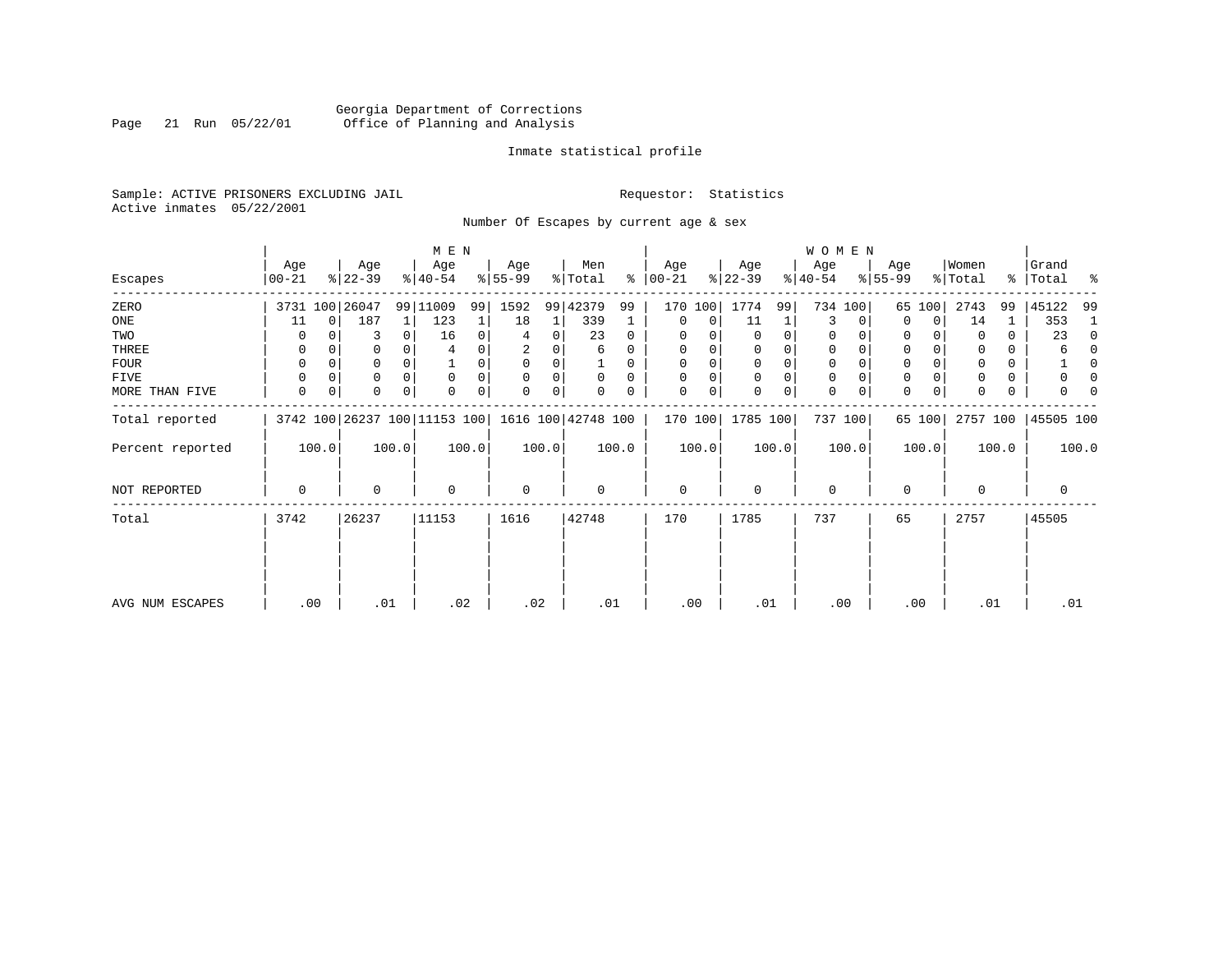Sample: ACTIVE PRISONERS EXCLUDING JAIL **Requestor:** Statistics Active inmates 05/22/2001

#### Number Of Prior Georgia Incarcerations \* by current age & sex

|                            |             |       |                  |       | M E N                        |       |                    |       |                |       |                  |       |                  |                | <b>WOMEN</b>     |       |                    |        |                  |       |                   |       |
|----------------------------|-------------|-------|------------------|-------|------------------------------|-------|--------------------|-------|----------------|-------|------------------|-------|------------------|----------------|------------------|-------|--------------------|--------|------------------|-------|-------------------|-------|
| Prior Incarcerations 00-21 | Age         |       | Age<br>$8 22-39$ |       | Age<br>$ 40-54 $             |       | Age<br>$8155 - 99$ |       | Men<br>% Total | ៖     | Age<br>$ 00-21 $ |       | Age<br>$ 22-39 $ |                | Age<br>$ 40-54 $ |       | Age<br>$8155 - 99$ |        | Women<br>% Total |       | Grand<br>%  Total | ႜ     |
| ZERO                       | 3446        |       | 92   14131       | 54    | 4277                         | 38    | 929                | 57    | 22783          | 53    | 161              | 95    | 1127             | 63             | 411              | 56    | 48                 | 74     | 1747             | 63    | 24530             | -54   |
| ONE                        | 277         |       | 5342             | 20    | 2096                         | 19    | 303                | 19    | 8018           | 19    | 9                | 5     | 342              | 19             | 118              | 16    | 10                 | 15     | 479              | 17    | 8497              | 19    |
| TWO                        | 18          | 0     | 3217             | 12    | 1570                         | 14    | 146                | 9     | 4951           | 12    | $\mathbf 0$      | 0     | 152              | 9              | 84               | 11    | 3                  |        | 239              |       | 5190              | - 11  |
| THREE                      |             | 0     | 1805             |       | 1101                         | 10    | 101                | 6     | 3008           |       | 0                | 0     | 93               | 5              | 45               | 6     | $\overline{2}$     |        | 140              |       | 3148              | 7     |
| <b>FOUR</b>                | 0           |       | 951              |       | 828                          |       | 59                 | 4     | 1838           |       | 0                |       | 34               | $\overline{2}$ | 29               |       | $\overline{2}$     |        | 65               |       | 1903              | 4     |
| <b>FIVE</b>                | 0           | 0     | 473              |       | 546                          | 5     | 31                 |       | 1050           |       | 0                | 0     | 21               |                | 17               |       | $\mathbf 0$        |        | 38               |       | 1088              | 2     |
| MORE THAN FIVE             | $\mathbf 0$ | 0     | 318              | 1     | 735                          | 7     | 47                 | 3     | 1100           |       | $\mathbf 0$      | 0     | 16               |                | 33               |       | $\mathbf 0$        |        | 49               | 2     | 1149              | 3     |
| Total reported             |             |       |                  |       | 3742 100 26237 100 11153 100 |       | 1616 100 42748 100 |       |                |       | 170 100          |       | 1785 100         |                | 737 100          |       |                    | 65 100 | 2757 100         |       | 45505 100         |       |
| Percent reported           |             | 100.0 |                  | 100.0 |                              | 100.0 |                    | 100.0 |                | 100.0 |                  | 100.0 |                  | 100.0          |                  | 100.0 |                    | 100.0  |                  | 100.0 |                   | 100.0 |
| <b>NOT REPORTED</b>        | 0           |       | 0                |       | $\mathbf 0$                  |       | $\mathbf 0$        |       | 0              |       | $\mathbf 0$      |       | 0                |                | 0                |       | 0                  |        | $\Omega$         |       | 0                 |       |
| Total                      | 3742        |       | 26237            |       | 11153                        |       | 1616               |       | 42748          |       | 170              |       | 1785             |                | 737              |       | 65                 |        | 2757             |       | 45505             |       |
|                            |             |       |                  |       |                              |       |                    |       |                |       |                  |       |                  |                |                  |       |                    |        |                  |       |                   |       |
|                            |             |       |                  |       |                              |       |                    |       |                |       |                  |       |                  |                |                  |       |                    |        |                  |       |                   |       |
| AVG # INCARCERATIONS       | .08         |       | .97              |       | 1.76                         |       | 1.00               |       | 1.10           |       | .05              |       | .71              |                | 1.17             |       | .46                |        | .79              |       | 1.08              |       |

\* This data counts a parole revocation on an existing sentenCE AS A prior incarceration. Also, this data counts, for any cohort of inmates, the total number of Georgia incarcerations the inmate has had during his entire criminal career. For example, if an inmate was admitted to prison first in FY72, and then re-admitted in FY79 and FY85, he had two prior incarcerations before the FY85 admission. This inmate's records show two prior incarcerations in all three of his records since he has had two prior incarcerations in his criminal career. If the cohort of FY72 admissions is selected for analysis, two prior incarcerations will be listed for this inmate even though in FY72, he had no prior incarcerations.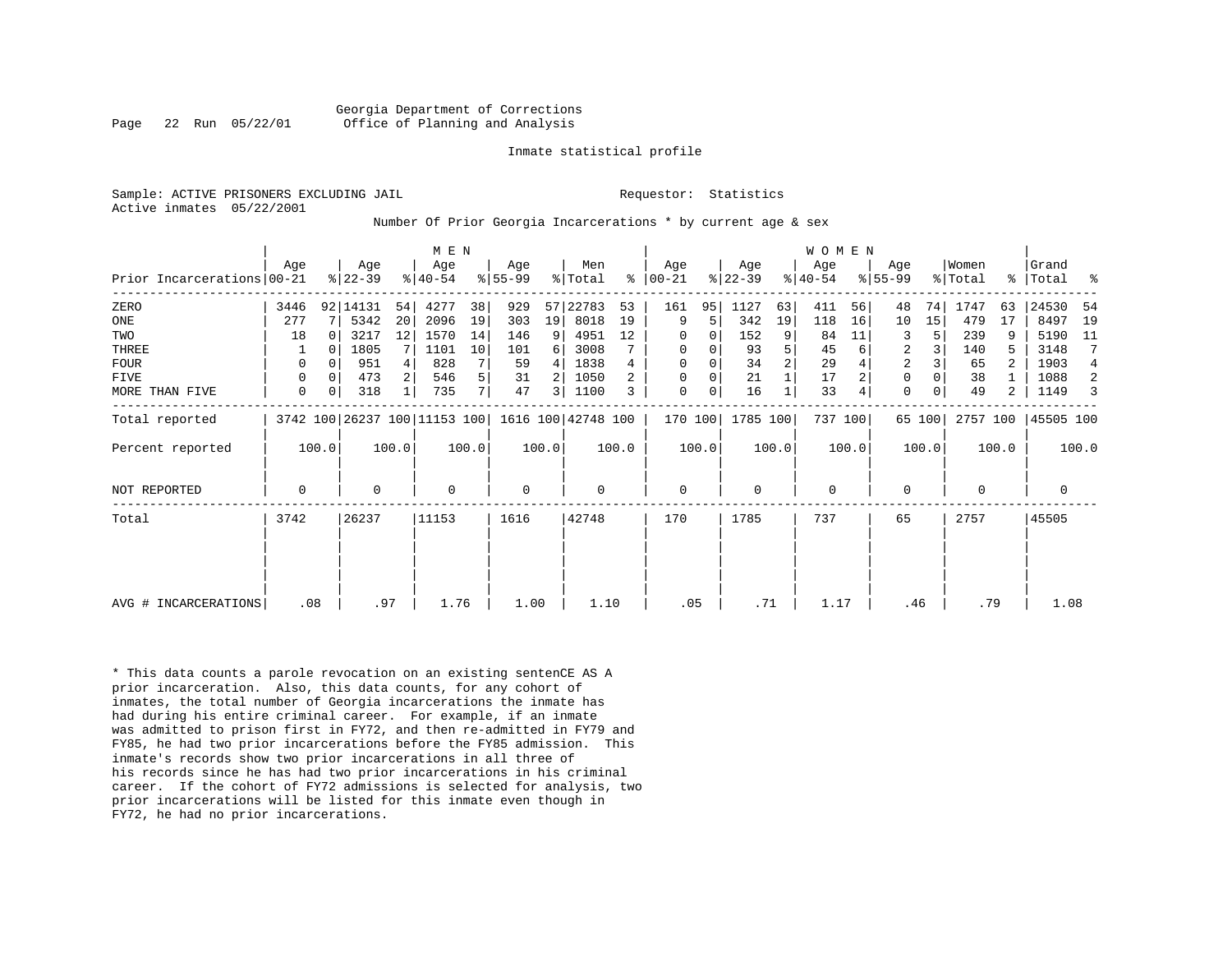# Georgia Department of Corrections<br>Page 23 Run 05/22/01 Office of Planning and Analysis Page 23 Run 05/22/01 Office of Planning and Analysis

#### Inmate statistical profile

Sample: ACTIVE PRISONERS EXCLUDING JAIL **Requestor:** Statistics Active inmates 05/22/2001

Number Of Transfers by current age & sex

|                   |              |       |                  |                | M E N                        |       |                  |       |                    |           |                  |       |                  |       | WOMEN            |         |                |        |                  |       |                      |                |
|-------------------|--------------|-------|------------------|----------------|------------------------------|-------|------------------|-------|--------------------|-----------|------------------|-------|------------------|-------|------------------|---------|----------------|--------|------------------|-------|----------------------|----------------|
| Transfers         | Age<br>00-21 |       | Age<br>$ 22-39 $ |                | Age<br>$ 40-54 $             |       | Age<br>$ 55-99 $ |       | Men<br>% Total     | $\approx$ | Age<br>$ 00-21 $ |       | Age<br>$ 22-39 $ |       | Age<br>$ 40-54 $ |         | Age<br>୫∣55-99 |        | Women<br>% Total |       | Grand<br>%   Total % |                |
| ZERO              | 927          | 25    | 2404             | 9 <sup>1</sup> | 1031                         | 9     | 94               | 6     | 4456               | 10        | 37               | 22    | 338              | 19    | 130              | 18      | 7              | 11     | 512              | 19    | 4968                 | - 11           |
| ONE               | 1813         | 48    | 10716            | 41             | 4302                         | 39    | 678              |       | 42 17509           | 41        | 109              | 64    | 966              | 54    | 381              | 52      | 27             | 42     | 1483             | 54    | 18992                | 42             |
| TWO               | 660          | 18    | 5733             | 22             | 2080                         | 19    | 289              | 18    | 8762               | 20        | 12               |       | 257              | 14    | 110              | 15      | 12             | 18     | 391              | 14    | 9153                 | -20            |
| THREE             | 214          | 6     | 3064             | 12             | 1253                         | 11    | 184              | 11    | 4715               | 11        | 10               | 6     | 132              |       | 57               |         | 8              | 12     | 207              |       | 4922                 | - 11           |
| FOUR              | -71          |       | 1697             | 6              | 784                          |       | 119              |       | 2671               | 6         | 2                |       | 61               |       | 28               |         | 3              |        | 94               |       | 2765                 | 6              |
| FIVE              | 31           |       | 1035             | 4 <sup>1</sup> | 500                          |       | 64               | 4     | 1630               |           | 0                |       | 15               |       | 12               |         | 4              |        | 31               |       | 1661                 | $\overline{4}$ |
| MORE THAN FIVE    | 26           |       | 1588             | 6              | 1203                         | 11    | 188              | 12    | 3005               |           | 0                | 0     | 16               |       | 19               | 3       | 4              | 6      | 39               |       | 3044                 | 7              |
| Total reported    |              |       |                  |                | 3742 100 26237 100 11153 100 |       |                  |       | 1616 100 42748 100 |           | 170 100          |       | 1785 100         |       |                  | 737 100 |                | 65 100 | 2757 100         |       | 45505 100            |                |
| Percent reported  |              | 100.0 |                  | 100.0          |                              | 100.0 |                  | 100.0 |                    | 100.0     |                  | 100.0 |                  | 100.0 |                  | 100.0   |                | 100.0  |                  | 100.0 |                      | 100.0          |
| NOT REPORTED      | 0            |       | $\Omega$         |                | 0                            |       | $\mathbf 0$      |       | $\Omega$           |           | 0                |       | $\Omega$         |       | 0                |         | $\Omega$       |        | $\Omega$         |       | 0                    |                |
| Total             | 3742         |       | 26237            |                | 11153                        |       | 1616             |       | 42748              |           | 170              |       | 1785             |       | 737              |         | 65             |        | 2757             |       | 45505                |                |
|                   |              |       |                  |                |                              |       |                  |       |                    |           |                  |       |                  |       |                  |         |                |        |                  |       |                      |                |
|                   |              |       |                  |                |                              |       |                  |       |                    |           |                  |       |                  |       |                  |         |                |        |                  |       |                      |                |
| AVG NUM TRANSFERS | 1.18         |       | 2.13             |                | 2.53                         |       | 2.62             |       | 2.17               |           | 1.01             |       | 1.29             |       | 1.47             |         | 2.12           |        | 1.34             |       | 2.12                 |                |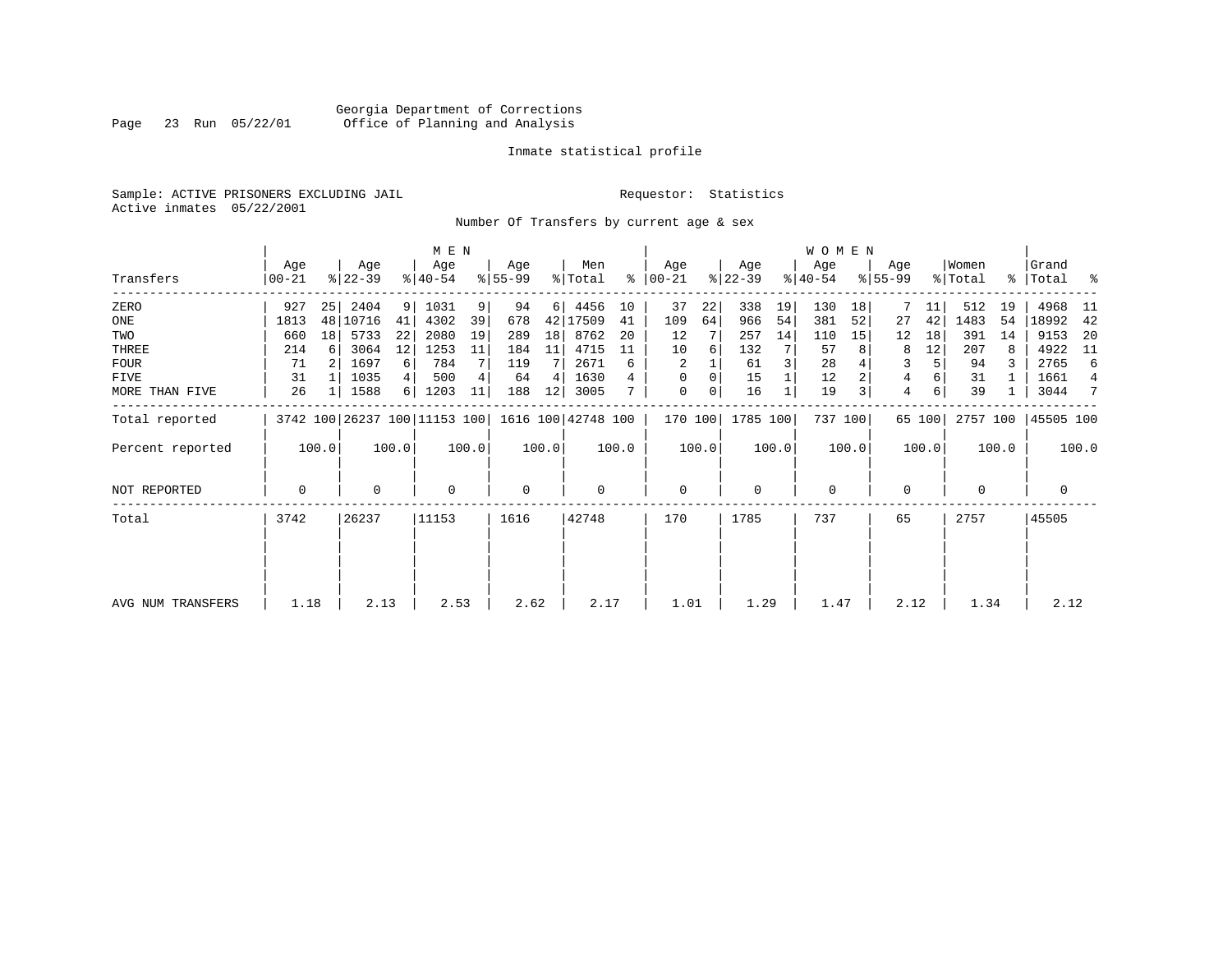### Georgia Department of Corrections Page 24 Run 05/22/01 Office of Planning and Analysis

#### Inmate statistical profile

Sample: ACTIVE PRISONERS EXCLUDING JAIL **Requestor:** Statistics Active inmates 05/22/2001

County Of Conviction by current age & sex

|                            |                |             |           |             | M E N    |             |           |              |         |          |          |              |                |          | <b>WOMEN</b>   |             |             |   |                |          |           |                |
|----------------------------|----------------|-------------|-----------|-------------|----------|-------------|-----------|--------------|---------|----------|----------|--------------|----------------|----------|----------------|-------------|-------------|---|----------------|----------|-----------|----------------|
|                            | Age            |             | Age       |             | Age      |             | Age       |              | Men     |          | Age      |              | Age            |          | Age            |             | Age         |   | Women          |          | Grand     |                |
| County Of Conviction 00-21 |                |             | $ 22-39 $ |             | $ 40-54$ |             | $8 55-99$ |              | % Total | နွ       | $ 00-21$ |              | $ 22-39$       |          | $8140 - 54$    |             | $8155 - 99$ |   | % Total        |          | %   Total |                |
| APPLING COUNTY             | 4              | 0           | 51        | 0           | 30       | 0           | 5         | 0            | 90      | 0        | 0        | 0            | 2              | 0        | ı              | 0           | 0           | 0 | 3              | 0        | 93        | $\Omega$       |
| ATKINSON COUNTY            | $\overline{2}$ | $\mathbf 0$ | 29        | $\mathbf 0$ | 11       | $\mathbf 0$ | 3         | $\mathbf 0$  | 45      | $\Omega$ | $\Omega$ | $\Omega$     | $\overline{2}$ | $\Omega$ | $\overline{2}$ | $\mathbf 0$ | 0           | 0 | $\overline{4}$ | $\Omega$ | 49        | $\Omega$       |
| <b>BACON COUNTY</b>        |                | 0           | 36        | 0           | 13       | 0           | O         | 0            | 51      | $\Omega$ |          | 0            | 3              | U        | O              | 0           | U           | 0 | 3              | 0        | 54        | $\Omega$       |
| BAKER COUNTY               |                | 0           | 16        | 0           | 4        | 0           |           | $\Omega$     | 21      | 0        |          | U            | 3              | U        |                | $\Omega$    |             | U | 3              | O        | 24        | $\Omega$       |
| <b>BALDWIN COUNTY</b>      | 43             | -1          | 242       | 1           | 85       | 1           |           | 0            | 377     |          |          |              | 19             |          |                |             |             | U | 26             |          | 403       | 1              |
| <b>BANKS COUNTY</b>        | 6              | 0           | 26        | 0           | 21       | 0           | 4         | 0            | 57      | $\Omega$ |          | 1            | 2              | U        |                | $\Omega$    | U           | 0 | $\overline{4}$ | 0        | 61        | $\Omega$       |
| <b>BARROW COUNTY</b>       | 12             | 0           | 93        | 0           | 57       | 1           | 12        | 1            | 174     | 0        |          | 0            | 12             | 1        |                | 1           |             | 0 | 17             | 1        | 191       | $\Omega$       |
| <b>BARTOW COUNTY</b>       | 31             | 1           | 232       | 1           | 102      | 1           | 24        | 1            | 389     | 1        |          | 3            | 25             | 1        |                | 1           |             | 0 | 37             | 1        | 426       | 1              |
| BEN HILL COUNTY            | 21             | 1           | 119       | 0           | 50       | $\mathbf 0$ | 10        | $\mathbf{1}$ | 200     | 0        |          | 1            | 12             | 1        |                | 0           | 0           | 0 | 15             | 1        | 215       | $\mathbf{0}$   |
| BERRIEN COUNTY             | 5              | $\mathbf 0$ | 48        | 0           | 14       | 0           | 4         | $\mathbf 0$  | 71      | 0        |          | 0            | 2              | 0        |                | $\Omega$    | 0           | 0 | 2              | $\Omega$ | 73        | $\Omega$       |
| <b>BIBB COUNTY</b>         | 85             | 2           | 656       | 3           | 322      | 3           | 39        | 2            | 1102    | 3        |          |              | 36             | 2        | 28             | 4           |             | 3 | 69             | 3        | 1171      | 3              |
| BLECKLEY COUNTY            | 12             | 0           | 72        | $\Omega$    | 27       | 0           | 3         | 0            | 114     | 0        |          | ı.           | 7              | 0        | 3              | $\Omega$    | 0           | 0 | 11             | 0        | 125       | $\Omega$       |
| BRANTLEY COUNTY            |                | 0           | 26        | 0           | 15       | $\Omega$    |           | 0            | 45      | 0        |          | $\Omega$     | -1             | 0        | 2              | $\Omega$    | 0           | 0 | 3              | 0        | 48        | $\Omega$       |
| BROOKS COUNTY              |                | $\Omega$    | 68        | $\Omega$    | 17       | $\Omega$    |           | $\Omega$     | 95      | $\Omega$ |          | U            | 2              | U        |                | O           | Ω           | U | 4              | 0        | 99        | $\Omega$       |
| BRYAN COUNTY               |                | 0           | 52        | 0           | 24       | 0           |           | 0            | 83      | 0        | O        | O            | 2              | U        | Ω              | $\Omega$    |             | 2 | 3              | O        | 86        | $\Omega$       |
| BULLOCH COUNTY             | 54             | 1           | 224       | 1           | 80       | 1           | 9         | 1            | 367     | 1        | 2        |              | 16             |          |                |             | 2           | 3 | 27             |          | 394       | 1              |
| <b>BURKE COUNTY</b>        | 16             | 0           | 130       | 0           | 51       | 0           |           | 0            | 204     | $\Omega$ |          |              | 3              | U        | 3              | n           | U           | 0 |                | 0        | 211       | $\Omega$       |
| BUTTS COUNTY               | 15             | 0           | 81        | 0           | 31       | 0           |           | 0            | 134     | O        |          | 1            | 6              | U        | 3              | $\Omega$    | 0           | 0 | 10             | 0        | 144       | $\Omega$       |
| CALHOUN COUNTY             |                | 0           | 21        | 0           | 17       | $\Omega$    |           | 0            | 48      | 0        |          | $\Omega$     | 2              | U        |                | 0           | 0           | 0 | 3              | $\Omega$ | 51        | $\Omega$       |
| CAMDEN COUNTY              |                | 0           | 65        | 0           | 27       | 0           |           | 0            | 100     | $\Omega$ |          | 1            | 2              | U        | 2              | 0           |             | 2 | 6              | 0        | 106       | $\Omega$       |
| CANDLER COUNTY             |                | 0           | 74        | 0           | 17       | 0           | $\Omega$  | 0            | 98      | 0        | O        | 0            | 3              | U        |                | 0           | U           | 0 | 4              | 0        | 102       | $\Omega$       |
| CARROLL COUNTY             | 28             | 1           | 254       | 1           | 108      | 1           | 28        | 2            | 418     |          |          | 3            | 28             | 2        |                |             |             | 0 | 41             |          | 459       |                |
| CATOOSA COUNTY             | 15             | $\Omega$    | 98        | 0           | 58       | 1           | 11        | 1            | 182     | $\Omega$ |          | U            | 11             | 1        |                | $\Omega$    |             | 2 | 15             | 1        | 197       | $\Omega$       |
| CHARLTON COUNTY            | 3              | $\Omega$    | 30        | 0           | 14       | $\Omega$    | 2         | 0            | 49      | 0        | $\Omega$ | <sup>0</sup> | 3              | O        | O              | $\Omega$    | 0           | 0 | 3              | $\Omega$ | 52        | $\Omega$       |
| CHATHAM COUNTY             | 234            | 6           | 1421      | 5           | 474      | 4           | 56        | 3            | 2185    | 5        | 11       | 7            | 89             | 5.       | 31             | 4           | 3           | 5 | 134            | 5        | 2319      | 5              |
| CHATTAHOOCHEE COUNTY       | 4              | 0           | 12        | $\Omega$    | 8        | 0           | O         | 0            | 24      | $\Omega$ | 1        | 1            | O              | U        | O              | $\Omega$    | 0           | 0 | 1              | $\Omega$ | 25        | $\Omega$       |
| CHATTOOGA COUNTY           | 4              | 0           | 105       | 0           | 53       | 0           |           | 0            | 169     | 0        |          | 1            | 6              | U        | 2              | 0           |             | 2 | 10             | O        | 179       | $\Omega$       |
| CHEROKEE COUNTY            | 30             | 1           | 187       | 1           | 135      | 1           | 22        | 1            | 374     |          |          | 2            | 34             | 2        |                |             | 0           | 0 | 43             | 2        | 417       | $\mathbf{1}$   |
| CLARKE COUNTY              | 44             | 1           | 319       | 1           | 115      | 1           | 18        | 1            | 496     | 1        | U        | U            | 26             | 1        |                | 1           | 2           | 3 | 36             | 1        | 532       | 1              |
| CLAY COUNTY                | 3              | 0           | 15        | 0           |          | 0           | 1         | 0            | 26      | 0        | $\Omega$ | $\Omega$     | 0              | 0        | O              | $\Omega$    | 0           | 0 | $\Omega$       | 0        | 26        | $\Omega$       |
| CLAYTON COUNTY             | 198            | 5           | 998       | 4           | 367      | 3           | 52        | 3            | 1615    | 4        | 12       | 7            | 113            | 6        | 30             | 4           | 5           | 8 | 160            | 6        | 1775      | $\overline{4}$ |
| CLINCH COUNTY              | 6              | $\Omega$    | 24        | $\Omega$    | 12       | $\Omega$    | $\Omega$  | $\mathbf 0$  | 42      | 0        | $\Omega$ | 0            | 3              | 0        | $\mathbf{1}$   | $\Omega$    | 0           | 0 | 4              | $\Omega$ | 46        | $\Omega$       |
| COBB COUNTY                | 166            | 4           | 1155      | 4           | 521      | 5           | 77        | 5            | 1919    | 5        | 6        | 4            | 86             | 5        | 35             | .5          | 3           | 5 | 130            | 5        | 2049      | 5              |
| COFFEE COUNTY              | 19             | 1           | 132       | 1           | 53       | 0           | 5         | 0            | 209     | 0        |          |              | 5              | 0        | 3              | 0           | 0           | 0 | 9              | 0        | 218       | $\Omega$       |
| COLQUITT COUNTY            | 31             | 1           | 186       | 1           | 90       | 1           | 19        | 1            | 326     | 1        | O        | 0            | 8              | 0        | 2              | 0           |             | 2 | 11             | 0        | 337       | 1              |
| COLUMBIA COUNTY            | 30             | 1           | 134       | 1           | 57       | 1           | 5         | 0            | 226     | 1        | 2        | 1            | 12             | 1        | 4              | 1           | O           | 0 | 18             | ı        | 244       |                |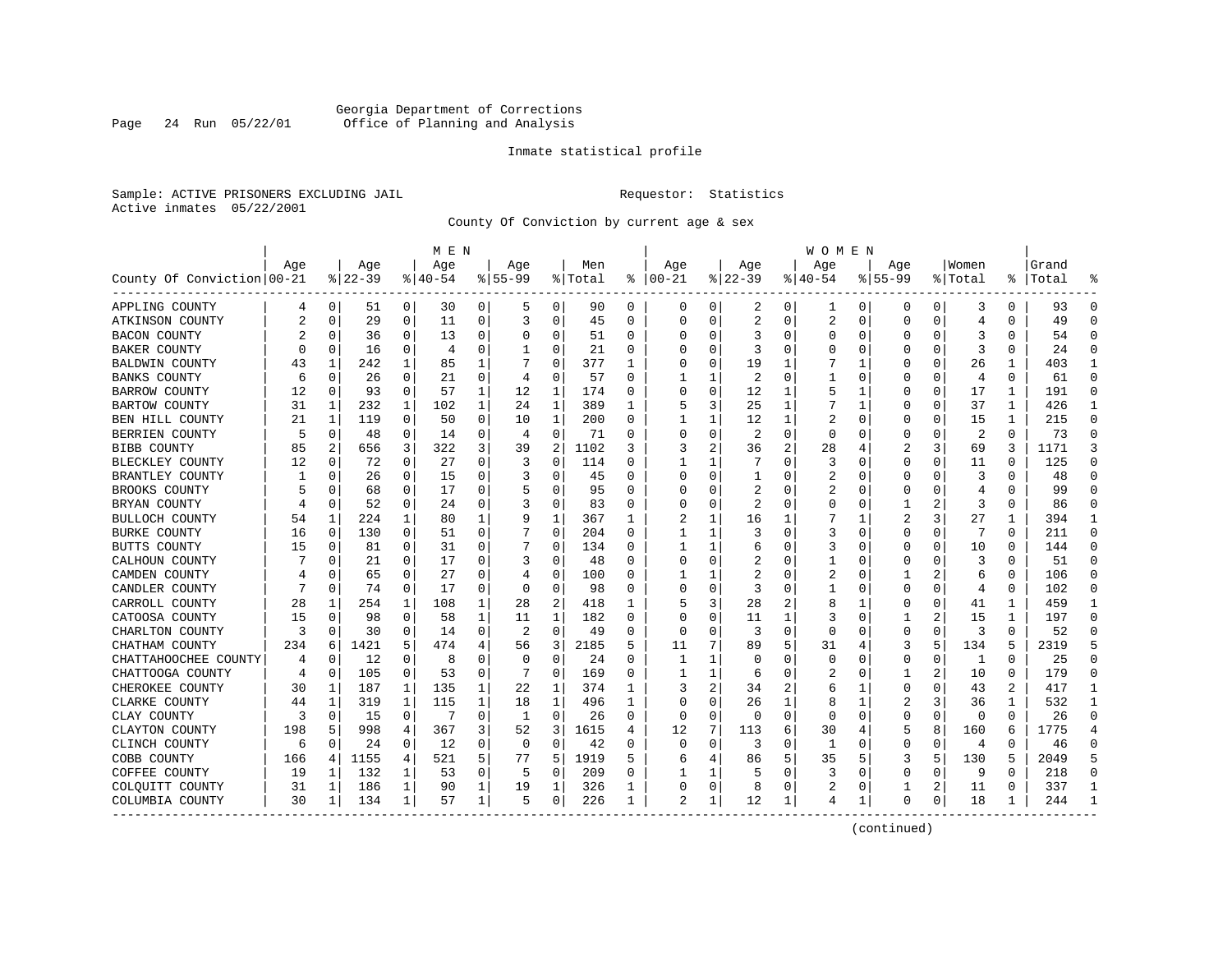### Georgia Department of Corrections Page 25 Run 05/22/01 Office of Planning and Analysis

#### Inmate statistical profile

Sample: ACTIVE PRISONERS EXCLUDING JAIL **Requestor:** Statistics Active inmates 05/22/2001

County Of Conviction by current age & sex (CONTINUED)

|                            | M E N |             |          |          |           |                |           |                |         |   |          |          |          |                | W O M E N |                |              |                |                         |              |           |          |
|----------------------------|-------|-------------|----------|----------|-----------|----------------|-----------|----------------|---------|---|----------|----------|----------|----------------|-----------|----------------|--------------|----------------|-------------------------|--------------|-----------|----------|
|                            | Age   |             | Age      |          | Age       |                | Age       |                | Men     |   | Age      |          | Age      |                | Age       |                | Age          |                | Women                   |              | Grand     |          |
| County Of Conviction 00-21 |       |             | $ 22-39$ |          | $8 40-54$ |                | $8 55-99$ |                | % Total | ႜ | $ 00-21$ |          | $ 22-39$ |                | $ 40-54$  |                | $8155 - 99$  |                | % Total                 |              | %   Total |          |
| COOK COUNTY                | 6     | 0           | 95       | 0        | 47        | 0              | 2         | 0              | 150     | 0 | 0        | 0        | 7        | 0              | 4         | 1              | 0            | 0              | 11                      | 0            | 161       | $\Omega$ |
| COWETA COUNTY              | 49    | 1           | 321      | 1        | 96        | 1              | 10        | 1              | 476     | 1 |          | 1        | 22       | 1              | 5         | 1              | $\Omega$     | 0              | 28                      | 1            | 504       | -1       |
| CRAWFORD COUNTY            | 1     | $\Omega$    | 16       | 0        | 2         | 0              | $\Omega$  | 0              | 19      | 0 | O        | $\Omega$ | $\Omega$ | 0              | U         | $\Omega$       | 0            | O              | $\Omega$                | $\Omega$     | 19        | ∩        |
| CRISP COUNTY               | 24    | 1           | 176      | 1        | 70        | 1              | 10        | 1              | 280     | 1 |          | 1        | 8        | 0              |           | $\Omega$       |              | 2              | 13                      | 0            | 293       |          |
| DADE COUNTY                | 6     | $\mathbf 0$ | 37       | 0        | 26        | 0              | 9         | 1              | 78      | 0 |          | 0        |          | 0              |           | 0              | 0            | O              | 1                       | U            | 79        |          |
| DAWSON COUNTY              |       | 0           | 27       | 0        | 23        | 0              |           | 0              | 57      | 0 |          | 0        | 2        | 0              |           | C              | 0            | 0              | $\overline{c}$          | $\Omega$     | 59        | $\cap$   |
| DECATUR COUNTY             | 18    | 0           | 194      | 1        | 71        | 1              | 8         | $\mathbf 0$    | 291     | 1 | 2        | 1        | 15       | 1              |           | 1              | 0            | 0              | 22                      | 1            | 313       | -1       |
| DEKALB COUNTY              | 283   | 8           | 1741     | 7        | 668       | 6              | 88        | 5              | 2780    | 7 | 13       | 8        | 60       | 3              | 30        | 4              | 5            | 8              | 108                     | 4            | 2888      | 6        |
| DODGE COUNTY               | 20    | 1           | 127      | 0        | 60        | 1              | 6         | 0              | 213     | 0 |          | 1        | 14       | 1              | 4         | 1              | 0            | 0              | 19                      | 1            | 232       | 1        |
| DOOLY COUNTY               |       | 0           | 72       | 0        | 23        | 0              |           | $\Omega$       | 103     | 0 |          | 0        | 3        | 0              | O         | 0              | 0            | 0              | 3                       | O            | 106       | $\Omega$ |
| DOUGHERTY COUNTY           | 82    |             | 620      | 2        | 240       | 2              | 28        | 2              | 970     |   |          | $\Omega$ | 36       | 2              | 19        | 3              |              | 3              | 57                      | 2            | 1027      |          |
| DOUGLAS COUNTY             | 69    | 2           | 402      | 2        | 177       | $\overline{a}$ | 27        | $\overline{2}$ | 675     | 2 |          | 1        | 35       | $\overline{c}$ | 17        | $\overline{2}$ | 0            | O              | 54                      | 2            | 729       | 2        |
| EARLY COUNTY               | 6     | 0           | 55       | 0        | 18        | 0              | 4         | 0              | 83      | 0 |          | 0        |          | $\Omega$       | 1         | $\Omega$       | 0            | O              | 3                       | O            | 86        |          |
| ECHOLS COUNTY.             |       | 0           | 6        | 0        | 2         | 0              |           | 0              | 9       | 0 |          | 0        | C        | 0              | 0         | 0              | 0            | $\Omega$       | 0                       | O            | q         |          |
| EFFINGHAM COUNTY           | 23    | 1           | 79       | 0        | 38        | 0              | 3         | 0              | 143     | 0 |          | 1        |          | O              | 5         | 1              | 1            | 2              | 14                      | 1            | 157       | $\cap$   |
| ELBERT COUNTY              | 16    | $\Omega$    | 94       | 0        | 49        | 0              |           | $\Omega$       | 164     | 0 |          | 1        | 10       | 1              | 4         | 1              | 0            | O              | 15                      | $\mathbf{1}$ | 179       | $\cap$   |
| EMANUEL COUNTY             | 18    | 0           | 119      | 0        | 38        | 0              |           | $\Omega$       | 182     | 0 | C        | 0        | 3        | 0              |           | 0              | 0            | 0              | $\overline{4}$          | $\Omega$     | 186       | ∩        |
| EVANS COUNTY               | 8     | 0           | 52       | 0        | 16        | 0              |           | 0              | 80      | 0 |          | $\Omega$ | C        | 0              |           | 0              | 0            | O              |                         | O            | 81        | $\Omega$ |
| FANNIN COUNTY              |       | $\Omega$    | 57       | 0        | 40        | 0              |           | $\Omega$       | 106     | 0 |          | 0        | 4        | 0              | 2         | C              |              |                |                         | 0            | 113       | $\cap$   |
| FAYETTE COUNTY             | 18    | $\Omega$    | 125      | 0        | 55        | $\Omega$       | 10        | 1              | 208     | 0 |          | $\Omega$ | 13       | 1              | 3         | $\Omega$       | 0            | O              | 16                      | 1            | 224       | $\cap$   |
| FLOYD COUNTY               | 59    | 2           | 475      | 2        | 197       | 2              | 30        | 2              | 761     | 2 | 3        | 2        | 53       | 3              | 24        | 3              |              |                | 81                      | 3            | 842       | 2        |
| FORSYTH COUNTY             | 4     | $\Omega$    | 97       | 0        | 57        | 1              | 12        | 1              | 170     | 0 | O        | $\Omega$ | 12       | $\mathbf{1}$   |           | 1              | 0            | $\Omega$       | 19                      | 1            | 189       | ∩        |
| FRANKLIN COUNTY            | 15    | 0           | 64       | 0        | 32        | 0              |           | $\Omega$       | 118     | 0 |          | 0        | 4        | $\Omega$       | 3         | 0              | 1            | $\overline{a}$ | 8                       | $\Omega$     | 126       |          |
| FULTON COUNTY              | 226   | 6           | 2119     | 8        | 1015      | 9              | 151       | 9              | 3511    | 8 |          | 4        | 63       | 4              | 41        | 6              | 8            | 12             | 119                     | 4            | 3630      |          |
| GILMER COUNTY              | 13    | $\Omega$    | 66       | 0        | 35        | 0              | 17        | 1              | 131     | U | C        | $\Omega$ | 2        | 0              | 4         | 1              | 1            | $\overline{c}$ |                         | $\Omega$     | 138       | ∩        |
| GLASCOCK COUNTY            |       | $\Omega$    | 2        | 0        | 2         | 0              | $\Omega$  | 0              | 5       | 0 |          | $\Omega$ | $\Omega$ | 0              | 0         | 0              | 0            | $\Omega$       | 0                       | 0            | 5         | $\Omega$ |
| GLYNN COUNTY               | 36    | 1           | 303      | 1        | 135       | 1              | 22        | 1              | 496     | 1 |          | 2        | 20       | 1              | 6         |                |              |                | 30                      | 1            | 526       | -1       |
| GORDON COUNTY              | 17    | $\Omega$    | 150      | 1        | 72        | 1              | 13        | 1              | 252     | 1 |          | 2        | 20       | 1              | 6         |                | $\Omega$     | O              | 30                      | 1            | 282       | -1       |
| GRADY COUNTY               | 36    | 1           | 136      | 1        | 54        | 0              | 9         | 1              | 235     | 1 |          | 0        | 20       | $\mathbf{1}$   | 3         | C              | 0            | O              | 23                      | 1            | 258       | 1        |
| GREENE COUNTY              | 18    | 0           | 60       | $\Omega$ | 16        | 0              | 2         | $\Omega$       | 96      | 0 |          | $\Omega$ | -1       | $\Omega$       |           | $\Omega$       | 0            | $\Omega$       | $\overline{\mathbf{c}}$ | 0            | 98        | ∩        |
| GWINNETT COUNTY            | 96    | 3           | 697      | 3        | 312       | 3              | 44        | 3              | 1149    | 3 |          | 4        | 64       | 4              | 33        | 4              |              | 2              | 105                     | 4            | 1254      | 3        |
| HABERSHAM COUNTY           | 6     | 0           | 48       | 0        | 23        | 0              | 2         | 0              | 79      | 0 |          | 1        | 4        | $\Omega$       | $\Omega$  | 0              | 0            | 0              | 6                       | 0            | 85        | ∩        |
| HALL COUNTY                | 44    | 1           | 335      | 1        | 198       | 2              | 35        | 2              | 612     | 1 |          | 1        | 29       | 2              | 9         | 1              | $\mathbf{1}$ | 2              | 41                      | 1            | 653       | -1       |
| HANCOCK COUNTY             |       | $\Omega$    | 24       | 0        | 7         | 0              | -1        | 0              | 35      | 0 | C        | 0        | $\Omega$ | 0              | 1         | 0              | O            | O              | -1                      | $\Omega$     | 36        | $\cap$   |
| HARALSON COUNTY            | 10    | 0           | 62       | 0        | 33        | 0              | 5         | 0              | 110     | 0 | $\Omega$ | 0        | 5        | 0              | 2         | 0              | $\Omega$     | 0              | 7                       | 0            | 117       |          |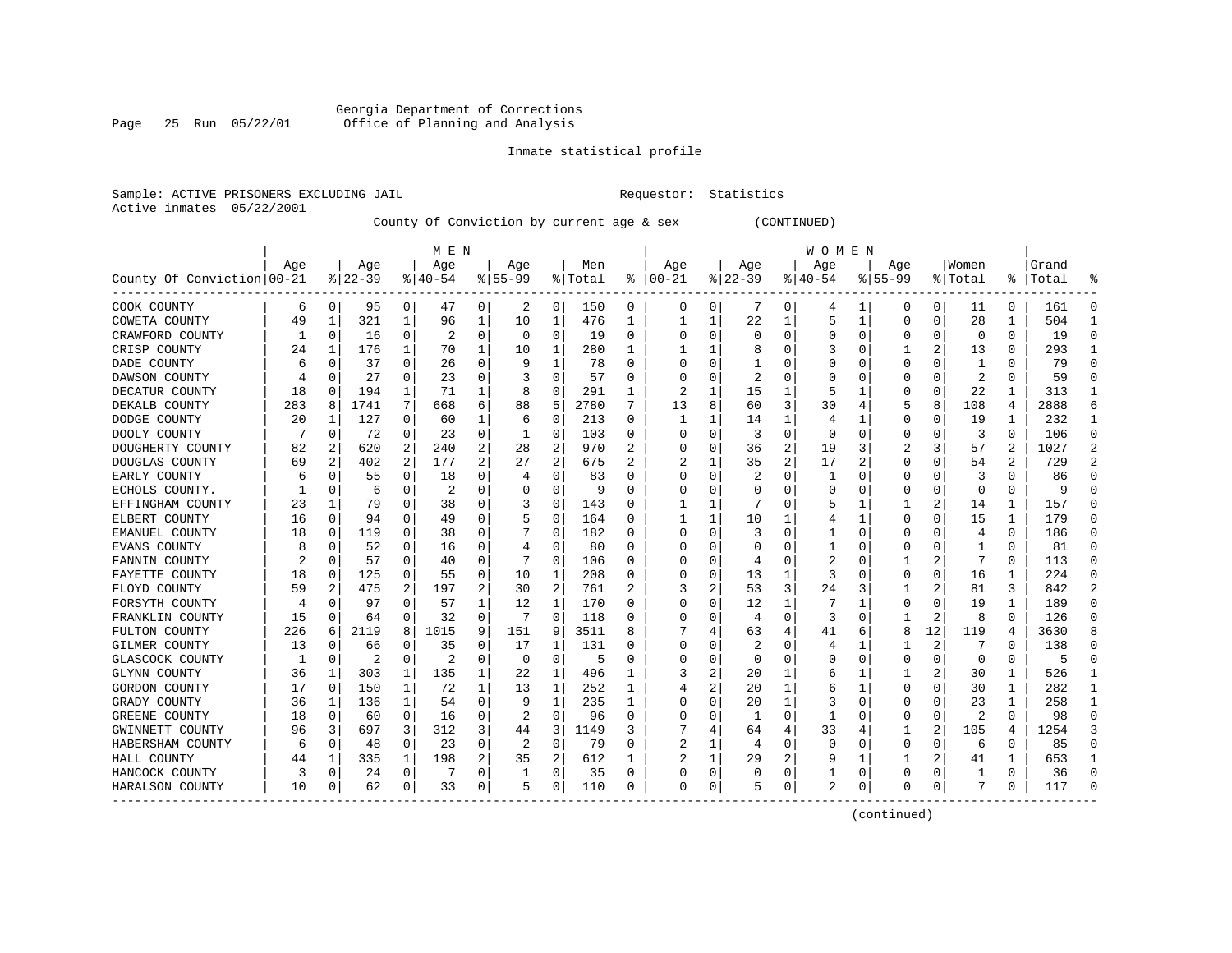# Georgia Department of Corrections<br>Page 26 Run 05/22/01 Office of Planning and Analysis Page 26 Run 05/22/01 Office of Planning and Analysis

#### Inmate statistical profile

|  |                           | Sample: ACTIVE PRISONERS EXCLUDING JAI |  |
|--|---------------------------|----------------------------------------|--|
|  | Active inmates 05/22/2001 |                                        |  |

IL Requestor: Statistics

County Of Conviction by current age & sex (CONTINUED)

|                            |     |             |           |              | M E N    |   |          |             |         |          |          |              |                |   | <b>WOMEN</b> |             |             |          |                |          |           |          |
|----------------------------|-----|-------------|-----------|--------------|----------|---|----------|-------------|---------|----------|----------|--------------|----------------|---|--------------|-------------|-------------|----------|----------------|----------|-----------|----------|
|                            | Age |             | Age       |              | Age      |   | Age      |             | Men     |          | Age      |              | Age            |   | Aqe          |             | Age         |          | Women          |          | Grand     |          |
| County Of Conviction 00-21 |     |             | $8 22-39$ |              | $ 40-54$ |   | $ 55-99$ |             | % Total | ႜ        | $ 00-21$ |              | $ 22-39$       |   | $ 40-54$     |             | $8155 - 99$ |          | % Total        |          | %   Total |          |
| HARRIS COUNTY              | 11  | 0           | 64        | 0            | 30       | 0 | 2        | 0           | 107     | 0        |          | 1            | 3              | 0 | 0            | 0           | 0           | 0        | 4              | 0        | 111       | $\Omega$ |
| HART COUNTY                |     | 0           | 74        | 0            | 17       | 0 | 2        | 0           | 100     | 0        | $\Omega$ | 0            | 5              | 0 | 3            | 0           | $\Omega$    | 0        | 8              | 0        | 108       | ∩        |
| HEARD COUNTY               | 3   | 0           | 28        | 0            | 13       | 0 | 12       | 1           | 56      | 0        |          | 1            | -1             | 0 |              | 0           | O           | O        | 3              | $\Omega$ | 59        |          |
| HENRY COUNTY               | 29  | 1           | 184       | $\mathbf{1}$ | 86       | 1 | 12       | 1           | 311     | 1        |          | 1            | 11             | 1 |              | -1          |             | 2        | 21             | 1        | 332       |          |
| HOUSTON COUNTY             | 46  | 1           | 291       | 1            | 116      | 1 | 12       | 1           | 465     | 1        |          | 1            | 20             | 1 |              | 1           |             |          | 31             | 1        | 496       |          |
| IRWIN COUNTY               | 6   | 0           | 50        | 0            | 21       | 0 | 5        | 0           | 82      | 0        |          | 1            | 1              | 0 |              | 0           | 0           | $\Omega$ | $\overline{c}$ | 0        | 84        | $\Omega$ |
| <b>JACKSON COUNTY</b>      | 14  | 0           | 107       | 0            | 63       | 1 | 10       | 1           | 194     | O        |          | 0            | 12             | 1 |              | 1           | U           | $\Omega$ | 16             | 1        | 210       | $\Omega$ |
| <b>JASPER COUNTY</b>       |     | 0           | 43        | $\Omega$     | 13       | 0 | 1        | 0           | 62      | $\Omega$ |          | 0            | 1              | 0 |              | 0           | U           | O        | 2              | $\Omega$ | 64        | ∩        |
| JEFF DAVIS COUNTY          | 6   | 0           | 29        | $\Omega$     | 25       | 0 |          | 0           | 63      | 0        |          | <sup>0</sup> |                | 0 |              | 0           | 0           | O        | 3              | $\Omega$ | 66        | ∩        |
| JEFFERSON COUNTY           | 12  | 0           | 81        | 0            | 28       | 0 |          | 0           | 128     | O        |          |              | 5              | U | 3            | 0           | U           | O        | 8              | O        | 136       |          |
| <b>JENKINS COUNTY</b>      | 12  | $\mathbf 0$ | 56        | $\Omega$     | 12       | 0 |          | 0           | 81      | O        |          |              | 5              | U |              | $\Omega$    | U           | O        | 6              | O        | 87        |          |
| JOHNSON COUNTY             | 3   | $\Omega$    | 37        | $\Omega$     | 10       | 0 |          | 0           | 51      | $\Omega$ |          | <sup>0</sup> | 3              | U | O            | $\Omega$    | U           | O        |                | O        | 54        | ∩        |
| JONES COUNTY               | 11  | $\Omega$    | 46        | $\Omega$     | 23       | 0 | 3        | $\Omega$    | 83      | 0        |          |              |                | 0 |              | $\Omega$    | 0           | O        | 3              | 0        | 86        |          |
| LAMAR COUNTY               | 6   | 0           | 70        | 0            | 30       | 0 | 6        | 0           | 112     | 0        |          | 0            |                | 0 | 3            | 0           | 0           | 0        | 4              | 0        | 116       |          |
| LANIER COUNTY              |     | 0           | 31        | 0            | -7       | 0 | 6        | 0           | 45      | O        |          | 0            | 4              | 0 |              | 0           | 0           | 0        | 6              | 0        | 51        | ∩        |
| LAURENS COUNTY             | 24  | 1           | 164       | $\mathbf{1}$ | 62       | 1 |          | 0           | 254     | 1        |          | 1            | 4              | 0 | 6            | 1           | 1           | 2        | 12             | $\Omega$ | 266       | -1       |
| LEE COUNTY                 | 6   | 0           | 37        | $\Omega$     | 11       | 0 |          | 0           | 56      | $\Omega$ |          | 1            |                | 0 |              | 0           | 0           | $\Omega$ | 6              | $\Omega$ | 62        | ∩        |
| LIBERTY COUNTY             | 25  | 1           | 159       | 1            | 45       | 0 |          | 0           | 236     | 1        |          |              |                | 0 | 3            | 0           | 0           | 0        | 11             | O        | 247       | -1       |
| LINCOLN COUNTY             | 2   | 0           | 22        | 0            | 13       | 0 |          | 0           | 38      | 0        |          | 0            | 0              | 0 |              | 0           | 0           | O        | $\Omega$       | O        | 38        |          |
| LONG COUNTY                |     | 0           | 38        | $\Omega$     | 16       | 0 | 4        | 0           | 63      | 0        |          | 0            | 2              | 0 |              | 0           | 0           | O        | 3              | 0        | 66        |          |
| LOWNDES COUNTY             | 41  | 1           | 360       | 1            | 139      | 1 | 12       | 1           | 552     | 1        |          |              | 21             | 1 | 13           | 2           |             | 3        | 37             | 1        | 589       |          |
| LUMPKIN COUNTY             | 3   | 0           | 42        | 0            | 24       | 0 | 8        | $\mathbf 0$ | 77      | O        |          | $\Omega$     | 6              | 0 | 2            | 0           | 0           | O        | 8              | 0        | 85        |          |
| MACON COUNTY               | 12  | 0           | 46        | 0            | 18       | 0 |          | 0           | 78      | 0        |          | $\Omega$     |                | 0 |              | 0           | 0           | 0        |                | $\Omega$ | 79        |          |
| MADISON COUNTY             | 6   | $\mathbf 0$ | 69        | O            | 30       | 0 |          | 0           | 112     | $\Omega$ |          | 0            |                | U |              | 0           | U           | O        | 8              | $\Omega$ | 120       | ∩        |
| MARION COUNTY              |     | 0           | 20        | $\Omega$     | 16       | 0 | 2        | 0           | 40      | 0        |          | U            | 0              | 0 | 2            | 0           | 0           | O        | 2              | 0        | 42        | ∩        |
| MCDUFFIE COUNTY            | 6   | 0           | 132       | 1            | 44       | 0 | 13       | 1           | 195     | 0        |          |              | 2              | 0 | 2            | 0           | 0           | O        | 6              | 0        | 201       | $\Omega$ |
| MCINTOSH COUNTY            |     | 0           | 50        | 0            | 24       | 0 |          | 0           | 81      | O        |          | 0            |                | 0 |              | 0           | 0           | O        |                | 0        | 82        |          |
| MERIWETHER COUNTY          | 17  | 0           | 114       | O            | 48       | 0 | 9        | 1           | 188     | O        |          | 1            | 8              | U | 3            | 0           |             | 3        | 14             | 1        | 202       |          |
| MILLER COUNTY              | 3   | $\Omega$    | 19        | $\Omega$     | 11       | 0 |          | 0           | 34      | O        |          | 1            | $\overline{2}$ | U |              | $\Omega$    | O           | O        | 4              | $\Omega$ | 38        |          |
| MITCHELL COUNTY            | 14  | 0           | 147       | 1            | 63       | 1 | 3        | 0           | 227     | 1        | 3        | 2            | 13             | 1 | 2            | $\Omega$    | $\Omega$    | $\Omega$ | 18             | 1        | 245       | -1       |
| MONROE COUNTY              | 16  | $\mathbf 0$ | 66        | 0            | 46       | 0 | 5        | 0           | 133     | 0        |          | $\Omega$     | 2              | 0 |              | $\mathbf 0$ | 0           | $\Omega$ | 2              | $\Omega$ | 135       | $\Omega$ |
| MONTGOMERY COUNTY          |     | 0           | 21        | $\Omega$     | 11       | 0 | 0        | 0           | 32      | 0        |          | 0            | 1              | 0 | 2            | 0           | 0           | O        | 3              | 0        | 35        | $\Omega$ |
| MORGAN COUNTY              |     | $\Omega$    | 76        | $\Omega$     | 24       | 0 | 5        | 0           | 112     | $\Omega$ |          | $\Omega$     | 6              | U | C            | 0           | U           | O        | 6              | $\Omega$ | 118       | ∩        |
| MURRAY COUNTY              | 13  | 0           | 86        | 0            | 43       | 0 | 10       | 1           | 152     | 0        |          | 0            | 6              | 0 |              | 0           | 0           | 0        | 7              | $\Omega$ | 159       | ∩        |
| MUSCOGEE COUNTY            | 165 | 4           | 910       | 3            | 400      | 4 | 48       | 3           | 1523    | 4        | 7        | 4            | 76             | 4 | 32           | 4           | 2           | 3        | 117            | 4        | 1640      |          |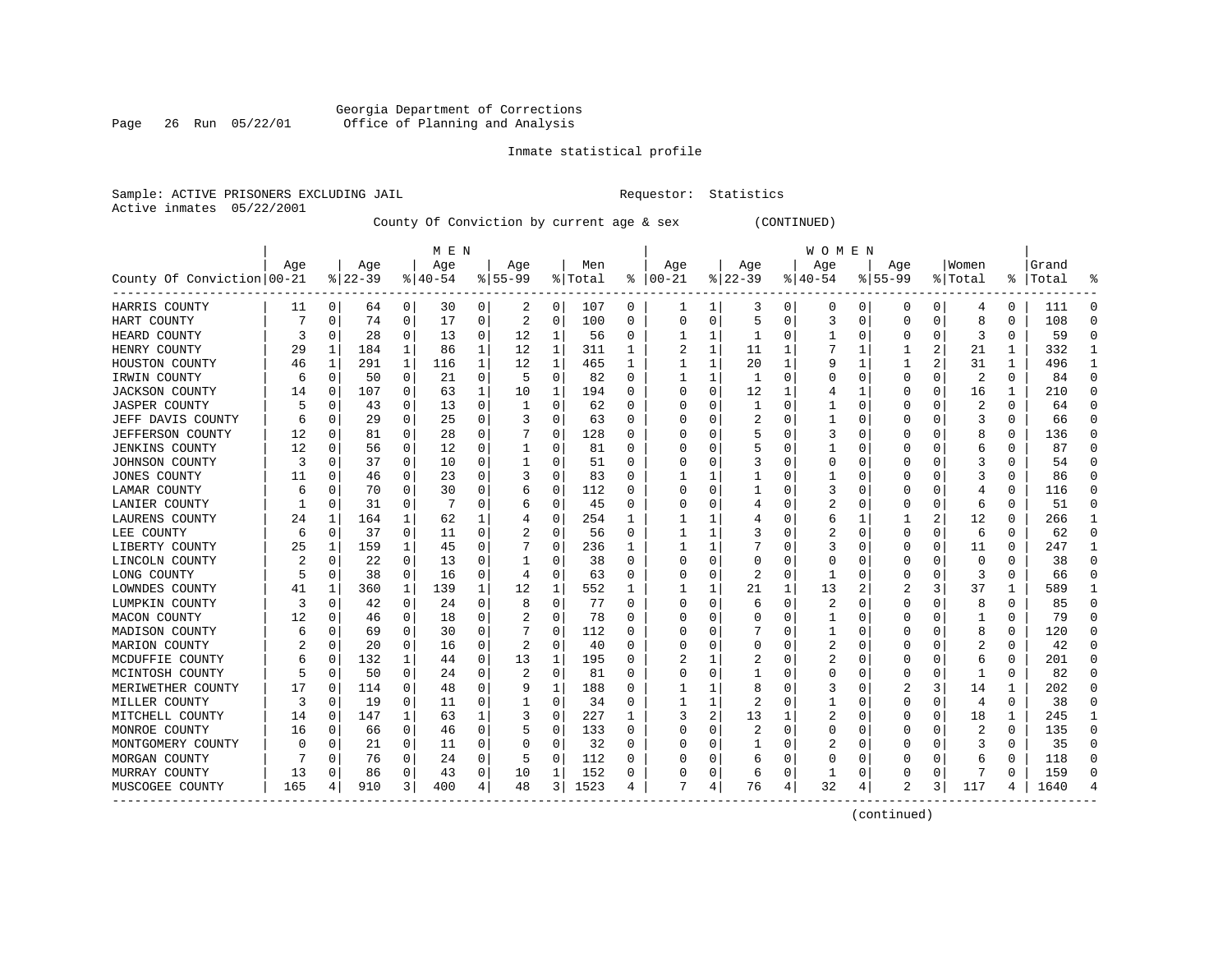### Georgia Department of Corrections Page 27 Run 05/22/01 Office of Planning and Analysis

#### Inmate statistical profile

Sample: ACTIVE PRISONERS EXCLUDING JAIL **Requestor:** Statistics Active inmates 05/22/2001

County Of Conviction by current age & sex (CONTINUED)

| M E N                      |     |          |          |             |          |          |           |             |         |          |          |          |                | W O M E N      |          |          |             |          |                         |          |           |          |
|----------------------------|-----|----------|----------|-------------|----------|----------|-----------|-------------|---------|----------|----------|----------|----------------|----------------|----------|----------|-------------|----------|-------------------------|----------|-----------|----------|
|                            | Age |          | Age      |             | Age      |          | Age       |             | Men     |          | Age      |          | Age            |                | Age      |          | Age         |          | Women                   |          | Grand     |          |
| County Of Conviction 00-21 |     |          | $ 22-39$ |             | $ 40-54$ |          | $8 55-99$ |             | % Total | ៖        | $ 00-21$ |          | $ 22-39$       |                | $ 40-54$ |          | $8155 - 99$ |          | % Total                 |          | %   Total |          |
| NEWTON COUNTY              | 26  | 1        | 233      | 1           | 86       | 1        | 12        | 1           | 357     | 1        | 2        | 1        | 13             | 1              | 7        | 1        | 2           | 3        | 24                      | 1        | 381       |          |
| OCONEE COUNTY              | 4   | 0        | 32       | $\Omega$    | 12       | 0        | 1         | 0           | 49      | 0        | 1        | 1        | $\overline{2}$ | 0              | $\Omega$ | 0        | $\Omega$    | 0        | 3                       | 0        | 52        | ∩        |
| OGLETHORPE COUNTY          |     | 0        | 36       | $\Omega$    | 16       | 0        |           | 0           | 56      | 0        |          | 0        | $\Omega$       | U              |          | 0        | U           | O        | $\Omega$                | 0        | 56        | ∩        |
| PAULDING COUNTY            | 13  | 0        | 60       | $\Omega$    | 59       | 1        |           | 0           | 139     | 0        |          | U        |                | 0              |          | 0        | U           | O        | q                       | 0        | 148       |          |
| PEACH COUNTY               |     | 0        | 51       | 0           | 36       | 0        |           | 0           | 89      | O        |          |          |                | 0              | 2        | 0        | 0           | O        |                         | 0        | 93        |          |
| PICKENS COUNTY             |     | 0        | 42       | 0           | 30       | 0        |           | 0           | 84      | O        |          | $\Omega$ |                | U              |          | 1        | 0           |          |                         | 0        | 91        |          |
| PIERCE COUNTY              |     | 0        | 28       | 0           | 21       | 0        |           | 0           | 58      | 0        |          |          |                | 0              |          | 0        | 0           | O        |                         | 0        | 59        | ∩        |
| PIKE COUNTY                |     | 0        | 16       | 0           | 11       | 0        |           | 0           | 32      | 0        | n        | 0        | 0              | 0              |          | 0        | 0           | O        |                         | 0        | 33        | ∩        |
| POLK COUNTY                | 8   | 0        | 117      | $\Omega$    | 47       | 0        | 6         | 0           | 178     | 0        |          | O        | 8              | 0              |          | 0        | 0           | O        | q                       | $\Omega$ | 187       | $\Omega$ |
| PULASKI COUNTY             | 12  | 0        | 60       | 0           | 24       | 0        |           | 0           | 100     | 0        |          |          | 8              | 0              |          | 0        | 0           |          | g                       | 0        | 109       |          |
| PUTNAM COUNTY              | 12  | $\Omega$ | 90       | U           | 47       | 0        |           | 0           | 154     | 0        |          |          |                | U              |          | $\Omega$ |             |          | 6                       | $\Omega$ | 160       | ∩        |
| QUITMAN COUNTY             |     | $\Omega$ | 12       | 0           | $\Omega$ | 0        |           | 0           | 14      | 0        |          | U        |                | 0              |          | 0        |             |          |                         | $\Omega$ | 15        | ∩        |
| RABUN COUNTY               | 3   | $\Omega$ | 26       | $\Omega$    | 13       | 0        |           | $\Omega$    | 45      | O        |          | U        |                | U              |          | 0        | U           | O        | 2                       | O        | 47        |          |
| RANDOLPH COUNTY            | 8   | 0        | 57       | 0           | 14       | 0        |           | 0           | 82      | O        |          | $\Omega$ | <sup>0</sup>   | 0              | 2        | 0        | 0           | 0        | 2                       | O        | 84        |          |
| RICHMOND COUNTY            | 148 | 4        | 1099     | 4           | 459      | 4        | 50        | 3           | 1756    | 4        |          | 1        | 88             | 5              | 44       | 6        | 1           | 2        | 135                     | 5        | 1891      |          |
| ROCKDALE COUNTY            | 31  | 1        | 170      | $\mathbf 1$ | 94       | 1        | 17        | 1           | 312     | 1        |          | 1        | 8              | U              | 8        | 1        | 0           | 0        | 18                      | 1        | 330       | -1       |
| SCHLEY COUNTY              |     | 0        | 17       | 0           | 4        | 0        | 0         | 0           | 23      | 0        |          | 0        |                | 0              |          | 0        | 0           | 0        | 0                       | 0        | 23        | $\Omega$ |
| SCREVEN COUNTY             | 11  | 0        | 75       | 0           | 26       | 0        |           | 0           | 117     | 0        | 3        | 2        | 6              | 0              | O        | 0        | 0           | O        | 9                       | 0        | 126       | ∩        |
| SEMINOLE COUNTY            |     | 0        | 48       | 0           | 27       | 0        |           | 0           | 85      | 0        |          |          | 2              | 0              | 2        | 0        | C           | 0        | 4                       | 0        | 89        |          |
| SPALDING COUNTY            | 52  | 1        | 376      | 1           | 154      | 1        | 19        | 1           | 601     |          |          | 2        | 24             | 1              | 13       |          |             |          | 42                      | 2        | 643       |          |
| STEPHENS COUNTY            |     | 0        | 78       | 0           | 32       | $\Omega$ |           | 0           | 122     | 0        |          | U        |                | 0              |          | $\Omega$ | 0           | O        | 6                       | 0        | 128       | ∩        |
| STEWART COUNTY             |     | 0        | 20       | $\Omega$    | 4        | 0        |           | 0           | 30      | O        |          | $\Omega$ | $\Omega$       | U              | 2        | 0        | O           | $\Omega$ | $\overline{\mathbf{c}}$ | $\Omega$ | 32        |          |
| SUMTER COUNTY              | 23  | 1        | 134      | 1           | 53       | 0        |           | 0           | 214     | 1        |          | $\Omega$ | 13             | 1              | 3        | 0        | U           | $\Omega$ | 16                      | 1        | 230       |          |
| TALBOT COUNTY              |     | 0        | 21       | 0           |          | 0        |           | 0           | 36      | 0        |          | O        |                | 0              |          | 0        | 0           | $\Omega$ | 3                       | 0        | 39        | $\Omega$ |
| TALIAFERRO COUNTY          |     | 0        | 4        | O           | 5        | $\Omega$ |           | 0           | 10      | $\Omega$ |          | U        |                | U              |          | $\Omega$ | U           | O        |                         | $\Omega$ | 11        | $\Omega$ |
| TATTNALL COUNTY            |     | 0        | 84       | 0           | 34       | 0        |           | 0           | 133     | 0        |          | 0        |                | 0              |          | 1        | 0           | O        | 8                       | 0        | 141       | $\Omega$ |
| TAYLOR COUNTY              | 11  | 0        | 42       | 0           | 16       | 0        |           | 0           | 71      | 0        |          |          |                | 0              |          | 0        | 0           | 0        | 3                       | 0        | 74        | ∩        |
| TELFAIR COUNTY             | 6   | 0        | 87       | 0           | 37       | 0        | 2         | 0           | 132     | 0        | 2        |          | 6              | 0              |          | -1       | 0           | 0        | 12                      | 0        | 144       |          |
| TERRELL COUNTY             |     | 0        | 64       | 0           | 22       | $\Omega$ |           | 0           | 94      | 0        |          | 0        |                | 0              |          | $\Omega$ | 0           | 0        | 3                       | 0        | 97        | ∩        |
| THOMAS COUNTY              | 32  | 1        | 194      | 1           | 75       | 1        | 12        | 1           | 313     | 1        |          | 1        | 14             | 1              | 4        |          | 0           | 0        | 19                      | 1        | 332       | -1       |
| TIFT COUNTY                | 30  | 1        | 202      | 1           | 92       | 1        | 12        | 1           | 336     | 1        |          | 1        | 11             | 1              |          | 1        |             | 2        | 18                      | 1        | 354       |          |
| TOOMBS COUNTY              | 33  | 1        | 175      | 1           | 68       | 1        | 8         | $\mathbf 0$ | 284     | 1        | 3        | 2        | 17             | 1              |          | 0        | O           | 0        | 20                      | 1        | 304       | -1       |
| TOWNS COUNTY               | 2   | 0        | 18       | 0           | 6        | 0        |           | 0           | 27      | O        |          |          | -1             | 0              |          | 0        | 0           | O        | 2                       | 0        | 29        | ∩        |
| TREUTLEN COUNTY            | 3   | 0        | 23       | 0           | 13       | 0        |           | 0           | 40      | 0        |          | 0        | 2              | 0              |          | 0        | U           | 0        | 3                       | 0        | 43        |          |
| TROUP COUNTY               | 64  | 2        | 471      | 2           | 155      | 1        | 25        | 2           | 715     | 2        | 5        | 3        | 30             | $\overline{a}$ | 10       | 1        | O           | 0        | 45                      | 2        | 760       |          |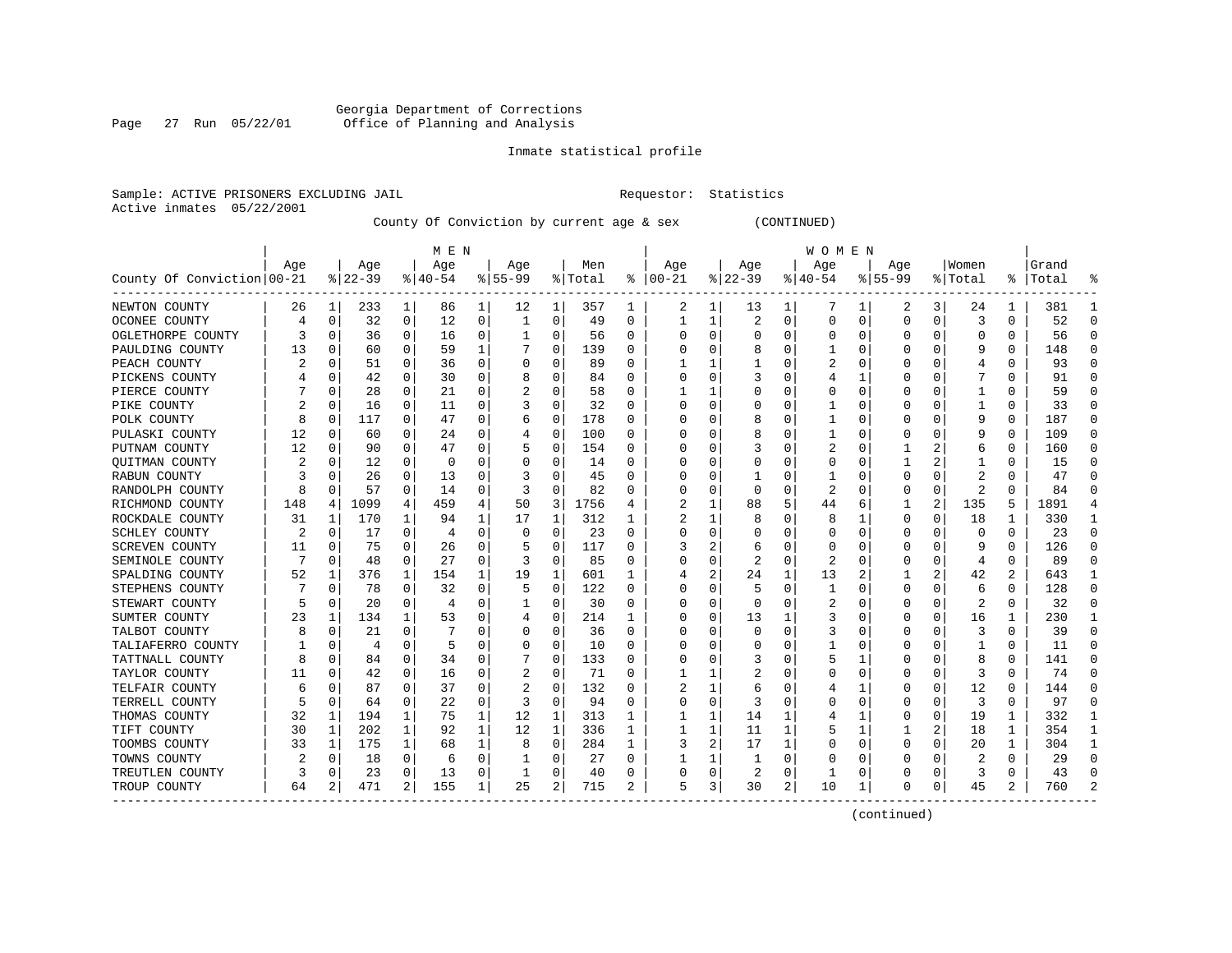# Georgia Department of Corrections Page 28 Run 05/22/01 Office of Planning and Analysis

#### Inmate statistical profile

Sample: ACTIVE PRISONERS EXCLUDING JAIL **Requestor:** Statistics Active inmates 05/22/2001

County Of Conviction by current age & sex (CONTINUED)

|                            |      |          |          |              | M E N                        |          |                    |          |         |              |          |         |          |      | <b>WOMEN</b> |          |             |                |              |          |                      |      |
|----------------------------|------|----------|----------|--------------|------------------------------|----------|--------------------|----------|---------|--------------|----------|---------|----------|------|--------------|----------|-------------|----------------|--------------|----------|----------------------|------|
|                            | Age  |          | Age      |              | Age                          |          | Age                |          | Men     |              | Age      |         | Age      |      | Age          |          | Age         |                | Women        |          | Grand                |      |
| County Of Conviction 00-21 |      |          | $ 22-39$ |              | $8140 - 54$                  |          | $8 55-99$          |          | % Total | ိ            | $ 00-21$ |         | $ 22-39$ |      | $ 40-54 $    |          | $8155 - 99$ |                | % Total      |          | %   Total            | ႜ    |
| TURNER COUNTY              | 4    | 0        | 52       | 0            | 26                           | 0        | 4                  | 0        | 86      | 0            | 0        | 0       | 2        | 0    | 0            | 0        | 0           | 0              | 2            | 0        | 88                   |      |
| TWIGGS COUNTY              |      | $\Omega$ | 21       | 0            | 11                           | 0        |                    | 0        | 37      | 0            |          | 0       | 0        | 0    | $\Omega$     | $\Omega$ | 0           | $\Omega$       |              | U        | 37                   |      |
| UNION COUNTY               |      | $\Omega$ | 28       | $\Omega$     |                              | O        |                    | O        | 42      | U            |          |         |          | U    | $\Omega$     | $\Omega$ | O           | U              |              | 0        | 44                   | n    |
| <b>UPSON COUNTY</b>        | 20   |          | 114      | $\Omega$     | 45                           | 0        | 11                 | 1        | 190     | 0            |          |         |          |      |              |          | O           | 0              |              | 0        | 197                  | ∩    |
| WALKER COUNTY              | 14   | $\Omega$ | 195      | $\mathbf{1}$ | 79                           |          | 15                 | 1        | 303     |              |          |         | 9        |      |              |          | U           | $\mathbf 0$    | 18           |          | 321                  |      |
| WALTON COUNTY              | 19   | 1        | 200      | $\mathbf{1}$ | 82                           |          | 14                 | 1        | 315     |              |          |         | 13       |      |              |          | O           | $\Omega$       | 17           | 1        | 332                  |      |
| WARE COUNTY                | 32   |          | 251      | 1            | 111                          |          | 14                 | 1        | 408     |              |          |         | 22       |      | 8            |          | O           | O              | 31           |          | 439                  |      |
| WARREN COUNTY              |      | $\Omega$ | 28       | 0            | 16                           | 0        |                    | $\Omega$ | 50      | O            |          | U       |          | U    |              | $\Omega$ |             | 0              |              | 0        | 51                   |      |
| WASHINGTON COUNTY          |      | O        | 83       | $\Omega$     | 27                           | $\Omega$ |                    | $\Omega$ | 122     | U            |          |         |          | U    |              |          | O           | $\Omega$       | 10           | $\Omega$ | 132                  |      |
| WAYNE COUNTY               |      | $\Omega$ | 78       | 0            | 23                           | 0        |                    | $\Omega$ | 111     | 0            |          |         |          |      |              |          |             |                | 5            | 0        | 116                  | ∩    |
| WEBSTER COUNTY             |      | $\Omega$ | 10       | $\Omega$     |                              | O        |                    | 0        | 13      | $\Omega$     |          | U       | $\Omega$ | U    | $\Omega$     | 0        | 0           | O              | 0            | 0        | 13                   | ∩    |
| WHEELER COUNTY             |      | $\Omega$ | 29       | $\Omega$     | 13                           | O        |                    | O        | 47      | <sup>0</sup> |          |         |          | U    |              | O        |             |                |              | 0        | 48                   |      |
| WHITE COUNTY               |      | $\Omega$ | 41       | $\Omega$     | 14                           | O        |                    | O        | 64      | O            |          | U       |          | U    | 2            |          | O           | O              | 6            | U        | 70                   |      |
| WHITFIELD COUNTY           | 41   |          | 332      | 1            | 162                          |          | 25                 | 2        | 560     |              | 2        |         | 45       | 3    | 14           | 2        |             | $\overline{a}$ | 62           | 2        | 622                  |      |
| WILCOX COUNTY              |      | $\Omega$ | 32       | $\Omega$     | 17                           | O        |                    | $\Omega$ | 54      | $\Omega$     |          | 0       |          | U    | 0            | $\Omega$ | O           | O              | 4            | U        | 58                   | n    |
| WILKES COUNTY              | 10   | $\Omega$ | 45       | $\Omega$     | 19                           | 0        |                    | 0        | 76      | U            |          |         |          | U    |              |          | 0           |                |              | 0        | 83                   |      |
| WILKINSON COUNTY           | 3    | 0        | 33       | 0            | 10                           | 0        |                    | 0        | 47      | 0            |          | 0       | 2        | 0    | $\Omega$     | 0        | 0           | O              | 2            | 0        | 49                   | ∩    |
| WORTH COUNTY               |      | O        | 86       | $\Omega$     | 36                           | 0        |                    | $\Omega$ | 136     |              |          |         |          | U    |              | $\Omega$ | 0           | O              | 6            | 0        | 142                  |      |
| CONVERSION                 | U    |          | O        | 0            | $\Omega$                     | 0        | O                  | $\Omega$ | O       | O            | ∩        | 0       | $\Omega$ | 0    | $\Omega$     | 0        | $\Omega$    | 0              | <sup>0</sup> | 0        |                      |      |
| Total reported             |      |          |          |              | 3723 100 26173 100 11116 100 |          | 1612 100 42624 100 |          |         |              |          | 169 100 | 1779 100 |      | 734 100      |          | 65 100      |                |              |          | 2747 100   45371 100 |      |
| Percent reported           |      | 99.5     |          | 99.8         |                              | 99.7     |                    | 99.8     |         | 99.7         |          | 99.4    |          | 99.7 |              | 99.6     |             | 100.0          |              | 99.6     |                      | 99.7 |
| <b>UNKNOWN</b>             | 19   |          | 64       |              | 37                           |          | 4                  |          | 124     |              |          |         | 6        |      | 3            |          | O           |                | 10           |          | 134                  |      |
| Total                      | 3742 |          | 26237    |              | 11153                        |          | 1616               |          | 42748   |              | 170      |         | 1785     |      | 737          |          | 65          |                | 2757         |          | 45505                |      |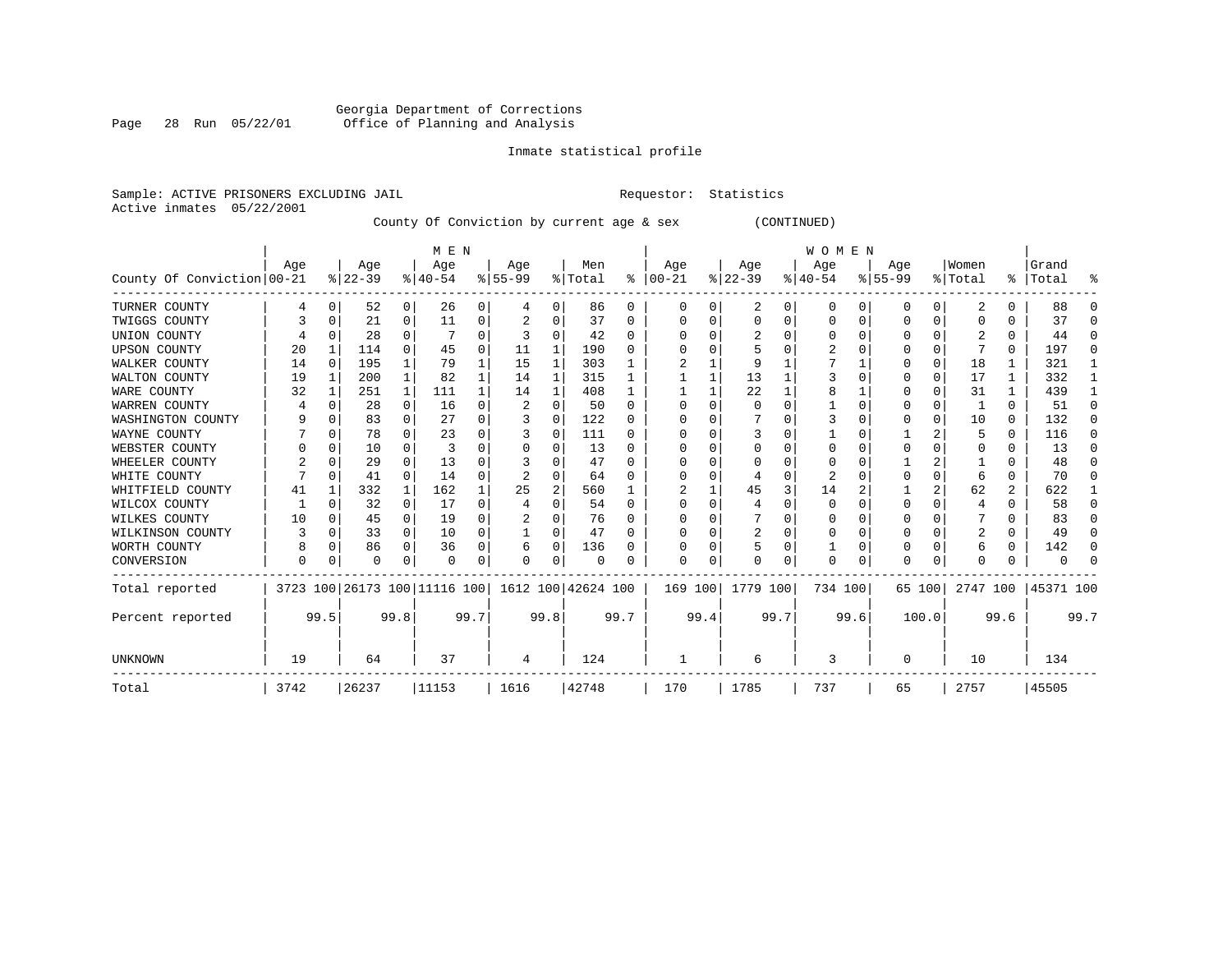### Georgia Department of Corrections Page 29 Run 05/22/01 Office of Planning and Analysis

#### Inmate statistical profile

Sample: ACTIVE PRISONERS EXCLUDING JAIL **Requestor:** Statistics Active inmates 05/22/2001

Circuit Of Conviction by current age & sex

|                      |           |   |           |              | M E N     |                |             |                |         | W O M E N    |                |   |             |                |          |   |                |              |         |                |           |                |
|----------------------|-----------|---|-----------|--------------|-----------|----------------|-------------|----------------|---------|--------------|----------------|---|-------------|----------------|----------|---|----------------|--------------|---------|----------------|-----------|----------------|
|                      | Age       |   | Age       |              | Age       |                | Aqe         |                | Men     |              | Age            |   | Aqe         |                | Aqe      |   | Aqe            |              | Women   |                | Grand     |                |
| Circ Of Conviction   | $00 - 21$ |   | $8 22-39$ |              | $8 40-54$ |                | $8155 - 99$ |                | % Total | ి            | $ 00-21$       |   | $8$   22-39 |                | $ 40-54$ |   | $8155 - 99$    |              | % Total |                | %   Total |                |
| ALAPAHA CIRCUIT      | 20        | 1 | 227       | 1            | 91        | 1              | 15          | 1              | 353     | 1            | 0              | 0 | 18          | 1              | 9        | 1 | 0              | 0            | 27      | 1              | 380       |                |
| ALCOVY CIRCUIT       | 45        | 1 | 433       | 2            | 168       | 2              | 26          | $\overline{2}$ | 672     | 2            | 3              | 2 | 26          | $\mathbf{1}$   | 10       | 1 | $\overline{a}$ | 3            | 41      | 2              | 713       | $\overline{2}$ |
| ATLANTA CIRCUIT      | 226       | 6 | 2119      | 8            | 1015      | 9              | 151         | 9              | 3511    | 8            |                | 4 | 63          | 4              | 41       | 6 | 8              | 12           | 119     | 4              | 3630      | R              |
| ATLANTIC CIRCUIT     | 55        | 1 | 435       | 2            | 159       | 1              | 27          | 2              | 676     | 2            |                | 1 | 15          | 1              | 10       | 1 |                | 2            | 27      |                | 703       | 2              |
| AUGUSTA CIRCUIT      | 194       | 5 | 1363      | 5            | 567       | 5              | 62          | 4              | 2186    | 5            |                | 3 | 103         | 6              | 51       | 7 | 1              | 2            | 160     | 6              | 2346      |                |
| BLUE RIDGE CIRCUIT   | 31        | 1 | 204       | 1            | 153       | 1              | 31          | 2              | 419     | 1            |                | 2 | 37          | 2              | g        | 1 | $\Omega$       | $\Omega$     | 49      | 2              | 468       | $\mathbf{1}$   |
| BRUNSWICK CIRCUIT    | 57        | 2 | 526       | 2            | 240       | 2              | 37          | 2              | 860     | $\mathbf{2}$ |                | 2 | 29          | 2              | 11       | 2 | 3              | 5            | 47      | $\mathbf{2}$   | 907       | $\mathcal{D}$  |
| CHATTAHOOCHEE CIRCUI | 201       | 5 | 1069      | 4            | 477       | 4              | 54          | 3              | 1801    | 4            | 10             | 6 | 81          | 5              | 37       | 5 | $\overline{2}$ | 3            | 130     | 5              | 1931      | $\overline{4}$ |
| CHEROKEE CIRCUIT     | 48        | 1 | 382       | 1            | 174       | 2              | 37          | $\overline{a}$ | 641     | 2            | q              | 5 | 45          | 3              | 13       | 2 | $\Omega$       | O            | 67      | 2              | 708       | 2              |
| CLAYTON CIRCUIT      | 198       | 5 | 998       | 4            | 367       | 3              | 52          | 3              | 1615    | 4            | 12             | 7 | 113         | 6              | 30       | 4 | 5              | 8            | 160     | 6              | 1775      |                |
| COBB CIRCUIT         | 166       | 5 | 1155      | 4            | 521       | 5              | 77          | 5              | 1919    |              | 6              | 4 | 86          | 5              | 35       | 5 | 3              | 5            | 130     | 5              | 2049      |                |
| CONASAUGA CIRCUIT    | 54        | 1 | 418       | 2            | 205       | 2              | 35          | 2              | 712     | 2            |                | 1 | 51          | 3              | 15       | 2 | 1              |              | 69      | 3              | 781       | $\mathcal{D}$  |
| CORDELE CIRCUIT      | 53        | 1 | 399       | 2            | 160       | 1              | 25          | $\overline{2}$ | 637     | 2            | 2              | 1 | 27          | $\overline{2}$ | 5        | 1 | 1              | 2            | 35      |                | 672       |                |
| COWETA CIRCUIT       | 161       | 4 | 1188      | 5            | 420       | 4              | 84          | 5              | 1853    | 4            | 13             | 8 | 89          | 5              | 27       | 4 | $\overline{2}$ | 3            | 131     | 5              | 1984      |                |
| DOUGHERTY CIRCUIT    | 82        | 2 | 620       | 2            | 240       | $\overline{a}$ | 28          | 2              | 970     |              | $\Omega$       | 0 | 36          | 2              | 19       | 3 | 2              | 3            | 57      | $\overline{a}$ | 1027      | 2              |
| DUBLIN CIRCUIT       | 33        | 1 | 245       | 1            | 96        | 1              | 8           | 1              | 382     | 1            | 1              | 1 | 9           | 1              | 7        | 1 | 1              | 2            | 18      | 1              | 400       | -1             |
| EASTERN CIRCUIT      | 234       | 6 | 1421      | 5            | 474       | 4              | 56          | 4              | 2185    | 5            | 11             | 7 | 89          | 5              | 31       | 4 | 3              | 5            | 134     | 5              | 2319      | 5              |
| FLINT CIRCUIT        | 29        | 1 | 184       | $\mathbf{1}$ | 86        | 1              | 12          | 1              | 311     | 1            | 2              |   | 11          | 1              |          | 1 | 1              |              | 21      | 1              | 332       | 1              |
| GRIFFIN CIRCUIT      | 92        | 2 | 631       | 2            | 265       | 2              | 43          | 3              | 1031    |              |                | 2 | 42          | 2              | 19       | 3 | 1              |              | 66      |                | 1097      | 2              |
| GWINNETT CIRCUIT     | 96        | 3 | 697       | 3            | 312       | 3              | 44          | 3              | 1149    | 3            |                | 4 | 64          | 4              | 33       | 5 | 1              | $\mathbf{2}$ | 105     | 4              | 1254      | 3              |
| HOUSTON CIRCUIT      | 46        | 1 | 291       | 1            | 116       | 1              | 12          | 1              | 465     |              |                | 1 | 20          | $\mathbf{1}$   | q        | 1 | 1              |              | 31      | 1              | 496       |                |
| LOOKOUT MOUNTAIN CIR | 39        | 1 | 435       | 2            | 216       | 2              | 42          | 3              | 732     | 2            | 3              | 2 | 27          | 2              | 12       | 2 | 2              | 3            | 44      | 2              | 776       | 2              |
| MACON CIRCUIT        | 88        | 2 | 723       | 3            | 360       | 3              | 39          | 2              | 1210    | 3            |                | 2 | 37          | 2              | 30       | 4 | 2              | 3            | 73      | 3              | 1283      | 3              |
| MIDDLE CIRCUIT       | 79        | 2 | 532       | 2            | 178       | 2              | 25          | 2              | 814     |              |                | 2 | 35          | 2              |          | 1 | $\Omega$       | $\Omega$     | 46      | 2              | 860       | $\overline{2}$ |
| MOUNTAIN CIRCUIT     | 16        | 0 | 152       | 1            | 68        | 1              | 10          | 1              | 246     | 1            |                | 1 | 10          | 1              |          | 0 | U              | O            | 14      | 1              | 260       | $\mathbf{1}$   |
| NORTHEASTERN CIRCUIT | 48        | 1 | 362       | 1            | 221       | 2              | 38          | 2              | 669     | 2            |                | 1 | 31          | 2              | 9        | 1 | 1              |              | 43      | 2              | 712       | $\overline{2}$ |
| NORTHERN CIRCUIT     | 47        | 1 | 337       | 1            | 144       | 1              | 22          | 1              | 550     | 1            |                |   | 26          | 1              | 11       | 2 | 1              | 2            | 39      | 1              | 589       | -1             |
| OCMULGEE CIRCUIT     | 102       | 3 | 614       | 2            | 225       | 2              | 25          | 2              | 966     | 2            |                |   | 33          | 2              | 13       | 2 |                |              | 48      | 2              | 1014      | 2              |
| OCONEE CIRCUIT       | 52        | 1 | 396       | 2            | 172       | 2              | 18          | 1              | 638     |              |                | 2 | 36          | 2              | 14       |   | 1              |              | 55      | 2              | 693       |                |
| OGEECHEE CIRCUIT     | 100       | 3 | 434       | 2            | 156       | 1              | 18          | 1              | 708     | 2            |                | 4 | 34          | 2              | 13       | 2 | 3              |              | 56      | 2.             | 764       | $\mathcal{D}$  |
| PATAULA CIRCUIT      | 34        | 1 | 270       | $\mathbf 1$  | 99        | 1              | 15          | 1              | 418     | 1            |                | 1 | 9           | $\mathbf{1}$   | 6        | 1 | 1              | 2            | 17      | 1              | 435       |                |
| PIEDMONT CIRCUIT     | 32        | 1 | 226       | 1            | 141       | 1              | 26          | 2              | 425     | 1            |                | 1 | 26          | 1              | 10       | 1 | 0              | 0            | 37      | 1              | 462       | -1             |
| ROME CIRCUIT         | 59        | 2 | 475       | 2            | 197       | 2              | 30          | 2              | 761     |              |                | 2 | 53          | 3              | 24       | 3 |                |              | 81      | 3              | 842       | 2              |
| SOUTH GEORGIA CIRCUI | 75        | 2 | 514       | 2            | 209       | 2              | 24          | 2              | 822     |              |                | 3 | 53          | 3              | 11       | 2 | $\Omega$       | $\Omega$     | 69      | 3              | 891       | $\mathcal{D}$  |
| SOUTHERN CIRCUIT     | 110       | 3 | 814       | 3            | 323       | 3              | 48          | 3              | 1295    |              | $\mathfrak{D}$ | 1 | 45          | 3              | 21       | 3 |                | 5            | 71      | 3              | 1366      |                |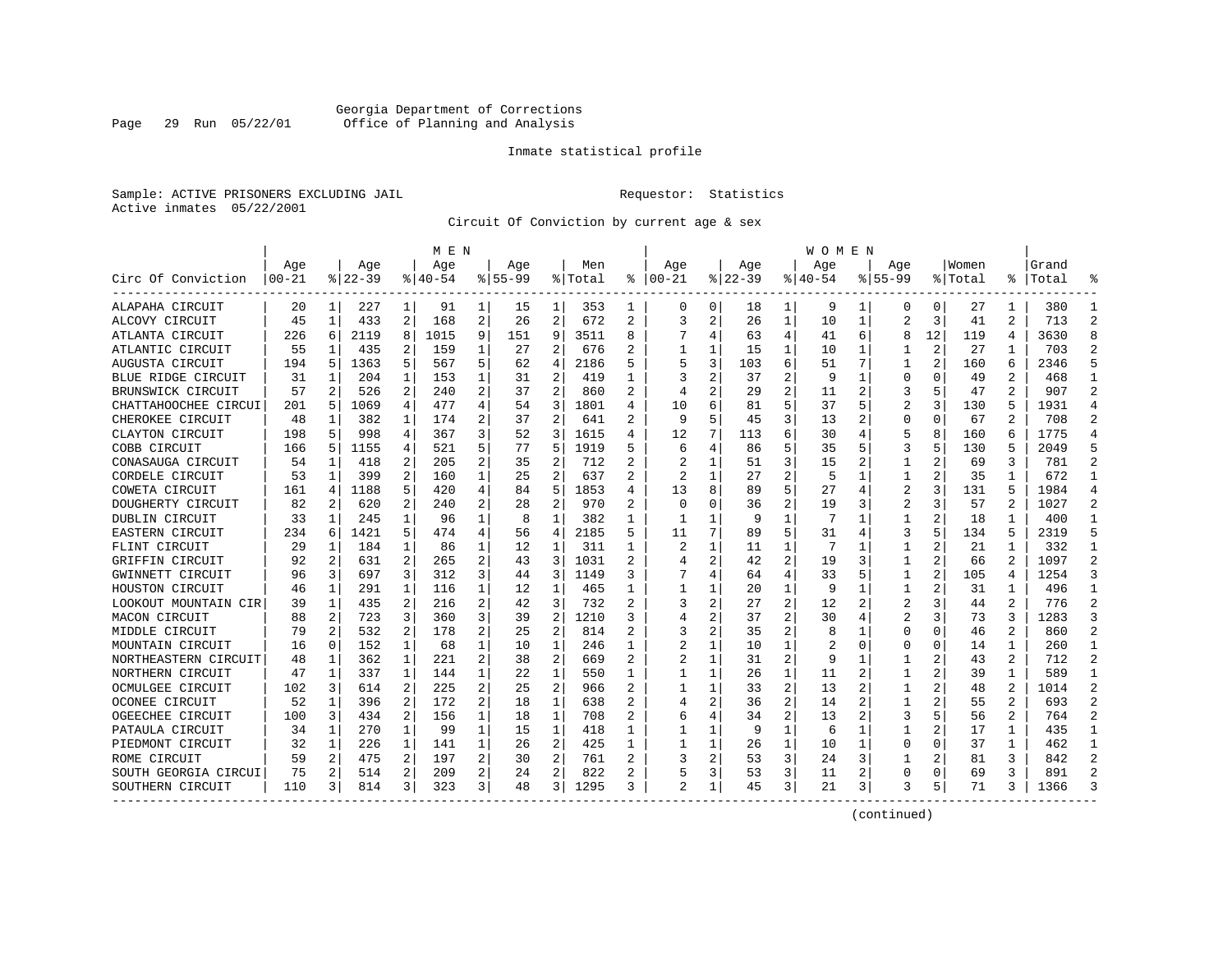# Georgia Department of Corrections Page 30 Run 05/22/01 Office of Planning and Analysis

#### Inmate statistical profile

Sample: ACTIVE PRISONERS EXCLUDING JAIL **Requestor:** Statistics Active inmates 05/22/2001

Circuit Of Conviction by current age & sex (Continued)

|                      |                 |      |                  |                | M E N                        |      |                  |      |                    |           |                 |          |                  |      | W O M E N        |      |                    |          |                  |      |                |      |
|----------------------|-----------------|------|------------------|----------------|------------------------------|------|------------------|------|--------------------|-----------|-----------------|----------|------------------|------|------------------|------|--------------------|----------|------------------|------|----------------|------|
| Circ Of Conviction   | Age<br>$ 00-21$ |      | Age<br>$ 22-39 $ |                | Age<br>$8 40-54$             |      | Age<br>$ 55-99 $ |      | Men<br>% Total     | $\approx$ | Aqe<br>$ 00-21$ |          | Age<br>$ 22-39 $ |      | Age<br>$ 40-54 $ |      | Age<br>$8155 - 99$ |          | Women<br>% Total | ွေ   | Grand<br>Total | ႜ    |
|                      |                 |      |                  |                |                              |      |                  |      |                    |           |                 |          |                  |      |                  |      |                    |          |                  |      |                |      |
| SOUTHWESTERN CIRCUIT | 48              |      | 264              |                | 93                           |      | 9                |      | 414                |           |                 |          | 16               |      | 8                |      |                    | $\Omega$ | 25               |      | 439            |      |
| STONE MOUNTAIN CIRCU | 283             | 8    | 1741             | 7              | 668                          | 6    | 88               | 6    | 2780               |           | 13              | 8        | 60               | 3    | 30               |      |                    | 8        | 108              | 4    | 2888           |      |
| TALLAPOOSA CIRCUIT   | 31              |      | 239              |                | 139                          |      | 18               |      | 427                |           |                 |          | 21               |      |                  |      |                    |          | 25               |      | 452            |      |
| TIFTON CIRCUIT       | 48              |      | 390              | $\overline{2}$ | 175                          |      | 27               |      | 640                |           |                 |          | 19               |      | 6                |      |                    |          | 28               |      | 668            |      |
| TOOMBS CIRCUIT       | 24              |      | 233              |                | 99                           |      | 18               |      | 374                |           |                 |          | 9                |      | 4                |      |                    |          | 15               |      | 389            |      |
| WAYCROSS CIRCUIT     | 64              |      | 503              |                | 227                          |      | 26               |      | 820                |           |                 |          | 34               |      | 13               |      |                    |          | 50               |      | 870            |      |
| WESTERN CIRCUIT      | 48              |      | 351              |                | 127                          |      | 19               |      | 545                |           |                 |          | 28               |      | 8                |      |                    |          | 39               |      | 584            |      |
| ROCKDALE CIRCUIT     | 31              |      | 170              |                | 94                           |      | 17               |      | 312                |           |                 |          | 8                |      | 8                |      |                    |          | 18               |      | 330            |      |
| DOUGLAS CIRCUIT      | 69              |      | 402              |                | 177                          |      | 27               |      | 675                |           |                 |          | 35               |      | 17               |      |                    |          | 54               |      | 729            |      |
| APPALACHIAN CIRCUIT  | 19              |      | 165              |                | 105                          |      | 32               |      | 321                |           |                 |          | 9                |      | 10               |      |                    |          | 21               |      | 342            |      |
| ENOTAH CIRCUIT       | 16              |      | 129              |                | 51                           |      | 14               |      | 210                |           |                 |          | 13               |      | 4                |      |                    |          | 18               |      | 228            |      |
| BELL-FORSYTH CIRCUIT | 3               | 0    | 80               | 0              | 39                           | 0    | 3                | 0    | 125                | 0         | $\Omega$        | $\Omega$ | 9                |      | 4                |      | $\Omega$           |          | 13               | 0    | 138            |      |
| Total reported       |                 |      |                  |                | 3686 100 25956 100 11009 100 |      |                  |      | 1594 100 42245 100 |           | 168 100         |          | 1770 100         |      | 728 100          |      |                    | 65 100   | 2731 100         |      | 44976 100      |      |
| Percent reported     |                 | 98.5 |                  | 98.9           |                              | 98.7 |                  | 98.6 |                    | 98.8      |                 | 98.8     |                  | 99.2 |                  | 98.8 |                    | 100.0    |                  | 99.1 |                | 98.8 |
| NOT REPORTED         | 56              |      | 281              |                | 144                          |      | 22               |      | 503                |           | 2               |          | 15               |      | 9                |      | $\Omega$           |          | 26               |      | 529            |      |
| Total                | 3742            |      | 26237            |                | 11153                        |      | 1616             |      | 42748              |           | 170             |          | 1785             |      | 737              |      | 65                 |          | 2757             |      | 45505          |      |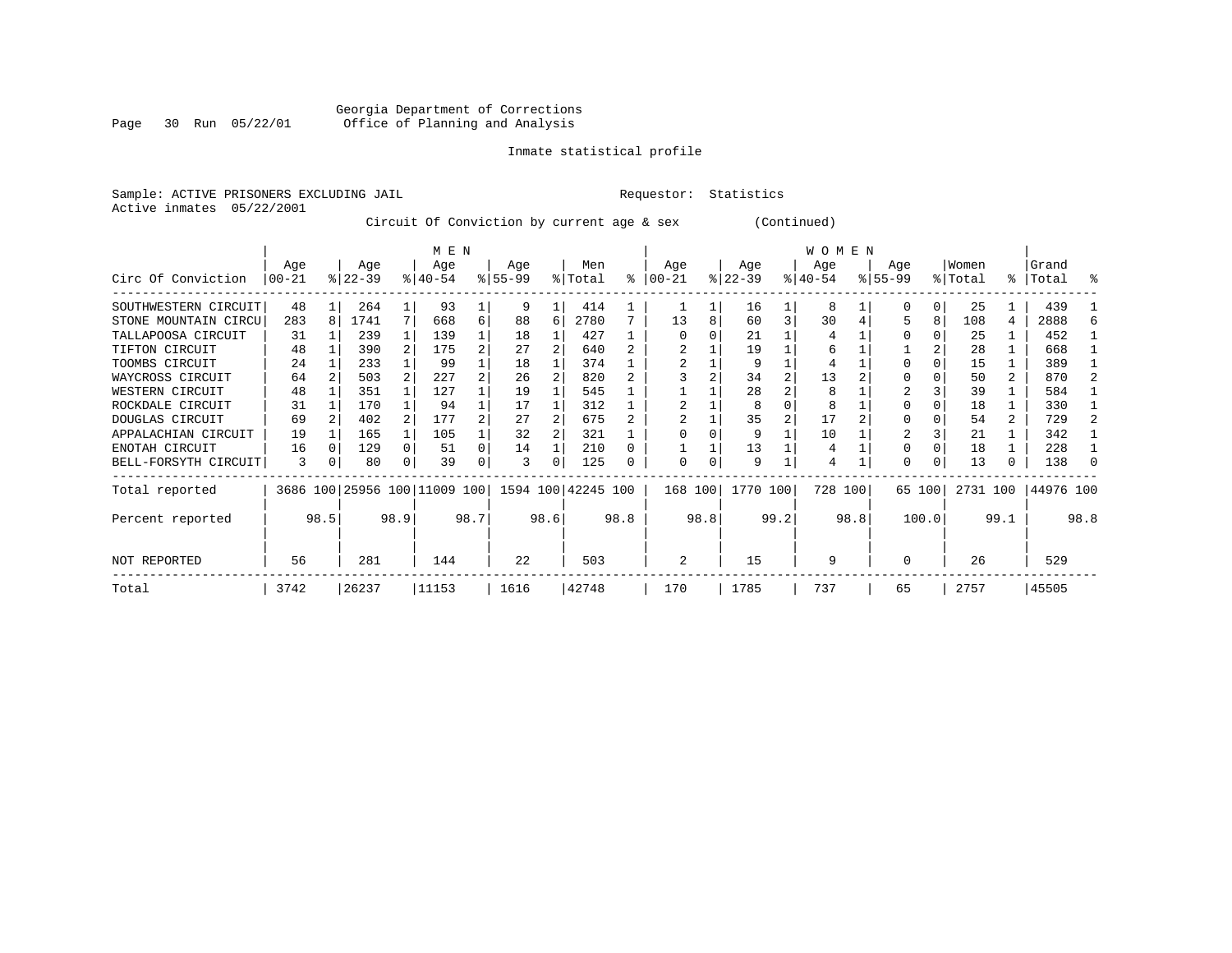### Georgia Department of Corrections Page 31 Run 05/22/01 Office of Planning and Analysis

#### Inmate statistical profile

Sample: ACTIVE PRISONERS EXCLUDING JAIL **Requestor:** Statistics Active inmates 05/22/2001

Home County by current age & sex

|                      |            | M E N    |          |          |             |   |             |             |         |          |          |          |              |                | W O M E N   |             |             |          |                |          |       |              |
|----------------------|------------|----------|----------|----------|-------------|---|-------------|-------------|---------|----------|----------|----------|--------------|----------------|-------------|-------------|-------------|----------|----------------|----------|-------|--------------|
|                      | Age        |          | Age      |          | Age         |   | Age         |             | Men     |          | Age      |          | Age          |                | Age         |             | Aqe         |          | Women          |          | Grand |              |
| Home County          | $ 00 - 21$ |          | $ 22-39$ |          | $8140 - 54$ |   | $8155 - 99$ |             | % Total | နွ       | $ 00-21$ |          | $ 22-39$     |                | $8140 - 54$ |             | $8155 - 99$ |          | % Total        | ⊱        | Total |              |
| APPLING COUNTY       | 5          | 0        | 56       | 0        | 33          | 0 | 5           | 0           | 99      | 0        |          | 1        | 0            | 0 <sup>1</sup> | ı           | 0           | 0           | 0        | 2              | 0        | 101   | $\Omega$     |
| ATKINSON COUNTY      |            | 0        | 30       | 0        | 12          | 0 | 5           | 0           | 49      | $\Omega$ | $\Omega$ | $\Omega$ | $\mathbf{1}$ | 0              | 1           | 0           | $\Omega$    | 0        | $\overline{2}$ | 0        | 51    | $\Omega$     |
| BACON COUNTY         |            | $\Omega$ | 29       | 0        | 13          | 0 | 1           | 0           | 43      | 0        |          | O        | 2            | 0              | $\Omega$    | 0           | 0           | 0        | 2              | 0        | 45    | ∩            |
| BAKER COUNTY         |            | 0        | 18       | 0        | 5           | 0 | 1           | 0           | 25      | 0        |          |          | 2            | U              |             | 0           | 0           | 0        | 2              | 0        | 27    | $\Omega$     |
| BALDWIN COUNTY       | 40         | 1        | 206      | 1        | 73          | 1 |             | $\Omega$    | 326     | 1        |          |          | 18           | 1              |             | 1           |             |          | 26             | 1        | 352   | -1           |
| BANKS COUNTY         |            | $\Omega$ | 24       | $\Omega$ | 13          | 0 | 6           | 0           | 43      | $\Omega$ |          | O        | 3            | 0              | 2           | $\Omega$    | 0           | $\Omega$ | 5              | 0        | 48    | $\Omega$     |
| BARROW COUNTY        | 12         | 0        | 107      | 0        | 55          | 1 | 10          | 1           | 184     | $\Omega$ |          | O        | 10           | 1              |             | 1           | 0           | 0        | 14             | 1        | 198   | $\Omega$     |
| BARTOW COUNTY        | 29         | 1        | 220      | 1        | 103         | 1 | 23          | 2           | 375     | 1        |          | 3        | 27           | 2              | 6           | 1           |             | 2        | 39             | 2        | 414   | -1           |
| BEN HILL COUNTY      | 21         | 1        | 95       | 0        | 36          | 0 | 9           | 1           | 161     | 0        | 2        | 1        | 10           | 1              | 3           | 0           | $\Omega$    | 0        | 15             | 1        | 176   | $\Omega$     |
| BERRIEN COUNTY       | 3          | 0        | 38       | 0        | 12          | 0 | 6           | 0           | 59      | $\Omega$ |          | 0        | 3            | 0              |             | $\Omega$    | 0           | 0        | 4              | $\Omega$ | 63    | $\Omega$     |
| BIBB COUNTY          | 91         | 3        | 660      | 3        | 335         | 3 | 39          | 3           | 1125    | 3        |          |          | 40           | 2              | 29          | 4           | 1           | 2        | 73             | 3        | 1198  | 3            |
| BLECKLEY COUNTY      |            | $\Omega$ | 69       | 0        | 26          | 0 | -1          | 0           | 105     | $\Omega$ |          | ı.       | 5            | U              | 3           | $\Omega$    | O           | U        | 9              | $\Omega$ | 114   | ∩            |
| BRANTLEY COUNTY      |            | $\Omega$ | 25       | 0        | 11          | 0 | 2           | $\mathbf 0$ | 40      | $\Omega$ |          | $\Omega$ | 2            | U              | 2           | 0           | U           | 0        | 4              | O        | 44    |              |
| BROOKS COUNTY        |            | $\Omega$ | 58       | 0        | 13          | 0 | 4           | 0           | 79      | $\Omega$ |          | O        | 2            | U              |             | 0           | U           | U        | 3              | 0        | 82    | $\Omega$     |
| BRYAN COUNTY         |            | $\Omega$ | 49       | 0        | 24          | 0 |             | 0           | 83      | 0        |          | O        | 2            | 0              | 2           | 0           | 0           | 0        | 4              | 0        | 87    | ∩            |
| BULLOCH COUNTY       | 36         | 1        | 192      | 1        | 79          | 1 | 8           | 1           | 315     | 1        |          |          | 17           |                |             | 1           |             |          | 26             | 1        | 341   | $\mathbf{1}$ |
| BURKE COUNTY         | 14         | $\Omega$ | 117      | $\Omega$ | 43          | 0 | 8           | 1           | 182     | $\Omega$ |          | O        |              | U              | 2           | $\Omega$    | $\Omega$    | U        | 4              | $\Omega$ | 186   | $\Omega$     |
| BUTTS COUNTY         | 12         | 0        | 79       | 0        | 24          | 0 |             | 0           | 120     | 0        |          | 1        | 6            | U              | 2           | $\Omega$    | U           | O        | q              | $\Omega$ | 129   | ∩            |
| CALHOUN COUNTY       |            | $\Omega$ | 22       | 0        | 14          | 0 | 1           | 0           | 44      | $\Omega$ |          | O        | -1           | U              |             | 0           | U           | 0        | 2              | 0        | 46    |              |
| CAMDEN COUNTY        |            | $\Omega$ | 58       | 0        | 20          | 0 | 4           | 0           | 86      | $\Omega$ |          | 1        | 2            | U              | 1           | 0           | U           | U        | 4              | 0        | 90    | $\cap$       |
| CANDLER COUNTY       | 10         | 0        | 59       | 0        | 18          | 0 | $\Omega$    | 0           | 87      | 0        |          | O        | 2            | 0              |             | 0           | 0           | 0        | 3              | 0        | 90    | $\Omega$     |
| CARROLL COUNTY       | 23         | 1        | 225      | 1        | 111         | 1 | 33          | 2           | 392     | 1        |          | 3        | 25           |                |             | 1           | U           | U        | 39             | 2        | 431   | -1           |
| CATOOSA COUNTY       |            | $\Omega$ | 62       | 0        | 34          | 0 |             | 0           | 112     | O        |          |          | 3            | U              |             | $\Omega$    | U           | U        | 5              | O        | 117   | $\Omega$     |
| CHARLTON COUNTY      | 2          | 0        | 26       | 0        | 10          | 0 | -1          | 0           | 39      | 0        | n        | O        | -1           | U              | -1          | 0           | 0           | $\Omega$ | $\overline{2}$ | 0        | 41    | ∩            |
| CHATHAM COUNTY       | 225        | 7        | 1358     | 6        | 457         | 4 | 55          | 4           | 2095    | 5        |          | 5        | 84           | 5              | 22          | 3           | 5           | 8        | 118            | 5        | 2213  |              |
| CHATTAHOOCHEE COUNTY | 3          | 0        | 7        | 0        | 5           | 0 | $\Omega$    | 0           | 15      | $\Omega$ | $\Omega$ | O        | $\mathbf{1}$ | O              | $\Omega$    | $\mathbf 0$ | $\Omega$    | 0        | 1              | $\Omega$ | 16    | $\cap$       |
| CHATTOOGA COUNTY     |            | 0        | 96       | 0        | 44          | 0 | 9           | 1           | 156     | 0        |          | 1        | 8            | 0              | -1          | 0           | 1           | 2        | 11             | 0        | 167   | $\Omega$     |
| CHEROKEE COUNTY      | 21         | 1        | 157      | 1        | 100         | 1 | 14          | 1           | 292     | 1        | 2        |          | 21           | 1              |             | 1           | 0           | U        | 30             | 1        | 322   | -1           |
| CLARKE COUNTY        | 52         | 2        | 327      | 1        | 121         | 1 | 17          | 1           | 517     | 1        |          |          | 27           | 2              | 10          | 1           | 3           | 5        | 41             |          | 558   | 1            |
| CLAY COUNTY          | 2          | $\Omega$ | 12       | 0        | 8           | 0 | 1           | 0           | 23      | $\Omega$ | O        | O        | -1           | 0              | $\Omega$    | 0           | 0           | U        | 1              | 0        | 24    | ∩            |
| CLAYTON COUNTY       | 142        | 4        | 694      | 3        | 247         | 2 | 36          | 2           | 1119    | 3        | 6        |          | 58           | 3              | 21          | 3           | 4           | 7        | 89             | 3        | 1208  | 3            |
| CLINCH COUNTY        | 4          | 0        | 26       | 0        | 12          | 0 | 0           | 0           | 42      | $\Omega$ |          | O        | 3            | 0              | 1           | $\Omega$    | $\Omega$    | 0        | $\overline{4}$ | $\Omega$ | 46    | $\cap$       |
| COBB COUNTY          | 137        | 4        | 852      | 4        | 399         | 4 | 58          | 4           | 1446    | 4        |          |          | 84           | 5              | 24          | 4           | 1           | 2        | 116            | 5        | 1562  |              |
| COFFEE COUNTY        | 13         | 0        | 131      | 1        | 49          | 0 | 6           | 0           | 199     | 1        |          |          | 9            | 1              | 5           | -1          | 1           | 2        | 16             | 1        | 215   | 1            |
| COLQUITT COUNTY      | 32         | 1        | 168      | 1        | 77          | 1 | 14          | 1           | 291     | 1        |          | 0        | 12           | 1              |             | 0           | 0           | 0        | 13             | 1        | 304   | -1           |
| COLUMBIA COUNTY      | 16         | 0        | 105      | 0        | 40          | 0 | 4           | 0           | 165     | 0        | 2        | 1        | 9            | 1              | 6           | 1           | 0           | 0        | 17             | 1        | 182   | $\cap$       |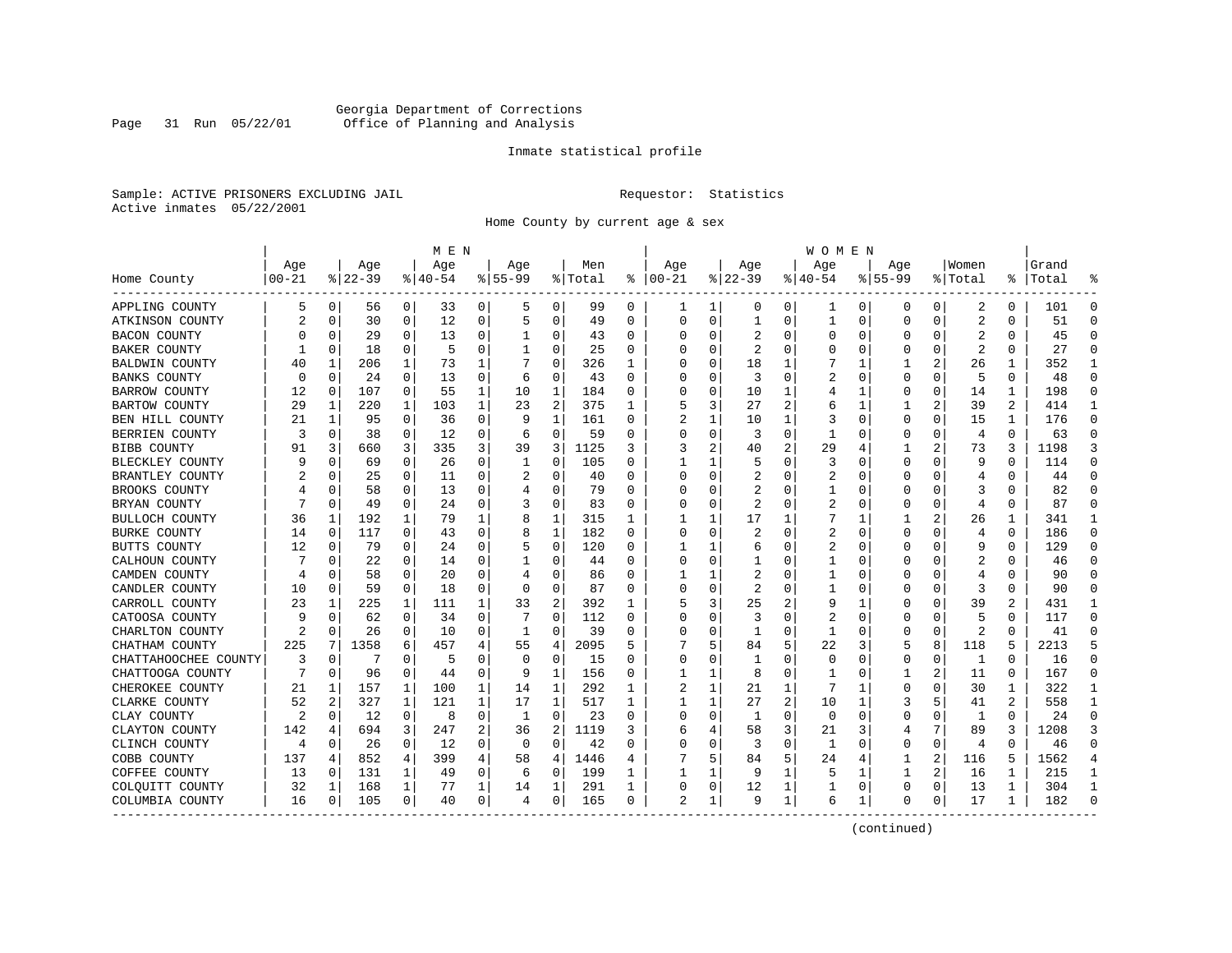#### Georgia Department of Corrections Page 32 Run 05/22/01 Office of Planning and Analysis

# Inmate statistical profile

|  | Sample: ACTIVE PRISONERS EXCLUDING JAIL |  |
|--|-----------------------------------------|--|
|  | Active inmates 05/22/2001               |  |

L Bample: Active Prequestor: Statistics

Home County by current age & sex (CONTINUED)

|                  |          | M E N       |          |              |           |          |           |             |         |                  |          |          |          |          | W O M E N |    |             |             |          |              |       |    |
|------------------|----------|-------------|----------|--------------|-----------|----------|-----------|-------------|---------|------------------|----------|----------|----------|----------|-----------|----|-------------|-------------|----------|--------------|-------|----|
|                  | Age      |             | Age      |              | Age       |          | Aqe       |             | Men     |                  | Age      |          | Age      |          | Age       |    | Age         |             | Women    |              | Grand |    |
| Home County      | $ 00-21$ |             | $ 22-39$ |              | $8 40-54$ |          | $8 55-99$ |             | % Total | ႜ                | $ 00-21$ |          | $ 22-39$ |          | $8 40-54$ |    | $8155 - 99$ |             | % Total  | ႜ            | Total |    |
| COOK COUNTY      | 6        | 0           | 91       | 0            | 42        | 0        | 2         | 0           | 141     | 0                | 0        | 0        |          | 0        | 4         |    | 0           | 0           | 11       | 0            | 152   |    |
| COWETA COUNTY    | 41       | 1           | 262      | 1            | 84        | 1        | 6         | 0           | 393     | 1                |          | 1        | 21       |          | 5         | 1  | U           | 0           | 27       | 1            | 420   |    |
| CRAWFORD COUNTY  |          | 0           | 14       | $\Omega$     | З         | 0        |           | $\Omega$    | 18      | 0                | C        | 0        | $\Omega$ | $\Omega$ | 0         | U  |             | 0           | $\Omega$ | $\Omega$     | 18    |    |
| CRISP COUNTY     | 19       | 1           | 148      | 1            | 54        | 1        |           | 1           | 229     | 1                |          | 1        | 10       |          |           | O  |             | $\Omega$    | 13       | 1            | 242   |    |
| DADE COUNTY      | 2        | 0           | 24       | 0            | 15        | 0        |           | 1           | 49      | O                |          | 1        | O        | $\Omega$ |           |    |             | $\Omega$    | 1        | $\Omega$     | 50    |    |
| DAWSON COUNTY    |          | $\mathbf 0$ | 39       | $\Omega$     | 24        | 0        |           | 0           | 66      | O                |          | 0        | 6        |          |           |    |             | 0           | 6        | $\Omega$     | 72    |    |
| DECATUR COUNTY   | 23       | 1           | 165      | 1            | 54        | 1        |           | $\Omega$    | 247     | 1                |          | 1        | 13       |          |           |    |             | 0           | 18       | $\mathbf{1}$ | 265   |    |
| DEKALB COUNTY    | 232      | 7           | 1512     | 6            | 523       | 5        | 80        | 5           | 2347    | б                | 11       | 7        | 65       |          | 26        |    |             | 8           | 107      | 4            | 2454  |    |
| DODGE COUNTY     | 11       | 0           | 113      | 0            | 54        | 1        | 6         | 0           | 184     | $\left( \right)$ |          |          | 12       |          | 4         |    | O           | 0           | 17       | 1            | 201   | U  |
| DOOLY COUNTY     | 11       | 0           | 64       | 0            | 14        | 0        | O         | 0           | 89      | 0                | C        | 0        | 3        | $\Omega$ | 0         |    | 0           | 0           | 3        | $\Omega$     | 92    |    |
| DOUGHERTY COUNTY | 81       | 2           | 621      | 3            | 244       | 2        | 24        | 2           | 970     |                  |          | 0        | 35       | 2        | 19        |    |             | 5           | 57       | 2            | 1027  |    |
| DOUGLAS COUNTY   | 50       | 1           | 224      | 1            | 107       | 1        | 19        | 1           | 400     |                  | C        | U        | 21       | 1        | 10        |    |             | U           | 31       | 1            | 431   |    |
| EARLY COUNTY     |          | 0           | 52       | $\Omega$     | 20        | 0        |           | $\Omega$    | 83      | U                | O        | 0        |          | $\Omega$ |           |    |             | 0           |          | $\Omega$     | 86    |    |
| ECHOLS COUNTY.   |          | O           | 2        | $\Omega$     | 2         | 0        |           | 0           | 5       | O                |          | 0        |          | O        | 0         |    |             | U           | O        | $\Omega$     | 5     |    |
| EFFINGHAM COUNTY | 19       | 1           | 69       | 0            | 30        | 0        | 2         | 0           | 120     | 0                |          |          |          | $\Omega$ | 3         |    |             | 2           | 9        | $\Omega$     | 129   |    |
| ELBERT COUNTY    | 16       | 0           | 85       | $\Omega$     | 45        | 0        |           | $\mathbf 0$ | 150     | N                |          | 0        |          |          |           |    |             | 0           | 13       | 1            | 163   |    |
| EMANUEL COUNTY   | 16       | 0           | 112      | 0            | 31        | 0        | 6         | 0           | 165     | O                |          | 1        |          | O        |           |    |             | 0           | 8        | $\Omega$     | 173   |    |
| EVANS COUNTY     |          | $\Omega$    | 51       | $\Omega$     | 11        | 0        | 2         | $\Omega$    | 69      | O                |          | 0        |          |          |           |    | n           | 0           | 1        | $\Omega$     | 70    | U  |
| FANNIN COUNTY    |          | 0           | 51       | $\Omega$     | 27        | 0        | 11        | 1           | 91      | O                | O        | U        |          | O        | 2         |    |             | 2           | 6        | O            | 97    | U  |
| FAYETTE COUNTY   |          | 0           | 53       | O            | 18        | 0        | 4         | $\Omega$    | 83      | U                |          | 0        |          |          | 3         |    |             | 0           | 8        | $\Omega$     | 91    |    |
| FLOYD COUNTY     | 56       | 2           | 437      |              | 173       | 2        | 22        | 2           | 688     |                  |          | 3        | 47       | 3        | 25        |    |             | 2           | 77       | 3            | 765   |    |
| FORSYTH COUNTY   |          | $\Omega$    | 83       | O            | 34        | 0        | 6         | $\Omega$    | 126     | N                |          | 0        | 6        | $\Omega$ | 6         |    |             | 2           | 13       | 1            | 139   |    |
| FRANKLIN COUNTY  | 11       | $\Omega$    | 53       | $\Omega$     | 26        | $\Omega$ | 5         | $\Omega$    | 95      | O                | $\Omega$ | $\Omega$ | 3        | $\Omega$ | -1        | n  |             | 2           | 5        | $\Omega$     | 100   | ∩  |
| FULTON COUNTY    | 346      | 10          | 3010     | 12           | 1411      | 14       | 171       | 12          | 4938    | 13               | 16       | 10       | 126      | 8        | 72        | 11 | 9           | 15          | 223      | 9            | 5161  | 12 |
| GILMER COUNTY    | 11       | $\mathbf 0$ | 54       | 0            | 33        | $\Omega$ | 14        | 1           | 112     | 0                | 1        | 1        | 3        | $\Omega$ | 3         |    |             | $\mathbf 0$ |          | $\Omega$     | 119   | U  |
| GLASCOCK COUNTY  | 0        | $\mathbf 0$ | 4        | $\Omega$     | 2         | $\Omega$ | 0         | $\Omega$    | 6       | O                |          | 0        | O        |          |           |    |             | 0           | $\Omega$ | $\Omega$     | 6     |    |
| GLYNN COUNTY     | 24       | 1           | 273      | 1            | 110       | 1        | 19        | 1           | 426     | 1                |          | 2        | 17       |          | 6         |    |             | 2           | 27       | $\mathbf{1}$ | 453   |    |
| GORDON COUNTY    | 15       | 0           | 136      | 1            | 64        | 1        | 12        | 1           | 227     | 1                |          | 1        | 17       |          | 5         |    | O           | 0           | 24       | 1            | 251   |    |
| GRADY COUNTY     | 31       | 1           | 125      | $\mathbf{1}$ | 47        | 0        | 6         | 0           | 209     | 1                |          |          | 14       |          | 4         |    | O           | 0           | 19       | $\mathbf{1}$ | 228   |    |
| GREENE COUNTY    | 16       | 0           | 54       | 0            | 12        | 0        | 2         | 0           | 84      | 0                | C        | 0        |          | $\Omega$ | 2         |    |             | 0           | 3        | 0            | 87    | O  |
| GWINNETT COUNTY  | 87       | 3           | 540      | 2            | 235       | 2        | 44        | 3           | 906     |                  |          | 3        | 48       | 3        | 18        |    |             | 0           | 70       | 3            | 976   |    |
| HABERSHAM COUNTY |          | 0           | 46       | 0            | 27        | 0        |           | 0           | 79      | U                |          |          |          | $\Omega$ | O         |    |             | 0           | 3        | $\Omega$     | 82    |    |
| HALL COUNTY      | 39       | 1           | 307      | $\mathbf{1}$ | 189       | 2        | 35        | 2           | 570     |                  |          | 1        | 30       |          |           |    |             | 2           | 41       | 2            | 611   |    |
| HANCOCK COUNTY   |          | 0           | 31       | 0            | 12        | 0        |           | 0           | 49      | 0                | $\Omega$ | 0        | $\Omega$ | $\Omega$ |           | O  | O           | 0           | 1        | 0            | 50    |    |
| HARALSON COUNTY  |          | 0           | 65       | 0            | 32        | 0        | 5         | 0           | 106     | O                |          | 1        | 11       |          | $\Omega$  | U  | U           | 0           | 12       | $\Omega$     | 118   |    |

------------------------------------------------------------------------------------------------------------------------------------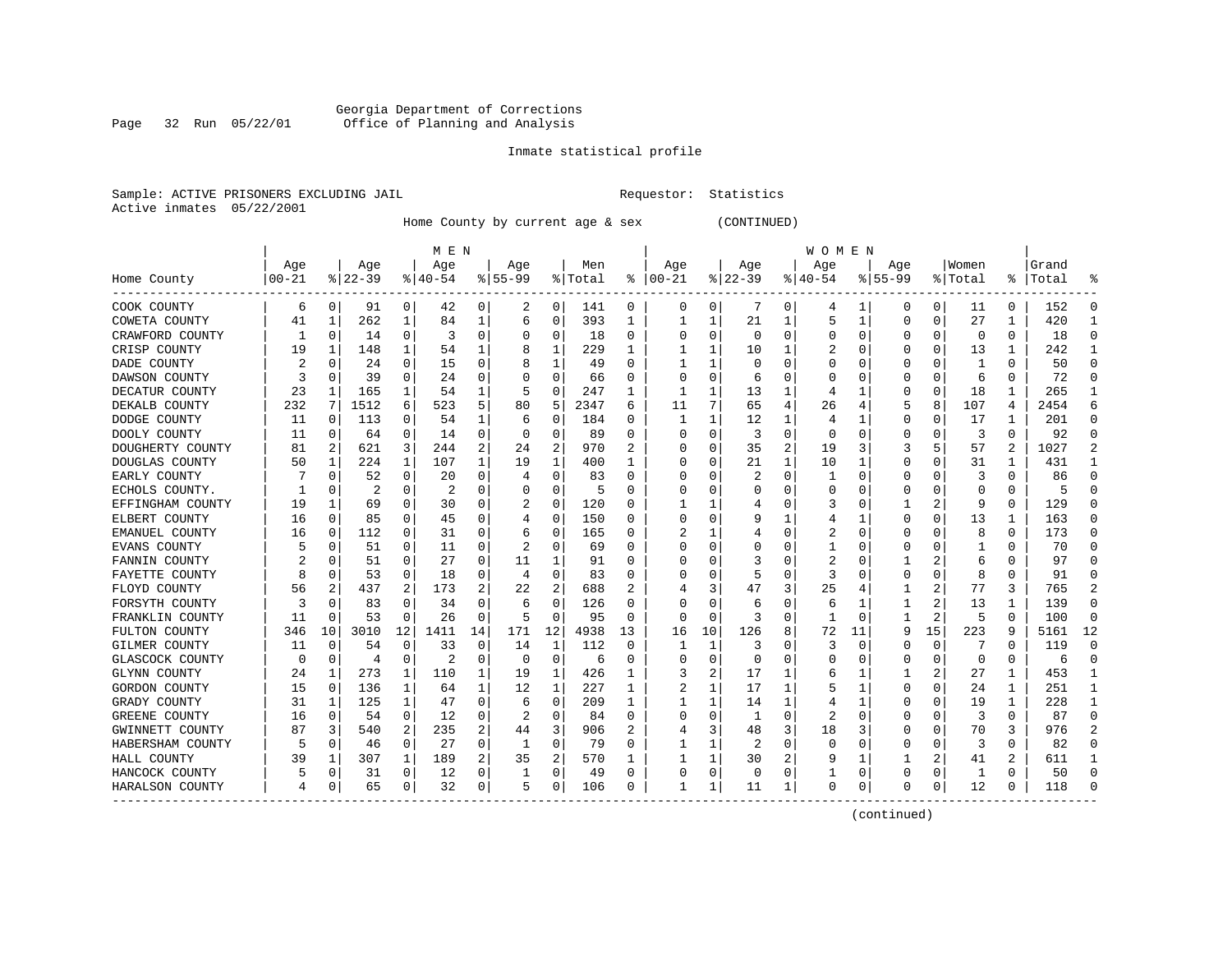#### Georgia Department of Corrections Page 33 Run 05/22/01 Office of Planning and Analysis

# Inmate statistical profile

|  |                           | Sample: ACTIVE PRISONERS EXCLUDING JAII |  |
|--|---------------------------|-----------------------------------------|--|
|  | Active inmates 05/22/2001 |                                         |  |

L Bample: Active Prequestor: Statistics

Home County by current age & sex (CONTINUED)

|                         | M E N    |             |          |              |           |          |           |              |         |          |          |          |          |          | W O M E N |              |                |          |         |   |           |              |
|-------------------------|----------|-------------|----------|--------------|-----------|----------|-----------|--------------|---------|----------|----------|----------|----------|----------|-----------|--------------|----------------|----------|---------|---|-----------|--------------|
|                         | Age      |             | Age      |              | Age       |          | Age       |              | Men     |          | Age      |          | Age      |          | Age       |              | Age            |          | Women   |   | Grand     |              |
| Home County<br>$   -$   | $ 00-21$ |             | $ 22-39$ |              | $8 40-54$ |          | $8 55-99$ |              | % Total | ៖        | $ 00-21$ |          | $ 22-39$ |          | $ 40-54$  |              | $8 55-99$      |          | % Total |   | %   Total |              |
| HARRIS COUNTY           | 11       | 0           | 47       | 0            | 24        | 0        | 2         | 0            | 84      | 0        | 1        |          | 2        | 0        | $\Omega$  | 0            | 0              | 0        | 3       | 0 | 87        | O            |
| HART COUNTY             |          | $\Omega$    | 56       | 0            | 17        | 0        |           | 0            | 82      | 0        | 0        | $\Omega$ | 3        | 0        | 3         | $\Omega$     | $\Omega$       | $\Omega$ | 6       | 0 | 88        |              |
| HEARD COUNTY            |          | $\Omega$    | 23       | $\Omega$     | 10        | $\Omega$ | 9         | 1            | 43      | U        |          | O        |          | O        | Ω         | n            | O              | $\Omega$ | 2       | 0 | 45        |              |
| HENRY COUNTY            | 35       | 1           | 161      | $\mathbf{1}$ | 71        | 1        | 10        | 1            | 277     | 1        |          | 2        | 4        | O        | 6         |              |                | $\Omega$ | 13      | 1 | 290       |              |
| HOUSTON COUNTY          | 47       | 1           | 266      | $\mathbf{1}$ | 114       | 1        | 14        | $\mathbf{1}$ | 441     |          |          | 1        | 21       |          | 8         |              |                | $\Omega$ | 30      | 1 | 471       |              |
| IRWIN COUNTY            | 10       | 0           | 46       | 0            | 21        | 0        |           | $\mathbf 0$  | 79      | O        |          | 0        | 3        | $\Omega$ | ი         | 0            | O              | $\Omega$ | 3       | 0 | 82        | ∩            |
| <b>JACKSON COUNTY</b>   | 18       | 1           | 91       | 0            | 62        | 1        | 14        | 1            | 185     | U        |          | 1        | 13       |          | 2         | 0            | O              | 0        | 17      | 1 | 202       | ∩            |
| <b>JASPER COUNTY</b>    |          | 0           | 42       | 0            | 13        | 0        | 2         | 0            | 61      | U        | O        | 0        |          | O        | 0         | 0            | O              | 0        | -1      | 0 | 62        | n            |
| JEFF DAVIS COUNTY       |          | $\Omega$    | 31       | $\Omega$     | 25        | $\Omega$ |           | 0            | 63      | 0        | O        | 0        |          | O        | 2         | 0            | O              | O        | 4       | 0 | 67        | $\Omega$     |
| <b>JEFFERSON COUNTY</b> | 13       | 0           | 71       | 0            | 27        | 0        |           | 0            | 115     | 0        |          | 0        |          |          | 3         | 0            |                |          |         | 0 | 122       | O            |
| <b>JENKINS COUNTY</b>   | 13       | $\Omega$    | 56       | 0            | 14        | 0        |           | 0            | 84      | U        |          | O        |          | O        |           | ſ            |                |          |         | 0 | 91        |              |
| JOHNSON COUNTY          | -1       | $\Omega$    | 24       | $\Omega$     | -9        | 0        | 2         | 0            | 36      | 0        |          | 0        |          | O        | 0         | ſ            |                | O        | 3       | 0 | 39        |              |
| <b>JONES COUNTY</b>     | 10       | $\Omega$    | 21       | $\Omega$     | 14        | 0        |           | $\Omega$     | 47      | U        |          | 1        |          | O        |           | n            |                | $\Omega$ | 3       | O | 50        | n            |
| LAMAR COUNTY            |          | $\Omega$    | 63       | 0            | 27        | $\Omega$ |           | $\Omega$     | 97      | U        | O        | $\Omega$ |          | O        | 3         | 0            |                | O        | 3       | 0 | 100       | ſ            |
| LANIER COUNTY           |          | $\mathbf 0$ | 30       | 0            | 6         | O        |           | 0            | 42      | U        |          | O        |          | O        | 2         | 0            |                | 0        | 6       | 0 | 48        | ſ            |
| LAURENS COUNTY          | 22       | 1           | 164      | 1            | 55        | 1        |           | 0            | 247     | 1        |          |          |          | O        | 5         |              |                | 2        | 14      | 1 | 261       |              |
| LEE COUNTY              | 8        | 0           | 24       | 0            | 10        | 0        |           | 0            | 44      | $\Omega$ |          | 0        |          | O        |           | n            | O              | O        | 4       | 0 | 48        | ∩            |
| LIBERTY COUNTY          | 29       | 1           | 148      | 1            | 33        | 0        |           | 0            | 215     | 1        |          |          |          | O        |           | 0            | O              | O        |         | 0 | 222       |              |
| LINCOLN COUNTY          |          | 0           | 22       | 0            | 11        | 0        |           | 0            | 36      | 0        |          | 0        |          | O        | 0         | 0            |                |          | 0       | 0 | 36        |              |
| LONG COUNTY             | 3        | 0           | 19       | 0            | 12        | 0        |           | 0            | 35      | 0        |          | O        |          | O        |           | <sup>0</sup> |                | O        | 3       | 0 | 38        |              |
| LOWNDES COUNTY          | 34       | 1           | 306      | 1            | 116       | 1        | 15        | 1            | 471     | -1       |          | 1        | 17       | 1        | 12        |              |                | 2        | 31      | 1 | 502       |              |
| LUMPKIN COUNTY          |          | $\Omega$    | 36       | $\Omega$     | 26        | 0        |           | $\Omega$     | 72      | U        | O        | 0        |          | O        |           | n            | O              | O        | 5       | 0 | 77        | C            |
| MACON COUNTY            |          | O           | 45       | 0            | 16        | 0        | 3         | 0            | 72      | U        | O        | O        | O        | O        | 2         | n            |                | O        | 2       | 0 | 74        | ſ            |
| MADISON COUNTY          |          | 0           | 70       | 0            | 28        | $\Omega$ |           | 0            | 107     | U        |          | 0        | 6        | O        | 2         | 0            |                |          | 8       | 0 | 115       |              |
| MARION COUNTY           |          | $\mathbf 0$ | 18       | 0            | 13        | 0        |           | 0            | 36      | U        |          | O        |          | O        | Ω         | n            | n              |          |         | 0 | 37        | ∩            |
| MCDUFFIE COUNTY         |          | 0           | 106      | 0            | 35        | 0        |           | 0            | 153     | U        |          |          |          | O        |           | O            | O              | O        |         | 0 | 160       | n            |
| MCINTOSH COUNTY         |          | 0           | 46       | 0            | 16        | 0        |           | 0            | 70      | U        | $\Box$   | 0        |          | O        | 0         | 0            | O              | O        |         | 0 | 71        | n            |
| MERIWETHER COUNTY       | 23       | 1           | 108      | $\Omega$     | 51        | 1        | 9         | 1            | 191     | 0        |          | 0        | 9        |          |           | 0            | 2              | 3        | 12      | 0 | 203       | n            |
| MILLER COUNTY           |          | $\mathbf 0$ | 18       | 0            | 11        | 0        |           | $\Omega$     | 31      | 0        |          |          |          | O        |           | C            | $\Omega$       | 0        | 4       | 0 | 35        |              |
| MITCHELL COUNTY         | 14       | $\Omega$    | 130      | $\mathbf{1}$ | 54        | 1        | 5         | $\Omega$     | 203     | 1        |          | 2        |          |          |           | ſ            |                | $\Omega$ | 13      | 1 | 216       |              |
| MONROE COUNTY           | 10       | $\Omega$    | 60       | $\Omega$     | 30        | 0        |           | 0            | 102     | 0        |          | 0        |          | O        |           | n            |                | O        |         | 0 | 105       | <sup>0</sup> |
| MONTGOMERY COUNTY       | 3        | $\Omega$    | 27       | $\Omega$     |           | O        |           | 0            | 38      | U        |          | 0        |          | O        | Ω         | n            |                | $\Omega$ |         | U | 42        | n            |
| MORGAN COUNTY           |          | 0           | 51       | 0            | 20        | 0        | 5         | 0            | 82      | U        |          | 0        |          | O        |           | O            |                | O        |         | 0 | 89        |              |
| MURRAY COUNTY           | 13       | $\mathbf 0$ | 82       | 0            | 47        | 0        | 12        | 1            | 154     | 0        |          | 1        | 10       |          |           |              |                | 0        | 15      | 1 | 169       |              |
| MUSCOGEE COUNTY         | 147      | 4           | 810      | 3            | 341       | 3        | 38        | 3 I          | 1336    | 3        | 5        | 3        | 61       | 4        | 30        | 4            | $\mathfrak{D}$ | 3        | 98      | 4 | 1434      |              |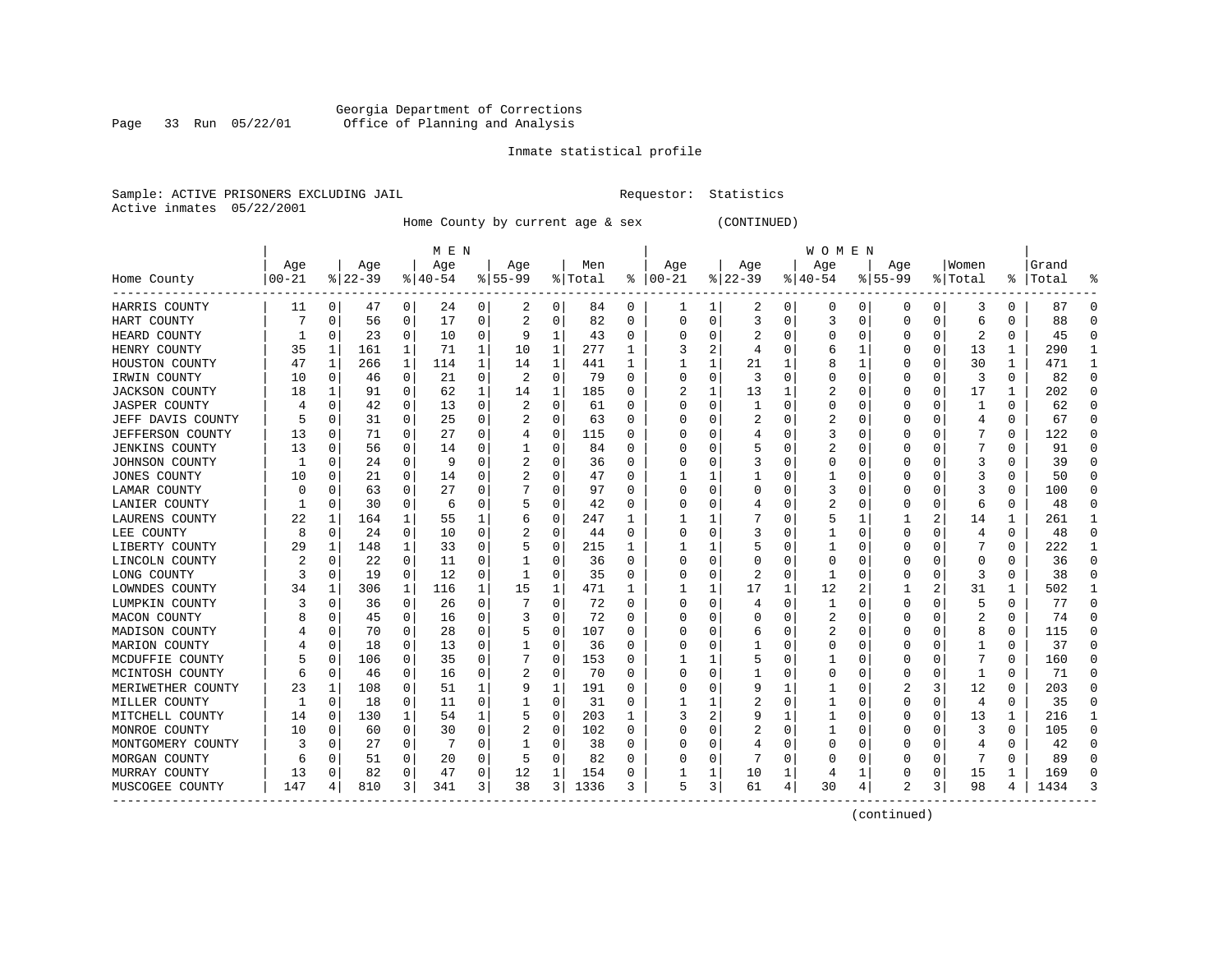#### Georgia Department of Corrections Page 34 Run 05/22/01 Office of Planning and Analysis

# Inmate statistical profile

|  | Sample: ACTIVE PRISONERS EXCLUDING JAII |  |
|--|-----------------------------------------|--|
|  | Active inmates 05/22/2001               |  |

L Bample: Active Prequestor: Statistics

Home County by current age & sex (CONTINUED)

|                       |           |          |           |                | M E N     |   |              |             |         |                  |          |          |          |          | W O M E N |   |             |          |         |   |           |              |
|-----------------------|-----------|----------|-----------|----------------|-----------|---|--------------|-------------|---------|------------------|----------|----------|----------|----------|-----------|---|-------------|----------|---------|---|-----------|--------------|
|                       | Age       |          | Age       |                | Age       |   | Age          |             | Men     |                  | Age      |          | Age      |          | Age       |   | Aqe         |          | Women   |   | Grand     |              |
| Home County           | $00 - 21$ |          | $ 22-39 $ |                | $8 40-54$ |   | $8 55-99$    |             | % Total | ႜ                | $ 00-21$ |          | $ 22-39$ |          | $ 40-54$  |   | $8155 - 99$ |          | % Total |   | %   Total |              |
| NEWTON COUNTY         | 22        | 1        | 216       | $\mathbf{1}$   | 73        | 1 | 13           | 1           | 324     | 1                |          | 1        | 11       | 1        | 5         |   | 3           | 5        | 20      | 1 | 344       |              |
| OCONEE COUNTY         |           | 0        | 19        | 0              | 16        | 0 | 1            | 0           | 37      | $\Omega$         |          | 1        | -1       | 0        | 1         | 0 | 0           | $\Omega$ | 3       | 0 | 40        | ſ            |
| OGLETHORPE COUNTY     |           | $\Omega$ | 35        | 0              | q         | 0 | 1            | 0           | 49      | 0                |          | 1        | $\Omega$ | O        | Ω         | O | O           | $\Omega$ |         | 0 | 50        |              |
| PAULDING COUNTY       | 13        | $\Omega$ | 76        | 0              | 57        | 1 | 9            | 1           | 155     | 0                |          | 0        | 12       | 1        |           | 1 |             | 2        | 17      | 1 | 172       | ſ            |
| PEACH COUNTY          |           | O        | 53        | 0              | 30        | 0 |              | 0           | 88      | O                |          | 1        |          | O        |           | 0 | O           | $\Omega$ | 5       | 0 | 93        |              |
| PICKENS COUNTY        |           | $\Omega$ | 52        | 0              | 31        | 0 |              | 0           | 93      | O                |          | $\Omega$ | 4        | n        |           | 0 | O           | $\Omega$ |         | 0 | 100       | n            |
| PIERCE COUNTY         |           | 0        | 21        | 0              | 16        | 0 | -1           | 0           | 46      | 0                |          | 0        |          | 0        | Ω         | 0 | O           | 0        | 2       | 0 | 48        | n            |
| PIKE COUNTY           |           | $\Omega$ | 19        | 0              | 17        | 0 |              | 0           | 41      | 0                |          | $\Omega$ | 0        | 0        | 0         | 0 | 0           | $\Omega$ | 0       | 0 | 41        | <sup>0</sup> |
| POLK COUNTY           | 11        | $\Omega$ | 116       | 0              | 50        | 0 | 8            | 1           | 185     | 0                |          | $\Omega$ | 8        | 0        | 2         | 0 | 0           | $\Omega$ | 10      | 0 | 195       | <sup>0</sup> |
| PULASKI COUNTY        | 13        | $\Omega$ | 47        | 0              | 19        | 0 |              | 0           | 81      | O                |          |          |          | O        |           | 0 |             |          | 8       | 0 | 89        |              |
| PUTNAM COUNTY         | 15        | $\Omega$ | 69        | 0              | 41        | 0 |              | 0           | 129     | O                |          | U        |          | O        | 3         | C |             |          |         | 0 | 136       |              |
| QUITMAN COUNTY        |           | O        | 6         | 0              | $\Omega$  | 0 |              | 0           | 6       | 0                |          | 0        |          | 0        | 0         | O |             |          |         | 0 |           |              |
| RABUN COUNTY          |           | $\Omega$ | 26        | 0              | 11        | 0 |              | $\Omega$    | 40      | $\left( \right)$ |          | $\Omega$ |          | O        |           | O |             | 0        |         | 0 | 41        |              |
| RANDOLPH COUNTY       |           | $\Omega$ | 54        | 0              | 10        | 0 | 2            | 0           | 74      | O                |          | 0        | 0        | 0        | 3         | 0 |             | 0        | 3       | 0 | 77        |              |
| RICHMOND COUNTY       | 146       | 4        | 1067      | 4              | 437       | 4 | 42           | 3           | 1692    |                  |          | 2        | 85       | 5        | 40        | 6 |             | 2        | 129     | 5 | 1821      |              |
| ROCKDALE COUNTY       | 22        | 1        | 120       | 0              | 68        | 1 | 14           | 1           | 224     | 1                |          | 2        |          | O        |           | 1 | $\Omega$    | $\Omega$ | 12      | 0 | 236       |              |
| SCHLEY COUNTY         |           | $\Omega$ | 12        | 0              | 6         | 0 | O            | 0           | 20      | $\Omega$         |          | $\Omega$ |          | O        | 0         | 0 | 0           | $\Omega$ | 0       | 0 | 20        | ∩            |
| <b>SCREVEN COUNTY</b> |           | $\Omega$ | 64        | 0              | 20        | 0 |              | $\Omega$    | 91      | O                |          | 2        |          | O        |           | 0 | O           | $\Omega$ | 11      | O | 102       | n            |
| SEMINOLE COUNTY       |           | $\Omega$ | 48        | 0              | 22        | 0 |              | 0           | 78      | O                |          | 0        |          | O        | 2         | O |             |          | 5       | 0 | 83        |              |
| SPALDING COUNTY       | 54        | 2        | 345       | 1              | 142       | 1 | 18           | 1           | 559     |                  |          | 3        | 26       |          | 11        |   |             | 2        | 42      | 2 | 601       |              |
| STEPHENS COUNTY       |           | $\Omega$ | 83        | 0              | 32        | 0 | 6            | 0           | 127     | 0                |          | 0        |          | O        | 2         | O | O           | $\Omega$ | 9       | 0 | 136       |              |
| STEWART COUNTY        |           | $\Omega$ | 20        | 0              | 7         | 0 | 1            | 0           | 31      | 0                |          | 1        | O        | U        | 0         | O | O           | 0        | -1      | 0 | 32        |              |
| SUMTER COUNTY         | 19        | 1        | 135       | 1              | 51        |   |              | 0           | 210     |                  |          | $\Omega$ | 12       |          | 3         | 0 |             | $\Omega$ | 15      | 1 | 225       |              |
| TALBOT COUNTY         |           | $\Omega$ | 28        | 0              | -9        | 0 |              | 0           | 43      | 0                |          | 1        | 0        | 0        |           | 0 |             | 0        |         | 0 | 47        | ſ            |
| TALIAFERRO COUNTY     |           | $\Omega$ | 11        | 0              | 2         | 0 |              | $\Omega$    | 13      | 0                |          | $\Omega$ |          | O        |           | 0 | $\Omega$    | $\Omega$ |         | 0 | 14        | $\Omega$     |
| TATTNALL COUNTY       |           | $\Omega$ | 85        | 0              | 24        | 0 |              | 0           | 121     | 0                |          | 0        |          | O        | 6         |   | O           | O        | 8       | 0 | 129       | $\Omega$     |
| TAYLOR COUNTY         |           | $\Omega$ | 42        | 0              | 16        | 0 |              | 0           | 70      | O                |          | 0        |          | O        | 0         | 0 | O           | 0        | 3       | 0 | 73        | n            |
| TELFAIR COUNTY        |           | 0        | 78        | 0              | 31        | 0 | 2            | 0           | 118     | O                |          |          |          | 0        | 3         | 0 |             |          | 9       | 0 | 127       | n            |
| TERRELL COUNTY        |           | $\Omega$ | 59        | 0              | 15        | 0 | 1            | 0           | 81      | 0                |          | 0        |          | O        | 0         | C |             | $\Omega$ | 3       | 0 | 84        |              |
| THOMAS COUNTY         | 31        | 1        | 179       | 1              | 68        | 1 | 9            | 1           | 287     | -1               |          | 0        | 13       |          | 3         | C |             | 0        | 16      | 1 | 303       |              |
| TIFT COUNTY           | 21        | 1        | 180       | 1              | 83        | 1 | 11           | 1           | 295     | 1                |          | 1        |          | O        | 3         | 0 |             | 2        | 12      | 0 | 307       |              |
| TOOMBS COUNTY         | 29        | 1        | 141       | 1              | 62        | 1 | 6            | $\mathbf 0$ | 238     |                  | 2        | 1        | 15       |          | 2         | 0 | $\Omega$    | $\Omega$ | 19      | 1 | 257       |              |
| TOWNS COUNTY          |           | 0        | 11        | 0              | 2         | 0 |              | 0           | 14      | U                |          | 0        | -1       | $\Omega$ | Ω         | O |             | U        |         | 0 | 15        | ∩            |
| TREUTLEN COUNTY       |           | 0        | 29        | 0              | 12        | 0 | $\mathbf{1}$ | 0           | 46      | O                |          | 0        | 1        | $\Omega$ |           | 0 |             | 0        |         | 0 | 48        | C            |
| TROUP COUNTY          | 59        | 2        | 397       | $\overline{2}$ | 129       | 1 | 21           | 1           | 606     | 2                | 5        | 3        | 27       | 2        | 10        | 1 | $\Omega$    | 0        | 42      | 2 | 648       |              |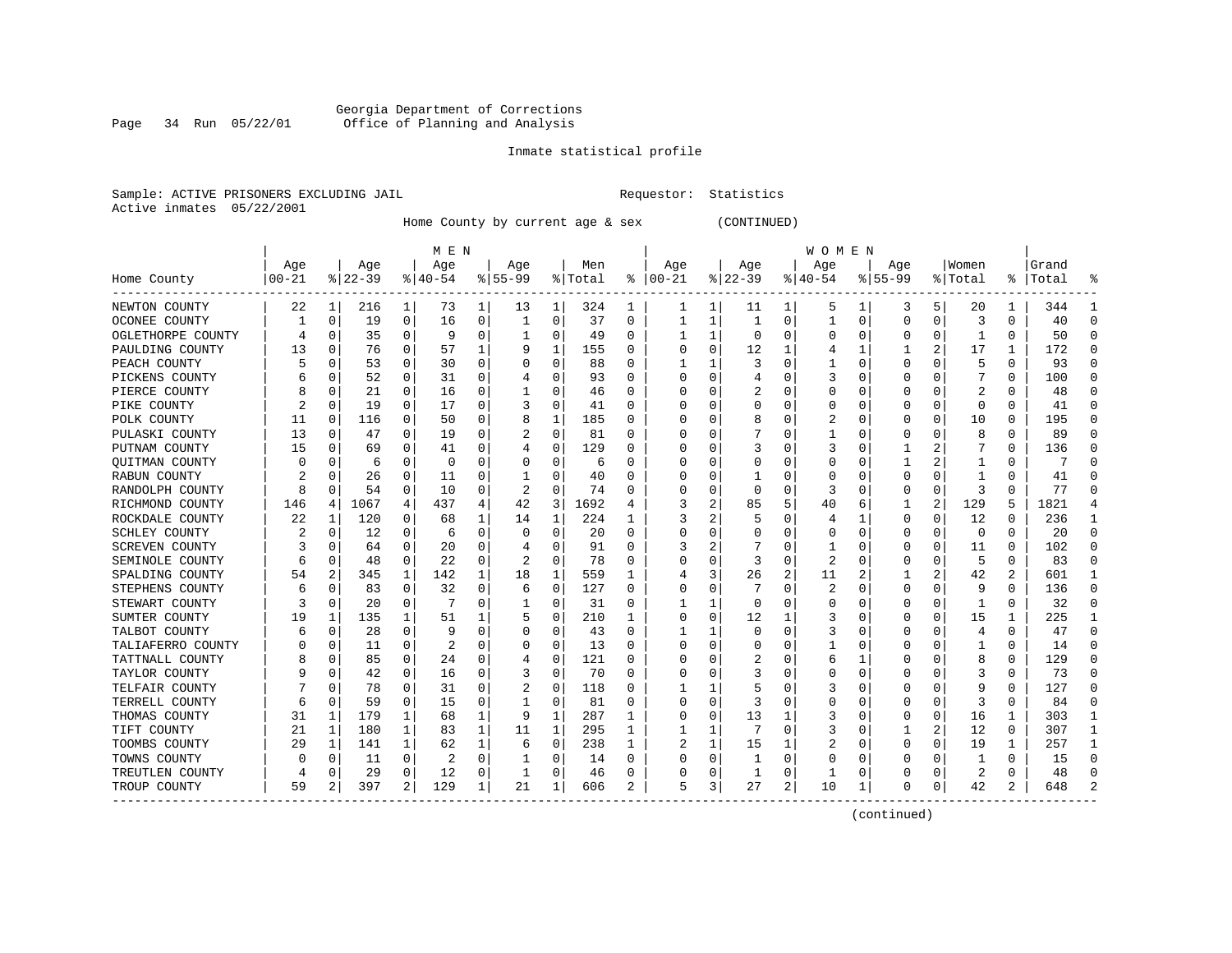# Georgia Department of Corrections<br>Page 35 Run 05/22/01 Office of Planning and Analysis Page 35 Run 05/22/01 Office of Planning and Analysis

#### Inmate statistical profile

Sample: ACTIVE PRISONERS EXCLUDING JAIL **Requestor:** Statistics Active inmates 05/22/2001

Home County by current age & sex (CONTINUED)

|                     |           |              |          |          | M E N                        |      |                    |              |         |              |               |          |           |      | <b>WOMEN</b> |          |             |                |          |          |           |          |
|---------------------|-----------|--------------|----------|----------|------------------------------|------|--------------------|--------------|---------|--------------|---------------|----------|-----------|------|--------------|----------|-------------|----------------|----------|----------|-----------|----------|
|                     | Age       |              | Age      |          | Age                          |      | Age                |              | Men     |              | Age           |          | Age       |      | Age          |          | Age         |                | Women    |          | Grand     |          |
| Home County         | $00 - 21$ |              | $ 22-39$ |          | $8 40-54$                    |      | $8 55-99$          |              | % Total |              | $8   00 - 21$ |          | $ 22-39 $ |      | $ 40-54 $    |          | $8155 - 99$ |                | % Total  |          | %   Total | း        |
| TURNER COUNTY       |           | O            | 46       | 0        | 21                           | 0    |                    | 0            | 76      | 0            | $\Omega$      | 0        | 3         | 0    |              | 0        | O           | 0              |          |          | 80        | $\Omega$ |
| TWIGGS COUNTY       |           | O            | 28       | 0        | 10                           | 0    |                    | 0            | 42      | 0            | O             | 0        | $\Omega$  | 0    | 0            | $\Omega$ |             | 0              |          |          | 42        | $\Omega$ |
| UNION COUNTY        |           |              | 23       |          | 8                            | 0    |                    | 0            | 36      | 0            |               | 0        |           |      |              | ∩        |             | 0              |          |          | 41        | $\Omega$ |
| <b>UPSON COUNTY</b> | 21        |              | 105      |          | 48                           | 0    |                    |              | 183     | U            |               | $\Omega$ |           |      |              |          |             | 0              | 11       | $\Omega$ | 194       | $\Omega$ |
| WALKER COUNTY       | 16        | $\Omega$     | 153      |          | 58                           |      |                    |              | 236     |              |               | $\Omega$ | 15        |      |              |          |             | $\overline{a}$ | 22       |          | 258       | 1        |
| WALTON COUNTY       | 17        | $\Omega$     | 191      |          | 69                           |      | 14                 |              | 291     |              |               | 0        | 11        |      |              |          |             | $\Omega$       | 18       |          | 309       |          |
| WARE COUNTY         | 27        |              | 233      |          | 106                          |      | 11                 |              | 377     |              |               |          | 13        |      |              |          |             | 0              | 22       |          | 399       |          |
| WARREN COUNTY       | 4         |              | 19       | $\Omega$ | 17                           | 0    |                    | 0            | 44      | 0            |               |          |           | U    |              |          |             |                |          | 0        | 45        | ∩        |
| WASHINGTON COUNTY   | 11        |              | 81       | $\Omega$ | 30                           | U    | 2                  | <sup>0</sup> | 124     | <sup>0</sup> |               |          |           |      | 2            |          |             |                |          | $\Omega$ | 131       | $\Omega$ |
| WAYNE COUNTY        |           |              | 79       |          | 28                           | 0    |                    | 0            | 119     | U            |               | U        |           | U    |              |          |             |                | 6        | 0        | 125       | $\Omega$ |
| WEBSTER COUNTY      |           |              |          |          | 3                            | 0    |                    | 0            | 8       | U            |               | 0        |           | 0    |              |          |             | 0              |          | 0        | 8         | $\Omega$ |
| WHEELER COUNTY      |           | $\Omega$     | 19       |          | 10                           | U    |                    | O            | 35      | 0            |               |          |           |      |              |          |             |                |          |          | 36        | ∩        |
| WHITE COUNTY        |           | <sup>0</sup> | 35       | 0        | 16                           | 0    |                    | O            | 59      | U            |               |          |           | O    |              |          |             | 0              |          | U        | 65        | O        |
| WHITFIELD COUNTY    | 35        |              | 286      |          | 142                          |      | 21                 |              | 484     |              |               |          | 33        | 2    | 11           |          |             | 0              | 45       | 2        | 529       | 1        |
| WILCOX COUNTY       |           | n            | 31       | $\Omega$ | 19                           | 0    |                    | O            | 57      | U            |               | 0        | 6         | O    | $\Omega$     |          | U           | 0              | 6        | 0        | 63        | $\Omega$ |
| WILKES COUNTY       |           |              | 37       | $\Omega$ | 17                           | 0    |                    | O            | 65      | U            |               |          |           |      |              |          |             | 0              |          |          | 70        | $\Omega$ |
| WILKINSON COUNTY    |           | 0            | 37       | $\Omega$ | 13                           | 0    |                    | 0            | 53      | 0            |               | $\Omega$ | 2         | 0    |              | $\Omega$ |             | 0              | 2        | 0        | 55        | $\Omega$ |
| WORTH COUNTY        |           | $\Omega$     | 80       | $\Omega$ | 32                           | 0    | b                  | $\Omega$     | 121     | U            |               | 0        |           | O    |              | $\Omega$ | U           | 0              |          | 0        | 126       | $\Omega$ |
| OUT OF STATE        | 0         | 0            | 11       | 0        | 61                           |      | 18                 |              | 90      | U            | $\Omega$      | 0        |           | 0    | $\Omega$     | 0        | U           | 0              |          |          | 90        | $\Omega$ |
| Total reported      |           |              |          |          | 3451 100 24186 100 10197 100 |      | 1462 100 39296 100 |              |         |              | 155 100       |          | 1663 100  |      | 683 100      |          |             | 60 100         | 2561 100 |          | 41857 100 |          |
| Percent reported    |           | 92.2         |          | 92.2     |                              | 91.4 |                    | 90.5         |         | 91.9         |               | 91.2     |           | 93.2 |              | 92.7     |             | 92.3           |          | 92.9     |           | 92.0     |
| UNKNOWN             | 291       |              | 2051     |          | 956                          |      | 154                |              | 3452    |              | 15            |          | 122       |      | 54           |          | 5           |                | 196      |          | 3648      |          |
| Total               | 3742      |              | 26237    |          | 11153                        |      | 1616               |              | 42748   |              | 170           |          | 1785      |      | 737          |          | 65          |                | 2757     |          | 45505     |          |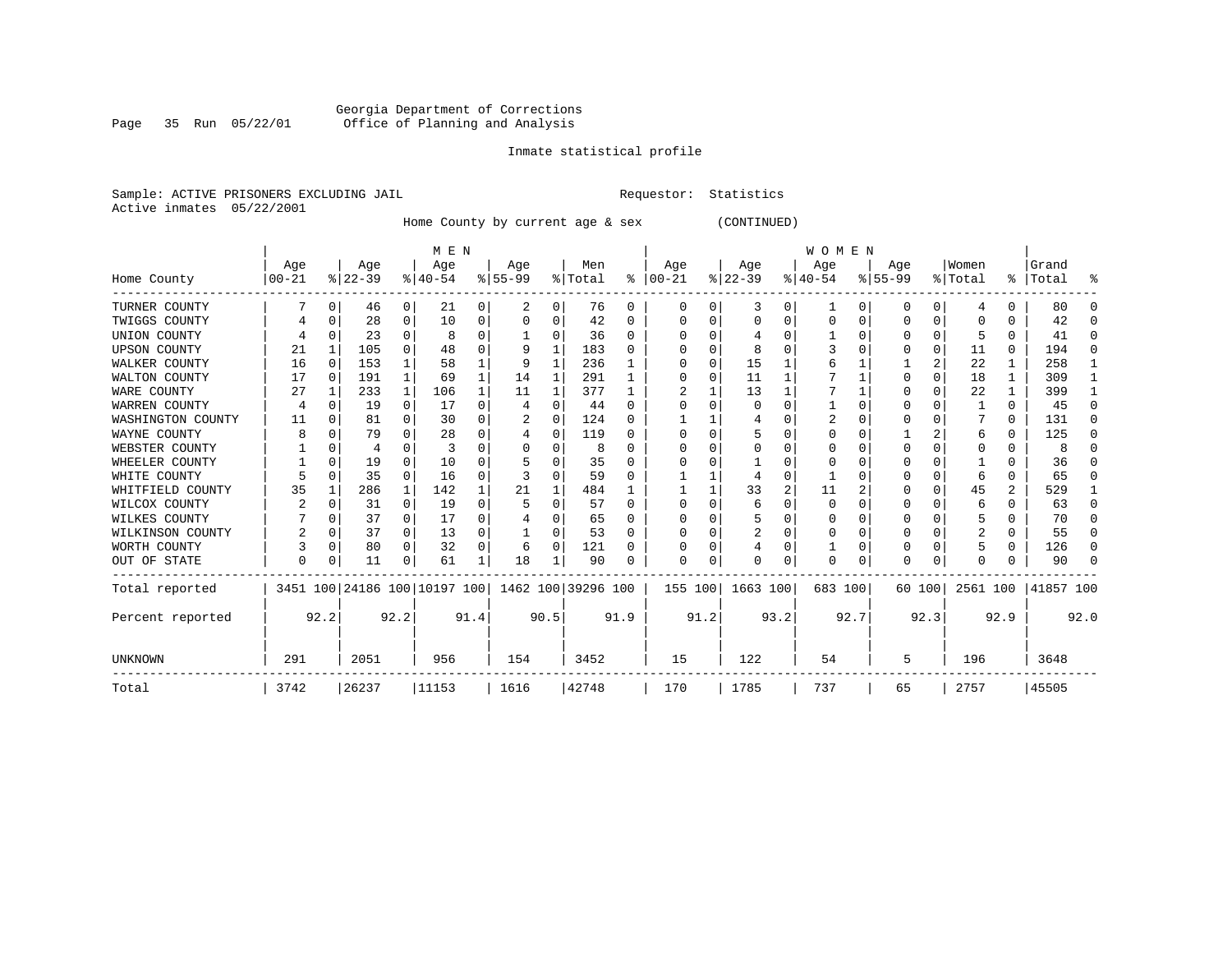Georgia Department of Corrections Page 36 Run 05/22/01 Office of Planning and Analysis

Inmate statistical profile<br>Requestor: Statistics

Sample: ACTIVE PRISONERS EXCLUDING JAIL Active inmates 05/22/2001

Prison Sentence In Years by current age & sex

|                                    |                   |      |                  |                | M E N            |                |                  |              |                                                 |             |                      |      |                  |              | W O M E N          |      |                    |             |                  |          |                |                |
|------------------------------------|-------------------|------|------------------|----------------|------------------|----------------|------------------|--------------|-------------------------------------------------|-------------|----------------------|------|------------------|--------------|--------------------|------|--------------------|-------------|------------------|----------|----------------|----------------|
| Sentence In Years                  | Age<br>$ 00 - 21$ |      | Age<br>$8 22-39$ |                | Age<br>$8 40-54$ |                | Age<br>$8 55-99$ |              | Men<br>% Total                                  |             | Age<br>$8   00 - 21$ |      | Age<br>$8 22-39$ |              | Age<br>$8140 - 54$ |      | Age<br>$8155 - 99$ |             | Women<br>% Total | ွေ       | Grand<br>Total | ٩,             |
| $- - - - - - - -$<br>$0 - 1$       | 105               |      | 312              | 1              | 114              | 1              | 9                |              | 540                                             |             | 4                    | 2    | 37               | 2            | 15                 |      | 1                  | 2           | 57               | 2        | 597            | 1              |
| $1.1 - 2$                          | 248               | 7    | 844              | 3              | 304              | 3              | 27               | 2            | 1423                                            | 3           | 19                   | 11   | 109              | 6            | 38                 | 5    | 1                  | 2           | 167              | 6        | 1590           | 4              |
| $2.1 - 3$                          | 258               | 7    | 1046             | $\overline{4}$ | 428              | $\overline{4}$ | 47               | 3            | 1779                                            | 4           | 18                   | 11   | 164              | 9            | 47                 | 6    | $\overline{a}$     | 3           | 231              | 8        | 2010           | $\overline{4}$ |
| $3.1 - 4$                          | 226               | 6    | 844              | 3              | 321              | 3              | 30               | 2            | 1421                                            | 3           | 9                    | 5    | 104              | 6            | 30                 | 4    | $\mathbf{1}$       | 2           | 144              | 5        | 1565           | 3              |
| $4.1 - 5$                          | 226               | 6    | 976              | 4              | 327              | 3 <sup>1</sup> | 33               | 2            | 1562                                            | 4           | 13                   | 8    | 114              | 6            | 37                 | 5    | 1                  | 2           | 165              | 6        | 1727           | 4              |
| $5.1 - 6$                          | 625               | 17   | 2972             | 11             | 1143             | 10             | 125              | 8            | 4865                                            | 11          | 34                   | 20   | 315              | 18           | 124                | 17   | 10                 | 15          | 483              | 18       | 5348           | 12             |
| $6.1 - 7$                          | 191               | 5    | 928              | 4              | 329              | 3              | 36               | 2            | 1484                                            | 3           | 11                   | 7    | 87               | 5            | 43                 | 6    | $\mathbf 1$        | 2           | 142              | 5        | 1626           | $\overline{4}$ |
| $7.1 - 8$                          | 134               | 4    | 1071             | 4              | 343              | 3              | 46               | 3            | 1594                                            | 4           | 5                    | 3    | 75               | 4            | 32                 | 4    | 2                  | 3           | 114              | 4        | 1708           | 4              |
| $8.1 - 9$                          | 132               | 4    | 1063             | $\overline{4}$ | 330              | 3              | 41               | 3            | 1566                                            | 4           | 11                   | 7    | 64               | 4            | 20                 | 3    | $\mathbf 1$        | 2           | 96               | 3        | 1662           | $\overline{4}$ |
| $9.1 - 10$                         | 27                | 1    | 332              | 1              | 99               | $\mathbf{1}$   | 9                | 1            | 467                                             | 1           | $\mathbf 0$          | 0    | 31               | 2            | 9                  | 1    | $\mathbf{1}$       | 2           | 41               | 1        | 508            | 1              |
| $10.1 - 12$                        | 808               | 22   | 4476             | 17             | 1375             | 12             | 204              | 13           | 6863                                            | 16          | 20                   | 12   | 260              | 15           | 99                 | 13   | 3                  | 5           | 382              | 14       | 7245           | 16             |
| $12.1 - 15$                        | 178               | 5    | 1756             | 7              | 584              | 5              | 71               | 4            | 2589                                            | 6           | 4                    | 2    | 85               | 5            | 37                 | 5    | 3                  | 5           | 129              | 5        | 2718           | 6              |
| $15.1 - 20$                        | 213               | 6    | 2779             | 11             | 1170             | 11             | 168              | 10           | 4330                                            | 10          | 5                    | 3    | 103              | 6            | 57                 | 8    | 7                  | 11          | 172              | 6        | 4502           | - 10           |
| 20.1-OVER                          | 169               | 5    | 3567             | 14             | 1987             | 18             | 307              | 19           | 6030                                            | 14          | 7                    | 4    | 108              | 6            | 58                 | 8    | 6                  | 9           | 179              | 7        | 6209           | 14             |
| LIFE                               | 178               | 5    | 3013             | 12             | 2122             | 19             | 435              | 27           | 5748                                            | 13          | 9                    | 5    | 120              | 7            | 88                 | 12   | 25                 | 38          | 242              | 9        | 5990           | 13             |
| <b>DEATH</b>                       | $\overline{c}$    | 0    | 57               | 0              | 59               | $\mathbf{1}$   | 9                | $\mathbf{1}$ | 127                                             | 0           | $\Omega$             | 0    | 1                | $\Omega$     | $\mathbf 0$        | 0    | $\mathbf{0}$       | $\mathbf 0$ | 1                | $\Omega$ | 128            | $\mathbf 0$    |
| LIFE W/O PAROLE                    | 3                 | 0    | 135              | 1              | 81               | 1              | 15               | 1            | 234                                             | 1           | $\Omega$             | 0    | 2                | $\Omega$     | 0                  | 0    | $\mathbf 0$        | $\mathbf 0$ | 2                | $\Omega$ | 236            | $\mathbf{1}$   |
| YOUTHFUL OFFENDERS                 | $\mathbf 0$       | 0    | 2                | $\overline{0}$ | 0                | $\overline{0}$ | $\mathbf 0$      | 0            | $\overline{c}$                                  | $\mathbf 0$ | $\Omega$             | 0    | $\mathbf 0$      | $\mathbf{0}$ | $\mathbf 0$        | 0    | $\mathbf 0$        | 0           | 0                | 0        | 2              | $\mathbf 0$    |
| Total reported                     |                   |      |                  |                |                  |                |                  |              | 3723 100 26173 100 11116 100 1612 100 42624 100 |             |                      |      | 169 100 1779 100 |              | 734 100            |      |                    | 65 100      | 2747 100         |          | 45371 100      |                |
| Percent reported                   |                   | 99.5 |                  | 99.8           |                  | 99.7           |                  | 99.8         |                                                 | 99.7        |                      | 99.4 |                  | 99.7         |                    | 99.6 |                    | 100.0       |                  | 99.6     |                | 99.7           |
| NOT REPORTED                       | 19                |      | 64               |                | 37               |                | 4                |              | 124                                             |             | $\mathbf{1}$         |      | 6                |              | 3                  |      | 0                  |             | 10               |          | 134            |                |
| Total                              | 3742              |      | 26237            |                | 11153            |                | 1616             |              | 42748                                           |             | 170                  |      | 1785             |              | 737                |      | 65                 |             | 2757             |          | 45505          |                |
|                                    |                   |      |                  |                |                  |                |                  |              |                                                 |             |                      |      |                  |              |                    |      |                    |             |                  |          |                |                |
| AVG EXCLUDING<br>LIFE, DEATH, YO   | 7.70              |      | 11.24            |                | 12.73            |                | 14.37            |              | 11.35                                           |             | 6.35                 |      | 7.78             |              | 8.73               |      | 10.14              |             | 7.97             |          | 11.14          |                |
|                                    |                   |      |                  |                |                  |                |                  |              |                                                 |             |                      |      |                  |              |                    |      |                    |             |                  |          |                |                |
| AVG INCLUDING<br>LIFE=21, YO=3 YRS | 8.34              |      | 12.32            |                | 14.24            |                | 16.06            |              | 12.61                                           |             | 7.13                 |      | 8.66             |              | 10.20              |      | 14.31              |             | 9.12             |          | 12.40          |                |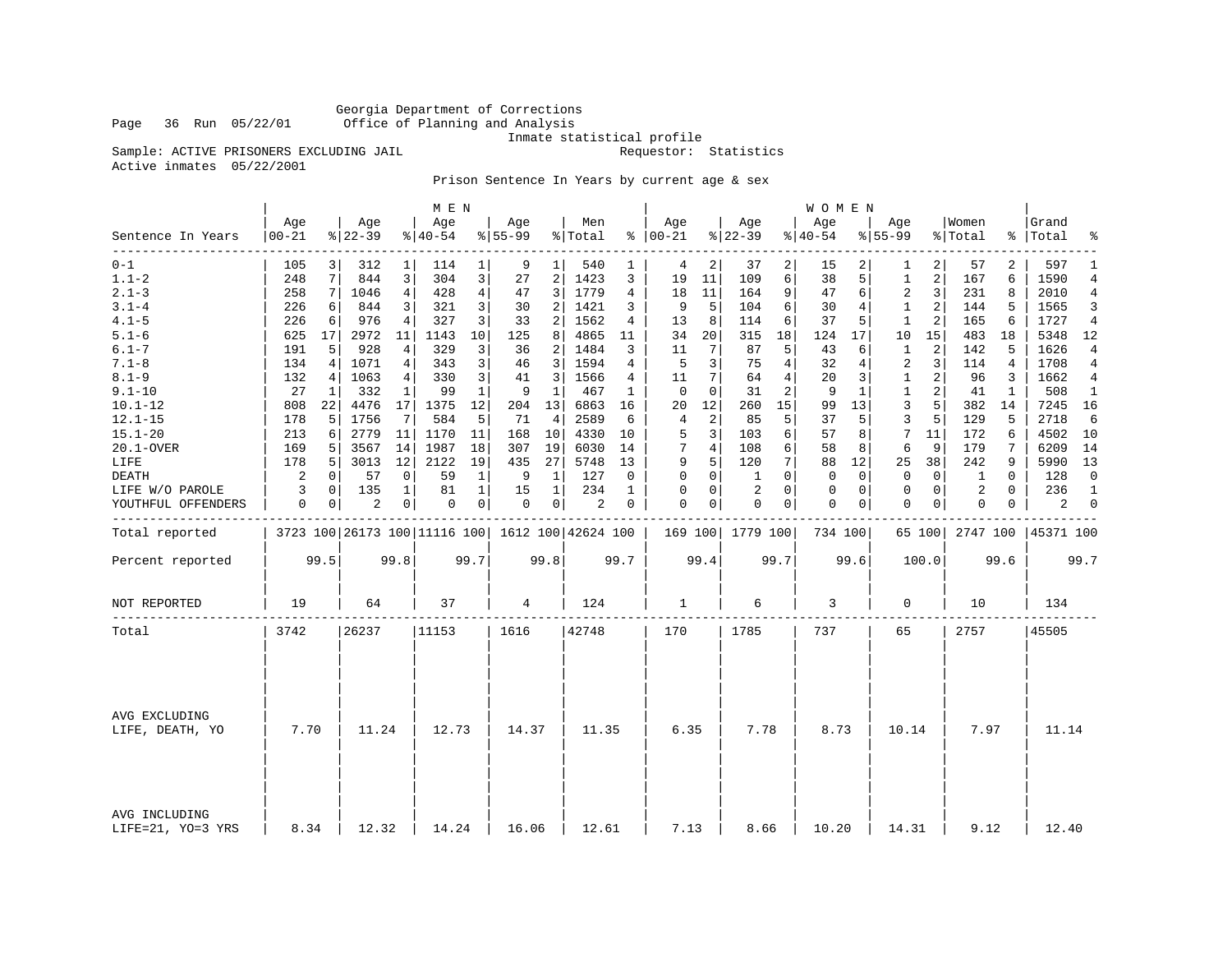### Georgia Department of Corrections Page 37 Run 05/22/01 Office of Planning and Analysis

#### Inmate statistical profile

Sample: ACTIVE PRISONERS EXCLUDING JAIL **Requestor:** Statistics Active inmates 05/22/2001

Probation To Follow Prison by current age & sex

| Prob After Prison                   | Age<br>$00 - 21$ | Age<br>$8122 - 39$     | M E N<br>Age<br>$8140 - 54$  | Aqe<br>$8155 - 99$      | Men<br>% Total                | Aqe<br>ွေ<br>$ 00-21 $ | Aqe<br>$8122 - 39$      | $8140 - 54$ | <b>WOMEN</b><br>Aqe    | Aqe<br>$8155 - 99$   | Women<br>% Total        | Grand<br>% Total %      |
|-------------------------------------|------------------|------------------------|------------------------------|-------------------------|-------------------------------|------------------------|-------------------------|-------------|------------------------|----------------------|-------------------------|-------------------------|
| PROBATION TO FOLLOW<br>NO PROBATION | 1660<br>2082     | 7927<br>44<br>56 18310 | 2997<br>30 l<br>70 8156      | 27<br>469<br>73<br>1147 | 29 13053<br>31<br>71 29695 69 | 78<br>92               | 46<br>621<br>54<br>1164 | 35<br>65    | 240<br>33<br>497<br>67 | 19<br>29<br>46<br>71 | 958<br>35<br>1799<br>65 | $14011$ 31<br> 31494 69 |
| Total reported                      |                  |                        | 3742 100 26237 100 11153 100 |                         | 1616 100 42748 100            | 170 100                | 1785 100                |             | 737 100                | 65 100               | 2757 100                | 45505 100               |
| Percent reported                    | 100.0            |                        | 100.0                        | 100.0                   | 100.0<br>100.0                | 100.0                  |                         | 100.0       | 100.0                  | 100.0                | 100.0                   | 100.0                   |
| NOT REPORTED                        | $\mathbf 0$      | 0                      | $\mathbf 0$                  | $\mathbf 0$             | $\mathbf 0$                   | $\mathbf 0$            | $\mathbf{0}$            |             | $\mathbf 0$            | $\Omega$             | $\Omega$                | $\mathbf 0$             |
| Total                               | 3742             | 26237                  | 11153                        | 1616                    | 42748                         | 170                    | 1785                    |             | 737                    | 65                   | 2757                    | 45505                   |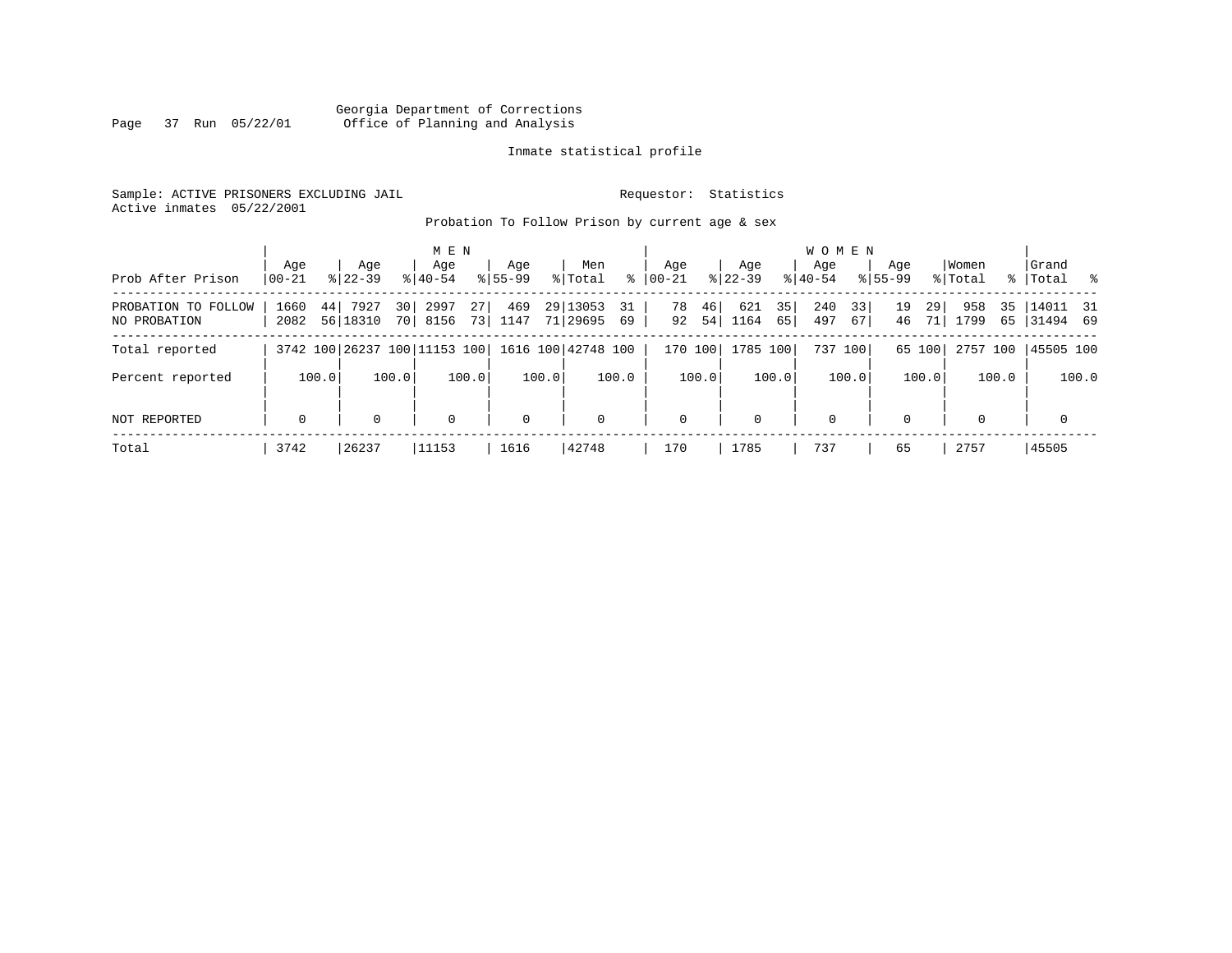# Georgia Department of Corrections<br>Page 38 Run 05/22/01 Office of Planning and Analysis Page 38 Run 05/22/01 Office of Planning and Analysis

#### Inmate statistical profile

Sample: ACTIVE PRISONERS EXCLUDING JAIL **Requestor:** Statistics Active inmates 05/22/2001

Admission Type by current age & sex

|                      |                  |          |                              |          | M E N            |          |                  |              |                    |          |                      |             |                  |          | <b>WOMEN</b>     |          |                    |          |                  |      |                    |          |
|----------------------|------------------|----------|------------------------------|----------|------------------|----------|------------------|--------------|--------------------|----------|----------------------|-------------|------------------|----------|------------------|----------|--------------------|----------|------------------|------|--------------------|----------|
| Admission Type       | Age<br>$00 - 21$ |          | Age<br>$8 22-39$             |          | Age<br>$8 40-54$ |          | Age<br>$8 55-99$ |              | Men<br>% Total     |          | Age<br>$8   00 - 21$ |             | Age<br>$ 22-39 $ |          | Age<br>$8 40-54$ |          | Age<br>$8155 - 99$ |          | Women<br>% Total |      | Grand<br>%   Total |          |
|                      |                  |          |                              |          |                  |          |                  |              |                    |          |                      |             |                  |          |                  |          |                    |          |                  |      |                    |          |
| COMMITTED FROM COURT | 3052             |          | 82 16797                     | 64       | 7216             | 65       | 1207             |              | 75 28272           | 66       | 136                  | 80          | 1104             | 62       | 469              | 64       | 59                 | 91       | 1768             | 64   | 30040              | 66       |
| RETURN APPEAL/BOND   | $\mathbf 0$      | $\Omega$ | 6                            | 0        | $\overline{4}$   | 0        | 0                | 0            | 10                 | 0        | $\mathbf 0$          | $\mathbf 0$ | $\mathbf 0$      | 0        |                  | 0        | $\Omega$           | 0        |                  | O    | 11                 | $\Omega$ |
| PAROLE REV/NEW SENT  | 131              | 4        | 4358                         | 17       | 1905             | 17       | 190              | 12           | 6584               | 15       |                      | 3           | 211              | 12       | 104              | 14       |                    | 6        | 324              | 12   | 6908               | 15       |
| PAR REV/NO NEW SENT  | 29               |          | 846                          | 3        | 410              | 4        | 39               | 2            | 1324               | 3        |                      |             | 93               | 5        | 24               | 3        | $\Omega$           | $\Omega$ | 119              | 4    | 1443               | 3        |
| PROB VIOL/TOTAL REV  | 0                | $\Omega$ | 0                            | 0        |                  | $\Omega$ | $\Omega$         | $\Omega$     |                    | 0        | $\Omega$             | 0           | $\Omega$         | $\Omega$ | $\Omega$         | $\Omega$ | $\Omega$           | $\Omega$ | $\Omega$         | 0    |                    | $\Omega$ |
| PROB VIOL/PARTIAL    | 232              | 6        | 1193                         | 5.       | 420              | 4        | 38               | 2            | 1883               | 4        | q                    | 5           | 145              | 8        | 46               | 6        |                    | 2        | 201              | 7    | 2084               | 5        |
| ADMIT FM OTHER CUST  |                  | $\Omega$ | 15                           | 0        | 6                | 0        |                  | $\Omega$     | 27                 | 0        | $\Omega$             | $\Omega$    | $\Omega$         | O        | $\Omega$         | $\Omega$ | $\Omega$           | $\Omega$ | 0                | 0    | 27                 | ∩        |
| SHOCK INCARCERATION  | $\Omega$         | $\Omega$ | O                            | $\Omega$ | $\Omega$         | 0        | $\Omega$         | 0            | 0                  | 0        | $\Omega$             | 0           | 0                | O        | 0                | $\Omega$ | $\Omega$           | $\Omega$ | <sup>0</sup>     | 0    | U                  | ſ        |
| PROB REV/REMAINDER   | 257              | 7        | 2518                         | 10       | 877              | 8        | 91               | 6            | 3743               | 9        | 14                   | 8           | 221              | 12       | 83               | 11       |                    | 2        | 319              | 12   | 4062               |          |
| NEW SENT/PAR REV PND |                  | $\Omega$ | 40                           | 0        | 27               | 0        | 3                | 0            | 71                 | 0        | $\Omega$             | $\Omega$    | -1               | $\Omega$ | 1                | $\Omega$ | $\Omega$           | $\Omega$ | 2                | 0    | 73                 | n        |
| LIFE W/O PAROLE      | 2                | $\Omega$ | 83                           | 0        | 40               | 0        | 11               | 1            | 136                | 0        | n                    | 0           | $\Omega$         | $\Omega$ | U                | O        | $\Omega$           | $\Omega$ | O                | 0    | 136                | n        |
| PAROLE REV BOOT CAMP |                  | $\Omega$ | 8                            | $\cap$   | $\overline{c}$   | $\Omega$ | $\Omega$         | 0            | 10                 | U        | n                    | 0           | $\Omega$         | $\cap$   | Ω                | n        | ∩                  | $\Omega$ | U                | U    | 10                 | n        |
| PAR REV/RSN UNKNOWN  |                  | $\Omega$ | 22                           | $\cap$   | 56               | 1        | 21               | $\mathbf{1}$ | 99                 | U        | ∩                    | 0           | $\Omega$         | $\Omega$ | U                | O        | ∩                  | $\Omega$ | n                | U    | 99                 |          |
| PROBATION/PAROLE REV |                  | $\Omega$ | U                            | C.       | $\Omega$         | $\Omega$ | $\Omega$         | $\Omega$     |                    | U        | ∩                    | 0           | U                | $\Omega$ | U                | O        | ∩                  | U        | U                | U    |                    |          |
| PB PAROLE RESCINDED  |                  | $\Omega$ | 8                            | U        |                  | U        | U                | $\Omega$     | 9                  | n        | <sup>0</sup>         | O           | U                | $\Omega$ | U                | O        | ∩                  | $\Omega$ | n                | U    | 9                  |          |
| PROB REVOC/SPEC COND |                  | $\Omega$ | 36                           | 0        | 19               | U        |                  | 0            | 61                 | U        |                      | 2           |                  | O        | 6                |          | $\Omega$           | $\Omega$ | 13               | U    | 74                 | n        |
| PAR REV/REVOC CENTER | h                | 0        | 212                          | 1        | 123              |          |                  | 0            | 346                |          | <sup>0</sup>         | U           |                  | O        | Ω                | O        | $\Omega$           | U        | <sup>0</sup>     | 0    | 346                |          |
| INFORMATION ONLY     |                  | $\Omega$ | O                            | 0        | $\Omega$         | 0        | O                | 0            | O                  | 0        | $\Omega$             | 0           | 0                | O        | U                | $\Omega$ | $\Omega$           | $\Omega$ | O                | 0    | U                  | ∩        |
| INCOMPLETE SENT PKG  |                  | $\Omega$ | O                            | 0        | $\Omega$         | 0        | O                | $\Omega$     | O                  | O        | <sup>0</sup>         | $\Omega$    | <sup>0</sup>     | O        | O                | O        | O                  | $\Omega$ | O                | 0    |                    | n        |
| HANCOCK REVOC CENTER |                  | $\Omega$ | 3                            | 0        | $\Omega$         | 0        | U                | $\Omega$     | 3                  | U        | ∩                    | $\Omega$    | O                | O        | U                | $\Omega$ | $\Omega$           | $\Omega$ |                  | 0    | 3                  | ∩        |
| WHITWORTH DETENTION  |                  | $\Omega$ | 30                           | 0        | 12               | 0        | -1               | 0            | 45                 | $\Omega$ | <sup>0</sup>         | 0           | $\Omega$         | O        | 0                | $\Omega$ | $\Omega$           | $\Omega$ |                  | 0    | 45                 | ∩        |
| DCYS AT RISK         |                  | $\Omega$ | 3                            | $\Omega$ | $\Omega$         | 0        |                  | $\Omega$     | 10                 | 0        |                      | 0           | 0                | $\Omega$ | 0                | 0        | $\Omega$           | $\Omega$ |                  | 0    | 10                 | C        |
| <b>OTHER</b>         | $\Omega$         | 0        | O                            | U        | O                | 0        | O                | $\Omega$     | O                  | O        | $\Omega$             | O           | O                | $\Omega$ | Ω                | O        | $\Omega$           | $\Omega$ |                  | U    | U                  |          |
| Total reported       |                  |          | 3726 100 26178 100 11119 100 |          |                  |          |                  |              | 1612 100 42635 100 |          | 169 100              |             | 1779 100         |          | 734 100          |          |                    | 65 100   | 2747 100         |      | 45382 100          |          |
| Percent reported     |                  | 99.6     |                              | 99.8     |                  | 99.7     |                  | 99.8         |                    | 99.7     |                      | 99.4        |                  | 99.7     |                  | 99.6     |                    | 100.0    |                  | 99.6 |                    | 99.7     |
| UNKNOWN              | 16               |          | 59                           |          | 34               |          | 4                |              | 113                |          | 1                    |             | 6                |          | 3                |          | 0                  |          | 10               |      | 123                |          |
| Total                | 3742             |          | 26237                        |          | 11153            |          | 1616             |              | 42748              |          | 170                  |             | 1785             |          | 737              |          | 65                 |          | 2757             |      | 45505              |          |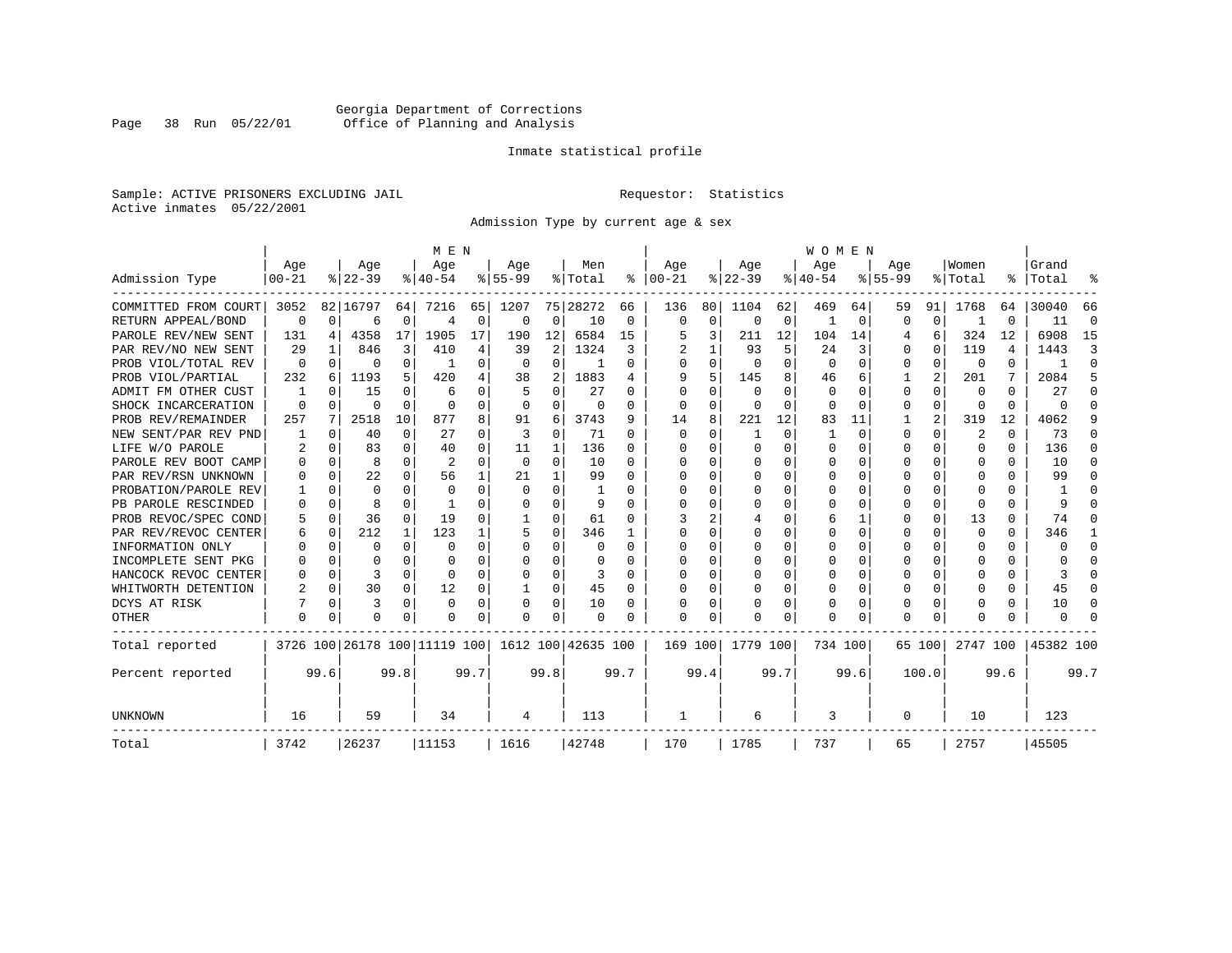#### Georgia Department of Corrections Page 39 Run 05/22/01 Office of Planning and Analysis

# Inmate statistical profile

| Sample: ACTIVE PRISONERS EXCLUDING JAIL |  |  |  |                                   |  | Requestor: Statistics |  |
|-----------------------------------------|--|--|--|-----------------------------------|--|-----------------------|--|
| Active inmates 05/22/2001               |  |  |  |                                   |  |                       |  |
|                                         |  |  |  | Release Type by current age & sex |  |                       |  |

| Release Type                         | Aqe<br>  00-21 | Age<br>$8122 - 39$ | M E N<br>Aqe<br>$8140 - 54$                                                         | Age<br>$8155 - 99$      | Men<br>% Total      | °≈            | Aqe<br>$00 - 21$ |                | Aqe<br>$ 22-39 $                  | <b>WOMEN</b><br>Age<br>$8140 - 54$         |          | Aqe<br>$8155 - 99$                | Women<br>% Total                                               | Grand<br>%   Total | .  응                       |
|--------------------------------------|----------------|--------------------|-------------------------------------------------------------------------------------|-------------------------|---------------------|---------------|------------------|----------------|-----------------------------------|--------------------------------------------|----------|-----------------------------------|----------------------------------------------------------------|--------------------|----------------------------|
| PAROLE<br>SENTENCE EXPIRED<br>Active | 16<br>$\Omega$ | 59<br>$\Omega$     | 0 <sup>1</sup><br>34<br>$\Omega$<br>3742 100 26237 100 11152 100 1616 100 42747 100 | - 0 I<br>$\Omega$<br>01 | 0<br>$\overline{0}$ | 0<br>$\Omega$ | $\mathbf{0}$     | 0 <sup>1</sup> | b<br>$\Omega$<br>170 100 1785 100 | 0<br>$\overline{0}$<br>$\Omega$<br>737 100 | $\Omega$ | $\mathbf{0}$<br>$\circ$<br>65 100 | 10<br>0 <sup>1</sup><br>0 <sup>1</sup><br>$\Omega$<br>2757 100 | 123<br>45504 100   | $\overline{0}$<br>$\Omega$ |
| Total                                | 3742           | 26237              | 11153                                                                               | 1616                    | 42748               |               | 170              |                | 1785                              | 737                                        |          | 65                                | 2757                                                           | 45505              |                            |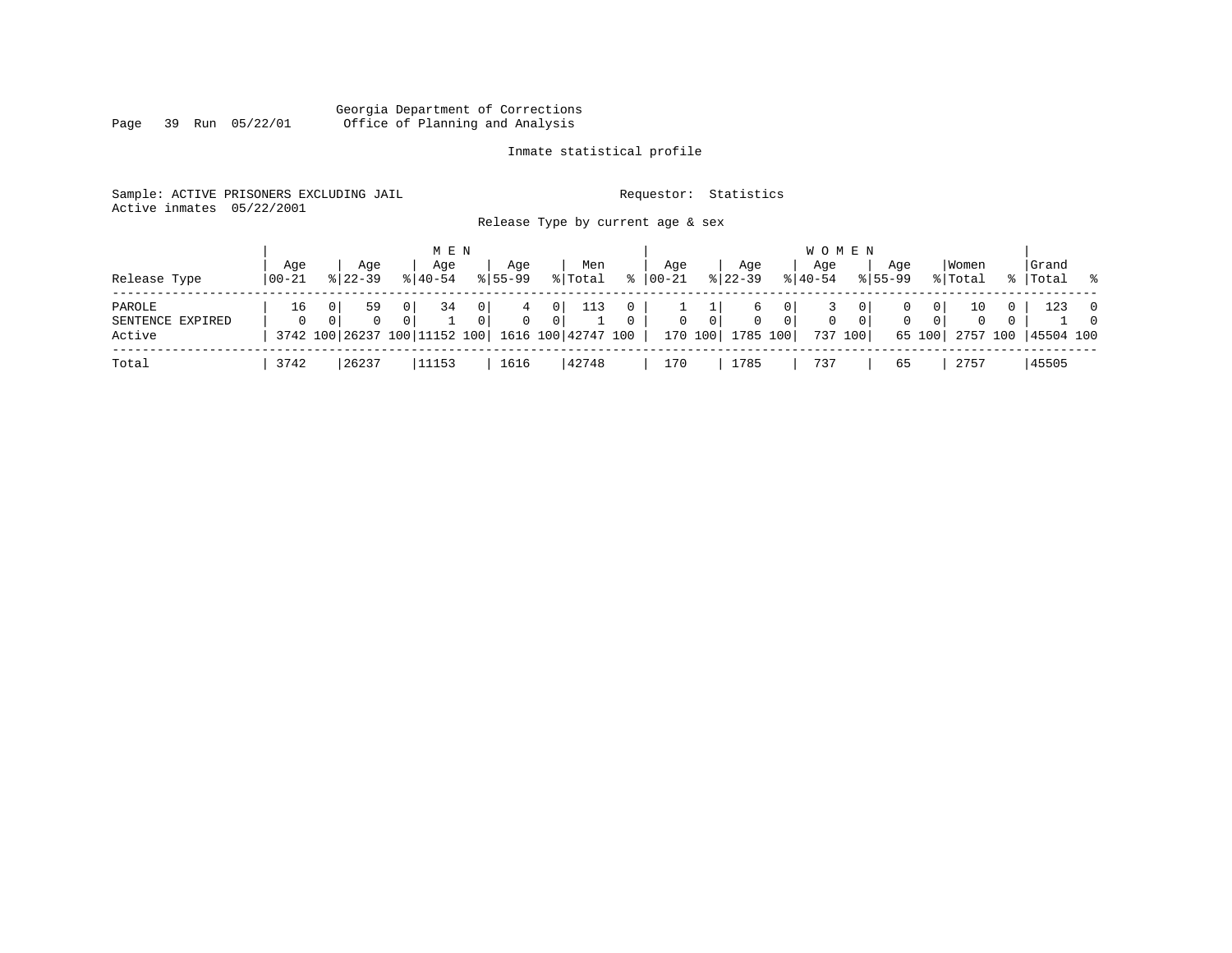# Georgia Department of Corrections<br>Page 40 Run 05/22/01 Office of Planning and Analysis Page 40 Run 05/22/01 Office of Planning and Analysis

#### Inmate statistical profile

Sample: ACTIVE PRISONERS EXCLUDING JAIL **Requestor:** Statistics Active inmates 05/22/2001

Inst By Group by current age & sex

|                      |           |          |           |                | M E N                        |                |             |       |                    |          |             |          |             |             | WOMEN       |          |             |       |          |       |           |       |
|----------------------|-----------|----------|-----------|----------------|------------------------------|----------------|-------------|-------|--------------------|----------|-------------|----------|-------------|-------------|-------------|----------|-------------|-------|----------|-------|-----------|-------|
|                      | Age       |          | Age       |                | Age                          |                | Age         |       | Men                |          | Aqe         |          | Age         |             | Age         |          | Age         |       | Women    |       | Grand     |       |
| Inst By Group        | $00 - 21$ |          | $8 22-39$ |                | $ 40-54 $                    |                | $8155 - 99$ |       | % Total            | ႜ        | $ 00 - 21 $ |          | $ 22-39$    |             | $ 40-54$    |          | $8155 - 99$ |       | % Total  |       | %   Total | ွေ    |
| County jails         | 0         |          | 0         | 0              |                              | 0              |             |       | 0                  |          | 0           | 0        |             |             | 0           |          | 0           | 0     |          |       |           |       |
| Transitional centers | 18        | $\Omega$ | 476       | 2              | 206                          | $\overline{a}$ | 15          |       | 715                |          | 9           | 5.       | 133         | 7           | 58          | 8        |             | 2     | 201      |       | 916       |       |
| County camps         | 332       | 9        | 2856      | 11             | 700                          | б.             | 25          |       | 3913               | q        | $\Omega$    |          |             |             | $\Omega$    |          | $\Omega$    |       | $\Omega$ | 0     | 3913      | 9     |
| Inmate boot camps    | 258       |          | 502       |                | 0                            |                | $\Omega$    |       | 760                |          | $\Omega$    |          |             |             | 0           |          |             |       |          |       | 760       |       |
| State prisons        | 2749      | 73       | 19536     | 74             | 9027                         | 81             | 1442        | 89    | 32754              |          | 161         | 95       | 1652        | 93          | 679         | 92       | 64          | 98    | 2556     | 93    | 35310     | 78    |
| Private prisons      | 385       | 10       | 2850      | 11             | 1217                         | 11             | 134         | 8     | 4586               |          | $\Omega$    | $\Omega$ | $\Omega$    | $\Omega$    | $\Omega$    |          | $\Omega$    |       | $\Omega$ |       | 4586      | 10    |
| Other                | 0         | 0        | 17        | 0 <sup>1</sup> | 2                            | 0              | $\Omega$    | 0     | 19                 | $\Omega$ | $\mathbf 0$ | 0        | $\mathbf 0$ | $\mathbf 0$ | $\mathbf 0$ | $\Omega$ | $\mathbf 0$ | 0     | 0        |       | 19        | - 0   |
| Total reported       |           |          |           |                | 3742 100 26237 100 11152 100 |                |             |       | 1616 100 42747 100 |          | 170         | 100      | 1785        | 100         | 737 100     |          | 65          | 100   | 2757 100 |       | 45504 100 |       |
| Percent reported     |           | 100.0    |           | 100.0          |                              | 100.0          |             | 100.0 |                    | 100.0    |             | 100.0    |             | 100.0       |             | 100.0    |             | 100.0 |          | 100.0 |           | 100.0 |
| Not reported         | 0         |          | $\Omega$  |                |                              |                | $\Omega$    |       |                    |          | $\Omega$    |          | $\Omega$    |             | $\mathbf 0$ |          | $\Omega$    |       | $\Omega$ |       |           |       |
|                      |           |          |           |                |                              |                |             |       |                    |          |             |          |             |             |             |          |             |       |          |       |           |       |
| Total                | 3742      |          | 26237     |                | 11153                        |                | 1616        |       | 42748              |          | 170         |          | 1785        |             | 737         |          | 65          |       | 2757     |       | 45505     |       |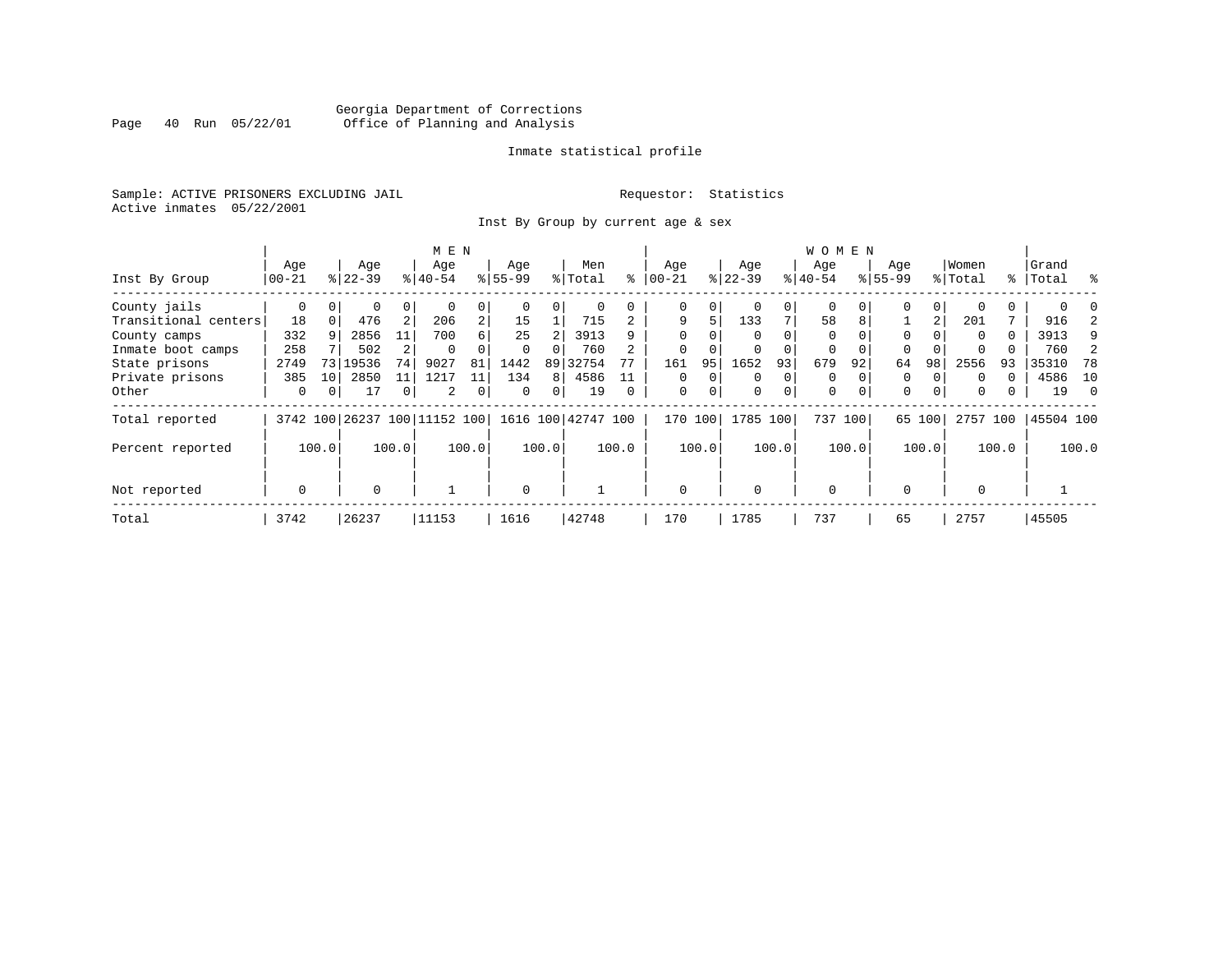### Georgia Department of Corrections Page 41 Run 05/22/01 Office of Planning and Analysis

#### Inmate statistical profile

Sample: ACTIVE PRISONERS EXCLUDING JAIL **Requestor:** Statistics Active inmates 05/22/2001

Institution by current age & sex

|                      |                |              |             |              | M E N          |              |                |                |          |              |              |                |             |             | W O M E N    |             |             |                |              |          |              |               |
|----------------------|----------------|--------------|-------------|--------------|----------------|--------------|----------------|----------------|----------|--------------|--------------|----------------|-------------|-------------|--------------|-------------|-------------|----------------|--------------|----------|--------------|---------------|
|                      | Age            |              | Age         |              | Age            |              | Age            |                | Men      |              | Age          |                | Aqe         |             | Aqe          |             | Aqe         |                | Women        |          | Grand        |               |
| Institution          | $00 - 21$      |              | $8 22-39$   |              | $8 40-54$      |              | $8155 - 99$    |                | % Total  | ႜ            | $ 00-21$     |                | $ 22-39$    |             | $ 40-54$     |             | $8155 - 99$ |                | % Total      |          | %   Total    |               |
| Albany Trans Ctr     | 2              | 0            | 98          | 0            | 42             | 0            | 4              | 0              | 146      | 0            | 0            | $\mathbf{0}$   | 0           | 0           | 0            | 0           | 0           | 0              | 0            | $\Omega$ | 146          | $\Omega$      |
| Atlanta Trans Ctr(M) | 3              | $\mathbf 0$  | 162         | $\mathbf{1}$ | 74             | $\mathbf{1}$ | 8              | $\mathsf 0$    | 247      | $\mathbf{1}$ | $\Omega$     | $\Omega$       | $\mathbf 0$ | $\mathbf 0$ | $\Omega$     | $\mathbf 0$ | $\Omega$    | $\Omega$       | $\mathbf 0$  | $\Omega$ | 247          | $\mathbf{1}$  |
| Macon Trans Ctr      | б              | 0            | 82          | 0            | 36             | 0            | 2              | 0              | 126      | 0            | $\Omega$     | $\mathbf{0}$   | 0           | 0           | 0            | 0           | 0           | $\mathbf 0$    | 0            | 0        | 126          | $\Omega$      |
| Metro Trans Ctr (W)  | O              | 0            | $\Omega$    | 0            | $\Omega$       | 0            | $\Omega$       | $\mathbf 0$    | $\Omega$ | $\Omega$     | 6            | 4              | 87          | 5           | 32           | 4           | 1           | $\overline{a}$ | 126          | 5        | 126          | $\Omega$      |
| New Horizons         | U              | $\Omega$     | $\Omega$    | 0            | $\Omega$       | $\Omega$     | $\Omega$       | $\Omega$       | $\cap$   | $\cap$       | $\cap$       | $\Omega$       | $\Omega$    | $\Omega$    | $\mathbf{1}$ | $\Omega$    | $\Omega$    | $\Omega$       | $\mathbf{1}$ | $\Omega$ | $\mathbf{1}$ | $\cap$        |
| Savannah Trans Ctr   |                | $\Omega$     | 134         | $\mathbf{1}$ | 54             | $\Omega$     | $\mathbf{1}$   | $\Omega$       | 196      | 0            | $\Omega$     | $\Omega$       | $\Omega$    | $\Omega$    | $\Omega$     | $\Omega$    | $\Omega$    | $\Omega$       | $\Omega$     | $\Omega$ | 196          | $\Omega$      |
| Savannah Womens TC   | $\Omega$       | $\mathbf 0$  | $\mathbf 0$ | $\Omega$     | $\Omega$       | $\Omega$     | $\Omega$       | $\mathbf 0$    | $\Omega$ | $\Omega$     | 3            | $\overline{a}$ | 46          | 3           | 25           | 3           | $\Omega$    | $\mathbf 0$    | 74           | 3        | 74           | $\Omega$      |
| Central State Hosp   |                | 0            | 17          | 0            | $\overline{c}$ | 0            | $\Omega$       | $\mathbf 0$    | 19       | $\Omega$     | $\cap$       | 0              | $\Omega$    | $\mathbf 0$ | $\Omega$     | 0           | $\Omega$    | 0              | $\mathbf 0$  | $\Omega$ | 19           | $\cap$        |
| Bulloch County       | 14             | $\mathbf 0$  | 93          | $\Omega$     | 22             | 0            | $\mathbf{1}$   | 0              | 130      | $\Omega$     | $\cap$       | 0              | $\Omega$    | 0           | $\Omega$     | 0           | $\Omega$    | $\Omega$       | $\mathbf 0$  | $\Omega$ | 130          | $\Omega$      |
| Carroll County       | 22             | 1            | 147         | $\mathbf{1}$ | 33             | $\Omega$     | $\overline{c}$ | $\Omega$       | 204      | 0            | $\cap$       | $\Omega$       | $\Omega$    | 0           | $\Omega$     | 0           | $\Omega$    | $\Omega$       | $\Omega$     | $\Omega$ | 204          | $\Omega$      |
| Clarke County        | $\overline{c}$ | $\Omega$     | 77          | 0            | 18             | $\Omega$     | $\Omega$       | $\Omega$       | 97       | $\Omega$     | $\cap$       | $\Omega$       | $\Omega$    | 0           | $\Omega$     | $\Omega$    | $\Omega$    | $\Omega$       | $\Omega$     | $\Omega$ | 97           | $\Omega$      |
| Colquitt County      | 25             | 1            | 121         | $\Omega$     | 27             | $\Omega$     | $\Omega$       | $\mathbf 0$    | 173      | $\Omega$     | <sup>0</sup> | $\Omega$       | $\Omega$    | $\Omega$    | $\Omega$     | $\Omega$    | $\Omega$    | $\Omega$       | $\Omega$     | $\Omega$ | 173          | $\Omega$      |
| Coweta County        | 12             | $\mathbf 0$  | 135         | $\mathbf{1}$ | 51             | $\Omega$     | 3              | $\mathbf 0$    | 201      | $\Omega$     | ∩            | $\Omega$       | O           | $\mathbf 0$ | C            | $\mathbf 0$ | $\Omega$    | $\Omega$       | $\mathbf 0$  | $\Omega$ | 201          | $\Omega$      |
| Decatur County       | 5              | 0            | 63          | $\Omega$     | 28             | $\Omega$     | $\Omega$       | $\mathbf 0$    | 96       | $\Omega$     | $\cap$       | $\Omega$       | 0           | 0           | U            | 0           | $\Omega$    | $\Omega$       | $\Omega$     | $\Omega$ | 96           | $\Omega$      |
| Effingham County     | 4              | 0            | 44          | 0            | 9              | 0            | $\Omega$       | 0              | 57       | 0            | $\cap$       | $\Omega$       | $\Omega$    | 0           | $\Omega$     | 0           | $\Omega$    | $\Omega$       | $\mathbf 0$  | 0        | 57           | $\Omega$      |
| Floyd County         | 15             | 0            | 155         | 1            | 46             | 0            | 1              | $\mathbf 0$    | 217      | 1            |              | 0              | $\Omega$    | 0           | $\Omega$     | 0           | $\Omega$    | $\Omega$       | $\Omega$     | $\Omega$ | 217          | $\Omega$      |
| Gwinnett County      | 20             | $\mathbf{1}$ | 73          | 0            | 29             | $\Omega$     | 1              | $\Omega$       | 123      | $\Omega$     | ∩            | 0              | $\Omega$    | $\Omega$    | $\Omega$     | $\Omega$    | $\Omega$    | $\Omega$       | $\Omega$     | $\Omega$ | 123          | $\Omega$      |
| Hall County          | 15             | $\Omega$     | 188         | $\mathbf{1}$ | 26             | 0            | 3              | $\Omega$       | 232      | 1            |              | $\cap$         | $\Omega$    | $\Omega$    | $\Omega$     | $\Omega$    | $\Omega$    | $\Omega$       | $\Omega$     | $\Omega$ | 232          | -1            |
| Harris County        | 5              | $\mathbf 0$  | 37          | $\Omega$     | 6              | $\mathbf 0$  | $\mathbf 1$    | $\mathbf 0$    | 49       | $\Omega$     |              | $\Omega$       | O           | $\mathbf 0$ | C            | $\mathbf 0$ | $\Omega$    | $\Omega$       | $\mathbf 0$  | $\Omega$ | 49           | $\Omega$      |
| Jackson County       | 8              | 0            | 106         | $\Omega$     | 30             | $\Omega$     | $\mathbf{1}$   | $\mathbf 0$    | 145      | $\Omega$     | $\cap$       | $\Omega$       | 0           | 0           | U            | 0           | $\Omega$    | $\Omega$       | $\Omega$     | $\Omega$ | 145          | $\Omega$      |
| Jefferson County     | 18             | 0            | 136         | $\mathbf{1}$ | 23             | 0            | $\mathbf{1}$   | 0              | 178      | $\Omega$     | $\cap$       | $\Omega$       | $\Omega$    | 0           | $\Omega$     | 0           | $\Omega$    | $\Omega$       | $\mathbf 0$  | $\Omega$ | 178          | $\Omega$      |
| Mitchell County      | 6              | 0            | 49          | $\Omega$     | 16             | $\mathbf 0$  | $\Omega$       | $\mathbf 0$    | 71       | 0            | ∩            | 0              | $\Omega$    | 0           | $\Omega$     | 0           | $\Omega$    | $\Omega$       | $\Omega$     | $\Omega$ | 71           | $\Omega$      |
| Muscogee County      | 46             | 1            | 341         | $\mathbf{1}$ | 84             | 1            | $\overline{2}$ | $\Omega$       | 473      | 1            | ∩            | $\Omega$       | $\Omega$    | 0           | $\Omega$     | $\Omega$    | $\Omega$    | $\Omega$       | $\Omega$     | $\Omega$ | 473          | $\mathbf{1}$  |
| Richmond County      | 8              | 0            | 146         | $\mathbf{1}$ | 39             | 0            | 3              | $\mathbf 0$    | 196      | $\Omega$     | ∩            | 0              | $\Omega$    | $\Omega$    | $\Omega$     | 0           | $\Omega$    | $\Omega$       | $\mathbf 0$  | $\Omega$ | 196          | $\Omega$      |
| Screven County       | 14             | 0            | 115         | $\mathbf 0$  | 13             | $\mathbf 0$  | $\Omega$       | $\mathbf 0$    | 142      | $\Omega$     | <sup>0</sup> | $\Omega$       | 0           | $\mathbf 0$ | C            | $\mathbf 0$ | $\Omega$    | $\Omega$       | $\mathbf 0$  | $\Omega$ | 142          | $\Omega$      |
| Spalding County      | 5              | 0            | 105         | 0            | 31             | 0            | 1              | 0              | 142      | $\Omega$     | $\cap$       | $\Omega$       | 0           | 0           | $\Omega$     | 0           | $\Omega$    | $\Omega$       | $\mathbf 0$  | $\Omega$ | 142          | $\Omega$      |
| Stewart County       | 5              | 0            | 33          | $\Omega$     | 6              | 0            | 1              | 0              | 45       | 0            | $\cap$       | $\Omega$       | $\Omega$    | 0           | $\Omega$     | 0           | $\Omega$    | $\Omega$       | $\mathbf 0$  | 0        | 45           | $\Omega$      |
| Sumter County        | 39             | 1            | 248         | $\mathbf{1}$ | 43             | 0            | 1              | $\Omega$       | 331      | 1            |              | 0              | $\Omega$    | 0           | $\Omega$     | 0           | $\Omega$    | $\Omega$       | $\mathbf 0$  | $\Omega$ | 331          | $\mathbf{1}$  |
| Terrell County       | 6              | $\Omega$     | 94          | $\Omega$     | 31             | $\Omega$     | 1              | $\Omega$       | 132      | $\Omega$     | ∩            | $\cap$         | $\Omega$    | 0           | $\Omega$     | $\Omega$    | $\Omega$    | $\Omega$       | $\Omega$     | $\Omega$ | 132          | $\Omega$      |
| Thomas County        | 8              | 0            | 104         | $\Omega$     | 19             | 0            | 1              | 0              | 132      | $\Omega$     | ∩            | 0              | $\Omega$    | $\Omega$    | $\Omega$     | 0           | $\Omega$    | $\Omega$       | $\mathbf 0$  | $\Omega$ | 132          | $\Omega$      |
| Troup County         | 9              | $\mathbf 0$  | 86          | $\mathbf 0$  | 28             | 0            | 1              | $\mathbf 0$    | 124      | 0            |              | $\Omega$       | $\Omega$    | $\mathbf 0$ | $\Omega$     | $\mathbf 0$ | $\Omega$    | 0              | $\mathbf 0$  | $\Omega$ | 124          | $\Omega$      |
| Clayton County       | 21             | 1            | 160         | $\mathbf{1}$ | 42             | 0            | 0              | 0              | 223      | 1            | $\cap$       | $\Omega$       | 0           | 0           | $\Omega$     | 0           | $\Omega$    | $\Omega$       | $\mathbf 0$  | $\Omega$ | 223          | $\Omega$      |
| Ware Prison          | 114            | 3            | 842         | 3            | 292            | 3            | 31             | $\overline{a}$ | 1279     | ς            | $\cap$       | $\Omega$       | $\Omega$    | $\Omega$    | $\Omega$     | $\mathbf 0$ | $\Omega$    | $\Omega$       | $\Omega$     | $\Omega$ | 1279         | 3             |
| Lowndes Prison       | 28             | 1            | 206         | $\mathbf{1}$ | 67             | 1            | $\overline{4}$ | $\mathbf 0$    | 305      | 1            | ∩            | 0              | $\Omega$    | 0           | $\Omega$     | $\mathbf 0$ | $\Omega$    | $\Omega$       | $\mathbf 0$  | $\Omega$ | 305          | $\mathbf{1}$  |
| Dodge Prison         | 59             | 2            | 664         | 3            | 388            | 3            | 38             | $\overline{a}$ | 1149     | 3            | <sup>0</sup> | 0              | $\Omega$    | 0           | $\Omega$     | 0           | $\Omega$    | $\Omega$       | $\Omega$     | $\Omega$ | 1149         | 3             |
| Phillips Prison      | 80             | 2            | 564         | 2            | 304            | 3            | 51             | 3              | 999      | 2            | $\Omega$     | 0              | $\Omega$    | 0           | $\Omega$     | 0           | O           | 0              | $\Omega$     | 0        | 999          | $\mathcal{D}$ |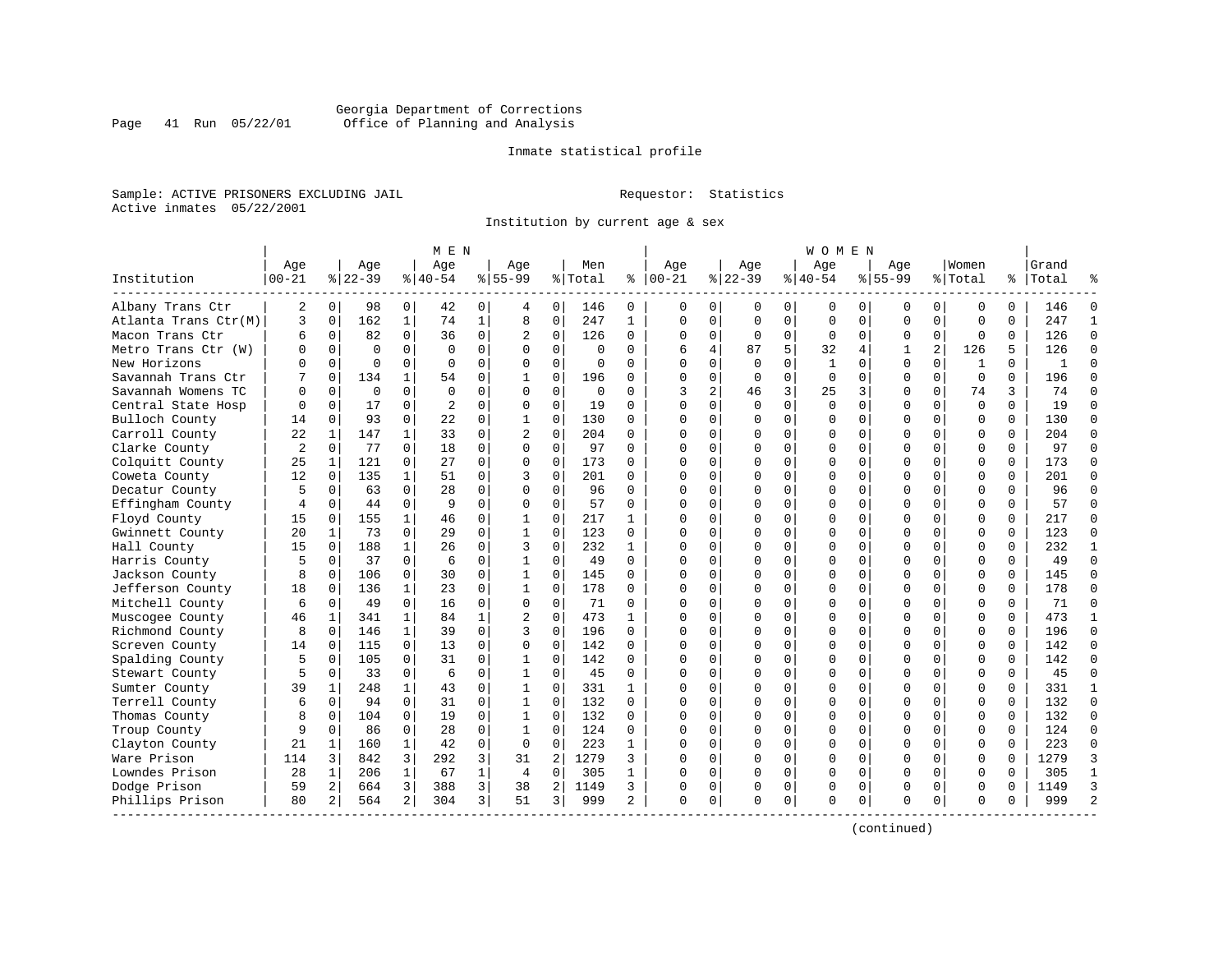#### Georgia Department of Corrections Page 42 Run 05/22/01 Office of Planning and Analysis

# Inmate statistical profile

|  | Sample: ACTIVE PRISONERS EXCLUDING JAII |  |
|--|-----------------------------------------|--|
|  | Active inmates 05/22/2001               |  |

L Bample: Active Prequestor: Statistics

Institution by current age & sex (CONTINUED)

|                      |                |                |           |                | M E N       |                |              |                |              |              |             |             |             |             | W O M E N |             |              |             |              |              |           |            |
|----------------------|----------------|----------------|-----------|----------------|-------------|----------------|--------------|----------------|--------------|--------------|-------------|-------------|-------------|-------------|-----------|-------------|--------------|-------------|--------------|--------------|-----------|------------|
|                      | Age            |                | Age       |                | Age         |                | Aqe          |                | Men          |              | Age         |             | Age         |             | Age       |             | Aqe          |             | Women        |              | Grand     |            |
| Institution          | $00 - 21$      |                | $8 22-39$ |                | $8 40-54$   |                | $8155 - 99$  |                | % Total      | ႜ            | $ 00 - 21$  |             | $ 22-39$    |             | $8 40-54$ |             | $8155 - 99$  |             | % Total      |              | %   Total |            |
| Walker Prison        | 80             | 2              | 350       | 1              | 159         | 1              | 24           | 1              | 613          | 1            | $\Omega$    | 0           | $\Omega$    | $\Omega$    | 0         | U           | <sup>0</sup> | $\Omega$    | O            | 0            | 613       |            |
| Wayne Prison         | 3              | $\Omega$       | 116       | $\Omega$       | 75          | $\mathbf 1$    | 8            | $\Omega$       | 202          | $\Omega$     | $\Omega$    | 0           | $\Omega$    | $\Omega$    | 0         | $\Omega$    | <sup>0</sup> | $\Omega$    | O            | $\Omega$     | 202       | $\sqrt{ }$ |
| Arrendale Prison     | 511            | 14             | 557       | 2              | 158         | 1              |              | $\Omega$       | 1233         | 3            | $\Omega$    | 0           | $\Omega$    | $\Omega$    | $\Omega$  | $\Omega$    | $\Omega$     | $\Omega$    | $\Omega$     | $\Omega$     | 1233      |            |
| Montgomery Prison    | 29             | 1              | 275       | 1              | 78          | 1              | 5            | $\Omega$       | 387          | 1            | O           | 0           | $\Omega$    | $\Omega$    | O         | $\Omega$    | <sup>0</sup> | $\Omega$    | $\Omega$     | $\Omega$     | 387       |            |
| Lee Prison           | 55             | 1              | 471       | 2              | 184         | 2              | 15           | 1              | 725          | 2            | O           | 0           |             | $\mathbf 0$ | U         | $\Omega$    |              | $\Omega$    | $\Omega$     | $\Omega$     | 725       |            |
| Putnam Prison        | 14             | $\Omega$       | 87        | $\Omega$       | 39          | $\Omega$       | $\Omega$     | $\Omega$       | 140          | $\Omega$     | $\cap$      | 0           |             | $\Omega$    | ი         | $\Omega$    | <sup>0</sup> | $\Omega$    | $\Omega$     | $\Omega$     | 140       | $\sqrt{ }$ |
| Georgia State Prison | 33             | 1              | 797       | 3              | 333         | 3              | 28           | 2              | 1191         | 3            | $\cap$      | 0           | ∩           | $\Omega$    | U         | $\Omega$    | $\cap$       | 0           | O            | 0            | 1191      |            |
| Mens Prison          | $\overline{4}$ | $\Omega$       | 151       | $\mathbf{1}$   | 237         | $\overline{2}$ | 262          | 16             | 654          | 2            | ∩           | 0           | $\Omega$    | $\Omega$    | U         | O           | <sup>0</sup> | 0           | O            | $\Omega$     | 654       |            |
| Jackson Prison-Diag  | 164            | $\overline{4}$ | 942       | 4              | 462         | 4              | 48           | 3              | 1616         | 4            | U           | 0           | $\Omega$    | $\Omega$    | 0         | $\Omega$    | <sup>0</sup> | 0           | O            | U            | 1616      |            |
| Jackson Prison-Perm  | 4              | $\Omega$       | 124       | $\Omega$       | 105         | 1              | 10           | 1              | 243          | 1            |             | O           | $\Omega$    | $\Omega$    | 0         | C           | <sup>0</sup> | 0           | 0            | $\Omega$     | 243       |            |
| Coastal Prison       | 193            | 5              | 872       | 3              | 385         | 3              | 26           | $\overline{2}$ | 1476         | 3            | U           | U           | $\Omega$    | $\Omega$    | 0         | C           | ∩            | 0           | O            | $\Omega$     | 1476      |            |
| Scott Prison         | 64             | 2              | 726       | 3              | 326         | 3              | 29           | $\mathfrak{D}$ | 1145         | 3            | U           | 0           | $\Omega$    | $\Omega$    | 0         | $\Omega$    | <sup>0</sup> | 0           | O            | <sup>0</sup> | 1145      |            |
| Rivers Prison        | 59             | 2              | 691       | 3              | 312         | 3              | 34           | $\overline{2}$ | 1096         | 3            | O           | 0           | $\Omega$    | $\Omega$    | 0         | $\Omega$    | <sup>0</sup> | $\Omega$    | $\Omega$     | $\Omega$     | 1096      |            |
| Rutledge Prison      | 12             | $\mathbf 0$    | 265       | $\mathbf{1}$   | 214         | 2              | 46           | 3              | 537          | $\mathbf{1}$ | O           | 0           |             | $\Omega$    | U         | $\Omega$    |              | $\Omega$    | $\Omega$     | $\Omega$     | 537       |            |
| Central Prison       | 24             | 1              | 417       | $\overline{a}$ | 306         | 3              | 45           | 3              | 792          | 2            | $\Omega$    | 0           | $\Omega$    | $\Omega$    | U         | $\Omega$    | $\Omega$     | $\Omega$    | $\Omega$     | $\Omega$     | 792       |            |
| Augusta Med Prison   | 62             | 2              | 553       | 2              | 358         | 3              | 101          | 6              | 1074         | 3            | $\cap$      | 0           | $\Omega$    | $\Omega$    |           | $\Omega$    | ∩            | $\Omega$    | $\mathbf{1}$ | $\Omega$     | 1075      |            |
| Rogers Prison        | 178            | 5              | 831       | 3              | 235         | $\overline{2}$ | 11           | 1              | 1255         | ς            | $\cap$      | 0           | $\Omega$    | $\Omega$    | O         | $\Omega$    | $\cap$       | $\Omega$    | $\Omega$     | $\Omega$     | 1255      |            |
| Burruss Prison       | 31             | 1              | 186       | 1              | 65          | 1              | 15           | 1              | 297          |              | O           | 0           | $\Omega$    | $\Omega$    | 0         | $\Omega$    |              | 0           | O            | $\Omega$     | 297       |            |
| Bostick Prison       | 8              | 0              | 197       | $\mathbf{1}$   | 255         | $\overline{a}$ | 141          | 9              | 601          | 1            | ∩           | O           | $\Omega$    | $\Omega$    | U         | C           | ∩            | 0           | $\Omega$     | O            | 601       |            |
| Valdosta Prison      | 37             | 1              | 553       | $\overline{a}$ | 227         | 2              | 34           | 2              | 851          | 2            | ∩           | 0           | ∩           | $\Omega$    | U         | ∩           | ∩            | 0           | $\Omega$     | $\Omega$     | 851       |            |
| Hays Prison          | 112            | 3              | 717       | 3              | 336         | 3              | 48           | 3              | 1213         | 3            | U           | 0           | ∩           | $\Omega$    | 0         | ∩           | <sup>0</sup> | 0           | O            | 0            | 1213      |            |
| Hancock Prison       | 97             | 3              | 860       | 3              | 371         | 3              | 47           | 3              | 1375         | 3            | O           | 0           |             | $\Omega$    | U         | $\Omega$    | <sup>0</sup> | $\Omega$    | $\Omega$     | $\Omega$     | 1375      |            |
| Telfair Prison       | 68             | 2              | 733       | 3              | 241         | $\overline{2}$ | 22           | 1              | 1064         | 2            | O           | $\Omega$    |             | $\Omega$    | U         | $\Omega$    |              | $\Omega$    | $\Omega$     | $\Omega$     | 1064      |            |
| Autry Prison         | 68             | 2              | 810       | 3              | 394         | 4              | 62           | 4              | 1334         | 3            |             | O           |             | $\Omega$    | Ω         | $\Omega$    |              | $\Omega$    | $\Omega$     | $\Omega$     | 1334      |            |
| Washington Mens Pris | 35             | $\mathbf{1}$   | 89        | $\Omega$       | 27          | 0              | $\mathbf{1}$ | $\Omega$       | 152          | $\Omega$     | $\cap$      | 0           |             | $\Omega$    | ი         | C           | $\cap$       | $\Omega$    | $\Omega$     | $\Omega$     | 152       | $\cap$     |
| Wilcox Prison        | 66             | 2              | 793       | 3              | 432         | 4              | 53           | 3              | 1344         | 3            | $\cap$      | 0           | ∩           | $\Omega$    | U         | $\Omega$    | ∩            | $\Omega$    | $\Omega$     | $\Omega$     | 1344      |            |
| Calhoun Prison       | 74             | 2              | 770       |                | 342         | 3              | 49           | 3              | 1235         | 3            | U           | 0           | $\Omega$    | $\Omega$    | 0         | $\Omega$    |              | 0           | O            | $\Omega$     | 1235      |            |
| Dooly Prison         | 66             | $\mathfrak{D}$ | 666       | 3              | 345         | 3              | 34           | $\mathfrak{D}$ | 1111         | 3            | U           | 0           |             | $\Omega$    | 0         | U           |              |             | 0            | U            | 1111      |            |
| Macon Prison         | 71             | $\mathfrak{D}$ | 896       | 3              | 337         | 3              | 57           | $\overline{4}$ | 1361         | ς            |             | U           | ∩           | $\Omega$    | ი         | C           |              | ∩           | $\Omega$     | $\Omega$     | 1361      |            |
| Smith Prison         | 66             | 2              | 785       | 3              | 250         | $\overline{a}$ | 24           | 1              | 1125         | 3            | U           | O           | $\Omega$    | ∩           | U         | C           | ∩            | U           | O            | <sup>0</sup> | 1125      | 2          |
| Homerville Prison    |                | $\Omega$       | 121       | $\Omega$       | 68          | $\mathbf 1$    | 4            | $\Omega$       | 198          | $\Omega$     | $\Omega$    | $\Omega$    | $\Omega$    | $\Omega$    | 0         | $\Omega$    | $\Omega$     | $\Omega$    | O            | $\Omega$     | 198       | ∩          |
| Washingtn Women Pris | 0              | $\mathbf 0$    | $\Omega$  | $\Omega$       | $\Omega$    | $\Omega$       | $\Omega$     | $\Omega$       | $\Omega$     | $\Omega$     | 45          | 26          | 539         | 30          | 230       | 31          | 26           | 40          | 840          | 30           | 840       |            |
| Baldwin Prison       | 85             | 2              | 444       | 2              | 200         | 2              | 19           | 1              | 748          | 2            | $\mathbf 0$ | $\mathbf 0$ | $\mathbf 0$ | 0           | 0         | $\mathbf 0$ | $\Omega$     | $\mathbf 0$ | O            | $\Omega$     | 748       |            |
| Metro Womens Prison  | 0              | 0              | 1         | $\Omega$       | $\mathbf 0$ | 0              | $\Omega$     | $\mathbf 0$    | 1            | $\Omega$     | 40          | 24          | 427         | 24          | 194       | 26          | 19           | 29          | 680          | 25           | 681       |            |
| Pulaski Womens Pris  | $\Omega$       | 0              | 1         | 0              | $\cap$      | 0              | ∩            | 0              | $\mathbf{1}$ | 0            | 76          | 45          | 686         | 38          | 254       | 34          | 19           | 29          | 1035         | 38           | 1036      |            |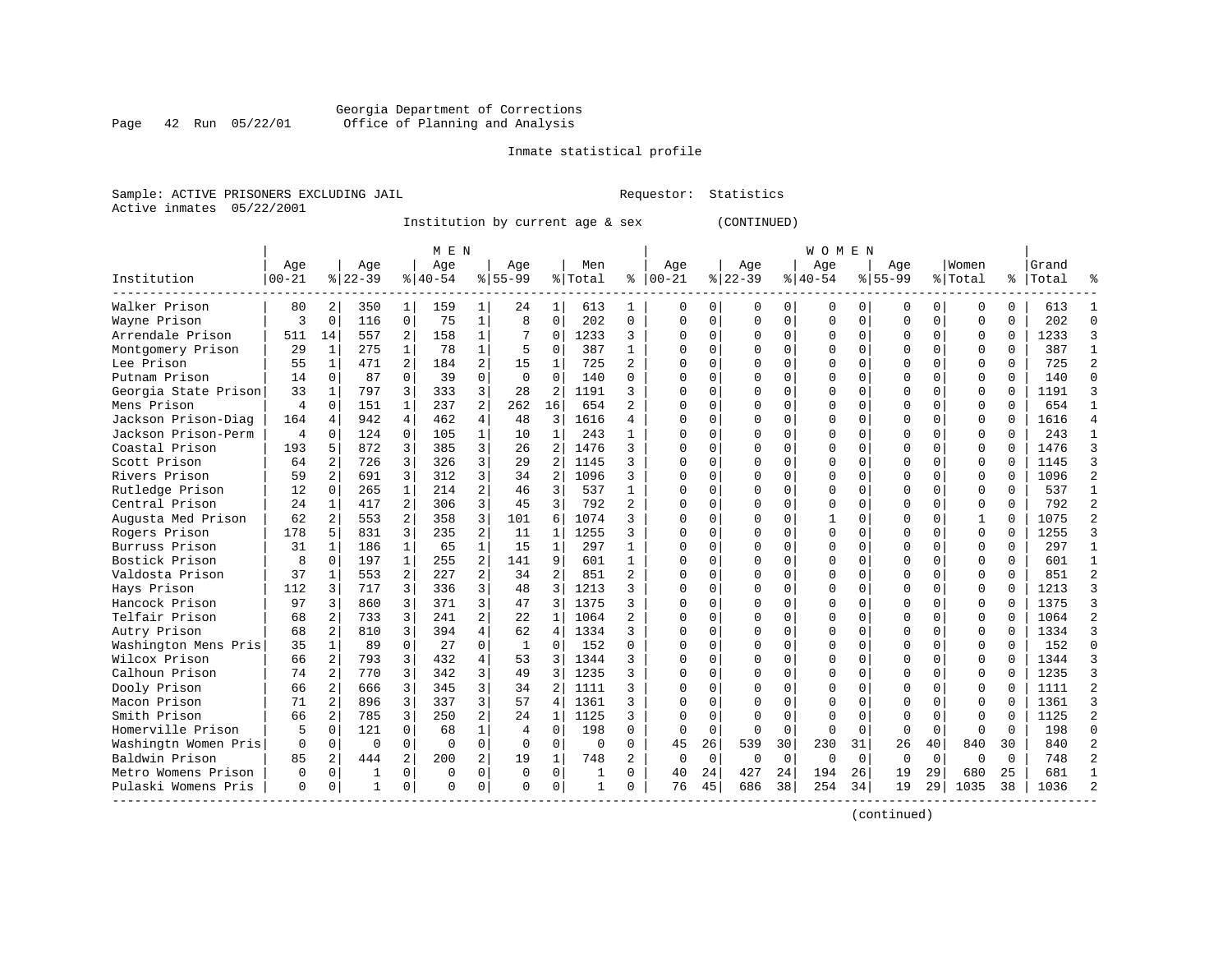# Georgia Department of Corrections<br>Page 43 Run 05/22/01 Office of Planning and Analysis Page 43 Run 05/22/01 Office of Planning and Analysis

#### Inmate statistical profile

Sample: ACTIVE PRISONERS EXCLUDING JAIL **Requestor:** Statistics Active inmates 05/22/2001

Institution by current age & sex (CONTINUED)

|                      |          |   |           |          | M E N                        |          |                    |          |          |              |          |       |           |       | W O M E N   |          |          |        |              |       |           |              |
|----------------------|----------|---|-----------|----------|------------------------------|----------|--------------------|----------|----------|--------------|----------|-------|-----------|-------|-------------|----------|----------|--------|--------------|-------|-----------|--------------|
|                      | Age      |   | Age       |          | Age                          |          | Age                |          | Men      |              | Age      |       | Age       |       | Age         |          | Age      |        | Women        |       | Grand     |              |
| Institution          | $ 00-21$ |   | $ 22-39 $ |          | $8 40-54$                    |          | $8 55-99$          |          | % Total  | ႜ            | $ 00-21$ |       | $ 22-39 $ |       | $ 40-54 $   |          | $ 55-99$ |        | % Total      |       | %   Total | ႜ            |
| Pelham PreTrans Unit | 5        | O | 129       | $\Omega$ | 55                           |          | 4                  | $\Omega$ | 193      |              |          |       |           |       | $\Omega$    |          | $\Omega$ |        |              | 0     | 193       |              |
| Milan Prison         | 63       |   | 149       |          | 41                           | $\Omega$ | $\Omega$           | 0        | 253      |              |          |       | $\Omega$  | 0     | $\Omega$    | $\Omega$ | $\Omega$ |        |              | 0     | 253       |              |
| West Central Prison  | 22       |   | 135       |          | 24                           |          |                    | 0        | 186      | <sup>0</sup> |          |       |           |       | 0           |          | $\Omega$ |        |              | 0     | 186       |              |
| D Ray James Prison   | 125      |   | 999       |          | 405                          |          | 33                 |          | 1562     |              |          |       |           |       | $\Omega$    |          |          |        |              | 0     | 1562      |              |
| Coffee Corr Facility | 146      |   | 929       |          | 392                          |          | 47                 | 3        | 1514     |              |          |       |           |       | 0           |          |          |        |              |       | 1514      |              |
| Wheeler Corr Facilty | 114      |   | 922       |          | 420                          |          | 54                 | 3        | 1510     |              |          |       |           |       |             |          |          |        |              |       | 1510      |              |
| Transfer Inst Unkn   | 0        |   |           |          |                              |          |                    |          |          |              |          |       |           |       |             |          |          |        |              |       |           |              |
| Montgomery BC        | 36       |   | 51        |          |                              |          |                    |          | 87       |              |          |       |           |       |             |          |          |        |              |       | 87        |              |
| Scott BC             | 22       |   | 56        |          |                              |          |                    |          | 78       |              |          |       |           |       | $\Omega$    |          | $\Omega$ |        |              |       | 78        |              |
| Burruss BC           | 51       |   | 79        |          |                              |          | <sup>0</sup>       |          | 130      |              |          |       |           |       | $\Omega$    |          |          |        |              | 0     | 130       |              |
| Hays BC              | 72       |   | 144       |          |                              |          | <sup>0</sup>       | O        | 216      |              |          |       | $\Omega$  |       | 0           |          | $\Omega$ |        |              | 0     | 216       | <sup>0</sup> |
| Baldwin BC           | 77       | 2 | 172       |          |                              |          | 0                  | 0        | 249      |              | U        | 0     | $\Omega$  | 0     | $\Omega$    | $\Omega$ | $\Omega$ |        | <sup>0</sup> | 0     | 249       |              |
| Total reported       |          |   |           |          | 3742 100 26237 100 11153 100 |          | 1616 100 42748 100 |          |          |              | 170 100  |       | 1785 100  |       | 737 100     |          |          | 65 100 | 2757 100     |       | 45505 100 |              |
| Percent reported     | 100.0    |   |           | 100.0    |                              | 100.0    | 100.0              |          |          | 100.0        |          | 100.0 |           | 100.0 |             | 100.0    |          | 100.0  |              | 100.0 |           | 100.0        |
| Not Reported         | 0        |   | U         |          | $\Omega$                     |          | 0                  |          | $\Omega$ |              | $\Omega$ |       | $\Omega$  |       | $\mathbf 0$ |          | $\Omega$ |        | $\Omega$     |       |           |              |
| Total                | 3742     |   | 26237     |          | 11153                        |          | 1616               |          | 42748    |              | 170      |       | 1785      |       | 737         |          | 65       |        | 2757         |       | 45505     |              |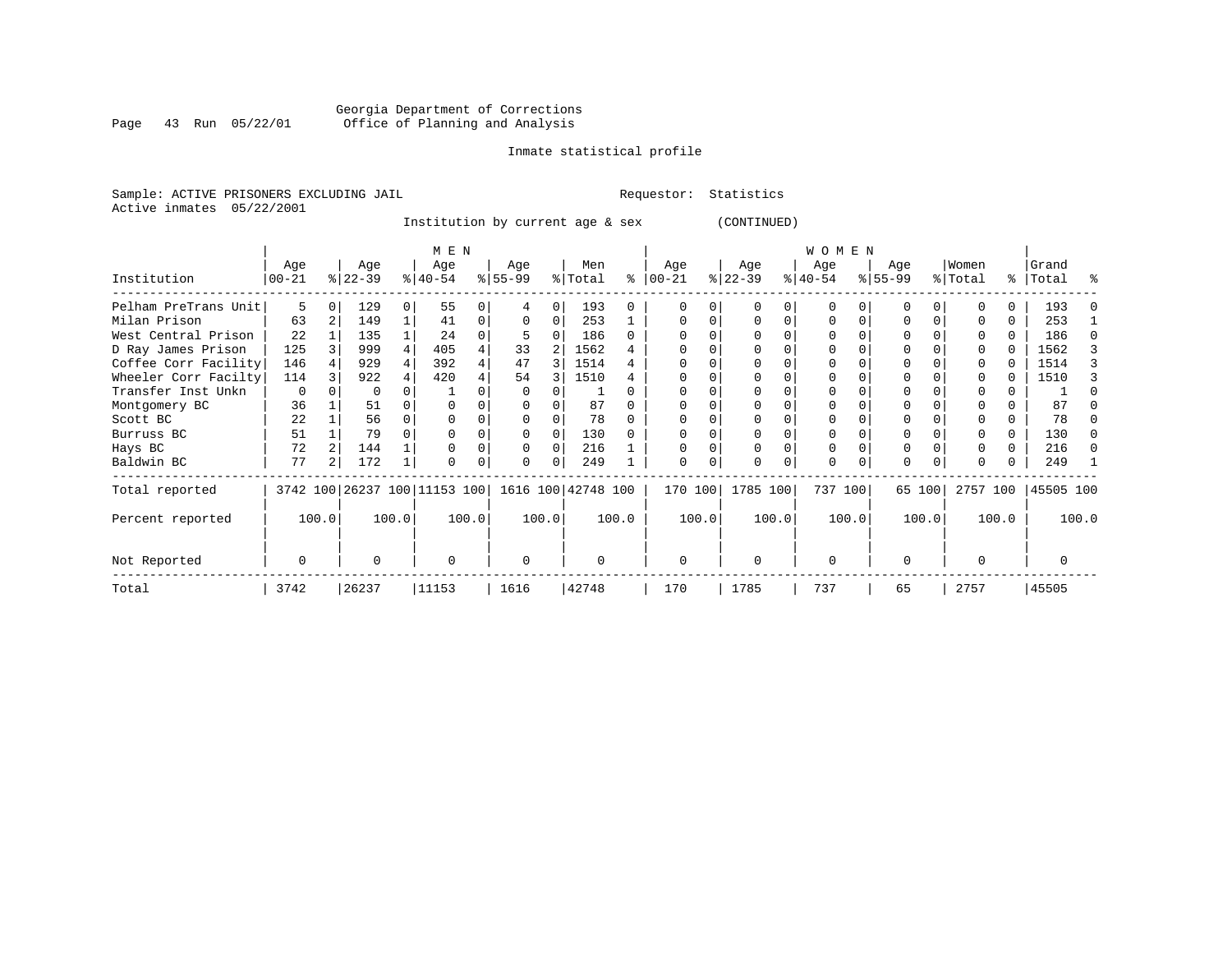### Georgia Department of Corrections Page 44 Run 05/22/01 Office of Planning and Analysis

#### Inmate statistical profile

Sample: ACTIVE PRISONERS EXCLUDING JAIL **Requestor:** Statistics Active inmates 05/22/2001

Misdemeanors And Felonies by current age & sex

| Crime Type            | Aqe<br>  00-21 |                | Age<br>$8122 - 39$                                    |          | M E N<br>Age<br>$8140 - 54$ |                | Age<br>$8155 - 99$ |                | Men<br>% Total | ႜ            | Age<br>$00 - 21$ |                        | Age<br>$8122 - 39$      |                | <b>WOMEN</b><br>Aqe<br>$8140 - 54$ |                         | Age<br>$8155 - 99$ |                    | Women<br>% Total |               | Grand<br>%   Total % |           |
|-----------------------|----------------|----------------|-------------------------------------------------------|----------|-----------------------------|----------------|--------------------|----------------|----------------|--------------|------------------|------------------------|-------------------------|----------------|------------------------------------|-------------------------|--------------------|--------------------|------------------|---------------|----------------------|-----------|
| MISDEMEANOR<br>FELONY | 8              | 0 <sup>1</sup> | 48<br>3715 100 26126 100 11096 100 1609 100 42546 100 | $\Omega$ | 20                          | $\overline{0}$ | 3                  | 0 <sup>1</sup> | 79             | $\mathbf{0}$ | $\Omega$         | $\mathbf 0$<br>169 100 | $4^{\circ}$<br>1775 100 | 0 <sup>1</sup> | 2                                  | $\mathbf{0}$<br>732 100 | $\Omega$           | $\Omega$<br>65 100 | 6                | 0<br>2741 100 | 45287 100            | $85 \t 0$ |
| Total reported        |                |                | 3723 100 26174 100 11116 100 1612 100 42625 100       |          |                             |                |                    |                |                |              | 169              | 100                    | 1779 100                |                |                                    | 734 100                 |                    | 65 100             |                  | 2747 100      | 45372 100            |           |
| Percent reported      |                | 99.5           |                                                       | 99.8     |                             | 99.7           |                    | 99.8           |                | 99.7         |                  | 99.4                   |                         | 99.7           |                                    | 99.6                    |                    | 100.0              |                  | 99.6          |                      | 99.7      |
| NOT REPORTED          | 19             |                | 63                                                    |          | 37                          |                | 4                  |                | 123            |              |                  |                        | 6                       |                | 3                                  |                         | $\Omega$           |                    | 10               |               | 133                  |           |
| Total                 | 3742           |                | 26237                                                 |          | 11153                       |                | 1616               |                | 42748          |              | 170              |                        | 1785                    |                | 737                                |                         | 65                 |                    | 2757             |               | 45505                |           |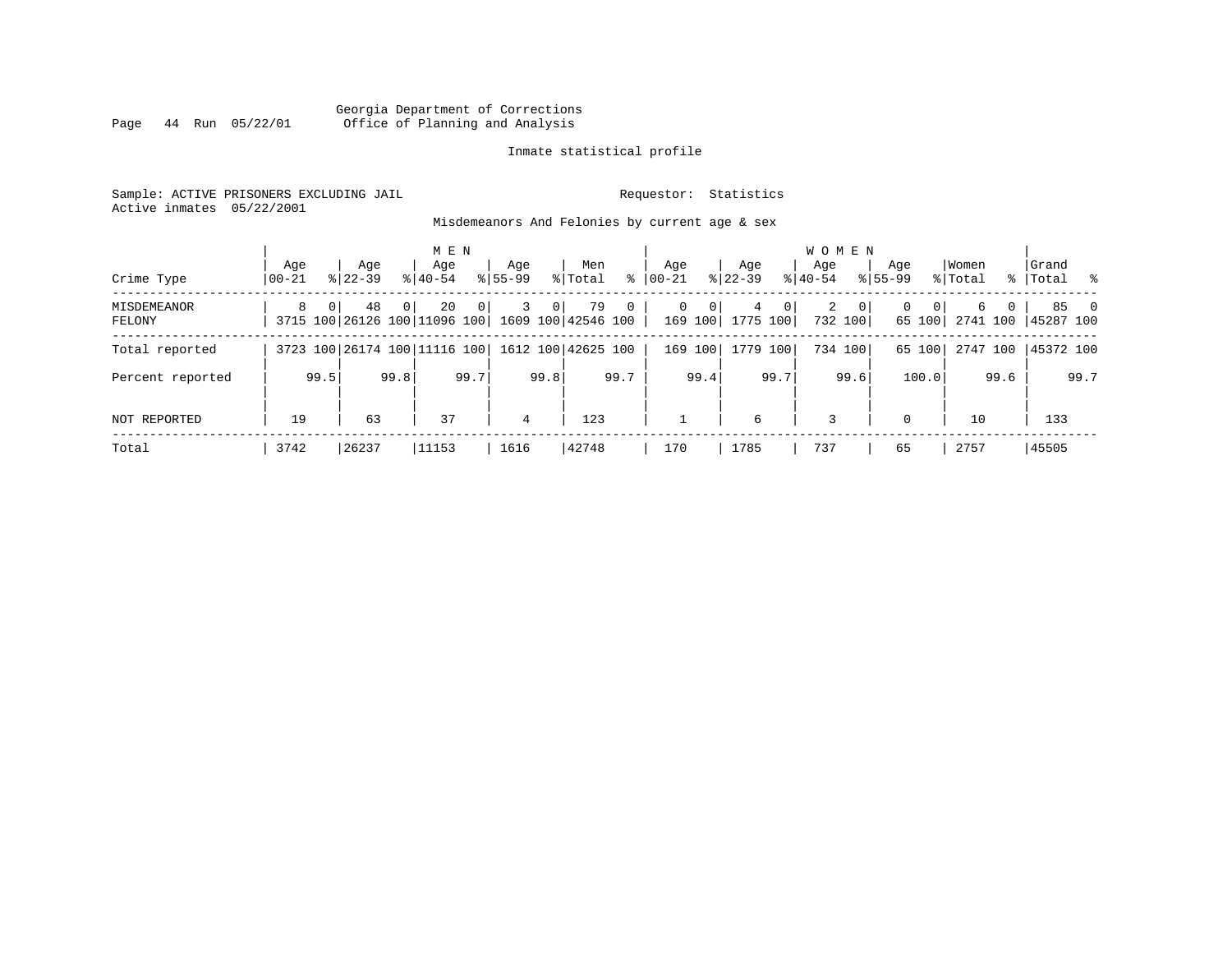# Georgia Department of Corrections<br>Page 45 Run 05/22/01 Office of Planning and Analysis Page 45 Run 05/22/01 Office of Planning and Analysis

#### Inmate statistical profile

Sample: ACTIVE PRISONERS EXCLUDING JAIL **Requestor:** Statistics Active inmates 05/22/2001

Crimes By Group by current age & sex

|                      |           |                |           |          | M E N                        |          |              |          |                    |                |                |          |                |          | W O M E N    |          |              |             |                |              |           |                |
|----------------------|-----------|----------------|-----------|----------|------------------------------|----------|--------------|----------|--------------------|----------------|----------------|----------|----------------|----------|--------------|----------|--------------|-------------|----------------|--------------|-----------|----------------|
|                      | Age       |                | Age       |          | Age                          |          | Aqe          |          | Men                |                | Age            |          | Age            |          | Aqe          |          | Aqe          |             | Women          |              | Grand     |                |
| Crimes By Group      | $00 - 21$ |                | $8 22-39$ |          | % 40-54                      |          | $8155 - 99$  |          | % Total            | နွ             | $ 00-21$       |          | $ 22-39$       |          | $ 40-54$     |          | $8155 - 99$  |             | % Total        | °            | Total     |                |
| HOMICIDE             | 228       | 6              | 3001      | 11       | 1717                         | 15       | 450          | 28       | 5396               | 13             | 20             | 12       | 219            | 12       | 135          | 18       | 35           | 54          | 409            | 15           | 5805      | 13             |
| ABORTION             | $\Omega$  | $\mathbf 0$    | $\Omega$  | 0        | $\Omega$                     | $\Omega$ | 0            | 0        | $\Omega$           | $\Omega$       | $\Omega$       | $\Omega$ | $\Omega$       | 0        | $\Omega$     | $\Omega$ | $\Omega$     | $\mathbf 0$ | $\Omega$       | $\Omega$     | $\Omega$  | $\Omega$       |
| BODILY INJRY&REL OFF | 517       | 14             | 3886      | 15       | 1479                         | 13       | 196          | 12       | 6078               | 14             | 23             | 14       | 177            | 10       | 83           | 11       | 5            | 8           | 288            | 10           | 6366      | 14             |
| ARSON & REL OFF      | 18        | 0              | 187       | 1        | 63                           | 1        | 8            | $\Omega$ | 276                | -1             | $\mathfrak{D}$ |          | 8              | O        | 12           | 2        | 2            | 3           | 24             | 1            | 300       | 1              |
| DAMAGE OF PROPERTY   | 20        | $\mathbf{1}$   | 63        | 0        | 28                           | $\Omega$ | 2            | $\Omega$ | 113                | $\Omega$       | ∩              | ∩        | 4              | 0        | <sup>0</sup> | $\Omega$ | U            | 0           | $\overline{4}$ | <sup>0</sup> | 117       | $\Omega$       |
| BURGLARY & REL OFF   | 545       | 15             | 3098      | 12       | 1147                         | 10       | 48           | 3        | 4838               | 11             | 15             | 9        | 130            | 7        | 35           | 5        | 0            | $\Omega$    | 180            | 7            | 5018      | 11             |
| FORGERY & REL OFF    | 55        | 1              | 745       | 3        | 339                          | 3        | 13           | 1        | 1152               | 3              | 18             | 11       | 290            | 16       | 89           | 12       | 6            | 9           | 403            | 15           | 1555      | 3              |
| THEFT                | 287       | 8              | 1646      | 6        | 710                          | 6        | 57           | 4        | 2700               | 6              | 18             | 11       | 204            | 11       | 114          | 16       | $\mathbf{1}$ | 2           | 337            | 12           | 3037      | 7              |
| <b>ROBBERY</b>       | 1129      | 30             | 4572      | 17       | 1177                         | 11       | 77           | 5.       | 6955               | 16             | 48             | 28       | 161            | 9        | 37           | 5        | 0            | 0           | 246            | 9            | 7201      | 16             |
| SEXUAL OFFENSES      | 269       | 7              | 2816      | 11       | 2015                         | 18       | 525          | 33       | 5625               | 13             | 5              | 3        | 44             | 2        | 25           | 3        | 0            | 0           | 74             | 3            | 5699      | 13             |
| OBSCENITY CRIMES     | O         | $\Omega$       | O         | 0        | 2                            | O        | 1            | $\Omega$ | 3                  | $\Omega$       | $\Omega$       | $\Omega$ | $\Omega$       | $\Omega$ | <sup>0</sup> | $\Omega$ | U            | $\Omega$    | $\Omega$       | <sup>0</sup> | 3         | $\Omega$       |
| TREASON & REL OFF    | O         | 0              | -1        | 0        | -1                           | O        | O            | $\Omega$ | $\overline{2}$     | O              | O              | $\Omega$ | -1             | $\Omega$ | <sup>0</sup> | $\Omega$ | U            | 0           | -1             | 0            | २         | $\Omega$       |
| CRIMES INVOLVNG GOVT | 73        | $\overline{2}$ | 613       | 2        | 189                          | 2        |              | 0        | 882                |                |                |          | 32             | 2        | 17           | 2        | Ω            | O           | 50             |              | 932       | $\overline{2}$ |
| FALSIFICATIONS       | 1         | $\Omega$       | 22        | 0        | 7                            | 0        | $\mathbf{1}$ | 0        | 31                 | $\Omega$       | 1              |          | 5              | O        | 1            | $\Omega$ | U            | 0           | 7              | 0            | 38        | $\Omega$       |
| OBSTRUCT LAW ENFORCE | 11        | 0              | 85        | 0        | 27                           | O        |              | 0        | 125                | U              | $\Omega$       | $\Omega$ | 6              | O        | 2            | $\Omega$ |              | 2           | 9              | U            | 134       | $\Omega$       |
| DISORDERLY CONDUCT   | 8         | $\Omega$       | 33        | 0        | 8                            | O        | U            | 0        | 49                 |                |                |          |                | N        |              | $\Omega$ | Ω            | U           | 2              |              | 51        | $\Omega$       |
| GAMBLING & REL OFF   | 1         | $\Omega$       | ζ         | 0        | -1                           | $\Omega$ | $\mathbf{1}$ | $\Omega$ | 6                  | $\Omega$       | $\Omega$       | $\Omega$ | $\mathbf{1}$   | $\Omega$ | <sup>0</sup> | $\Omega$ | U            | $\Omega$    | $\mathbf{1}$   | $\Omega$     | 7         | $\Omega$       |
| CRUELTY TO CHILDREN  | 10        | $\Omega$       | 187       | 1        | 50                           | $\Omega$ | 10           | 1        | 257                | 1              | 5              | 3        | 65             | 4        | 12           | 2        | U            | $\Omega$    | 82             | 3            | 339       | 1              |
| CRIMES WITH GUNS     |           | $\Omega$       | 111       | $\Omega$ | 58                           | 1        | 6            | $\Omega$ | 183                | $\Omega$       | $\Omega$       | $\Omega$ | $\overline{2}$ | $\Omega$ | $\Omega$     | $\Omega$ | Ω            | $\Omega$    | $\overline{2}$ | $\Omega$     | 185       | $\Omega$       |
| INVASION PRIVACY     |           | 0              | 7         | 0        | 10                           | $\Omega$ | -1           | $\Omega$ | 20                 | $\Omega$       | $\Omega$       | $\Omega$ | $\Omega$       | O        | <sup>0</sup> | $\Omega$ | O            | 0           | $\Omega$       | O            | 20        | $\Omega$       |
| RACKETEERING         |           | $\Omega$       | 11        | 0        | 15                           | O        | 0            | $\Omega$ | 26                 | O              | $\Omega$       | $\Omega$ | 3              | O        |              | $\Omega$ | U            | 0           | $\overline{4}$ | O            | 30        | $\Omega$       |
| DRUG ABUSE OFFENSES  | 467       | 13             | 3917      | 15       | 1553                         | 14       | 131          | 8        | 6068               | 14             | 9              | 5        | 335            | 19       | 132          | 18       | 12           | 18          | 488            | 18           | 6556      | 14             |
| DRUG TRAFFICKING     | 33        | 1              | 745       | 3        | 220                          | 2        | 27           | 2        | 1025               | $\mathfrak{D}$ | 1              |          | 48             | 3        | 21           | 3        | 3            | 5           | 73             | 3            | 1098      | $\overline{2}$ |
| <b>AUTO CRIMES</b>   | 6         | 0              | 268       | 1        | 248                          | 2        | 41           | 3        | 563                | 1              | $\Omega$       | $\Omega$ | 14             | 1        | 11           | 1        | $\Omega$     | $\Omega$    | 25             | -1           | 588       | 1              |
| REVENUE & CONTRABAND |           | 0              | 0         | 0        | $\Omega$                     | $\Omega$ | 0            | 0        | $\Omega$           | $\Omega$       | $\Omega$       | $\Omega$ | $\mathbf 0$    | $\Omega$ | 0            | $\Omega$ | 0            | 0           | $\Omega$       | $\Omega$     | O         | $\Omega$       |
| CRIMES OF OTH STATES | $\Omega$  | $\Omega$       | 0         | 0        | $\overline{a}$               | $\Omega$ | 0            | $\Omega$ | $\overline{2}$     | $\Omega$       | $\Omega$       | $\Omega$ | -1             | 0        | <sup>0</sup> | $\Omega$ | 0            | 0           | -1             | $\Omega$     | 3         | $\Omega$       |
| MISC. FELONIES       | 23        | 1              | 96        | 0        | 26                           | 0        | 4            | $\Omega$ | 149                | O              |                |          | 22             |          | 5            | 1        | 0            | 0           | 29             |              | 178       | $\Omega$       |
| MISDEMEANORS         | 8         | 0              | 48        | 0        | 20                           | 0        | 3            | 0        | 79                 | O              | $\Omega$       | 0        | 4              | 0        | 2            | 0        | 0            | 0           | 6              |              | 85        | ∩              |
| Total reported       |           |                |           |          | 3719 100 26161 100 11112 100 |          |              |          | 1611 100 42603 100 |                | 169 100        |          | 1777 100       |          | 734 100      |          |              | 65 100      | 2745 100       |              | 45348 100 |                |
| Percent reported     |           | 99.4           |           | 99.7     |                              | 99.6     |              | 99.7     |                    | 99.7           |                | 99.4     |                | 99.6     |              | 99.6     |              | 100.0       |                | 99.6         |           | 99.7           |
| NOT REPORTED         | 23        |                | 76        |          | 41                           |          | 5            |          | 145                |                | 1              |          | 8              |          | 3            |          | 0            |             | 12             |              | 157       |                |
| Total                | 3742      |                | 26237     |          | 11153                        |          | 1616         |          | 42748              |                | 170            |          | 1785           |          | 737          |          | 65           |             | 2757           |              | 45505     |                |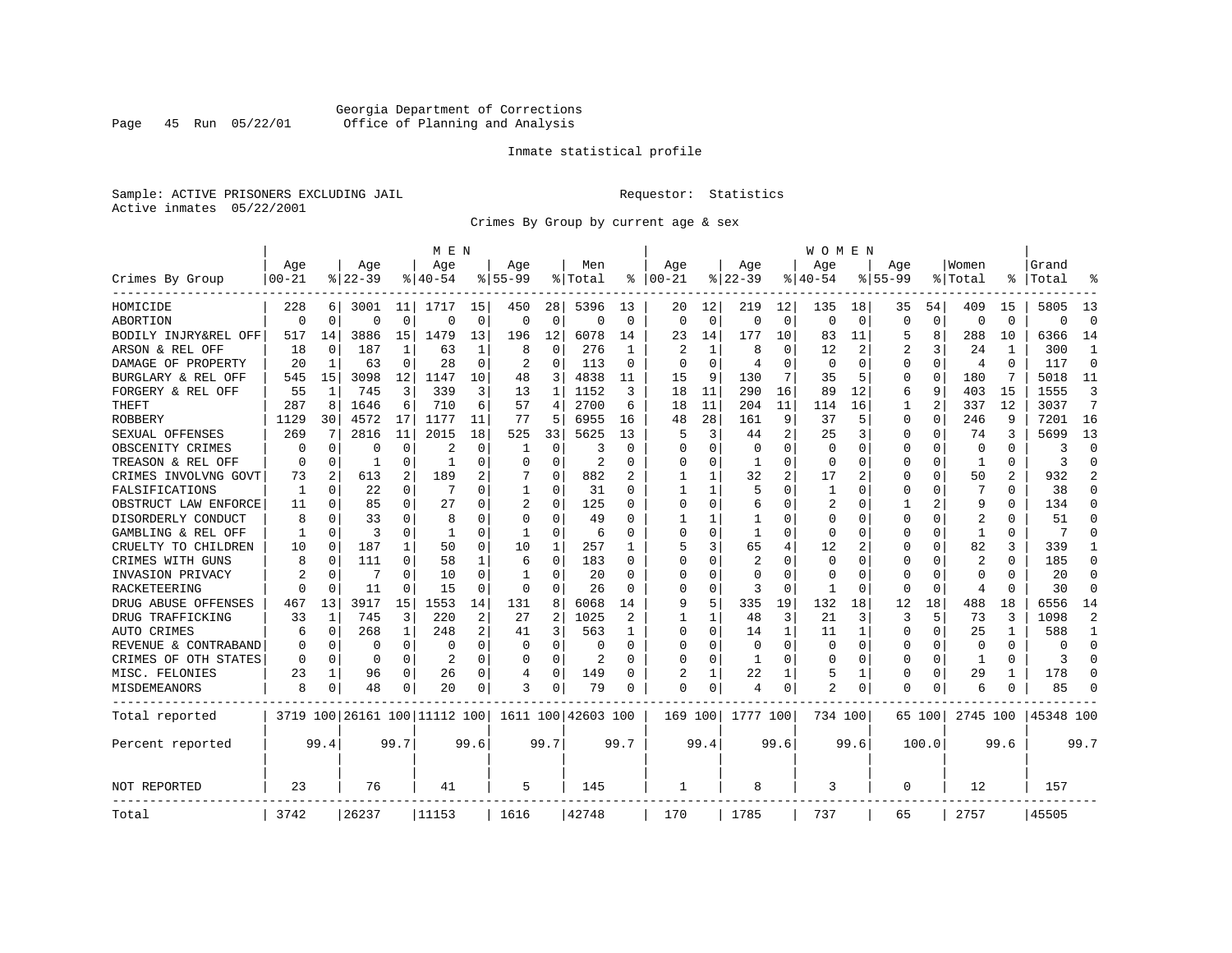### Georgia Department of Corrections Page 46 Run 05/22/01 Office of Planning and Analysis

#### Inmate statistical profile

Sample: ACTIVE PRISONERS EXCLUDING JAIL **Requestor:** Statistics Active inmates 05/22/2001

Most Serious Offense by current age & sex

|                            |              |             |                |             | M E N          |             |              |             |                |             |          |             |             |          | <b>WOMEN</b> |             |             |             |                |          |           |          |
|----------------------------|--------------|-------------|----------------|-------------|----------------|-------------|--------------|-------------|----------------|-------------|----------|-------------|-------------|----------|--------------|-------------|-------------|-------------|----------------|----------|-----------|----------|
|                            | Age          |             | Age            |             | Age            |             | Aqe          |             | Men            |             | Age      |             | Age         |          | Age          |             | Aqe         |             | Women          |          | Grand     |          |
| Most Serious Offense 00-21 |              |             | $8 22-39$      |             | $8 40-54$      |             | $8 55-99$    |             | % Total        | န္          | $ 00-21$ |             | $ 22-39$    |          | $8 40-54$    |             | $8155 - 99$ |             | % Total        |          | %   Total | ু        |
| Misdemeanors               |              |             |                |             |                |             |              |             |                |             |          |             |             |          |              |             |             |             |                |          |           |          |
| abandonment                | 0            | $\mathbf 0$ | $\mathbf{1}$   | $\mathbf 0$ | $\mathbf 0$    | $\mathbf 0$ | $\mathbf 0$  | $\mathbf 0$ | 1              | $\mathbf 0$ | 0        | 0           | $\mathbf 0$ | 0        | $\mathbf 0$  | 0           | 0           | $\mathbf 0$ | $\mathbf 0$    | $\Omega$ |           | $\Omega$ |
| stalking                   | $\cap$       | $\Omega$    | $\overline{2}$ | $\Omega$    | $\Omega$       | $\Omega$    | $\Omega$     | $\mathbf 0$ | 2              | $\Omega$    | $\Omega$ | $\Omega$    | $\Omega$    | $\Omega$ | $\Omega$     | $\Omega$    | $\Omega$    | $\Omega$    | $\Omega$       | $\Omega$ |           | $\Omega$ |
| aggravated assault         | $\Omega$     | $\mathbf 0$ | $\mathbf{1}$   | $\Omega$    | $\Omega$       | 0           | $\Omega$     | $\mathbf 0$ | 1              | $\Omega$    | $\Omega$ | $\Omega$    | $\mathbf 0$ | 0        | $\Omega$     | 0           | $\Omega$    | $\Omega$    | $\Omega$       | $\Omega$ |           | $\Omega$ |
| simple assault             | U            | $\mathbf 0$ | 1              | $\Omega$    | $\Omega$       | 0           | $\mathbf{1}$ | $\mathbf 0$ | $\overline{2}$ | $\Omega$    | $\Omega$ | $\Omega$    | $\Omega$    | $\Omega$ | $\Omega$     | 0           | O           | $\Omega$    | ∩              | 0        |           | $\Omega$ |
| simple battery             |              | $\Omega$    | 1              | $\Omega$    | 3              | $\mathbf 0$ | $\mathbf{1}$ | $\Omega$    | 5              | $\Omega$    | $\Omega$ | $\Omega$    | 2           | $\Omega$ | $\Omega$     | $\Omega$    | O           | $\Omega$    | $\mathfrak{D}$ | $\Omega$ |           | $\Omega$ |
| reckless conduct           |              | $\Omega$    | 1              | $\Omega$    |                | $\mathbf 0$ | $\Omega$     | $\mathbf 0$ | $\overline{c}$ | $\Omega$    | ∩        |             | C           | $\Omega$ | ∩            | $\Omega$    | ∩           | $\Omega$    | ∩              | $\Omega$ |           | $\Omega$ |
| disorderly conduct         | U            | $\Omega$    |                | $\Omega$    | $\Omega$       | $\Omega$    | $\Omega$     | $\Omega$    |                | $\Omega$    | $\Omega$ |             | ∩           | $\Omega$ | ∩            | $\Omega$    | U           | $\Omega$    | $\Omega$       | $\Omega$ |           | $\Omega$ |
| receiving stolen goo       | $\Omega$     | $\Omega$    | $\overline{c}$ | $\Omega$    | $\Omega$       | $\Omega$    | $\Omega$     | $\Omega$    | $\overline{2}$ | $\Omega$    | $\Omega$ |             | O           | $\Omega$ | O            | $\Omega$    | U           | $\Omega$    | $\Omega$       | $\Omega$ |           | $\Omega$ |
| theft by taking            | U            | $\Omega$    | ζ              | $\Omega$    | $\overline{2}$ | $\mathbf 0$ | $\Omega$     | $\Omega$    |                | $\Omega$    | $\Omega$ |             | n           | 0        |              | $\Omega$    |             | $\Omega$    | ∩              | $\Omega$ |           | $\Omega$ |
| robbery                    |              | $\Omega$    |                | $\Omega$    | $\Omega$       | $\Omega$    | $\Omega$     | $\Omega$    |                | $\Omega$    |          |             | C           | $\Omega$ |              | $\Omega$    |             | $\Omega$    | $\Omega$       | $\Omega$ |           | $\Omega$ |
| bad checks                 |              | $\Omega$    | 1              | $\Omega$    |                | 0           | O            | $\Omega$    | $\overline{c}$ | $\Omega$    | $\Omega$ |             |             | O        |              | $\Omega$    |             | $\Omega$    |                | $\Omega$ |           | $\Omega$ |
| poss of marijuana          |              | $\mathbf 0$ | 3              | $\Omega$    | 1              | 0           | $\Omega$     | $\Omega$    |                | $\Omega$    | ∩        |             | n           | 0        |              | $\Omega$    |             | $\Omega$    | $\Omega$       | $\Omega$ |           | $\Omega$ |
| viol motor yeh law         | O            | $\mathbf 0$ | ζ              | $\Omega$    | $\mathcal{D}$  | $\Omega$    | $\Omega$     | $\Omega$    |                | $\Omega$    | $\Omega$ |             | C           | $\Omega$ |              | $\Omega$    |             | $\Omega$    | $\Omega$       | $\Omega$ |           | $\Omega$ |
| d.u.i.                     | ∩            | $\mathbf 0$ | 7              | $\Omega$    | $\overline{4}$ | $\mathbf 0$ | 1            | $\Omega$    | 12             | $\Omega$    |          |             | n           | U        |              | $\Omega$    |             | $\Omega$    | ∩              | $\Omega$ | 12        | $\Omega$ |
| obstr of law enf off       | $\mathbf{1}$ | $\mathbf 0$ | 10             | $\Omega$    |                | $\Omega$    | $\Omega$     | $\Omega$    | 12             | $\Omega$    |          |             | n           | $\Omega$ |              | $\Omega$    |             | $\Omega$    | $\cap$         | $\Omega$ | 12        | $\Omega$ |
| impersonating anothe       | 1            | $\Omega$    | 1              | $\Omega$    | $\Omega$       | $\Omega$    | $\Omega$     | $\Omega$    | $\overline{2}$ | $\Omega$    | ∩        |             | n           | 0        |              | $\Omega$    | U           | $\Omega$    | ∩              | $\Omega$ |           | $\Omega$ |
| criminal trespassing       | 1            | $\Omega$    | ζ              | 0           | $\overline{2}$ | $\Omega$    | U            | $\Omega$    | 6              | $\Omega$    | ∩        |             | n           | 0        |              | $\Omega$    | ∩           | $\cap$      | ∩              | $\Omega$ |           | $\cap$   |
| prostitution               | $\Omega$     | $\Omega$    | $\Omega$       | $\Omega$    | $\Omega$       | $\Omega$    | $\Omega$     | $\Omega$    | $\Omega$       | $\Omega$    | ∩        |             |             | $\Omega$ |              | $\Omega$    | ∩           | $\Omega$    |                | $\Omega$ |           | $\Omega$ |
| sexual battery             | $\Omega$     | $\Omega$    |                | $\Omega$    | $\Omega$       | $\Omega$    | $\Omega$     | 0           |                | $\Omega$    | ∩        |             | ∩           | 0        |              | ∩           | በ           | $\cap$      | ∩              | $\Omega$ |           | $\cap$   |
| escape                     |              | $\Omega$    | $\Omega$       | $\Omega$    | $\Omega$       | $\Omega$    | U            | $\Omega$    | $\mathbf{1}$   | $\Omega$    | ∩        |             | ∩           | $\Omega$ |              | $\Omega$    | ∩           | $\Omega$    | $\Omega$       | $\Omega$ |           | $\cap$   |
| cpwl & concealed wea       | 2            | $\Omega$    | 1              | $\Omega$    | $\Omega$       | $\Omega$    | $\Omega$     | $\Omega$    | 3              | $\Omega$    | O        |             | $\Omega$    | $\Omega$ |              | $\Omega$    | O           | $\Omega$    | ∩              | $\Omega$ |           | $\Omega$ |
| shoplifting                | $\Omega$     | 0           | 1              | $\Omega$    | $\Omega$       | 0           | $\Omega$     | $\Omega$    | 1              | $\Omega$    | $\Omega$ | 0           | $\Omega$    | $\Omega$ |              | $\Omega$    | O           | $\Omega$    | ∩              | $\Omega$ |           | $\cap$   |
| pointing gun at anot       | $\Omega$     | $\mathbf 0$ | 1              | $\Omega$    | $\Omega$       | $\Omega$    | $\Omega$     | $\Omega$    | 1              | $\Omega$    | $\Omega$ | $\Omega$    | $\Omega$    | $\Omega$ |              | $\Omega$    | O           | $\Omega$    | $\Omega$       | $\Omega$ |           | $\Omega$ |
| carry dly weapons pu       | $\Omega$     | $\mathbf 0$ | $\Omega$       | $\Omega$    | $\mathbf{1}$   | $\mathbf 0$ | $\Omega$     | $\Omega$    | 1              | $\Omega$    | $\Omega$ | $\Omega$    | $\Omega$    | $\Omega$ | $\Omega$     | $\Omega$    | O           | $\Omega$    | $\Omega$       | $\Omega$ |           | $\Omega$ |
| inciting to riot           | O            | $\Omega$    | $\Omega$       | $\Omega$    | $\Omega$       | 0           | 0            | $\Omega$    | $\Omega$       | $\Omega$    |          | $\Omega$    | $\Omega$    | $\Omega$ |              | $\Omega$    | 0           | $\Omega$    |                | $\Omega$ |           |          |
| theft by deception <       | 0            | 0           | 1              | $\mathbf 0$ | $\Omega$       | $\mathbf 0$ | $\Omega$     | $\mathbf 0$ |                | $\Omega$    | $\Omega$ | $\mathbf 0$ | $\Omega$    | 0        | $\mathbf 0$  | $\mathbf 0$ | $\Omega$    | $\mathbf 0$ | $\Omega$       | $\Omega$ |           | ∩        |
| FELONIES                   |              |             |                |             |                |             |              |             |                |             |          |             |             |          |              |             |             |             |                |          |           |          |
|                            |              |             |                |             |                |             |              |             |                |             |          |             |             |          |              |             |             |             |                |          |           |          |
|                            |              |             |                |             |                |             |              |             |                |             |          |             |             |          |              |             |             |             |                |          |           |          |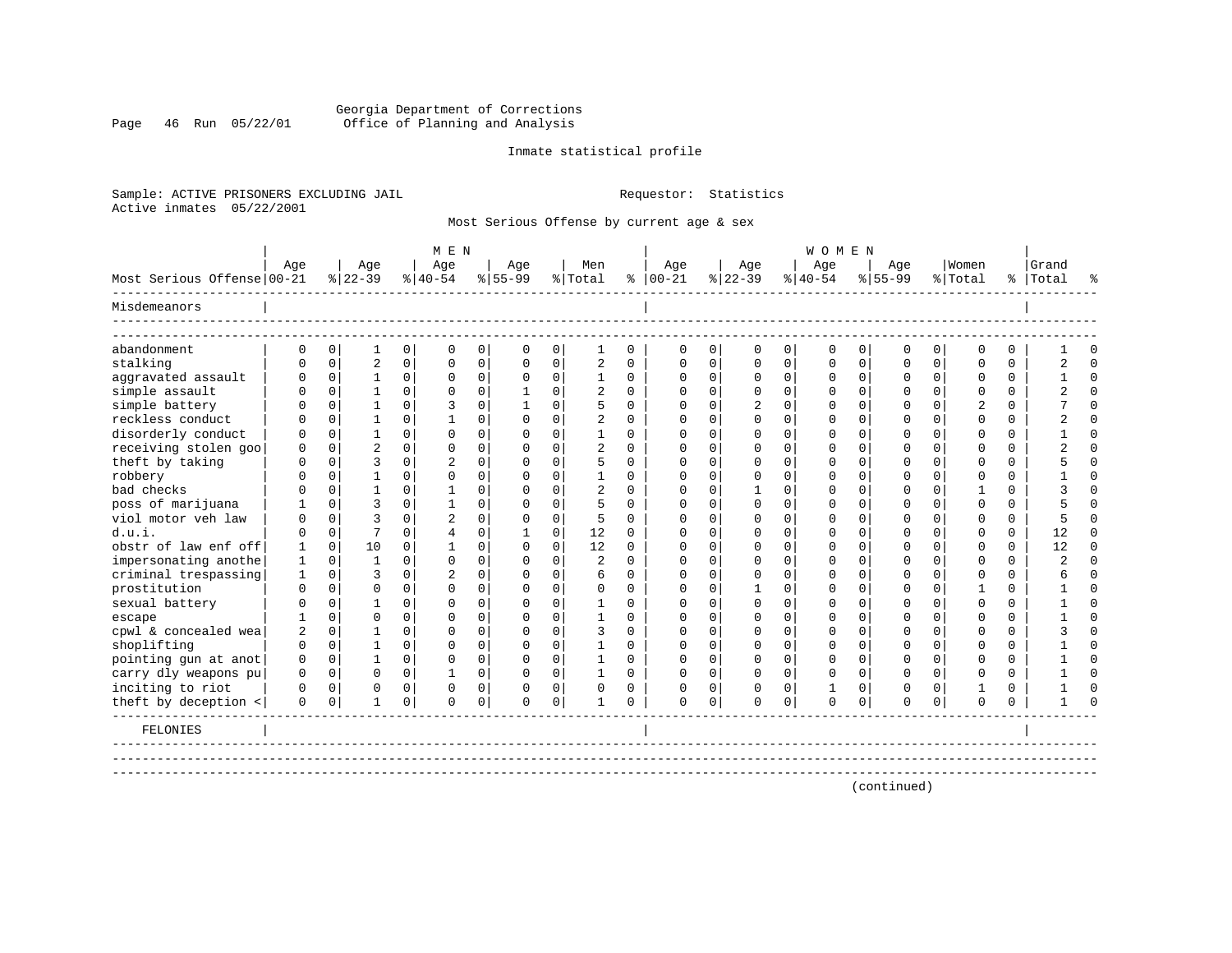Georgia Department of Corrections Page 47 Run 05/22/01 Office of Planning and Analysis

# Inmate statistical profile

|  |                | SAMPIC. ACIIVE PRISONERS EACHODIP |  |
|--|----------------|-----------------------------------|--|
|  | Active inmates | 05/22/2001                        |  |

Sample: ACTIVE PRISONERS EXCLUDING JAIL **Requestor:** Statistics

| Most Serious Offense by current age & sex | CONTINUED) |
|-------------------------------------------|------------|
|-------------------------------------------|------------|

|                            |          |          |           |              | M E N        |          |              |              |                |              |               |          |           |   | W O M E N      |          |           |                |             |              |       |                |
|----------------------------|----------|----------|-----------|--------------|--------------|----------|--------------|--------------|----------------|--------------|---------------|----------|-----------|---|----------------|----------|-----------|----------------|-------------|--------------|-------|----------------|
|                            | Age      |          | Age       |              | Age          |          | Age          |              | Men            |              | Age           |          | Age       |   | Age            |          | Age       |                | Women       |              | Grand |                |
| Most Serious Offense 00-21 |          |          | $8 22-39$ |              | $8 40-54$    |          | $ 55-99$     |              | % Total        |              | $8   00 - 21$ |          | $ 22-39 $ |   | $ 40-54$       |          | $8 55-99$ |                | % Total     | °≈           | Total |                |
| FELONIES                   |          |          |           |              |              |          |              |              |                |              |               |          |           |   |                |          |           |                |             |              |       |                |
|                            |          |          |           |              |              |          |              |              |                |              |               |          |           |   |                |          |           |                |             |              |       |                |
| misc misdemeanor           |          | $\Omega$ |           | 0            | 2            | 0        | 0            | 0            | 4              | 0            | $\Omega$      | 0        | 0         | 0 |                | 0        | 0         | 0              | 1           | 0            | 5     | O              |
| MISC. HOMICIDE OFFEN       | ζ        | $\Omega$ | 5         | $\Omega$     | 3            | $\Omega$ | $\Omega$     | $\mathbf 0$  | 11             | $\Omega$     | $\cap$        | $\Omega$ | $\cap$    | O | $\Omega$       | $\Omega$ | O         | $\Omega$       | $\Omega$    | $\Omega$     | 11    | $\Omega$       |
| <b>MURDER</b>              | 135      | 4        | 2045      | 8            | 1340         | 12       | 344          | 21           | 3864           | 9            |               | 5        | 110       | 6 | 73             | 10       | 25        | 38             | 217         | 8            | 4081  | 9              |
| VOLUNTARY MANSLAUGHT       | 55       | 1        | 706       | 3            | 283          | 3        | 75           | 5            | 1119           | 3            | 9             |          | 79        | 4 | 50             | 7        | 8         | 12             | 146         |              | 1265  | 3              |
| INVOLUNTARY MANSLAUG       | 19       | -1       | 78        | 0            | 18           | $\Omega$ | 10           | $\mathbf{1}$ | 125            | $\Omega$     |               |          | 13        |   |                | 0        | Λ         | $\Omega$       | 16          | 1            | 141   | $\Omega$       |
| RECKLESS ABANDONMENT       | $\Omega$ | $\Omega$ | U         | U            | $\Omega$     | 0        | $\Omega$     | $\Omega$     | $\Omega$       | <sup>0</sup> | ∩             |          | -1        | U | ∩              | O        | Ω         | $\Omega$       | 1           | 0            |       | $\Omega$       |
| FETICIDE                   | O        | $\Omega$ | 2         | $\Omega$     | 2            | $\Omega$ | $\Omega$     | 0            | 4              | ∩            |               | $\Omega$ | $\Omega$  | U |                | $\Omega$ | Ω         | $\Omega$       | $\Omega$    | $\Omega$     | 4     | $\cap$         |
| VEHICULAR HOMICIDE         | 19       | 1        | 158       | 1            | 72           | 1        | 17           | 1            | 266            | 1            |               |          | 15        |   |                | 1        | 2         | 3              | 24          | 1            | 290   |                |
| HOMICIDE BY PILOT, DU      | O        | 0        |           | 0            |              | 0        | 1            | $\Omega$     | 9              | $\Omega$     |               | $\Omega$ | $\cap$    | U |                | $\Omega$ |           | $\Omega$       | 3           | O            | 12    | O              |
| CONCEAL DEATH OF ANO       | 0        | 0        |           | O            | 0            | O        |              | 0            | 3              |              |               | $\Omega$ | O         | U |                | $\Omega$ |           | O              | $\Omega$    | 0            |       | $\Omega$       |
| CRIMINAL ATTEMPT MUR       | 0        | $\Omega$ | 3         | 0            |              | $\Omega$ |              | $\Omega$     | -6             | $\Omega$     |               | ∩        |           | 0 |                | 0        | Ω         | O              | 2           | 0            |       | $\Omega$       |
| MISC. ASSAULT/BATTER       | 2        | $\Omega$ | 28        | $\Omega$     | 13           | $\Omega$ | $\mathbf{1}$ | $\Omega$     | 44             | $\Omega$     | ∩             | $\Omega$ | O         | 0 | $\Omega$       | 0        | Ω         | $\Omega$       | $\Omega$    | $\Omega$     | 44    | $\Omega$       |
| AGGRAVATED ASSAULT         | 324      | q        | 2396      | 9            | 879          | 8        | 129          | 8            | 3728           | 9            | 20            | 12       | 125       |   | 56             | 8        | 3         | 5              | 204         | 7            | 3932  | 9              |
| CRMNL ATTEMPT AGG AS       | 0        | $\Omega$ | 3         | 0            | -1           | 0        | 0            | 0            | 4              | $\Omega$     | O             | 0        | 0         | 0 | $\Omega$       | 0        | 0         | $\mathbf 0$    | $\mathbf 0$ | $\mathbf 0$  | 4     | $\Omega$       |
| AGGRAVATED BATTERY         | 52       | 1        | 297       | 1            | 122          | 1        | 18           | 1            | 489            | 1            |               |          | 20        | 1 | 12             | 2        |           | 2              | 34          | 1            | 523   | 1              |
| TERRORIST THREATS &        | 21       | 1        | 152       | 1            | 63           | 1        | 6            | $\Omega$     | 242            | 1            | $\Omega$      |          | 4         | U | 4              |          | 0         | $\Omega$       | 8           | 0            | 250   | 1              |
| FALSE IMPRISONMENT         |          | $\Omega$ | 72        | 0            | 25           | $\Omega$ |              | 0            | 106            | $\Omega$     | $\Omega$      |          |           | U |                | 0        |           | $\Omega$       | 3           | O            | 109   | $\Omega$       |
| KIDNAPPING                 | 94       | 3        | 656       | 3            | 273          | 2        | 26           | 2            | 1049           |              |               |          | 12        |   |                | 1        | Ω         | $\Omega$       | 22          |              | 1071  | $\overline{2}$ |
| INTERFERENCE WITH CU       |          | $\Omega$ | 3         | O            | $\Omega$     | 0        | $\Omega$     | 0            | $\overline{4}$ | $\Omega$     |               |          | $\cap$    | U |                | O        |           | O              | $\Omega$    | 0            | 4     | $\Omega$       |
| AGG ASSLT ON POLICE        | 10       | $\Omega$ | 192       |              | 58           | 1        |              | 1            | 269            | 1            | ∩             |          | 8         | 0 |                | O        | U         | $\Omega$       | 9           | $\Omega$     | 278   | $\mathbf{1}$   |
| AGG BATRY PEACE OFFI       | 0        | $\Omega$ | 6         | 0            | 2            | 0        |              | $\Omega$     | 8              | $\Omega$     | ∩             |          | O         | U | ∩              | O        | U         | <sup>0</sup>   | $\Omega$    | 0            | я     | <sup>n</sup>   |
| SIMPLE BATTERY MISD        | 0        | $\cap$   |           | 0            | 2            | 0        |              | $\Omega$     |                | <sup>0</sup> |               | U        | O         | U |                | O        |           | <sup>0</sup>   | U           | 0            |       | U              |
| RECK COND-HIV INFCTD       | U        | $\Omega$ | 6         | 0            | 2            | 0        |              | $\Omega$     | 8              | <sup>0</sup> |               | $\Omega$ | 5         | U |                | $\Omega$ |           | 2              | 6           | 0            | 14    | 0              |
| STALKING                   |          | $\Omega$ | O         | 0            | -1           | O        | O            | $\Omega$     |                | $\Omega$     |               | $\Omega$ | O         | U |                | 0        | Λ         | $\Omega$       | U           | $\Omega$     |       | U              |
| AGGRAVATED STALKING        | 5        | $\Omega$ | 69        | 0            | 36           | $\Omega$ |              | $\Omega$     | 115            | $\Omega$     |               | $\Omega$ | 2         | U |                | $\Omega$ | Ω         | $\Omega$       | 2           | 0            | 117   | U              |
| CRIMINAL ATTEMPT KID       |          | $\Omega$ | 5         | 0            | 2            | 0        |              | 0            | 8              | $\Omega$     |               | $\Omega$ | O         | U |                | 0        |           | $\Omega$       | $\Omega$    | O            | 8     | U              |
| MISC. ARSON                | U        | $\Omega$ | 1         | 0            | $\mathbf{1}$ | 0        |              | $\mathbf 0$  | 3              | $\Omega$     |               | $\Omega$ | O         | U |                | 0        |           | $\Omega$       | 1           | $\Omega$     | 4     | O              |
| FIRST DEGREE ARSON         | 12       | 0        | 157       | $\mathbf{1}$ | 51           | $\Omega$ |              | $\Omega$     | 227            | 1            |               |          | 8         | 0 |                | 1        |           | 2              | $20 \sigma$ | $\mathbf{1}$ | 247   | $\mathbf{1}$   |
| SECOND DEGREE ARSON        | 6        | $\Omega$ | 28        | $\Omega$     | 10           | $\Omega$ | O            | $\Omega$     | 44             | $\Omega$     | ∩             | $\Omega$ | C         | 0 | $\overline{2}$ | $\Omega$ | 1         | $\overline{2}$ | 3           | $\Omega$     | 47    | $\Omega$       |
| CRIMINAL POSS EXPLOS       | 0        | 0        | 1         | 0            | -1           | 0        |              | 0            | 2              | $\Omega$     |               | $\Omega$ | O         | 0 | O              | $\Omega$ | Ω         | $\Omega$       | 0           | 0            | 2     | U              |
| CRIM. DAMAGE 1ST DEG       | 2        | $\Omega$ | 18        | $\Omega$     | 5            | $\Omega$ | U            | $\Omega$     | 25             | 0            | $\Omega$      | $\Omega$ |           | 0 | $\Omega$       | 0        | U         | $\Omega$       | 1           | 0            | 26    | $\Omega$       |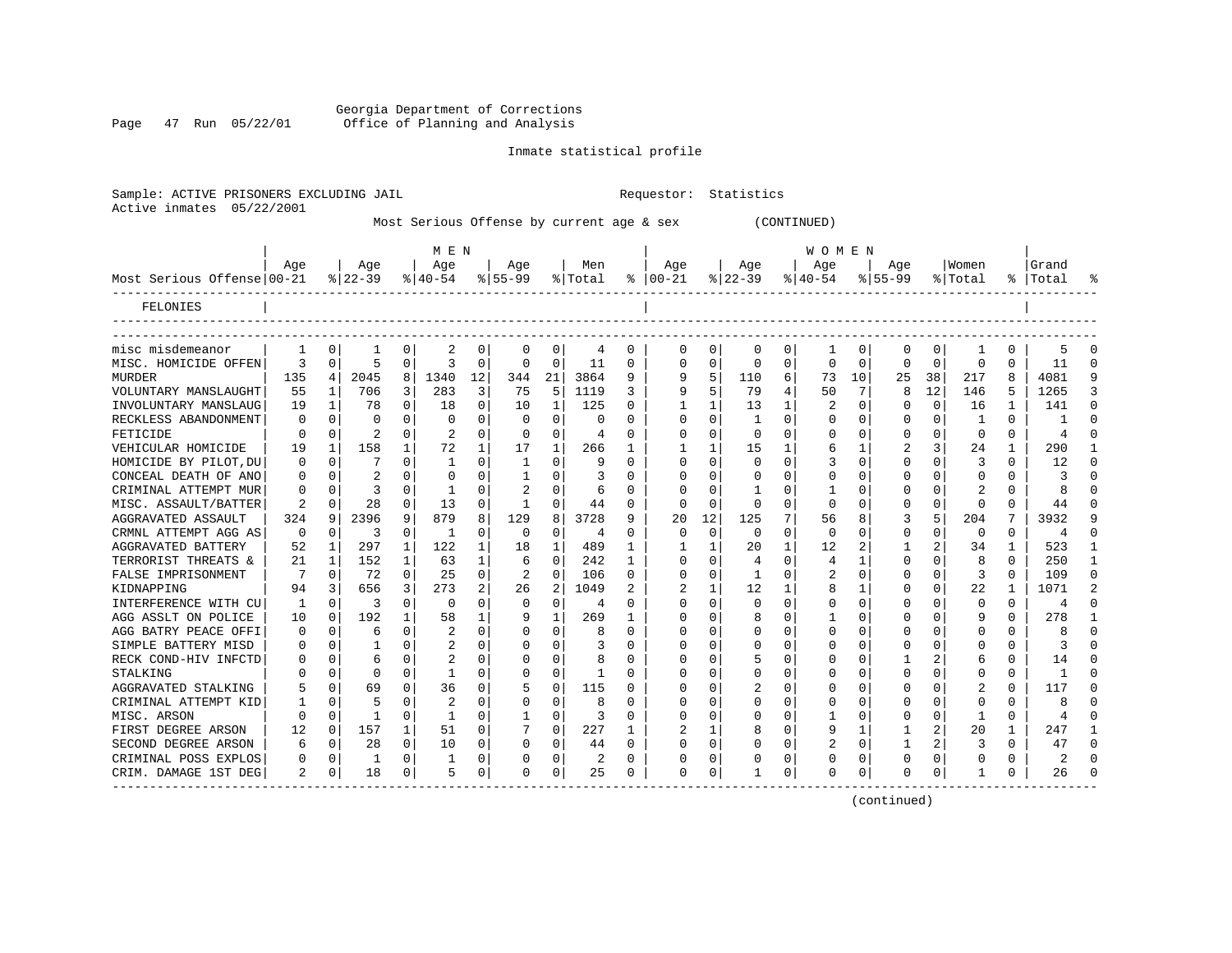### Georgia Department of Corrections Page 48 Run 05/22/01 Office of Planning and Analysis

#### Inmate statistical profile

Sample: ACTIVE PRISONERS EXCLUDING JAIL **Requestor:** Statistics Active inmates 05/22/2001

Most Serious Offense by current age & sex (CONTINUED)

|                            |     |             |           |              | M E N          |          |           |          |         |          |              |          |          |          | W O M E N |             |             |          |                         |          |           |          |
|----------------------------|-----|-------------|-----------|--------------|----------------|----------|-----------|----------|---------|----------|--------------|----------|----------|----------|-----------|-------------|-------------|----------|-------------------------|----------|-----------|----------|
|                            | Age |             | Age       |              | Age            |          | Age       |          | Men     |          | Age          |          | Age      |          | Aqe       |             | Aqe         |          | Women                   |          | Grand     |          |
| Most Serious Offense 00-21 |     |             | $ 22-39 $ |              | $8 40-54$      |          | $8 55-99$ |          | % Total | ႜ        | $ 00-21$     |          | $ 22-39$ |          | $ 40-54$  |             | $8155 - 99$ |          | % Total                 |          | %   Total |          |
| CRIM. DAMAGE 2ND DEG       | 15  | 0           | 41        | 0            | 20             | 0        | 2         | 0        | 78      | 0        | 0            | 0        | 2        | 0        | 0         | 0           | 0           | 0        | 2                       | 0        | 80        |          |
| VANDALISM TO CHURCH        |     | 0           | O         | 0            | 0              | 0        | 0         | 0        | 1       | O        | <sup>0</sup> | 0        | 1        | 0        | 0         | 0           | 0           | O        | -1                      | 0        |           |          |
| ALTER I.D.                 |     | $\Omega$    | 4         | $\Omega$     | З              | $\Omega$ | $\Omega$  | 0        | 9       | $\Omega$ | $\Omega$     | 0        | $\Omega$ | 0        | $\Omega$  | 0           | 0           | $\Omega$ | $\Omega$                | $\Omega$ | a         |          |
| BURGLARY                   | 538 | 14          | 3077      | 12           | 1126           | 10       | 48        | 3        | 4789    | 11       | 14           | 8        | 128      | 7        | 35        | 5           | 0           | $\Omega$ | 177                     | 6        | 4966      | 11       |
| POSS BURGLAR TOOLS         |     | 0           | 12        | 0            | q              | $\Omega$ |           | 0        | 25      | 0        |              | 1        | 2        | O        |           | 0           | 0           | O        | 3                       | O        | 28        | $\Omega$ |
| CRMNL ATMPT COMMIT B       |     | $\Omega$    | 9         | O            | 12             | $\Omega$ |           | $\Omega$ | 24      | $\Omega$ |              | $\Omega$ | Ω        | O        |           | $\Omega$    | U           | O        | $\Omega$                | $\Omega$ | 24        | $\Omega$ |
| MISC. FORGERY              |     | $\Omega$    | 7         | $\Omega$     | 2              | $\Omega$ | O         | 0        | 10      | $\Omega$ | $\Omega$     | $\Omega$ | 2        | $\Omega$ | $\Omega$  | $\Omega$    | U           | $\Omega$ | 2                       | $\Omega$ | 12        | $\Omega$ |
| FORGERY 1ST DEGREE         | 46  | 1           | 665       | 3            | 311            | 3        | 8         | 0        | 1030    | 2        | 18           | 11       | 265      | 15       | 79        | 11          | 5           | 8        | 367                     | 13       | 1397      | 3        |
| FORGERY 2ND DEGREE         |     | 0           | 11        | U            | 6              | 0        |           | 0        | 19      | O        | $\Omega$     | $\Omega$ |          | 0        | 2         | 0           | 0           | O        | 9                       | 0        | 28        | ∩        |
| <b>BAD CHECKS</b>          |     | 0           | 1         | O            |                | 0        |           | 0        | 4       | O        |              | 0        | 0        | 0        |           | 0           | 0           | O        |                         |          |           |          |
| THEFT CREDIT CARD          |     | 0           | 18        | U            |                | 0        | O         | O        | 23      | $\Omega$ |              |          |          | U        |           | 0           | U           | U        | 4                       | 0        | 27        |          |
| FRAUDULENT CREDIT CA       |     | 0           | 27        | 0            | 6              | 0        |           | O        | 39      | U        |              | 0        | 11       | 1        |           | 1           | O           | 0        | 15                      | 1        | 54        |          |
| TELECOMMUNICATIONS F       |     | 0           | 3         | U            | O              | 0        |           | $\Omega$ | 3       | O        |              | 0        | $\Omega$ | O        |           | 0           | U           | 0        | $\Omega$                | 0        |           |          |
| CRMNL ATMPT COMMIT F       |     | 0           | 1         | U            | C              | 0        |           | 0        | 1       | O        |              | 0        |          | 0        |           | 0           |             | 0        | O                       | N        |           |          |
| MISC. FRAUD                |     | 0           | 12        | 0            | 8              | 0        | 3         | 0        | 23      | O        |              | $\Omega$ | 3        | 0        | 2         | 0           |             | 2        | 6                       | 0        | 29        |          |
| THEFT BY TAKING            | 89  | 2           | 523       | 2            | 197            | 2        | 25        | 2        | 834     | 2        |              | 2        | 59       | 3        | 30        | 4           | 0           | 0        | 92                      | 3        | 926       |          |
| THEFT BY DECEPTION         |     | 0           | 20        | $\Omega$     | 18             | 0        | 4         | 0        | 43      | 0        |              | 1        | 6        | 0        | $\Omega$  | 0           | 0           | 0        | 8                       | 0        | 51        | ∩        |
| THEFT BY EXTORTION         |     | $\Omega$    | 1         | U            | -1             | 0        |           | 0        | 2       | O        |              | 0        | 0        | 0        |           | 0           | 0           | O        | 0                       | 0        |           |          |
| THEFT OF LOST PROPER       |     | 0           | -1        | U            |                | 0        |           | 0        | 3       | 0        |              | 0        | 0        | 0        |           | 0           |             | O        | $\Omega$                | O        |           |          |
| THEFT BY REC STOLEN        | 132 | 4           | 607       | 2            | 173            | 2        |           | $\Omega$ | 917     |          |              | 2        | 20       | 1        | 6         | 1           | U           | O        | 30                      | 1        | 947       |          |
| THEFT OF SERVICES          |     | 0           | 3         | U            | $\overline{2}$ | 0        | 0         | $\Omega$ | 5       | O        |              | O        | $\Omega$ | O        |           | $\Omega$    | O           | O        | $\Omega$                | $\Omega$ |           |          |
| THEFT BY CONVERSION        |     | $\Omega$    | 23        | 0            | 16             | 0        |           | 0        | 40      | O        |              |          | 5        | 0        |           | $\Omega$    | O           | 0        |                         | 0        | 47        |          |
| CONVSN PAYMNTS REAL        |     | 0           | 0         | 0            | 1              | 0        |           | 0        | -1      | O        |              | 0        |          | 0        |           | 0           |             | 0        | 0                       | O        |           |          |
| THEFT OF MOTOR VEH,        | 22  | 1           | 122       | 0            | 35             | 0        | O         | 0        | 179     | O        |              | 1        |          | 0        |           | 0           | U           | O        |                         | $\Omega$ | 186       |          |
| THEFT BRING PROP IN        | ∩   | $\mathbf 0$ | 13        | U            | $\overline{2}$ | 0        |           | 0        | 17      | U        |              | 0        |          | U        |           | 0           | O           | O        |                         | 0        | 18        |          |
| THEFT RECV PROP OUT        |     | 0           | 2         | 0            | 0              | 0        |           | 0        | 3       | O        |              | 0        | 0        | 0        | O         | 0           | 0           | 0        | 0                       | 0        |           |          |
| LIVESTOCK THEFT            | 0   | 0           | $\Omega$  | 0            | 1              | 0        | $\Omega$  | 0        | 1       | 0        |              | 0        | O        | 0        | 0         | 0           | 0           | 0        | 0                       | O        |           |          |
| THEFT BY SHOPLIFTING       | 11  | $\Omega$    | 249       | $\mathbf{1}$ | 232            | 2        | 16        | 1        | 508     | 1        |              | 4        | 107      | 6        | 76        | 10          |             |          | 190                     |          | 698       |          |
| ENTERING VEHICLE           | 32  | 1           | 82        | $\Omega$     | 30             | 0        | 3         | $\Omega$ | 147     | O        | $\Omega$     | 0        | -1       | U        |           | $\Omega$    | 0           | 0        | 2                       | 0        | 149       |          |
| ROBBERY                    | 458 | 12          | 1822      | 7            | 455            | 4        | 23        | 1        | 2758    | 6        | 34           | 20       | 105      | 6        | 25        | 3           | 0           | $\Omega$ | 164                     | 6        | 2922      |          |
| ARMED ROBBERY              | 596 | 16          | 2551      | 10           | 706            | 6        | 54        | 3        | 3907    | 9        | 13           | 8        | 47       | 3        | 10        | 1           | 0           | 0        | 70                      | 3        | 3977      |          |
| HIJACKING MOTOR VEHI       | 12  | 0           | 30        | 0            | $\Omega$       | 0        | 0         | 0        | 42      | 0        |              | 1        | -1       | 0        |           | 0           | 0           | 0        | $\overline{\mathbf{c}}$ | 0        | 44        |          |
| CRIMINAL ATTEMPT ROB       | 10  | 0           | 33        | $\Omega$     | 8              | 0        |           | 0        | 51      | O        |              | $\Omega$ | 2        | 0        |           | $\mathbf 0$ | 0           | $\Omega$ | 2                       | $\Omega$ | 53        |          |
| CRMNL ATMPT ARMED RO       | 53  | 1           | 136       | $\mathbf 1$  | 8              | 0        |           | 0        | 197     | 0        |              | 0        | 6        | 0        |           | 0           | U           | O        | 8                       | 0        | 205       |          |
| MISC. SEXUAL               | 1   | 0           | 14        | 0            | 9              | 0        | 1         | 0        | 25      | 0        | $\Omega$     | 0        | O        | 0        |           | 0           | O           | 0        | -1                      | 0        | 26        |          |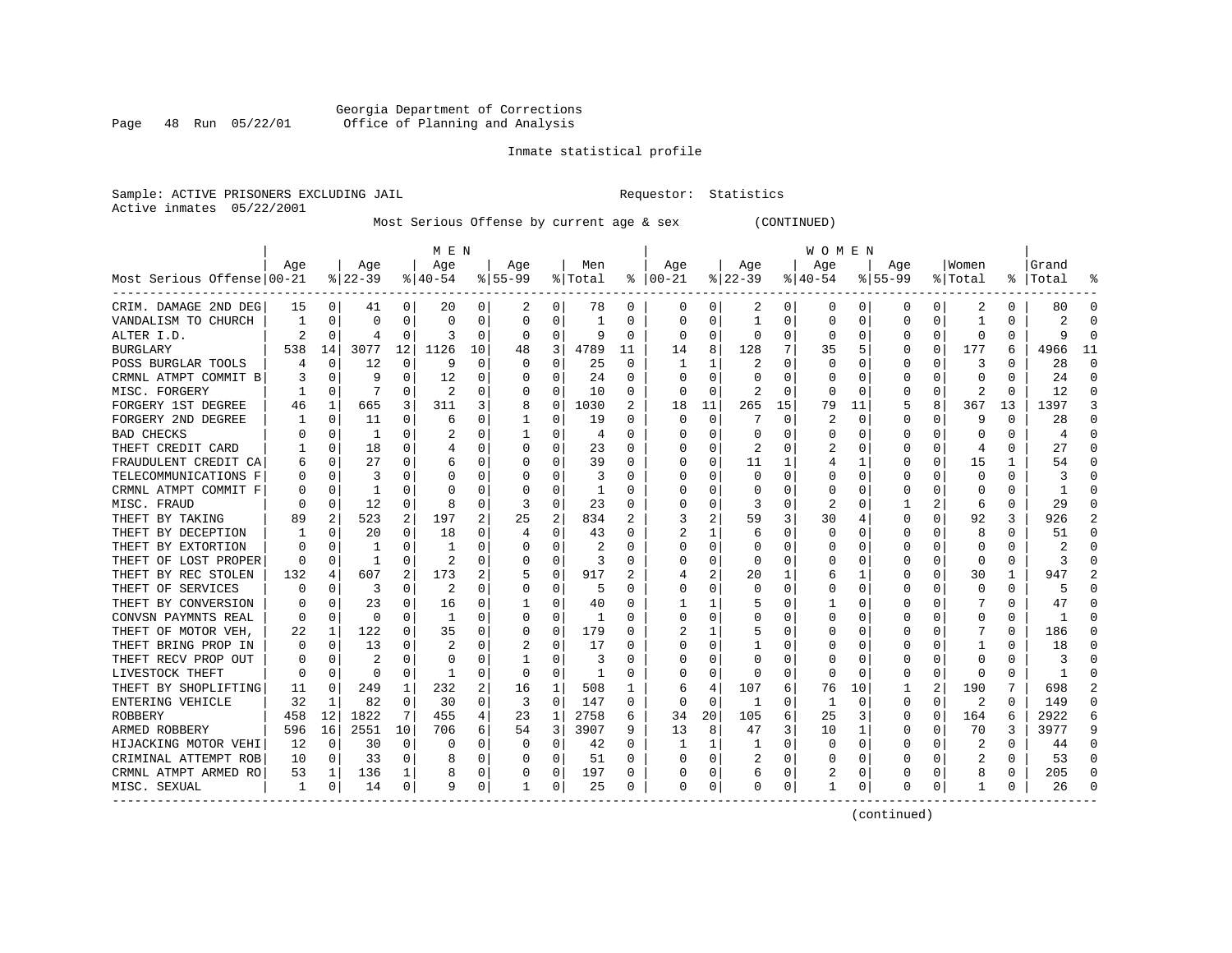#### Georgia Department of Corrections Page 49 Run 05/22/01 Office of Planning and Analysis

# Inmate statistical profile

| Sample: ACTIVE PRISONERS EXCLUDING JAIL | Requestor: Statistics |  |
|-----------------------------------------|-----------------------|--|
| Active inmates 05/22/2001               |                       |  |

# Most Serious Offense by current age & sex (CONTINUED)

|                            |     |          |                |   | M E N          |          |           |              |          |          |          |                |          |   | W O M E N    |             |             |          |                |          |           |                |
|----------------------------|-----|----------|----------------|---|----------------|----------|-----------|--------------|----------|----------|----------|----------------|----------|---|--------------|-------------|-------------|----------|----------------|----------|-----------|----------------|
|                            | Age |          | Age            |   | Age            |          | Age       |              | Men      |          | Age      |                | Age      |   | Age          |             | Age         |          | Women          |          | Grand     |                |
| Most Serious Offense 00-21 |     |          | $ 22-39$       |   | $8 40-54$      |          | $8 55-99$ |              | % Total  | ႜ        | $ 00-21$ |                | $ 22-39$ |   | $ 40-54$     |             | $8155 - 99$ |          | % Total        |          | %   Total |                |
| RAPE                       | 56  | 2        | 836            | 3 | 666            | 6        | 82        | 5            | 1640     | 4        | 0        | 0              | 1        | 0 | 3            | 0           | 0           | 0        | 4              | 0        | 1644      |                |
| SODOMY                     | 3   | 0        | 16             | 0 | 17             | 0        | 5         | 0            | 41       | $\Omega$ | $\Omega$ | O              | $\Omega$ | 0 | U            | $\mathbf 0$ | $\Omega$    | 0        | 0              | 0        | 41        | $\Omega$       |
| AGGRAVATED SODOMY          |     | $\Omega$ | 103            | 0 | 91             | 1        | 30        | 2            | 231      | 1        |          | O              | 1        | 0 |              | $\Omega$    | U           | 0        | 4              | $\Omega$ | 235       | -1             |
| INCEST                     |     | $\Omega$ | 24             | 0 | 39             | $\Omega$ |           | $\Omega$     | 71       | $\Omega$ |          | 0              | -1       | 0 |              | $\Omega$    | U           | $\Omega$ | -1             | $\Omega$ | 72        | $\Omega$       |
| BIGAMY                     |     | $\Omega$ | 1              | 0 | 0              | 0        | O         | 0            | 1        | 0        |          | 0              |          | 0 |              | 0           | 0           | 0        | $\mathbf 0$    | 0        |           | $\Omega$       |
| AGGRAVATED SEXUAL BA       |     | 0        | 36             | 0 | 30             | 0        | 9         | $\mathbf{1}$ | 78       | $\Omega$ |          | O              |          | 0 |              | $\mathbf 0$ | 0           | 0        | -1             | $\Omega$ | 79        | $\Omega$       |
| STATUATORY RAPE            | 58  | 2        | 337            | 1 | 36             | 0        | 11        | $\mathbf{1}$ | 442      | 1        |          | 1              | 4        | 0 | <sup>0</sup> | 0           | 0           | 0        | 5              | $\Omega$ | 447       | -1             |
| CHILD MOLESTATION          | 110 | 3        | 917            | 4 | 717            | 6        | 247       | 15           | 1991     | 5        | 3        | $\overline{a}$ | 18       | 1 | 13           | 2           | 0           | 0        | 34             | 1        | 2025      | $\overline{4}$ |
| ENTICING CHILD-INDEC       | -1  | 0        | 23             | 0 | 11             | 0        | 4         | 0            | 39       | $\Omega$ |          |                | 2        | 0 | <sup>0</sup> | $\Omega$    | 0           | 0        | 3              | $\Omega$ | 42        | $\Omega$       |
| AGGRAV. CHILD MOLEST       | 25  | 1        | 463            | 2 | 388            | 3        | 126       | 8            | 1002     | 2        |          | 0              | 16       | 1 |              | 1           | 0           | 0        | 21             |          | 1023      | $\overline{2}$ |
| SEXL/ASSLT/AGN/PERS/       |     | $\Omega$ | 6              | 0 | $\Omega$       | 0        | U         | 0            | 6        | $\Omega$ |          |                | U        | U |              | $\Omega$    | U           | U        | $\Omega$       | $\Omega$ | Б         | $\cap$         |
| CRIMINAL ATTPT RAPE        |     | $\Omega$ | 37             | 0 | q              | 0        |           | 0            | 52       | $\Omega$ |          | U              | U        | U |              | $\Omega$    | U           | 0        | $\Omega$       | $\Omega$ | 52        | $\cap$         |
| CRIMINAL ATTPT SODOM       |     | $\Omega$ | 1              | 0 | $\Omega$       | 0        | U         | 0            | 1        | 0        |          | 0              | O        | U |              | 0           | U           | $\Omega$ | 0              | 0        |           |                |
| CRIMINAL ATTPT AGG S       |     | 0        |                | 0 | $\overline{2}$ | 0        |           | 0            | 4        | $\Omega$ |          | $\Omega$       |          | 0 |              | $\mathbf 0$ | C           | 0        | 0              | $\Omega$ |           |                |
| MISC. OBSCENITY            |     | $\Omega$ | 0              | 0 | 2              | 0        | 1         | 0            | 3        | $\Omega$ |          | O              |          | U |              | 0           | U           | 0        | $\Omega$       | 0        |           | $\Omega$       |
| MISC. PUBLIC ORDER         |     | $\Omega$ |                | 0 | 0              | 0        |           | $\Omega$     |          | $\Omega$ |          | O              |          | 0 |              | $\Omega$    | 0           | 0        | $\Omega$       | $\Omega$ |           | $\cap$         |
| FALSE SWEARNG WRITTN       |     | $\Omega$ | 0              | U |                | 0        | U         | 0            | 1        | $\Omega$ |          | O              |          | 0 | Ω            | 0           | 0           | 0        |                | $\Omega$ |           | $\cap$         |
| BRIBERY GOVT OFFICER       |     | $\Omega$ | 2              | U |                | 0        | U         | 0            | 4        | $\Omega$ |          |                | 0        | 0 |              | 0           | 0           | 0        | 0              | 0        |           |                |
| DEFRAUDING STATE           |     | ∩        | 0              | U |                | 0        | U         | 0            | 2        | $\Omega$ |          |                | 0        | 0 |              | $\Omega$    | U           | U        |                | O        |           |                |
| FALSE CERTIFICATES         |     | ∩        |                | U | $\Omega$       | 0        | U         | 0            | 1        | $\Omega$ |          | U              | O        | U | Ω            | $\Omega$    | U           | U        | $\Omega$       | 0        |           |                |
| INFLUENCING WITNESS        |     | $\Omega$ | $\overline{2}$ | 0 | -1             | 0        | U         | $\mathbf 0$  | 4        | 0        |          | 0              | 0        | 0 | <sup>0</sup> | 0           | 0           | $\Omega$ | $\mathbf 0$    | 0        |           |                |
| OBSTR OF LAW ENF OFF       | 71  | 2        | 608            | 2 | 185            | 2        |           | 0            | 871      | 2        |          |                | 32       | 2 | 16           | 2           | 0           | 0        | 49             | 2        | 920       | 2              |
| PERJURY                    |     | $\Omega$ | 2              | 0 | $\Omega$       | 0        | 1         | 0            | 3        | $\Omega$ |          | $\Omega$       |          | 0 |              | $\mathbf 0$ | 0           | 0        | -1             | 0        |           |                |
| <b>FALSE SWEARING</b>      |     | $\Omega$ | 0              | U | 0              | 0        | 0         | 0            | $\Omega$ | $\Omega$ |          | O              |          | U |              | $\Omega$    | 0           | 0        | 1              | $\Omega$ |           | $\cap$         |
| IMPERSONATION              |     | $\Omega$ |                | U | $\Omega$       | 0        | U         | $\Omega$     | 1        | $\Omega$ |          | O              | 0        | 0 |              | $\Omega$    | 0           | 0        | $\Omega$       | $\Omega$ |           | ∩              |
| IMPERSONATING OFFIC        |     | $\Omega$ | 0              | U | $\Omega$       | 0        | U         | 0            | 1        | $\Omega$ |          | O              | 0        | U |              | 0           | 0           | 0        | $\Omega$       | 0        |           | ∩              |
| FALSE STATEMENTS GOV       |     | 0        | 18             | 0 |                | 0        | 0         | 0            | 25       | $\Omega$ |          |                | 2        | 0 |              | 0           | C           | 0        | 4              | 0        | 29        |                |
| IMPRSNTNG ANTHR RBAL       |     | $\Omega$ | 1              | O | $\Omega$       | $\Omega$ | U         | 0            |          | $\Omega$ |          | $\Omega$       |          | U |              | $\mathbf 0$ | $\Omega$    | O        |                | $\Omega$ |           |                |
| <b>ESCAPE</b>              |     | $\Omega$ | 74             | 0 | 24             | 0        |           | $\Omega$     | 108      | $\Omega$ |          | O              | 3        | 0 |              | $\Omega$    | U           | U        | 4              | $\Omega$ | 112       |                |
| AIDING ESCAPE              |     | $\Omega$ |                | U | $\Omega$       | $\Omega$ | 0         | 0            |          | $\Omega$ | O        | 0              | 0        | 0 |              | $\Omega$    | 0           | 0        | $\Omega$       | 0        |           |                |
| HINDERING APPREH OR        |     | $\Omega$ | 5              | 0 |                | 0        | 0         | $\Omega$     | 9        | $\Omega$ |          | 0              |          | 0 |              | 0           |             | 2        | 3              | $\Omega$ | 12        | $\Omega$       |
| MUTINY IN PENAL INST       |     | $\Omega$ | 2              | 0 | $\Omega$       | 0        |           | 0            | 2        | $\Omega$ |          | 0              | 0        | 0 |              | $\mathbf 0$ | 0           | 0        | $\Omega$       | 0        |           | $\cap$         |
| <b>BAIL JUMPING</b>        |     | $\Omega$ | 3              | 0 |                | 0        | O         | 0            | 5        | $\Omega$ |          | $\Omega$       |          | O |              | $\mathbf 0$ | $\Omega$    | 0        | $\overline{2}$ | $\Omega$ |           | $\cap$         |
| FALSE PUBLIC ALARM         |     | $\Omega$ | 2              | 0 | 1              | 0        | U         | 0            | 4        | 0        |          | 0              | Ω        | 0 | Ω            | 0           | U           | 0        | $\Omega$       | 0        |           | $\cap$         |
| CRIM INTER WITH GOVT       | 7   | 0        | 31             | 0 | 7              | 0        | O         | 0            | 45       | 0        |          | 1              |          | 0 | $\Omega$     | 0           | $\Omega$    | 0        | $\mathfrak{D}$ | $\Omega$ | 47        |                |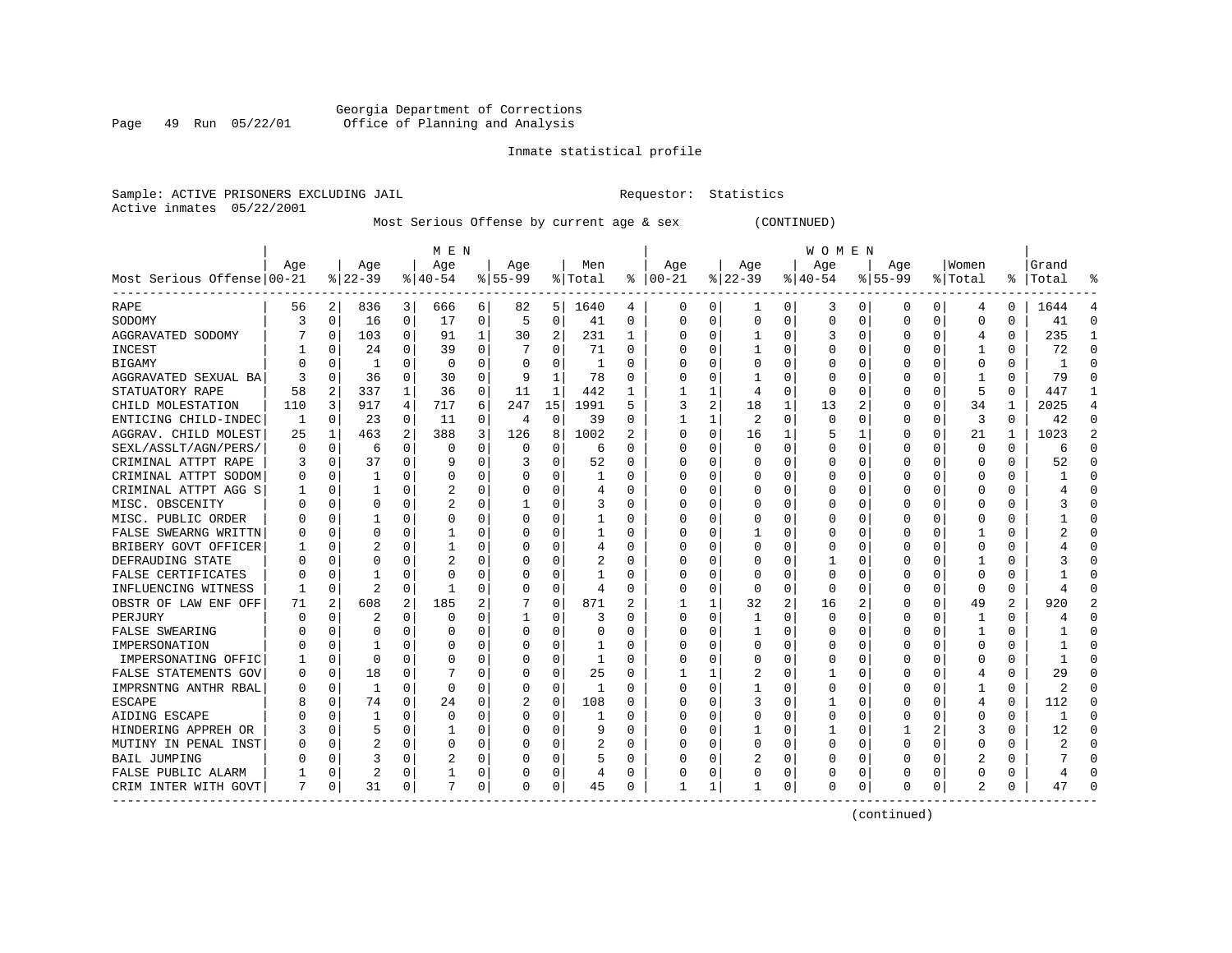### Georgia Department of Corrections<br>Page 50 Run 05/22/01 Office of Planning and Analysis Page 50 Run 05/22/01 Office of Planning and Analysis

#### Inmate statistical profile

Sample: ACTIVE PRISONERS EXCLUDING JAIL **Requestor:** Statistics Active inmates 05/22/2001

Most Serious Offense by current age & sex (CONTINUED)

|                            |          |                |           |              | M E N          |          |           |             |         |              |               |          |          |              | W O M E N   |             |              |                |                |              |                |              |
|----------------------------|----------|----------------|-----------|--------------|----------------|----------|-----------|-------------|---------|--------------|---------------|----------|----------|--------------|-------------|-------------|--------------|----------------|----------------|--------------|----------------|--------------|
|                            | Age      |                | Age       |              | Aqe            |          | Age       |             | Men     |              | Aqe           |          | Age      |              | Age         |             | Aqe          |                | Women          |              | Grand          |              |
| Most Serious Offense 00-21 |          |                | $8 22-39$ |              | $8 40-54$      |          | $8 55-99$ |             | % Total |              | $8   00 - 21$ |          | $ 22-39$ |              | $ 40-54 $   |             | $8155 - 99$  |                | % Total        |              | %   Total      | - 있          |
| COMMERICAL GAMBLING        | 0        | 0              | 1         | 0            | 0              | 0        |           | 0           | 2       | 0            | 0             | 0        | 0        | 0            | 0           | 0           | 0            | 0              | 0              | 0            | 2              | $\Omega$     |
| SOLICIT/ACCEPTING BR       | O        | 0              | 1         | $\Omega$     | $\Omega$       | 0        | 0         | 0           | 1       | $\Omega$     | $\mathbf 0$   | 0        | 1        | 0            | $\mathbf 0$ | $\mathbf 0$ | $\Omega$     | $\Omega$       | $\mathbf{1}$   | 0            | 2              | $\cap$       |
| DOGFIGHTING                |          | $\Omega$       | $\Omega$  | 0            | $\Omega$       | 0        | 0         | $\Omega$    | 1       | 0            | 0             | 0        | $\Omega$ | 0            | 0           | $\Omega$    | $\Omega$     | 0              | $\Omega$       | 0            |                | $\cap$       |
| BUS HIJACKING              |          | $\Omega$       | 1         | $\Omega$     | -1             | 0        | 0         | $\Omega$    | 2       | 0            | $\Omega$      | $\Omega$ | $\Omega$ | $\Omega$     | 0           | $\Omega$    | O            | $\Omega$       | $\Omega$       | $\Omega$     | 2              |              |
| CRUELTY TO CHILDREN        | 10       | $\mathbf 0$    | 181       | $\mathbf{1}$ | 43             | 0        |           | $\mathbf 0$ | 241     | 1            | 5             | 3        | 64       | 4            | 11          | 1           | 0            | $\Omega$       | 80             | 3            | 321            |              |
| SEX EXPLOITATION CHI       | O        | $\mathbf 0$    | 3         | $\Omega$     | 6              | 0        | 3         | $\Omega$    | 12      | $\Omega$     | $\cap$        | $\Omega$ | 0        | $\Omega$     | $\Omega$    | $\Omega$    | $\Omega$     | $\Omega$       | $\Omega$       | 0            | 12             | $\cap$       |
| ABANDONMENT OF CHILD       | 0        | 0              | 3         | $\Omega$     | 1              | 0        | O         | $\Omega$    | 4       | $\Omega$     | $\Omega$      | 0        | $\Omega$ | 0            | O           | 0           | $\Omega$     | $\Omega$       | $\Omega$       | 0            |                | $\Omega$     |
| CNTRBTNG DELINOENCY        | 0        | 0              | 0         | $\Omega$     | 0              | 0        | O         | 0           | 0       | 0            | $\Omega$      | 0        | 1        | 0            | 1           | 0           | O            | 0              | 2              | 0            |                | $\Omega$     |
| MISC WEAPON/EXPLOSIV       | 0        | 0              | 4         | 0            |                | 0        | O         | 0           | 5       | 0            | $\Omega$      | $\Omega$ | 0        | 0            | 0           | 0           | $\Omega$     | 0              | 0              | 0            |                | $\Omega$     |
| CARRY CONCEALED WEAP       |          | $\mathbf 0$    |           | O            |                | 0        |           | $\Omega$    | 5       | U            |               | 0        | 0        | 0            | 0           | 0           | O            |                | O              | U            |                |              |
| ALTER PISTL LICENSE        |          | $\Omega$       | 1         | <sup>n</sup> | $\Omega$       | 0        | O         | $\Omega$    | 2       | U            | $\Omega$      | 0        | $\Omega$ | $\Omega$     | O           | $\Omega$    | ∩            | <sup>0</sup>   | <sup>0</sup>   | 0            |                |              |
| POSS OF FIREARM DUR        | 3        | $\Omega$       | 7         | $\Omega$     | 4              | 0        |           | $\Omega$    | 15      | 0            | $\Omega$      | $\Omega$ | $\Omega$ | $\Omega$     | O           | $\Omega$    | ∩            | 0              | <sup>0</sup>   | 0            | 15             | -C           |
| POSS OF CERTAIN WEAP       | 1        | $\mathbf 0$    | 15        | $\Omega$     | 9              | $\Omega$ | 2         | 0           | 27      | $\Omega$     | $\Omega$      | $\Omega$ | $\Omega$ | $\Omega$     | O           | $\Omega$    | $\Omega$     | $\Omega$       | $\Omega$       | 0            | 27             | $\Omega$     |
| POSS FIREARM CONVCT        |          | 0              | 77        | $\Omega$     | 42             | 0        |           | 0           | 124     | 0            |               | 0        | 1        | 0            | Ω           | $\Omega$    | <sup>0</sup> | 0              | $\mathbf{1}$   | 0            | 125            | $\cap$       |
| CARRYING WEAPON AT S       | $\Omega$ | $\mathbf 0$    | 4         | $\Omega$     | $\Omega$       | $\Omega$ | $\Omega$  | $\Omega$    | 4       | $\Omega$     | $\Omega$      | $\Omega$ | 1        | $\Omega$     | $\Omega$    | $\Omega$    | $\Omega$     | <sup>0</sup>   | $\mathbf{1}$   | 0            |                | $\Omega$     |
| DESTROY/INJUR POLICE       | 0        | 0              | 1         | $\Omega$     | $\Omega$       | 0        | O         | 0           | 1       | $\Omega$     | $\Omega$      | $\Omega$ | $\Omega$ | O            | O           | $\Omega$    | $\Omega$     | 0              | <sup>0</sup>   | $\Omega$     |                | $\Omega$     |
| MISC INVASION OF PRI       | 0        | 0              | $\Omega$  | 0            | 2              | 0        | O         | $\Omega$    | 2       | $\Omega$     | $\Omega$      | 0        | 0        | $\Omega$     | 0           | $\Omega$    | $\Omega$     | $\Omega$       | <sup>0</sup>   | 0            | $\overline{c}$ | $\Omega$     |
| PEEPING TOM                |          | 0              |           | O            | 8              | 0        |           | $\Omega$    | 18      | 0            | $\Omega$      | 0        | O        | $\Omega$     | 0           | $\Omega$    | $\Omega$     | 0              | <sup>0</sup>   | U            | 18             | $\Omega$     |
| RACKETEERING               |          | $\Omega$       | 11        | 0            | 15             | $\Omega$ | O         | $\Omega$    | 26      | $\Omega$     | C             | $\Omega$ |          | $\Omega$     |             | $\Omega$    | $\Omega$     | <sup>0</sup>   | 4              | U            | 30             |              |
| S/D NARCOTICS, OPIAT       |          | $\Omega$       | 80        | $\Omega$     | 51             | $\Omega$ | 6         | $\Omega$    | 139     | $\Omega$     | $\Omega$      | $\Omega$ |          | O            | 4           | 1           |              | $\mathfrak{D}$ | 9              | 0            | 148            | ∩            |
| S/D DEP, STIM, CNTRF D     | 4        | $\Omega$       | 57        | $\Omega$     | 20             | $\Omega$ | 2         | $\Omega$    | 83      | $\Omega$     | $\Omega$      | $\Omega$ | 6        | 0            | 2           | $\Omega$    | $\Omega$     | 0              | 8              | 0            | 91             | $\cap$       |
| SALE-DIST OF LSD           | -1       | $\mathbf 0$    | 2         | $\Omega$     | $\Omega$       | $\Omega$ | $\Omega$  | $\Omega$    | 3       | 0            | $\Omega$      | $\Omega$ | $\Omega$ | $\Omega$     | O           | $\Omega$    | $\Omega$     | $\Omega$       | $\Omega$       | 0            | 3              | $\cap$       |
| SALE/DIST OF MARIJUA       | 30       | 1              | 191       | $\mathbf 1$  | 79             | 1        | 10        | 1           | 310     | 1            |               | 1        | 11       | 1            | 4           | 1           |              | 5              | 19             | 1            | 329            | $\mathbf{1}$ |
| POSS NARCOTICS, OPIA       |          | 0              | 142       | $\mathbf{1}$ | 81             | 1        | 4         | $\Omega$    | 234     | $\mathbf{1}$ | $\mathbf{1}$  | 1        | 23       | $\mathbf{1}$ | 10          | 1           | $\Omega$     | $\Omega$       | 34             | $\mathbf{1}$ | 268            | $\mathbf{1}$ |
| POSS DEP, STIM, CNTRF      | 6        | 0              | 73        | $\Omega$     | 45             | 0        | 4         | $\Omega$    | 128     | $\Omega$     | $\Omega$      | 0        | 10       | 1            | 1           | $\Omega$    | 1            | 2              | 12             | $\Omega$     | 140            | $\Omega$     |
| POSS OF L.S.D.             | $\Omega$ | 0              |           | 0            | $\Omega$       | 0        | 0         | 0           |         | 0            | $\Omega$      | $\Omega$ | 1        | $\Omega$     | 1           | 0           | $\Omega$     | 0              | 2              | $\Omega$     | 9              | $\Omega$     |
| POSS OF MARIJUANA          | 43       | 1              | 183       | 1            | 55             | 0        | 6         | $\Omega$    | 287     | 1            | $\Omega$      | $\Omega$ | 17       | 1            |             | $\Omega$    |              |                | 19             | 1            | 306            | 1            |
| ILLEGAL ATTM TO OBT        |          | $\Omega$       | 1         | $\Omega$     | $\overline{4}$ | $\Omega$ |           | $\Omega$    | 9       | $\Omega$     | $\Omega$      | $\Omega$ | 9        | $\mathbf{1}$ | 2           | $\Omega$    | $\Omega$     | $\Omega$       | 11             | 0            | 20             | $\Omega$     |
| VIOLATE GA CNTRL SBS       | 3        | $\Omega$       | 66        | $\Omega$     | 19             | 0        | 0         | 0           | 88      | $\Omega$     | $\Omega$      | $\Omega$ | 2        | 0            | 2           | $\Omega$    | $\Omega$     | 0              | 4              | 0            | 92             | $\Omega$     |
| VIOLATE DNGROUS DRGS       | $\Omega$ | $\Omega$       | 2         | $\Omega$     | -1             | 0        | 0         | $\Omega$    | 3       | $\Omega$     | $\Omega$      | $\Omega$ | 1        | 0            | 0           | $\Omega$    | $\Omega$     | $\Omega$       | -1             | 0            | 4              | $\cap$       |
| UNLWFL MFG/DEL/DIST        | 2        | $\mathbf 0$    | 23        | $\Omega$     | 9              | 0        | 0         | $\Omega$    | 34      | 0            | $\Omega$      | 0        | 2        | 0            | 0           | $\Omega$    | $\Omega$     | $\Omega$       | $\overline{2}$ | 0            | 36             |              |
| POSS DRUG RELATED MA       | $\Omega$ | 0              | 3         | $\Omega$     | 2              | 0        | O         | $\Omega$    | 5       | $\Omega$     | $\Omega$      | $\Omega$ | $\Omega$ | $\Omega$     | 0           | $\Omega$    | $\Omega$     | 0              | 0              | 0            |                | $\cap$       |
| SALE/DIST CONT SUB P       | 14       | 0              | 38        | $\Omega$     | 12             | 0        |           | $\Omega$    | 65      | $\Omega$     | $\Omega$      | $\Omega$ | 2        | $\Omega$     | 1           | $\Omega$    | $\Omega$     | 0              | 3              | 0            | 68             | $\Omega$     |
| SALE/DIST CONT SUB S       | 7        | 0              | 21        | $\Omega$     | 6              | $\Omega$ | -1        | $\Omega$    | 35      | $\Omega$     | $\Omega$      | 0        | 2        | $\Omega$     | $\Omega$    | 0           | $\Omega$     | 0              | 2              | 0            | 37             | $\Omega$     |
| SALE/DISTRIBUTION CO       | 150      | 4 <sup>1</sup> | 1473      | 6            | 544            | 5.       | 38        | 2           | 2205    | 5.           | 4             | 2        | 104      | 6            | 43          | 6           | 3            | 5              | 154            | 6            | 2359           | 5            |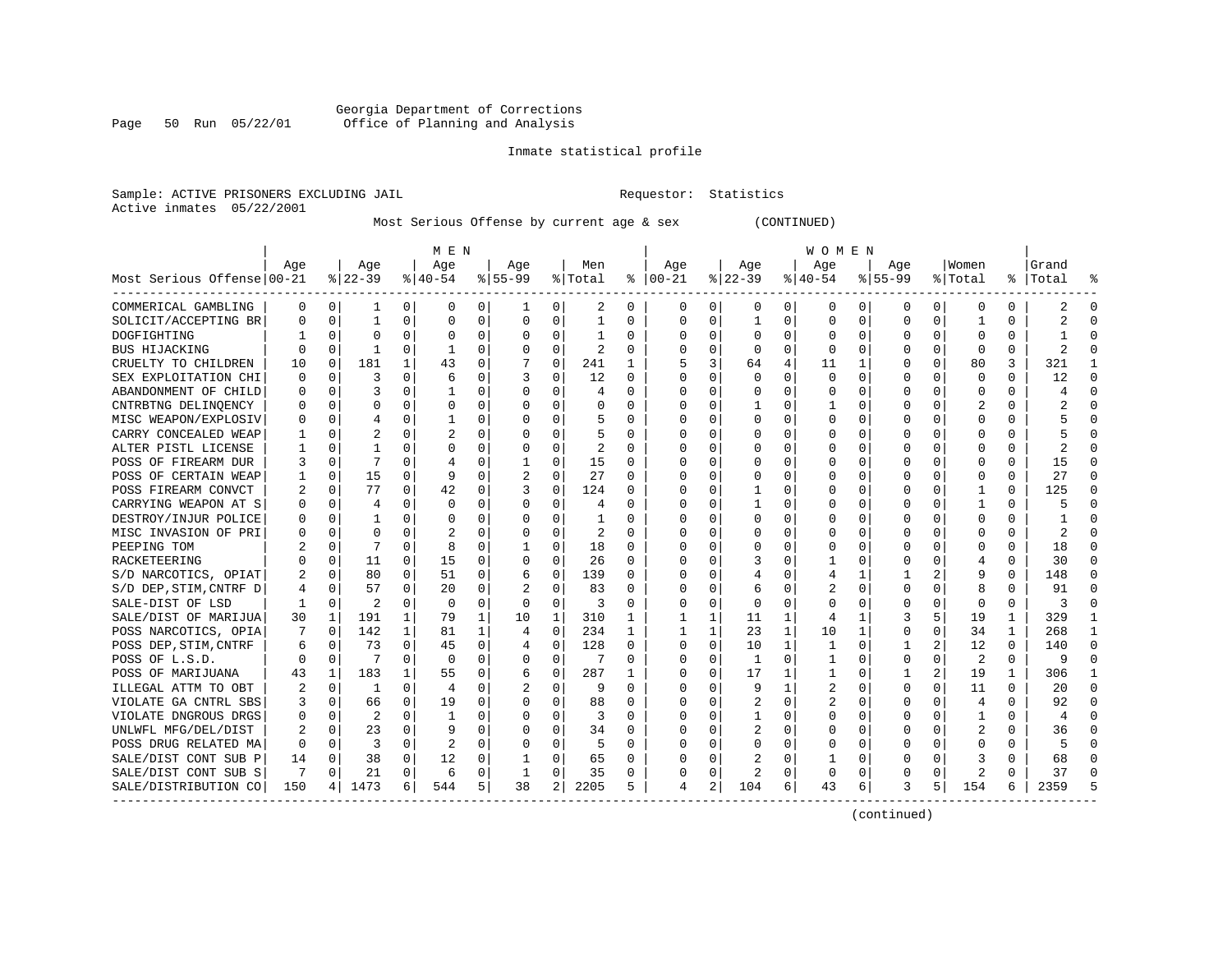#### Georgia Department of Corrections Page 51 Run 05/22/01 Office of Planning and Analysis

# Inmate statistical profile

| Sample: ACTIVE PRISONERS EXCLUDING JAIL | Requestor: Statistics |  |
|-----------------------------------------|-----------------------|--|
| Active inmates 05/22/2001               |                       |  |

Most Serious Offense by current age & sex (CONTINUED)

|                            | M E N        |             |                |              |              |          |          |             | W O M E N |          |                         |                |              |             |          |             |           |          |              |          |           |          |
|----------------------------|--------------|-------------|----------------|--------------|--------------|----------|----------|-------------|-----------|----------|-------------------------|----------------|--------------|-------------|----------|-------------|-----------|----------|--------------|----------|-----------|----------|
|                            | Aqe          |             | Age            |              | Aqe          |          | Aqe      |             | Men       |          | Age                     |                | Aqe          |             | Aqe      |             | Aqe       |          | Women        |          | Grand     |          |
| Most Serious Offense 00-21 |              |             | $8 22-39$      |              | $8 40-54$    |          | $ 55-99$ |             | % Total   |          | $8   00 - 21$           |                | $ 22-39$     |             | $ 40-54$ |             | $8 55-99$ |          | % Total      |          | %   Total |          |
| POSSESSION OF COCAIN       | 194          | 5           | 1532           | 6            | 618          | 6        | 54       | 3 I         | 2398      | 6        | 3                       | $\overline{2}$ | 138          | 8           | 61       | 8           | 3         | 5        | 205          | 7        | 2603      | 6        |
| CRMNL ATPT VIOL SUBS       | 2            | 0           | 23             | 0            | -7           | 0        | 3        | 0           | 35        | 0        | $\Omega$                | 0              | 3            | 0           | $\Omega$ | 0           | 0         | 0        | 3            | 0        | 38        | $\Omega$ |
| MISC. DRUGS TRAFFICK       | 16           | 0           | 214            | $\mathbf{1}$ | 51           | 0        | 4        | 0           | 285       | 1        | ∩                       | 0              | 15           | $\mathbf 1$ | 8        | 1           | 1         | 2        | 24           | 1        | 309       | -1       |
| COCAINE LESS 200 GRA       | 9            | 0           | 334            | $\mathbf{1}$ | 107          | 1        | 16       | 1           | 466       | 1        | <sup>0</sup>            | 0              | 15           | 1           | 8        | 1           | O         | $\Omega$ | 23           | 1        | 489       | -1       |
| COCAINE 201-400 GRAM       |              | 0           | 52             | $\Omega$     | 14           | $\Omega$ | 2        | $\Omega$    | 69        | $\Omega$ |                         | 0              | 5            | 0           | 3        | 0           | 0         | $\Omega$ | 8            | 0        | 77        | $\Omega$ |
| COCAINE 401 OR MORE        |              | $\mathbf 0$ | 86             | 0            | 23           | 0        |          | 0           | 113       | O        |                         |                |              | 0           |          | $\mathbf 0$ | 2         | 3        | 11           | $\Omega$ | 124       | $\Omega$ |
| NARCOTICS LESS 14 GR       | $\Omega$     | 0           |                | U            | $\Omega$     | $\Omega$ | O        | $\Omega$    |           | O        | <sup>0</sup>            | 0              | $\Omega$     | 0           | U        | 0           | U         | O        | 0            | 0        |           |          |
| NARCOTICS 15-28 GRAM       | $\Omega$     | $\Omega$    | 1              | U            | $\Omega$     | $\Omega$ | O        | $\Omega$    |           | $\Omega$ | <sup>0</sup>            | 0              | $\Omega$     | U           |          | $\Omega$    | U         |          | $\Omega$     | $\Omega$ |           |          |
| NARCOTICS 29 MORE GR       | <sup>0</sup> | $\Omega$    | 3              | U            |              | $\Omega$ | O        | O           | 5         | $\Omega$ | ∩                       | 0              | $\Omega$     | U           |          | $\Omega$    | U         | U        | $\Omega$     | $\Omega$ |           |          |
| MARIJUANA 101-2000 P       | 4            | $\Omega$    | 14             | U            | 4            | $\Omega$ | 0        | $\Omega$    | 22        | $\Omega$ |                         | $\Omega$       |              | 0           |          | $\Omega$    | O         | 0        | 3            | 0        | 25        |          |
| MARIJUANA 2001-10000       | ∩            | $\Omega$    | 1              | $\Omega$     | $\Omega$     | $\Omega$ | O        | $\Omega$    | -1        | O        |                         | 0              | $\Omega$     | 0           |          | $\Omega$    | U         | $\Omega$ | <sup>0</sup> | 0        |           |          |
| TRFFKNG MTHAOUALONE>       |              | $\mathbf 0$ | 1              | 0            | $\Omega$     | O        | O        | $\mathbf 0$ | 1         | O        |                         | $\Omega$       | $\Omega$     | 0           |          | 0           | U         | 0        | 0            | 0        |           |          |
| AMPHETAMINE 28-199 G       |              | $\mathbf 0$ | 8              | 0            | 11           | 0        |          | $\Omega$    | 19        | 0        |                         | $\Omega$       |              | 0           |          | 0           | 0         | 0        |              | 0        | 20        |          |
| AMPHETAMINE 200-399        |              | $\mathbf 0$ |                | 0            | $\mathbf 0$  | $\Omega$ | O        | 0           | 3         | 0        | 0                       | 0              |              | 0           |          | 0           | 0         | 0        |              | 0        |           |          |
| AMPHETAMINE 400+ GRA       |              | 0           | 7              | U            | $\mathbf{1}$ | 0        | O        | 0           | 8         | $\Omega$ | $\Omega$                | $\Omega$       | $\mathbf{1}$ | 0           | $\Omega$ | 0           | U         | $\Omega$ | $\mathbf{1}$ | $\Omega$ |           | $\Omega$ |
| USE COMM FACLTY VIO        | ∩            | 0           | 1              | U            | 2            | $\Omega$ | O        | $\Omega$    | 3         | $\Omega$ | $\cap$                  | $\Omega$       | $\Omega$     | O           | $\Omega$ | 0           | U         | $\Omega$ | $\Omega$     | $\Omega$ |           | ∩        |
| ATT/CONSPRCY COMMT C       |              | 0           | 18             | $\Omega$     | 4            | 0        | 2        | 0           | 26        | $\Omega$ | ∩                       | 0              | $\Omega$     | $\Omega$    |          | 0           | U         | 0        | -1           | $\Omega$ | 27        | ∩        |
| ILLGL DIST CONTRLLD        |              | $\mathbf 0$ | $\Omega$       | $\Omega$     | -1           | $\Omega$ | $\Omega$ | $\Omega$    | -1        | 0        | <sup>0</sup>            | $\Omega$       | 0            | $\Omega$    | 0        | 0           | 0         | $\Omega$ | $\Omega$     | $\Omega$ | -1        | ∩        |
| VIOL MOTOR VEHICLE L       | 6            | $\mathbf 0$ | 59             | $\Omega$     | 33           | 0        | 8        | $\mathbf 0$ | 106       | $\Omega$ | <sup>0</sup>            | $\Omega$       | 4            | 0           | 3        | 0           | 0         | $\Omega$ |              | 0        | 113       | ∩        |
| DRVNG HABTL VIOLATOR       | 0            | $\mathbf 0$ | 206            | $\mathbf{1}$ | 207          | 2        | 31       | 2           | 444       | 1        | <sup>0</sup>            | $\Omega$       | 10           | 1           | 8        | 1           | 0         | $\Omega$ | 18           |          | 462       | -1       |
| HABIT TRAF VOIL/IMPA       |              | 0           |                | U            | 8            | 0        |          | 0           | 11        | $\Omega$ | <sup>0</sup>            | 0              | $\Omega$     | 0           |          | 0           | 0         | O        | 0            | 0        | 11        | $\Omega$ |
| HABIT TRAF VIOL/OTHE       |              | 0           |                | U            | 0            | 0        | O        | $\Omega$    | 2         | $\Omega$ | <sup>0</sup>            | 0              | $\Omega$     | 0           |          | 0           | U         | U        | $\cap$       | $\Omega$ |           |          |
| MISC. MRALS/PBLIC H/       |              | $\Omega$    | $\overline{c}$ | 0            |              | $\Omega$ | O        | $\Omega$    | 3         | $\Omega$ | $\cap$                  | 0              | $\Omega$     | U           |          | $\Omega$    | U         |          | $\Omega$     | $\Omega$ |           |          |
| VIOLATN GAME AND FIS       |              | $\Omega$    | O              | 0            | $\Omega$     | 0        |          | O           | 1         | 0        | ∩                       | 0              | $\Omega$     | U           |          | $\Omega$    | U         | 0        | $\Omega$     | 0        |           |          |
| MISC CORRECTIONL INS       |              | $\Omega$    | 6              | 0            | $\Omega$     | 0        | O        | O           | 7         | $\Omega$ | ∩                       | 0              |              | U           |          | $\Omega$    | U         | $\Omega$ |              | 0        |           |          |
| VIOLATION OTHR STATE       | $\Omega$     | $\Omega$    | $\Omega$       | 0            | 2            | $\Omega$ | O        | $\Omega$    | 2         | $\Omega$ | <sup>0</sup>            | $\Omega$       | -1           | 0           |          | $\Omega$    | O         | $\Omega$ | -1           | 0        |           |          |
| CONSPIRACY                 | 16           | $\mathbf 0$ | 65             | $\Omega$     | 9            | $\Omega$ |          | $\Omega$    | 91        | 0        |                         | $\Omega$       | 13           | 1           | 3        | 0           | 0         | $\Omega$ | 16           | 1        | 107       |          |
| CRIMINAL ATTEMPT           |              | 0           | 19             | $\Omega$     | 12           | 0        |          | $\Omega$    | 39        | $\Omega$ |                         | $\Omega$       | 8            | 0           | 2        | 0           | 0         | $\Omega$ | 10           | $\Omega$ | 49        |          |
| AIRCRAFT HIJACKING         |              | $\mathbf 0$ | $\mathbf{1}$   | 0            | $\mathbf 0$  | $\Omega$ |          | 0           | 1         | O        |                         | 0              | $\Omega$     | 0           |          | 0           | 0         | $\Omega$ | $\mathbf 0$  | 0        |           | $\Omega$ |
| UNAUTH DIST RECRD DE       |              | 0           | 1              | 0            | 0            | 0        | O        | $\Omega$    | 1         | O        | <sup>0</sup>            | $\Omega$       | $\Omega$     | 0           |          | 0           | U         | 0        | $\Omega$     | $\Omega$ |           | ∩        |
| CRIMINAL SOLICITATIO       |              | 0           | 8              | $\Omega$     | -1           | $\Omega$ | O        | $\Omega$    | 9         | $\Omega$ | $\cap$                  | $\Omega$       | $\Omega$     | $\Omega$    | O        | 0           | U         | $\Omega$ | <sup>0</sup> | $\Omega$ |           | ∩        |
| PARTY TO A CRIME           |              | $\Omega$    | $\overline{c}$ | $\Omega$     | 3            | $\Omega$ | O        | $\Omega$    | 6         | 0        | $\overline{\mathbf{c}}$ | 1              | 1            | 0           | O        | 0           | O         | $\Omega$ |              | 0        |           | ∩        |
| CRIMINAL TRESPASSING       | 0            | 0           | 0              | $\Omega$     | 1            | 0        | 0        | 0           |           | 0        | <sup>0</sup>            | 0              | 0            | 0           | 0        | 0           | 0         | $\Omega$ | 0            | 0        |           | ∩        |
| GANG PARTICIPATION         | 1            | 0           | 0              | 0            | $\mathbf 0$  | 0        | $\Omega$ | 0           | 1         | 0        | $\Omega$                | 0              | 0            | 0           | $\Omega$ | 0           | 0         | 0        | $\Omega$     | 0        |           | ∩        |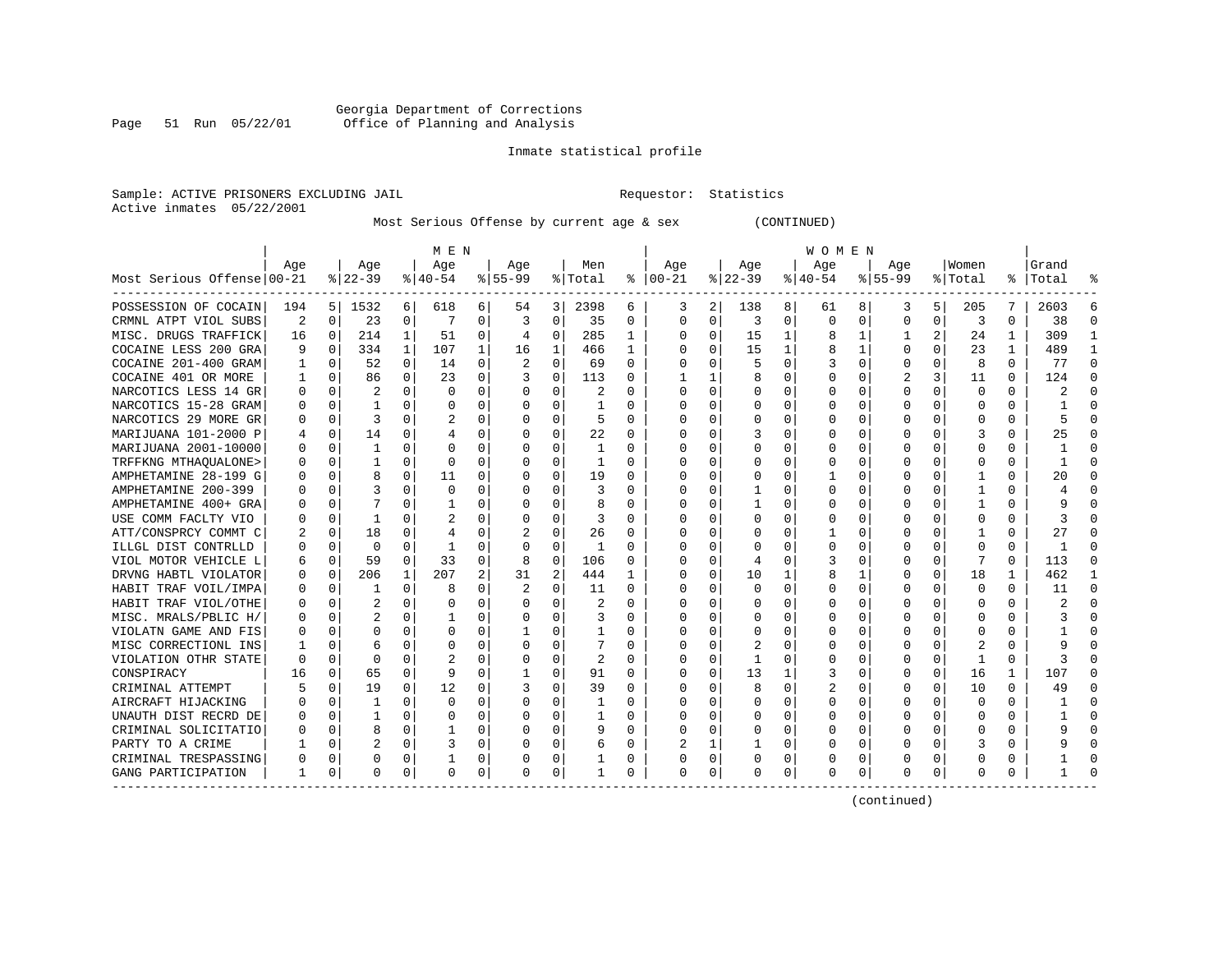|      |  |                 |  | Georgia Department of Corrections |  |  |
|------|--|-----------------|--|-----------------------------------|--|--|
| Page |  | 52 Run 05/22/01 |  | Office of Planning and Analysis   |  |  |

| Sample: ACTIVE PRISONERS EXCLUDING JAIL<br>05/22/2001<br>Active inmates |      |           |                              |             |                                           | Requestor: | Statistics  |                     |             |          |             |
|-------------------------------------------------------------------------|------|-----------|------------------------------|-------------|-------------------------------------------|------------|-------------|---------------------|-------------|----------|-------------|
|                                                                         |      |           |                              |             | Most Serious Offense by current age & sex |            | (CONTINUED) |                     |             |          |             |
|                                                                         | Age  | Age       | M E N<br>Age                 | Age         | Men                                       | Age        | Age         | <b>WOMEN</b><br>Age | Age         | Women    | Grand       |
| Most Serious Offense 00-21                                              |      | $8 22-39$ | $8140 - 54$                  | $8155 - 99$ | $\frac{8}{6}$<br>% Total                  | 00-21      | $ 22-39 $   | $8 40-54$           | $8155 - 99$ | % Total  | %   Total % |
| Total reported                                                          |      |           | 3723 100 26173 100 11116 100 |             | 1612 100 42624 100                        | 169 100    | 1779 100    | 734 100             | 65 100      | 2747 100 | 45371 100   |
| Percent reported                                                        | 99.5 | 99.8      | 99.7                         | 99.8        | 99.7                                      | 99.4       | 99.7        | 99.6                | 100.0       | 99.6     | 99.7        |
| NOT REPORTED                                                            | 19   | 64        | 37                           | 4           | 124                                       |            | 6           | 3                   | $\Omega$    | 10       | 134         |
| Total                                                                   | 3742 | 26237     | 11153                        | 1616        | 42748                                     | 170        | 1785        | 737                 | 65          | 2757     | 45505       |